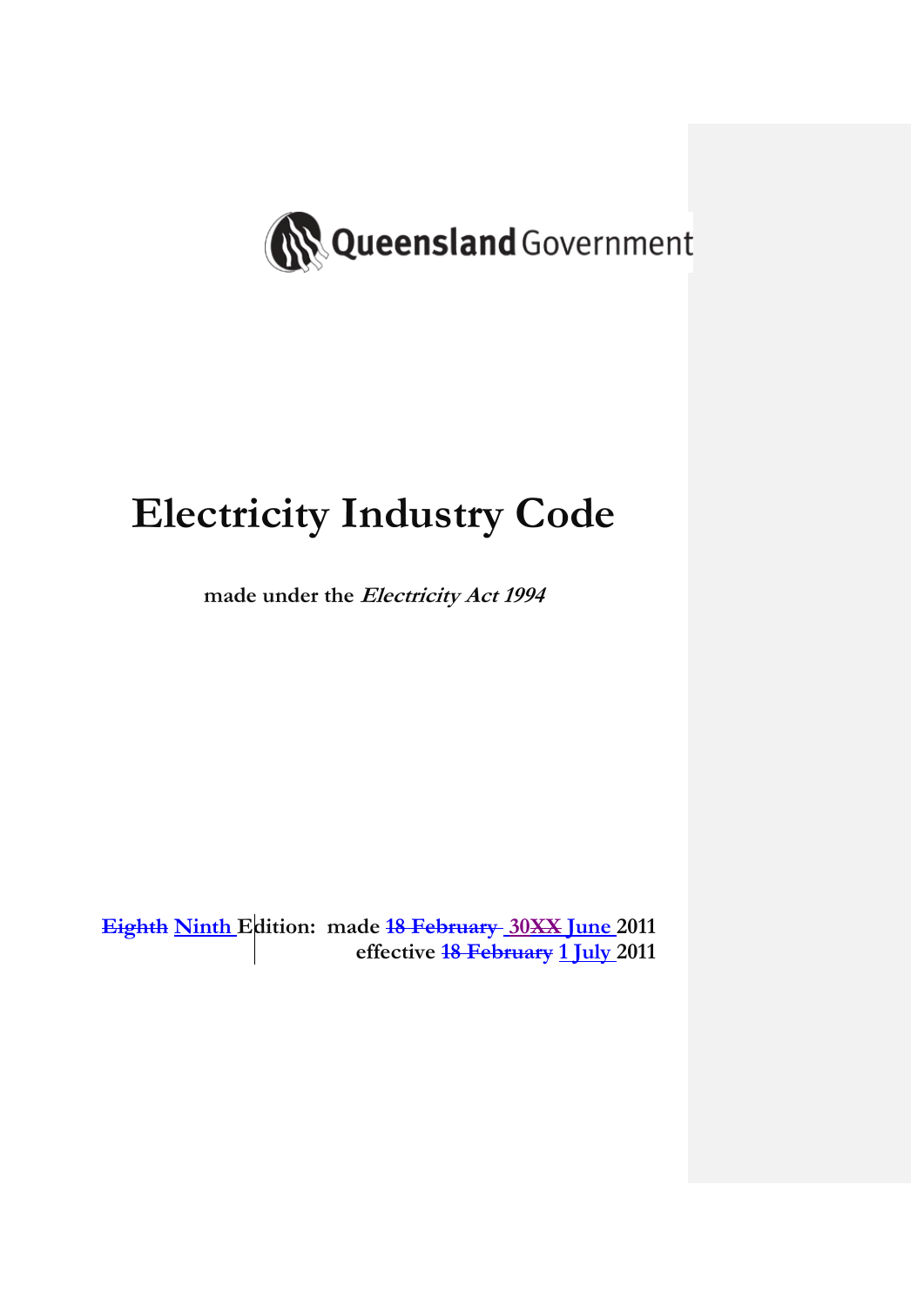This Eighth Ninth Edition of the Electricity Industry Code—

- pursuant to section 120J(3) of the Act, comes into effect on 18 February 1 July 2011; and
- replaces the Seventh Eighth Edition of the Electricity Industry Code which was made on 21 April 2010 18 February 2011 and came into effect on 31 July 18 February 20110.

## **Amendment History**

| <b>Edition</b> | Date made by the<br><b>Regulator/Minister</b> | <b>Effective date</b> |
|----------------|-----------------------------------------------|-----------------------|
| 1              | 9 December 2004                               | 1 January 2005        |
| 2              | 20 July 2006                                  | 1 September 2006      |
| 3              | 29 June 2007                                  | 1 July 2007           |
| 4              | 31 July 2008                                  | 4 August 2008         |
| 5              | 20 November 2009                              | 1 July 2010           |
| 6              | 22 March 2010                                 | 1 July 2010           |
| 7              | 21 April 2010                                 | 31 July 2010          |
| 8              | 18 February 2011                              | 18 February 2011      |
| 9              | <b>30XX June 2011</b>                         | <b>1 July 2011</b>    |

**Formatted:** Font: Not Bold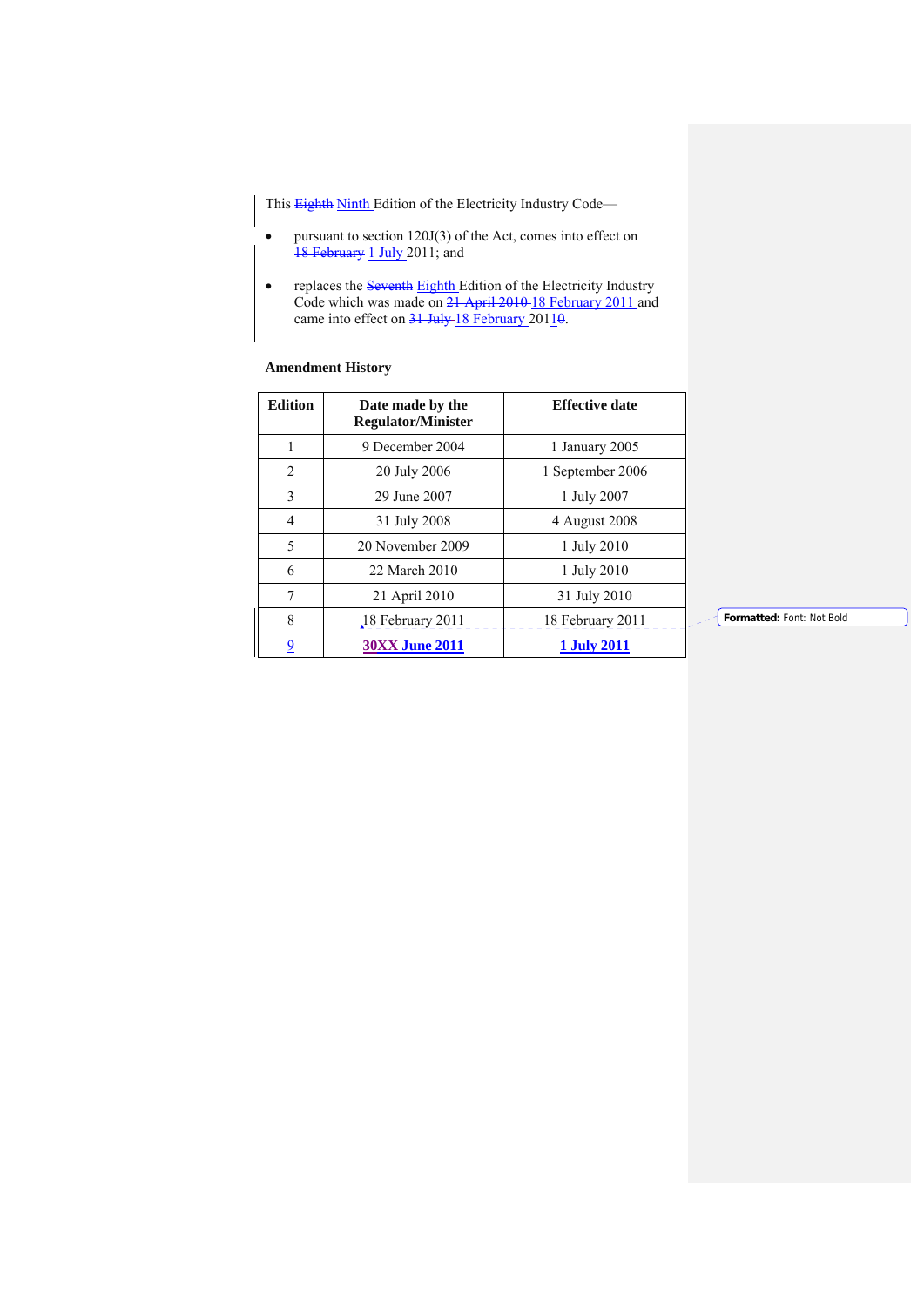# **Electricity Industry Code Contents**

|        | <b>CHAPTER 1:</b><br>THIS CODE<br>10210                           |                           |
|--------|-------------------------------------------------------------------|---------------------------|
| 1.1    | <b>Introduction</b>                                               | <u> 10210 </u>            |
| 1.1.1  | Code objective                                                    | 10210                     |
| 1.1.2  | Scope of the Code                                                 | 10210                     |
| 1.1.3  | Authority                                                         | <u> 11<del>211</del></u>  |
| 1.1.4  | Date of effect                                                    | 11244                     |
| 1.1.5  | Application                                                       | <u> 11<del>2</del></u> 11 |
| 1.1.6  | Obligation to remedy                                              | 11211                     |
| 1.1.7  | Amendment of Code                                                 | 11211                     |
| 1.1.8  | Interpretation                                                    | 11211                     |
| 1.1.9  | Other relevant instruments                                        | 11211                     |
|        | <b>CHAPTER 2:</b><br><b>MANAGEMENT OF DISTRIBUTION BUSINESSES</b> | 13213                     |
| 2.1    | <b>Application of this Chapter</b>                                | <u> 13213 </u>            |
| 2.2    | Summer preparedness plans                                         | <u>13213</u>              |
| 2.2.1  | Summer preparedness plan                                          | 13213                     |
| 2.2.2  | Content of summer preparedness plan                               | <u> 13213 </u>            |
| 2.2.3  | Submission of summer preparedness plans to QCA                    | 14214                     |
| 2.2.4  | Compliance and reporting                                          | 14214                     |
| 2.3    | Network management plans                                          | 15214                     |
| 2.3.1  | Network management plans                                          | 15214                     |
| 2.3.2  | Content of a network management plan                              | 15215                     |
| 2.3.3  | Submission of network management plans to QCA                     | 16216                     |
| 2.3.4  | Compliance                                                        | 16216                     |
| 2.4    | <b>Minimum service standards</b>                                  | 16216                     |
| 2.4.1  | Purpose                                                           | 16216                     |
| 2.4.2  | Minimum service standards                                         | <u>17247</u>              |
| 2.4.3  | Exclusions from <i>minimum</i> service standards                  | <u>17247</u>              |
| 2.4.4  | Review of <i>minimum service standards</i>                        | 17217                     |
| 2.5    | <b>Guaranteed service levels</b>                                  | 18217                     |
| 2.5.1  | <b>Distribution authorities</b>                                   | 18217                     |
| 2.5.2  | Application                                                       | 18218                     |
| 2.5.3  | Wrongful disconnection                                            | 18218                     |
| 2.5.4  | Connections                                                       | 19218                     |
| 2.5.5  | Customer reconnection                                             | <u>19219</u>              |
| 2.5.6  | Hot water supply                                                  | 21 <del>220</del>         |
| 2.5.7  | Appointments                                                      | 21221                     |
| 2.5.8  | <b>Planned interruptions</b>                                      | 22 <del>222</del>         |
| 2.5.9  | Reliability                                                       | 22 <del>222</del>         |
| 2.5.10 | Amount of GSL payments                                            | 24 <del>224</del>         |
| 2.5.11 | Claiming a GSL payment                                            | 24 <del>224</del>         |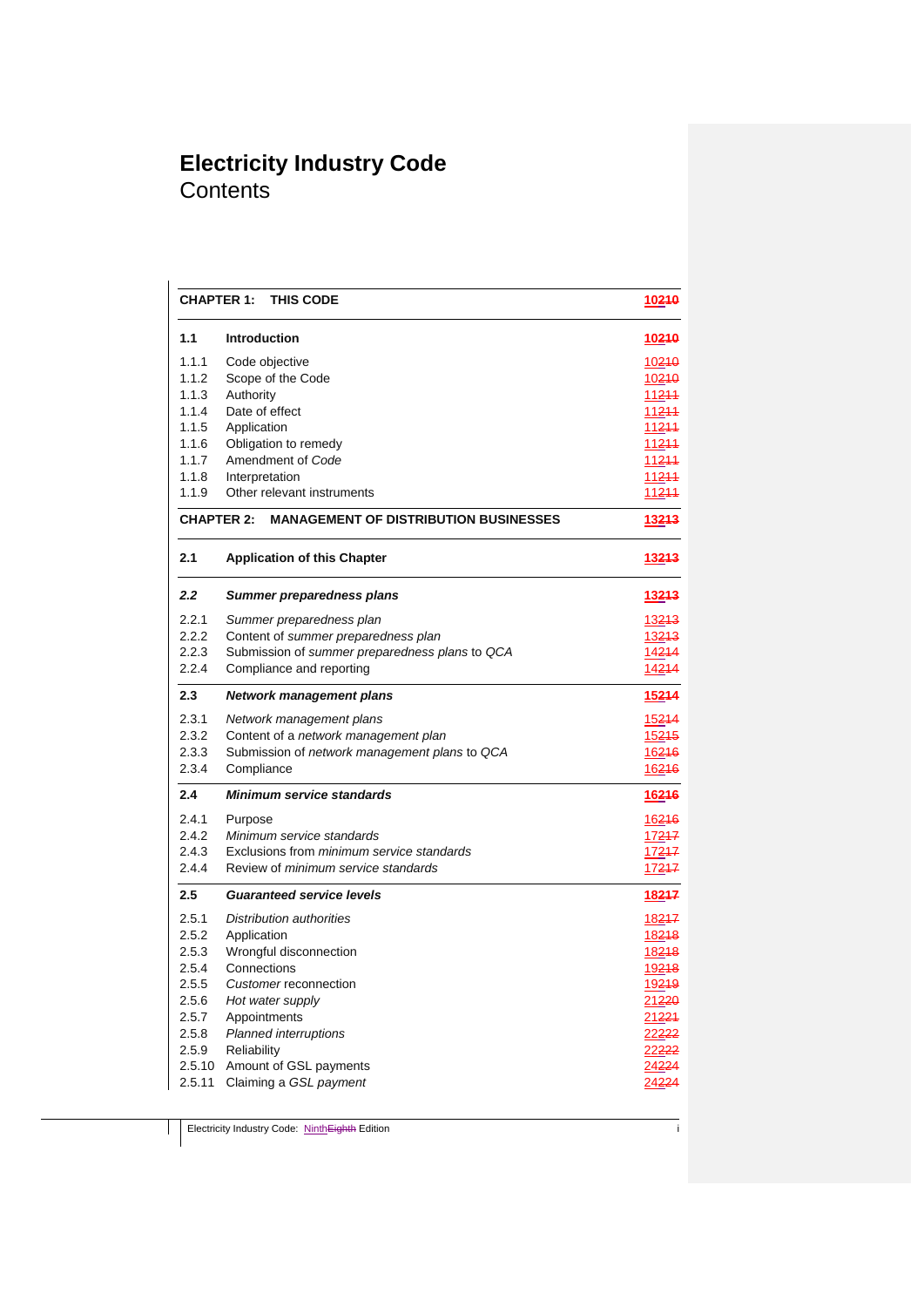|                   | 2.5.12 How a GSL payment is paid                                  | 24224             |
|-------------------|-------------------------------------------------------------------|-------------------|
| 2.5.13            | Small customers with card operated meters                         | 25 <del>225</del> |
|                   | 2.5.14 Processing claims                                          | 25 <del>225</del> |
|                   | 2.5.15 Caps on entitlements                                       | 25 <del>225</del> |
| 2.5.16            | GST                                                               | 25225             |
|                   | 2.5.17 Effect of a GSL payment                                    | 25225             |
|                   | 2.5.18 Disputes about GSL payments involving a retail entity      | 26226             |
| 2.5.19            | Review of <i>guaranteed</i> service levels                        | 26226             |
| 2.6               | <b>Reporting and monitoring</b>                                   | 26226             |
| 2.6.1             | Distribution entity must monitor performance                      | 26226             |
| 2.6.2             | Reporting requirements                                            | 27 <del>226</del> |
| 2.6.3             | Audit of minimum service standards performance                    | 27227             |
| <b>CHAPTER 3:</b> | <b>CUSTOMER CONNECTION SERVICES</b>                               | 29228             |
| 3.1               | <b>Application of this Chapter</b>                                | 29228             |
| 3.2               | <b>Customer Charter</b>                                           | 29228             |
| 3.2.1             | Obligation to prepare a Customer Charter                          | 29228             |
| 3.2.2             | Obligation to provide Customer Charter                            | 29228             |
| 3.2.3             | Charging for a Customer Charter                                   | 29228             |
| 3.2.4             | Contents of a Customer Charter                                    | 29228             |
| 3.3               | <b>Standard connection contract</b>                               | 30229             |
| 3.3.1             | Standard connection contract                                      | 30229             |
| 3.4               | <b>Minimum terms and conditions</b>                               | 30229             |
| 3.5               | Liability                                                         | 30229             |
| 3.5.1             | No indemnity                                                      | 30229             |
| 3.5.2             | Restrictions on distribution entities' limitation of liability in |                   |
|                   | negotiated connection contracts                                   | 31230             |
| 3.6               | <b>Disconnection</b>                                              | 31230             |
| 3.6.1             | Disconnection                                                     | 31 <del>230</del> |
| 3.6.2             | Disconnection procedures                                          | 32 <del>231</del> |
| 3.6.3             | Limitations on disconnection                                      | 33232             |
| 3.7               | Small customer's liability for connection services                | 33232             |
| 3.8               | <b>Billing</b>                                                    | 34233             |
| 3.9               | Differing terms and requirements                                  | <u>34233</u>      |
| 3.9.1             | Differing terms and requirements                                  | 34 <del>233</del> |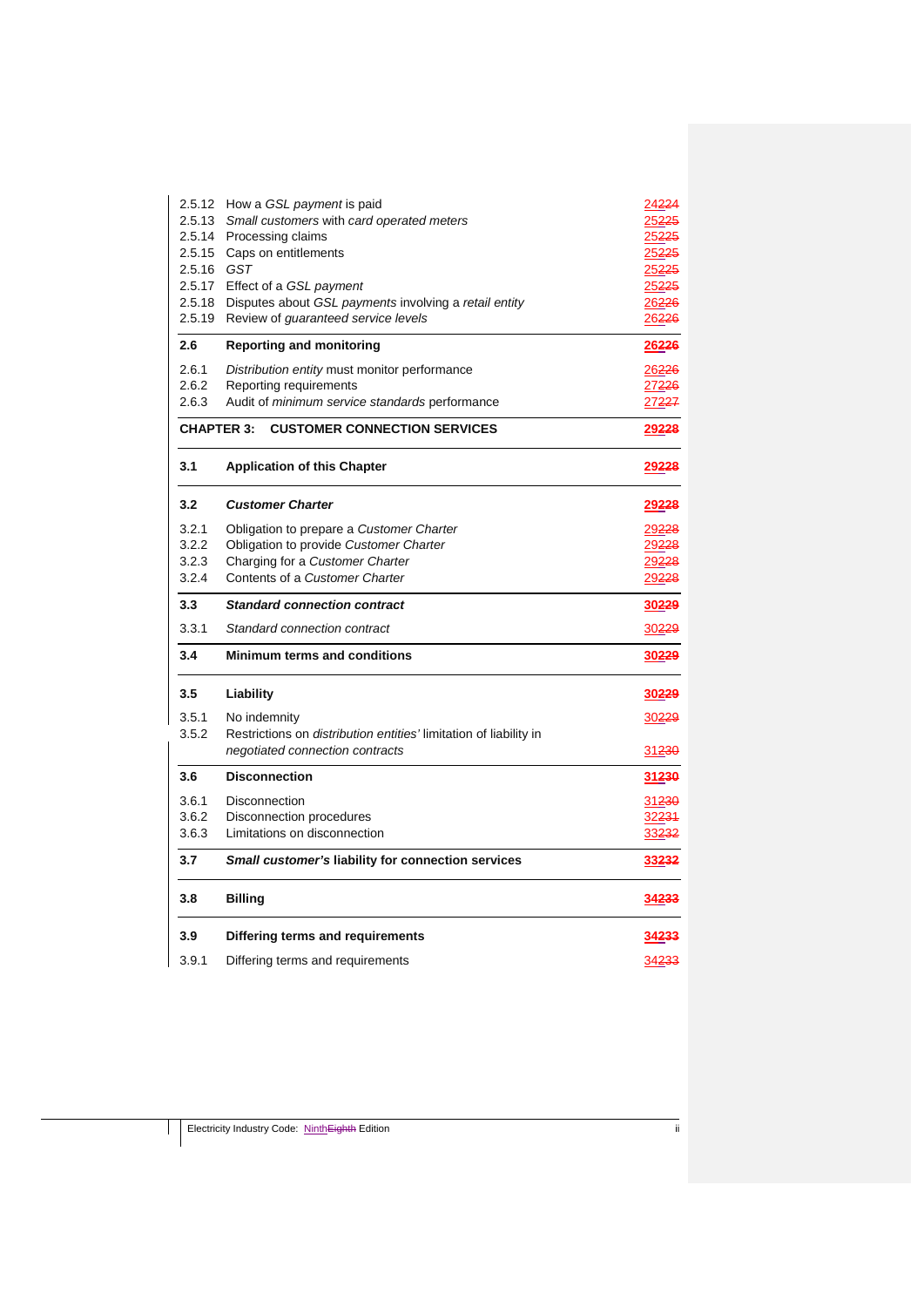| 3.10                                                                          | Maximum distribution non-network charges                                                                                                                                                                                                                                                                                                                                                                                                                                         | 35233                                                                         |
|-------------------------------------------------------------------------------|----------------------------------------------------------------------------------------------------------------------------------------------------------------------------------------------------------------------------------------------------------------------------------------------------------------------------------------------------------------------------------------------------------------------------------------------------------------------------------|-------------------------------------------------------------------------------|
| <b>CHAPTER 4:</b>                                                             | <b>CUSTOMER RETAIL SERVICES</b>                                                                                                                                                                                                                                                                                                                                                                                                                                                  | 36 <del>235</del>                                                             |
| 4.1                                                                           | <b>Application of this Chapter</b>                                                                                                                                                                                                                                                                                                                                                                                                                                               | 36235                                                                         |
| 4.1.1                                                                         | Application of this Chapter                                                                                                                                                                                                                                                                                                                                                                                                                                                      | 36235                                                                         |
| 4.2                                                                           | <b>Retail contracts</b>                                                                                                                                                                                                                                                                                                                                                                                                                                                          | 37236                                                                         |
| 4.2.1<br>4.2.2<br>4.2.3<br>4.2.4<br>4.2.5<br>4.2.6<br>4.2.7<br>4.2.8<br>4.2.9 | Terms of standard retail contract<br>Notice of contract where no application made<br>Minimum terms and conditions for negotiated retail contracts<br>Cooling-off<br>Compliance with applicable regulatory instruments<br>Commencement of financial responsibility under negotiated<br>retail contracts<br>Laws of Queensland to govern negotiated retail contracts<br>No indemnity<br>Restrictions on retail entities' limitation of liability in negotiated<br>retail contracts | 37236<br>37236<br>37236<br>38237<br>39238<br>39238<br>39238<br>39238<br>39238 |
|                                                                               | 4.2.10 Identifying who is obliged to offer a standard retail contract                                                                                                                                                                                                                                                                                                                                                                                                            | 40239                                                                         |
| 4.3                                                                           | <b>Commencement of standard retail contracts</b>                                                                                                                                                                                                                                                                                                                                                                                                                                 | 41240                                                                         |
| 4.3.1                                                                         | Commencement of standard retail contracts                                                                                                                                                                                                                                                                                                                                                                                                                                        | 41240                                                                         |
| 4.4                                                                           | <b>Ending of retail contracts</b>                                                                                                                                                                                                                                                                                                                                                                                                                                                | 41240                                                                         |
| 4.4.1<br>4.4.2<br>4.4.3<br>4.4.4<br>4.4.5<br>4.4.6                            | When a standard retail contract ends<br>Term of a negotiated retail contract<br>Termination of retail contracts by retail entities<br>Expiry of fixed-term contracts<br>Notice period<br>Transitional notice period                                                                                                                                                                                                                                                              | 41240<br>42244<br>43242<br>43242<br>43242<br>44243                            |
| 4.5                                                                           | <b>Customer Charter</b>                                                                                                                                                                                                                                                                                                                                                                                                                                                          | 44243                                                                         |
| 4.5.1<br>4.5.2<br>4.5.3<br>4.5.4                                              | Obligation to prepare Customer Charter<br>Obligation to provide Customer Charter<br>Charging for Customer Charters<br>Contents of Customer Charter                                                                                                                                                                                                                                                                                                                               | 44243<br>44243<br>45244<br>45244                                              |
| 4.6                                                                           | Dealing with small customers                                                                                                                                                                                                                                                                                                                                                                                                                                                     | 45244                                                                         |
| 4.6.1<br>4.6.2<br>4.6.3<br>4.6.4                                              | Retail entities to prepare enquiry procedures<br>Approval and implementation of enquiry procedures<br>Complaint handling<br>Customer communications                                                                                                                                                                                                                                                                                                                              | 45244<br>46245<br>46245<br>46245                                              |
| 4.7                                                                           | <b>Applications and connections</b>                                                                                                                                                                                                                                                                                                                                                                                                                                              | 47246                                                                         |
| 4.7.1<br>4.7.2                                                                | Retail entities' requirements<br>Retail entities' requirements when a small customer moves in<br>without first making an application for services                                                                                                                                                                                                                                                                                                                                | 47246<br>47246                                                                |
| 4.7.3<br>4.7.4                                                                | Use of credit history information where a small customer<br>seeks a standard retail contract<br>Retail entities' obligations to advise the distribution entity of                                                                                                                                                                                                                                                                                                                | 48247                                                                         |
|                                                                               | connection applications                                                                                                                                                                                                                                                                                                                                                                                                                                                          | 48247                                                                         |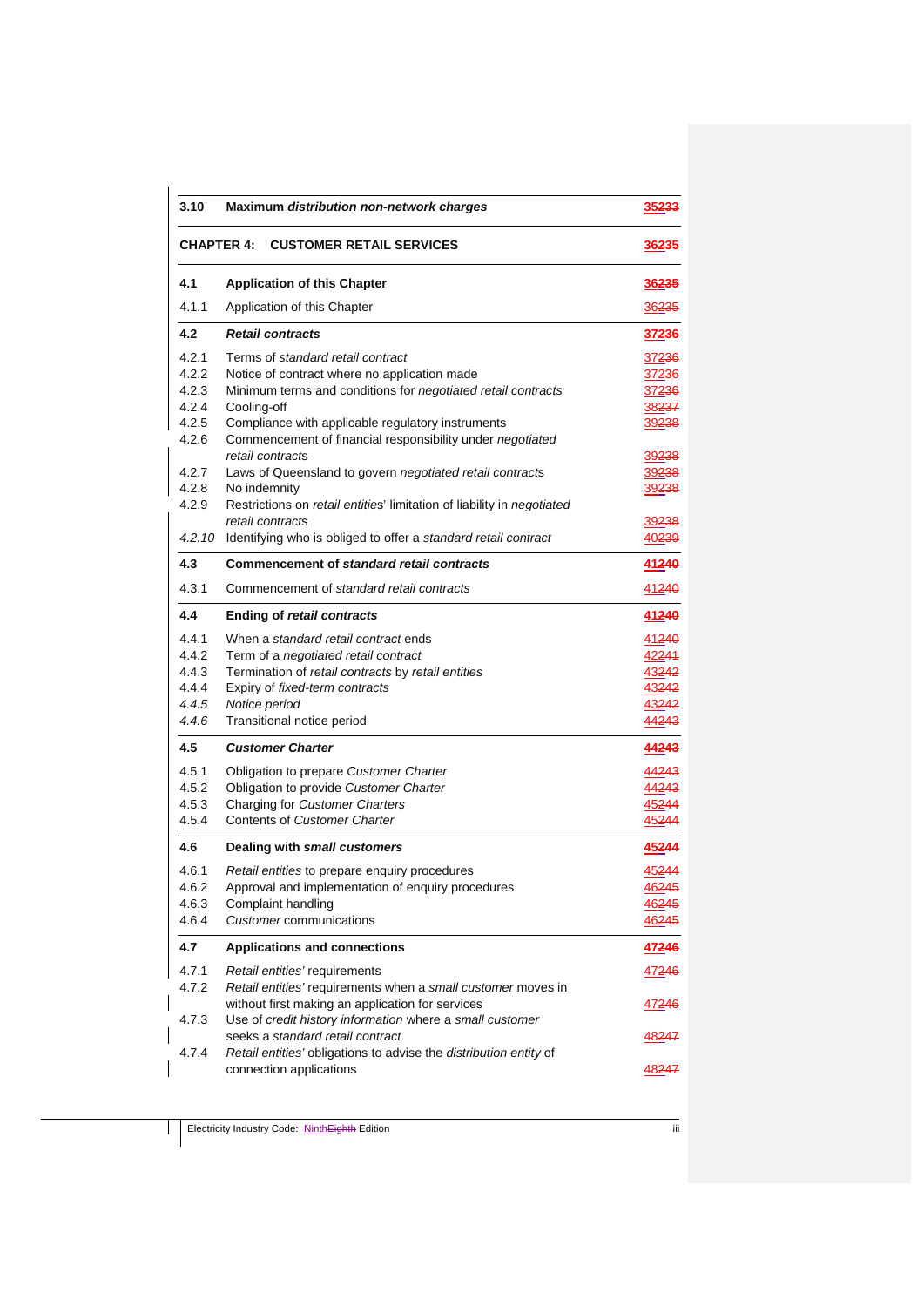| 4.8    | <b>Illegal use</b>                                             | 48247                                                                         |
|--------|----------------------------------------------------------------|-------------------------------------------------------------------------------|
| 4.8.1  | Retail entities' rights of recovery for illegal use            | 48247                                                                         |
| 4.8.2  | Non-application of payment difficulties                        | 48247                                                                         |
| 4.9    | <b>Billing</b>                                                 | 48247                                                                         |
| 4.9.1  | Obligation to bill quarterly*                                  | 48247                                                                         |
| 4.9.2  | How bills are issued                                           | 49248                                                                         |
| 4.9.3  | Information on charges which comprise a bill                   | 49248                                                                         |
| 4.9.4  | Simultaneous payments for gas and electricity                  | 49248                                                                         |
| 4.9.5  | Other goods and services to a small customer                   | 50249                                                                         |
| 4.9.6  | Particulars on each bill                                       | 50249                                                                         |
| 4.9.7  | Average daily usage                                            | 51250                                                                         |
| 4.9.8  | Historical billing data                                        | 51250                                                                         |
| 4.9.9  | <b>Bill format</b>                                             | 52251                                                                         |
| 4.10   | <b>Meter reading</b>                                           | 52251                                                                         |
| 4.10.1 | Meter reading for billing purposes                             | 52254                                                                         |
|        | 4.10.2 Advice that a bill is estimated                         | 52251                                                                         |
| 4.10.3 | Adjustments to subsequent bills                                | 52251                                                                         |
|        | 4.10.4 Pass through of cost where access is denied             | 53252                                                                         |
|        | 4.10.5 Unmetered supplies                                      | 53252                                                                         |
| 4.11   | Undercharging and overcharging                                 | 53252                                                                         |
| 4.11.1 | Recovery of undercharges from small customers                  | 53252                                                                         |
|        | 4.11.2 Process and limitations on recovery                     | 53252                                                                         |
| 4.11.3 | Notice and payment to small customers of overcharges           | 54253                                                                         |
| 4.12   | <b>Tariff changes and options</b>                              | 54253                                                                         |
|        |                                                                |                                                                               |
| 4.12.1 | Obligations on retail entities                                 | 54253                                                                         |
|        | 4.12.2 Change of tariff within a billing cycle                 |                                                                               |
|        | 4.12.3 Customer applications*                                  |                                                                               |
|        | 4.12.4 Effective date of transfer between tariffs              |                                                                               |
|        | 4.12.5 Change in use                                           |                                                                               |
|        | 4.12.6 No retrospective price changes                          |                                                                               |
| 4.12.7 | Notification of price changes                                  |                                                                               |
| 4.13   | <b>Payment</b>                                                 |                                                                               |
| 4.13.1 | Minimum time for payment of a bill*                            |                                                                               |
|        | 4.13.2 Issue of reminder notices                               | 55253<br>55254<br>55254<br>55254<br>55254<br>56254<br>56255<br>56255<br>56255 |
|        | 4.13.3 Payment methods*                                        |                                                                               |
|        | 4.13.4 Direct debit                                            | 57256                                                                         |
|        | 4.13.5 Other retail fees and charges                           | 56255<br>57 <del>256</del>                                                    |
|        | 4.13.6 Pass through of distribution non-network charges        | 57256                                                                         |
|        | 4.13.7 Payments in advance*                                    |                                                                               |
| 4.13.8 | Long absence or illness                                        |                                                                               |
| 4.13.9 | Concessions, rebates or grants                                 | 58257<br>58257<br>58257                                                       |
|        | 4.13.10 Payment difficulties                                   |                                                                               |
| 4.14   | <b>Paying by instalments</b>                                   |                                                                               |
| 4.14.1 | Minimum instalment payment options*                            | 58257<br>59258<br>59258                                                       |
| 4.14.2 | When a retail entity may require instalments in advance        | 59258                                                                         |
| 4.14.3 | When a retail entity does not need to offer an instalment plan | 59258                                                                         |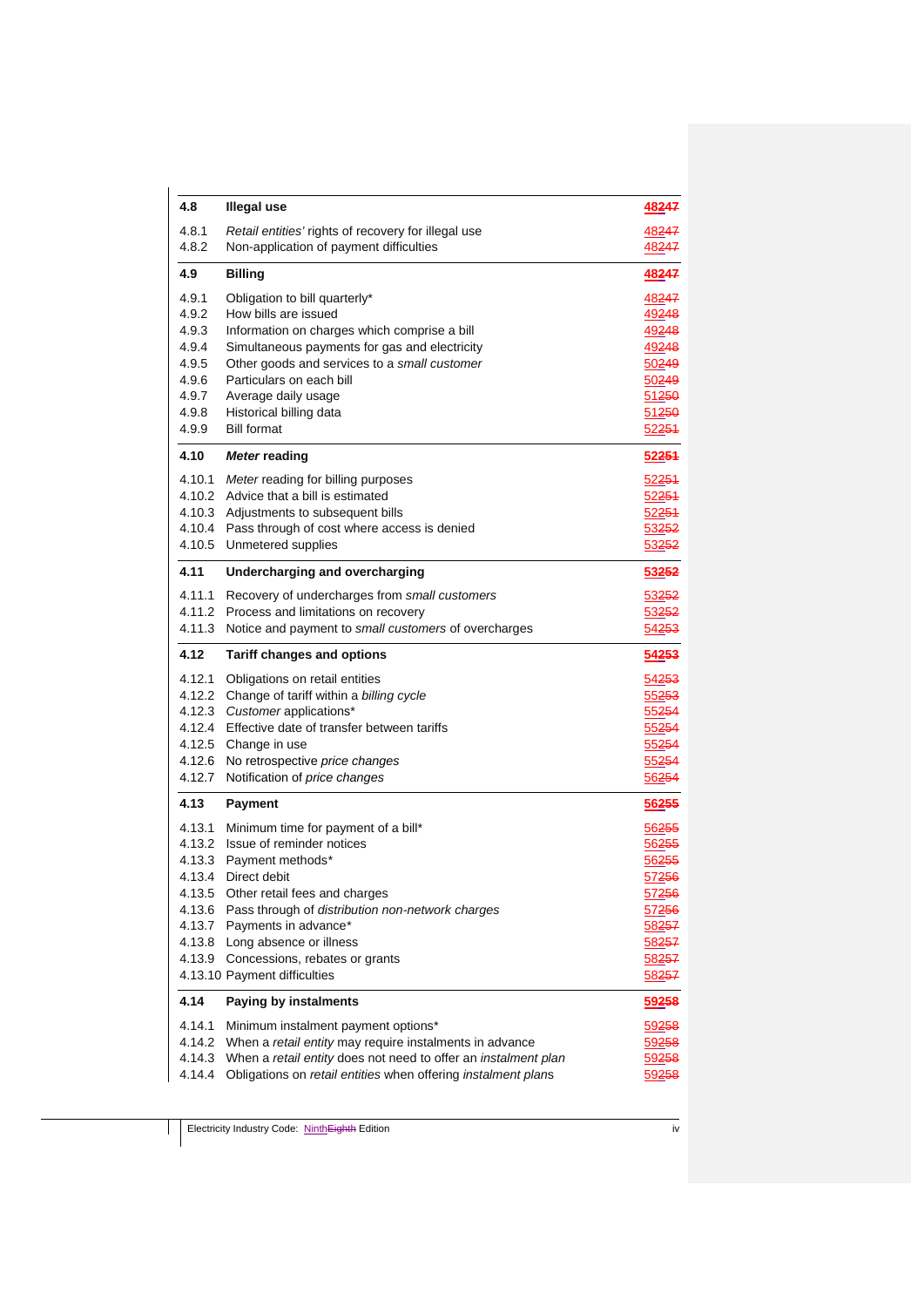|                  | 4.14.5 No limitation on payment options                                                                                                                                                                                                                                                                                                                                                                                                                                                                                                                          | 60 <del>259</del>                                                                                                 |
|------------------|------------------------------------------------------------------------------------------------------------------------------------------------------------------------------------------------------------------------------------------------------------------------------------------------------------------------------------------------------------------------------------------------------------------------------------------------------------------------------------------------------------------------------------------------------------------|-------------------------------------------------------------------------------------------------------------------|
| 4.15             | Review of a bill                                                                                                                                                                                                                                                                                                                                                                                                                                                                                                                                                 | 60259                                                                                                             |
|                  | 4.15.1 Obligation to review a bill on request<br>4.15.2 Time frame for report on request<br>4.15.3 Payments during a review of a bill<br>4.15.4 Customer requests for testing of meters or metering data<br>4.15.5 Procedures following a review of a bill                                                                                                                                                                                                                                                                                                       | 60259<br>60259<br>60259<br>61259<br>61260                                                                         |
| 4.16             | Shortened collection period                                                                                                                                                                                                                                                                                                                                                                                                                                                                                                                                      | 61260                                                                                                             |
| 4.16.1<br>4.16.4 | Shortened collection period<br>4.16.2 Retail entities' obligations prior to placing a small customer on<br>a shortened collection period<br>4.16.3 Notice<br>Effect of small customer compliance with shortened collection<br>period                                                                                                                                                                                                                                                                                                                             | 61260<br>62260<br>62261<br>62261                                                                                  |
| 4.17             | <b>Security deposits</b>                                                                                                                                                                                                                                                                                                                                                                                                                                                                                                                                         | 62261                                                                                                             |
| 4.17.1           | Requirement for security deposit<br>4.17.2 Amount of security deposit<br>4.17.3 Estimated monthly or quarterly bills<br>4.17.4 Residential customers<br>4.17.5 Business customers<br>4.17.6 Interest on security deposits<br>4.17.7 Obligation to return a security deposit<br>4.17.8 Return of bank guarantee<br>4.17.9 Identification in a retail entity's accounts<br>4.17.10 Use of a security deposit<br>4.17.11 No unauthorised offset for goods and services other than<br>electricity<br>4.17.12 Obligation to account<br>4.17.13 Transitional provision | 62261<br>63264<br>63262<br>63262<br>63262<br>64263<br>64263<br>64263<br>64263<br>64263<br>65263<br>65264<br>65264 |
| 4.18             | Disconnection of a premises                                                                                                                                                                                                                                                                                                                                                                                                                                                                                                                                      | 65264                                                                                                             |
| 4.18.3           | 4.18.1 Disconnection<br>4.18.2 Non-payment disconnection<br>Limitation on disconnection of residential customers in cases                                                                                                                                                                                                                                                                                                                                                                                                                                        | 65264<br>65264                                                                                                    |
|                  | of financial difficulties<br>4.18.4 Obligations prior to disconnection of residential customers<br>4.18.5 Circumstances when a residential customer may be<br>disconnected                                                                                                                                                                                                                                                                                                                                                                                       | 66264<br>66265<br>67265                                                                                           |
| 4.18.6           | No obligation to offer instalment plan<br>4.18.7 Limitation on disconnection of business customers<br>4.18.8 Obligations on retail entity prior to disconnection of a business                                                                                                                                                                                                                                                                                                                                                                                   | 67266<br>67266                                                                                                    |
| 4.18.9           | customer<br>Circumstances when a business customer may be<br>disconnected                                                                                                                                                                                                                                                                                                                                                                                                                                                                                        | 68266<br>68267                                                                                                    |
|                  | 4.18.10 Denying access to a meter<br>4.18.11 Illegal use<br>4.18.12 Security deposits<br>4.18.13 Acceptable identification<br>4.18.14 When a retail entity must not arrange disconnection<br>4.18.15 Request for final account or disconnection                                                                                                                                                                                                                                                                                                                  | 68267<br>69268<br>69268<br>69268<br>70268<br>70269                                                                |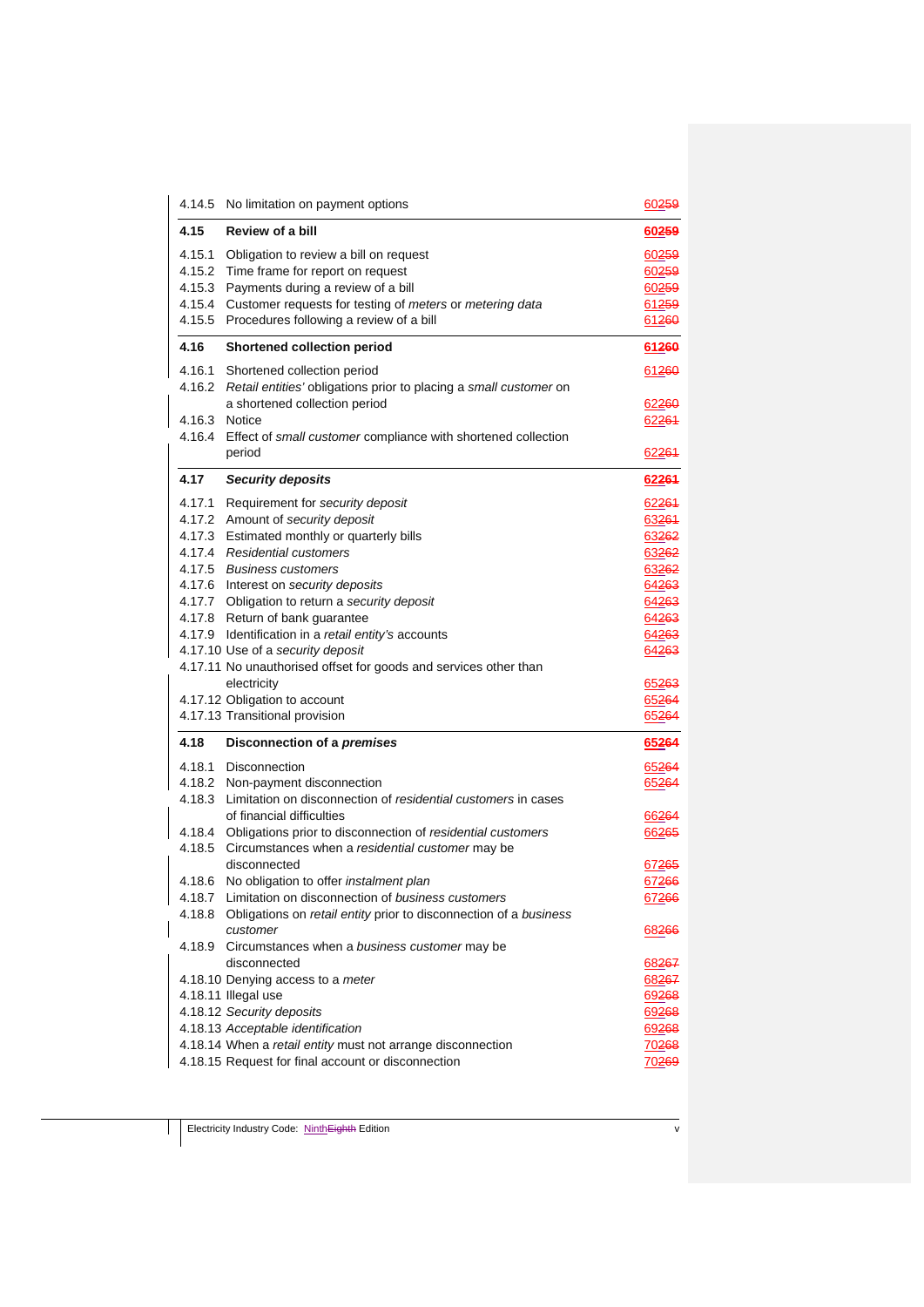| 4.19              | <b>Reconnection after disconnection</b>                                | 71269                                        |
|-------------------|------------------------------------------------------------------------|----------------------------------------------|
| 4.19.1            | Retail entity and small customer obligations                           | 71269                                        |
| 4.20              | <b>Special needs</b>                                                   | 71270                                        |
| 4.20.1            | Life support equipment                                                 | 71270                                        |
| 4.20.2            | Cessation of requirement for life support equipment                    | 71270                                        |
| 4.20.3            | Definition of life support equipment                                   | 72270                                        |
|                   | 4.20.4 Language and large print needs                                  | 72270                                        |
| 4.21              | Advice on the use of electricity                                       | 72274                                        |
| 4.22              | Force majeure                                                          | <u>72274</u>                                 |
| 4.22.1            | Effect of force majeure event                                          | 72274                                        |
|                   | 4.22.2 Deemed prompt notice                                            | 73274                                        |
|                   | 4.22.3 Situations where clause 4.22.1(a) does not apply                | 73274                                        |
|                   | 4.22.4 Obligation to overcome or minimise effects of force majeure     |                                              |
|                   | event                                                                  | 73 <del>271</del>                            |
|                   | 4.22.5 Settlement of industrial disputes                               | 73272                                        |
|                   | 4.22.6 Non-exclusion                                                   | 73272                                        |
|                   | 4.22.7 Obligation to include force majeure clause in negotiated retail |                                              |
|                   | contracts                                                              | 73272                                        |
| <b>CHAPTER 5:</b> | <b>SERVICES BETWEEN DISTRIBUTION AND RETAIL ENTITIES</b>               | 74273                                        |
| 5.1               | <b>Application of this Chapter</b>                                     | 74273                                        |
| 5.2               | <b>Standard co-ordination agreement</b>                                | 74273                                        |
| 5.3               | Network billing                                                        | 74273                                        |
| 5.4               | Service requests                                                       | 75274                                        |
| 5.4.1             | Purpose of clause 5.4 to 5.7                                           | 75274                                        |
| 5.5               | <b>Process for initiating</b>                                          | 75274                                        |
| 5.5.1             | Authority for standard service orders                                  | 75274                                        |
| 5.5.2             | Initiating standard service orders                                     | 75274                                        |
| 5.6               | <b>NMI</b> classification                                              | 75274                                        |
| 5.6.1             | NMI classification - 'LARGE'                                           | 75274                                        |
| 5.6.2             | NMI classification - 'SMALL'                                           | 76275                                        |
| 5.7               | Completion of standard service order                                   | 76275                                        |
| 5.7.1             | Requirement to complete standard service order                         |                                              |
| 5.7.2             | Preconditions for completion                                           | 76275                                        |
|                   |                                                                        | 76 <del>275</del>                            |
|                   |                                                                        |                                              |
| 5.7.3             | Timeframes for completion                                              |                                              |
| <b>CHAPTER 6:</b> | <b>CUSTOMER TRANSFER AND CONSENT</b>                                   |                                              |
| 6.1               | <b>Application of this Chapter</b>                                     |                                              |
| 6.1.1             | Application                                                            | 77 <del>276</del><br>82281<br>82281<br>82284 |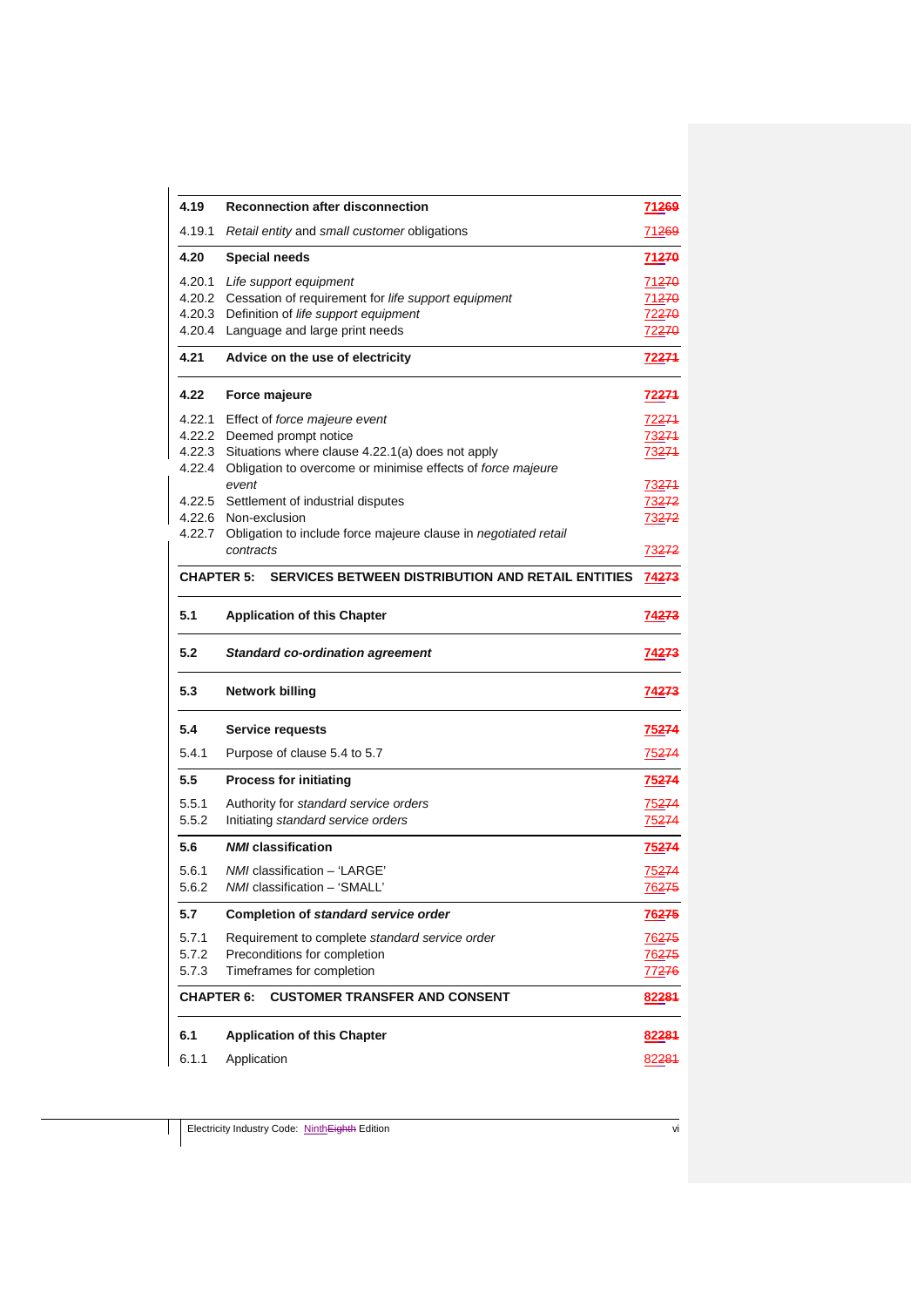| 6.2   | <b>Compliance obligations</b>                                | 82281        |
|-------|--------------------------------------------------------------|--------------|
| 6.2.1 | Contracting customer transfer functions                      | 82281        |
| 6.2.2 | Compliance with MSATS procedures                             | 82281        |
| 6.3   | <b>Consent</b>                                               | 82284        |
| 6.3.1 | Obligation to obtain consent                                 | 82281        |
| 6.3.2 | Form and retention of consent                                | 82281        |
| 6.4   | <b>NMI</b> discovery                                         | 83282        |
| 6.4.1 | NMI and NMI checksum                                         | 83282        |
| 6.4.2 | NMI standing data                                            | 83282        |
| 6.4.3 | Information must not be available though MSATS               | 83282        |
| 6.4.4 | <b>Transitional provisions</b>                               | 84283        |
| 6.5   | Initiation of transfers by retail entities                   | 84283        |
| 6.5.1 | Proposed transfers                                           | 84283        |
| 6.5.2 | Cancellation of transfer                                     | 84283        |
| 6.6   | Meter read methods                                           | 84283        |
| 6.7   | Notification of non-occurrence of transfer                   | 85284        |
| 6.8   | <b>Minimalist transitioning approach</b>                     | 85284        |
| 6.8.1 | Application                                                  | 85284        |
| 6.8.2 | Discovery requests under a minimalist transitioning approach | 85284        |
| 6.8.3 | NMI creation requests under a minimalist transitioning       |              |
|       | approach                                                     | 86285        |
| 6.8.4 | Request to create a NMI                                      | 87286        |
| 6.8.5 | Population of MSATS                                          | 87286        |
|       | <b>CHAPTER 7:</b><br><b>RETAIL MARKETING CONDUCT</b>         | 88287        |
| 7.1   | <b>Application of this Chapter</b>                           | 88287        |
| 7.1.1 | Application                                                  | 88287        |
| 7.1.2 | Non-application to Ergon Energy                              | 88287        |
| 7.1.3 | Non-application by agreement                                 | 88287        |
| 7.2   | <b>Compliance</b>                                            | 89288        |
| 7.2.1 | Compliance                                                   | 89288        |
| 7.2.2 | Statement of compliance                                      | 89288        |
| 7.3   | <b>General conduct standards</b>                             | 89288        |
| 7.4   | Time of contact                                              | 90289        |
| 7.4.1 | Door knocking                                                | 90289        |
| 7.4.2 | Telephone marketing                                          | <u>90289</u> |
| 7.5   | <b>Marketing contacts</b>                                    | 90289        |
| 7.5.1 | Identification                                               | 90289        |
| 7.5.2 | Contact details                                              | 91290        |
| 7.5.3 | Termination of marketing contacts                            | 91290        |
| 7.5.4 | Marketing in person                                          | 91290        |
|       |                                                              |              |

Electricity Industry Code: NinthEighth Edition viii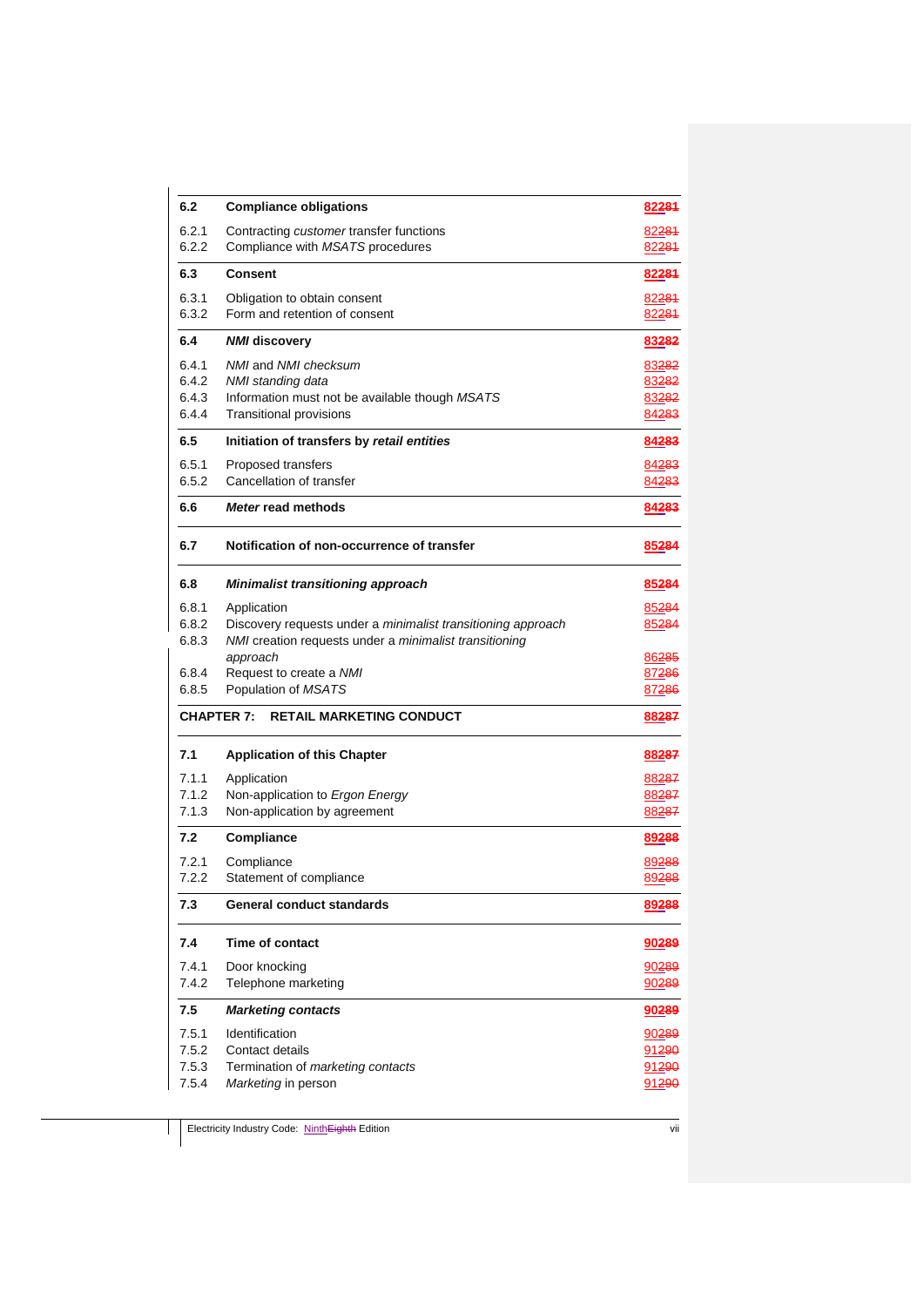| 7.5.5          | Information and details to be provided in writing where                                                     |                |
|----------------|-------------------------------------------------------------------------------------------------------------|----------------|
|                | marketing is in person                                                                                      | 92291          |
| 7.5.6          | Marketing by telephone                                                                                      | 92291          |
| 7.5.7          | Marketing by electronic means                                                                               | 92291          |
| 7.5.8          | Record keeping standards                                                                                    | 92291          |
| 7.6            | Written disclosure statement                                                                                | 92294          |
| 7.7            | <b>Consent</b>                                                                                              | 93292          |
| 7.8            | Training and product knowledge                                                                              | 94293          |
| 7.9            | Privacy                                                                                                     | 94293          |
| 7.10           | Large non-market customer disclosure statement                                                              | 94293          |
|                | <b>CHAPTER 8:</b><br><b>RETAIL MARKET INFORMATION</b>                                                       | 95294          |
| 8.1            | <b>Application of this Chapter</b>                                                                          | 95294          |
| 8.1.1          | Application                                                                                                 | 95294          |
| 8.1.2          | Non-application to Ergon Energy                                                                             | 95294          |
| 8.2            | <b>Price fact sheets</b>                                                                                    | 95294          |
| 8.2.1          | Publishing price fact sheets                                                                                | 95294          |
| 8.2.2          | Contents of price fact sheet                                                                                | 95294          |
| 8.2.3          | Form of price fact sheet                                                                                    | 96295          |
| 8.2.4          | Expression of price information                                                                             | 96295          |
| 8.3            | Provision of information to the QCA                                                                         | 96295          |
| 8.3.1          | Provision of information to the QCA                                                                         | 96295          |
| 8.3.2          | Changes to negotiated retail contracts                                                                      | 96295          |
| 8.3.3          | Confidentiality of information                                                                              | 97296          |
| 8.4            | <b>Price comparator</b>                                                                                     | 97296          |
| 8.4.1          | Development of price comparator                                                                             | 97296          |
| 8.5            | Review of developments in full retail competition                                                           | 98297          |
| 8.5.1          | QCA monitoring and reporting role                                                                           | 98297          |
| 8.5.2          | Retail entities to supply the number of market and non-market                                               |                |
|                | customers                                                                                                   | 98297          |
| 8.5.3          | Retail entities to supply customer disconnection data                                                       | 98297<br>99298 |
| 8.5.4<br>8.5.5 | Retail entities to supply customer complaint data<br>Distribution entities to supply number of NMI premises | 100299         |
| 8.5.6          | Distribution entities to supply disconnection data                                                          | 100299         |
|                |                                                                                                             |                |
|                | <b>CHAPTER 9:</b><br><b>METERING</b>                                                                        | 1012100        |
| 9.1            | <b>Application</b>                                                                                          | 1012100        |
| 9.1.1          | Purpose                                                                                                     | 1012100        |
| 9.1.2          | Application of this chapter                                                                                 | 1012100        |
| 9.1.3          | Scope                                                                                                       | 1012100        |
| 9.1.4          | Responsibility for meter provision and energy data services                                                 | 1022101        |

Electricity Industry Code: NinthEighth Edition viii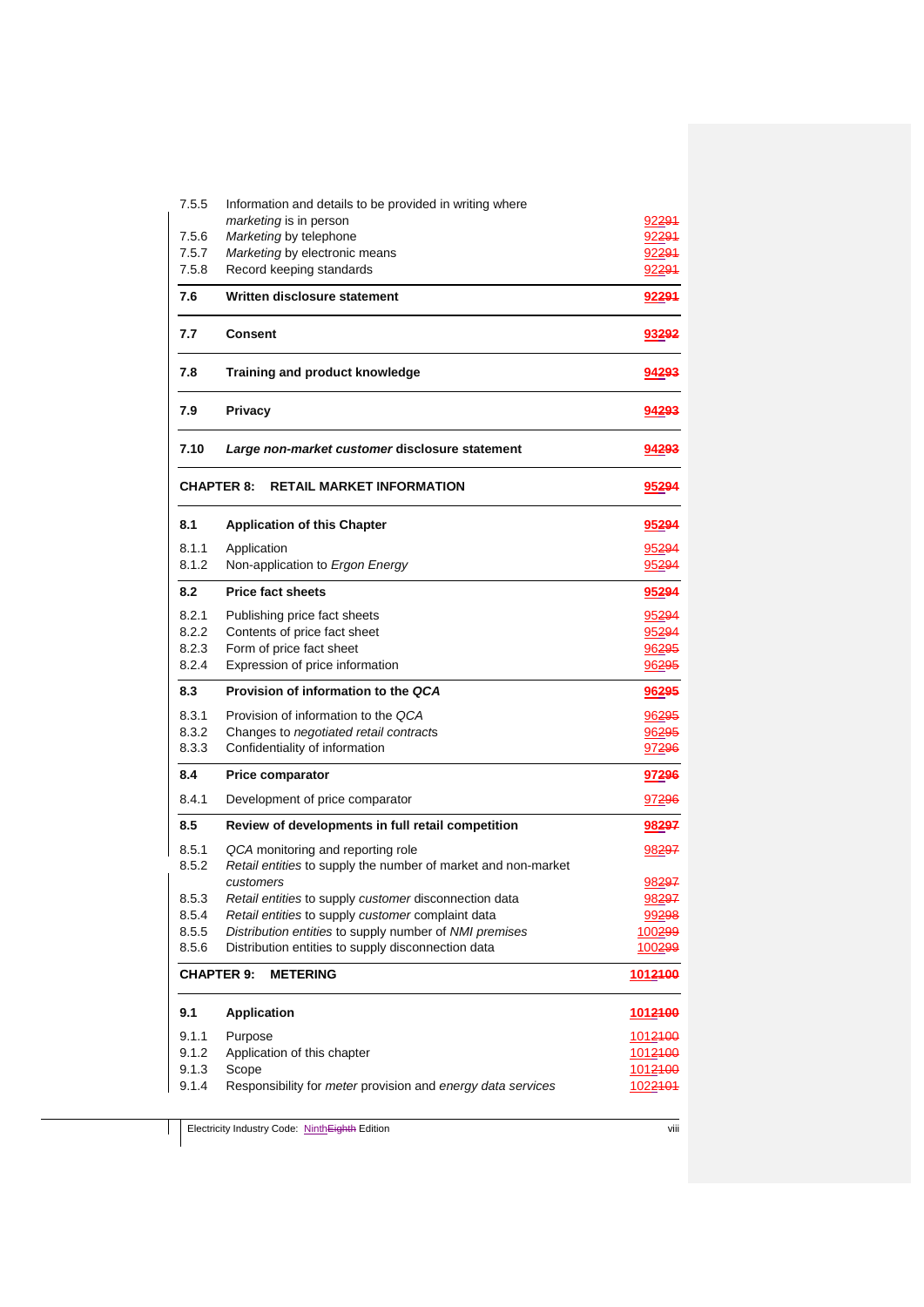| 9.1.5  | Background information                                           | 102 <del>2101</del>  |
|--------|------------------------------------------------------------------|----------------------|
| 9.1.6  | Interpretation                                                   | 1022101              |
| 9.2    | <b>Preliminary issues</b>                                        | 1022401              |
| 9.2.1  | Metering installation components                                 | 102 <del>2101</del>  |
| 9.2.2  | Dispute resolution                                               | 1042103              |
| 9.2.3  | Disaster recovery                                                | 1052104              |
| 9.2.4  | Document responsibility                                          | 1052104              |
| 9.2.5  | Appendix and Schedules                                           | 1052104              |
| 9.3    | <b>Responsibility for meter provision</b>                        | 1052104              |
| 9.3.1  | Application of clause 9.3                                        | 1052104              |
| 9.3.2  | Overall responsibility requirements                              | 1052104              |
| 9.3.3  | Metering installation components - meter provision               | 1062105              |
| 9.3.4  | Transitional provision for existing temporary builders' supplies | 1072106              |
| 9.3.5  | Reversion of metering installation types                         | 1072106              |
| 9.3.6  | Testing and inspection of metering equipment                     | 107 <del>2106</del>  |
| 9.3.7  | Installation of <i>meter</i>                                     | 1082107              |
| 9.4    | Responsibility for energy data services                          | 1092108              |
| 9.4.1  | Application of clause 9.4                                        | 1092108              |
| 9.4.2  | Metering installation components - energy data services          | 1092108              |
| 9.4.3  | Meter reading                                                    | 1102109              |
| 9.4.4  | Validation and substitution of energy data                       | 1122111              |
| 9.4.5  | Deleted                                                          | 1132112              |
| 9.4.6  | Calculation of energy data for type 7 metering installation      | 1132112              |
| 9.4.7  | Data storage                                                     | 1132112              |
| 9.4.8  | Information                                                      | 1142113              |
| 9.4.9  | Validation of metering installation database                     | 1142113              |
|        | 9.4.10 Request for testing of the metering installation          | 1152114              |
|        | <b>CHAPTER 10:</b><br><b>GENERAL</b>                             | 1162115              |
| 10.1   | Definitions and interpretation                                   | 1162115              |
| 10.1.1 | Definitions                                                      | 116 <del>2115</del>  |
|        | 10.1.2 Interpretation                                            | 1262125              |
|        | <b>Schedule 1 - Reliability limits</b>                           | 1282127              |
|        |                                                                  | 1312130              |
|        | <b>Schedule 2 - Excluded Locations</b>                           |                      |
|        | Schedule 3 - Not used<br>1322131                                 |                      |
|        | Schedule 4 - Maximum charges (clause 3.10)                       | 135 <del>213</del> 4 |
|        | <b>ANNEXURE A - Standard connection contract</b>                 |                      |
|        | <b>ANNEXURE B - Standard retail contract</b>                     |                      |
|        | <b>ANNEXURE C - Standard co-ordination agreement</b>             |                      |
|        |                                                                  |                      |
|        |                                                                  |                      |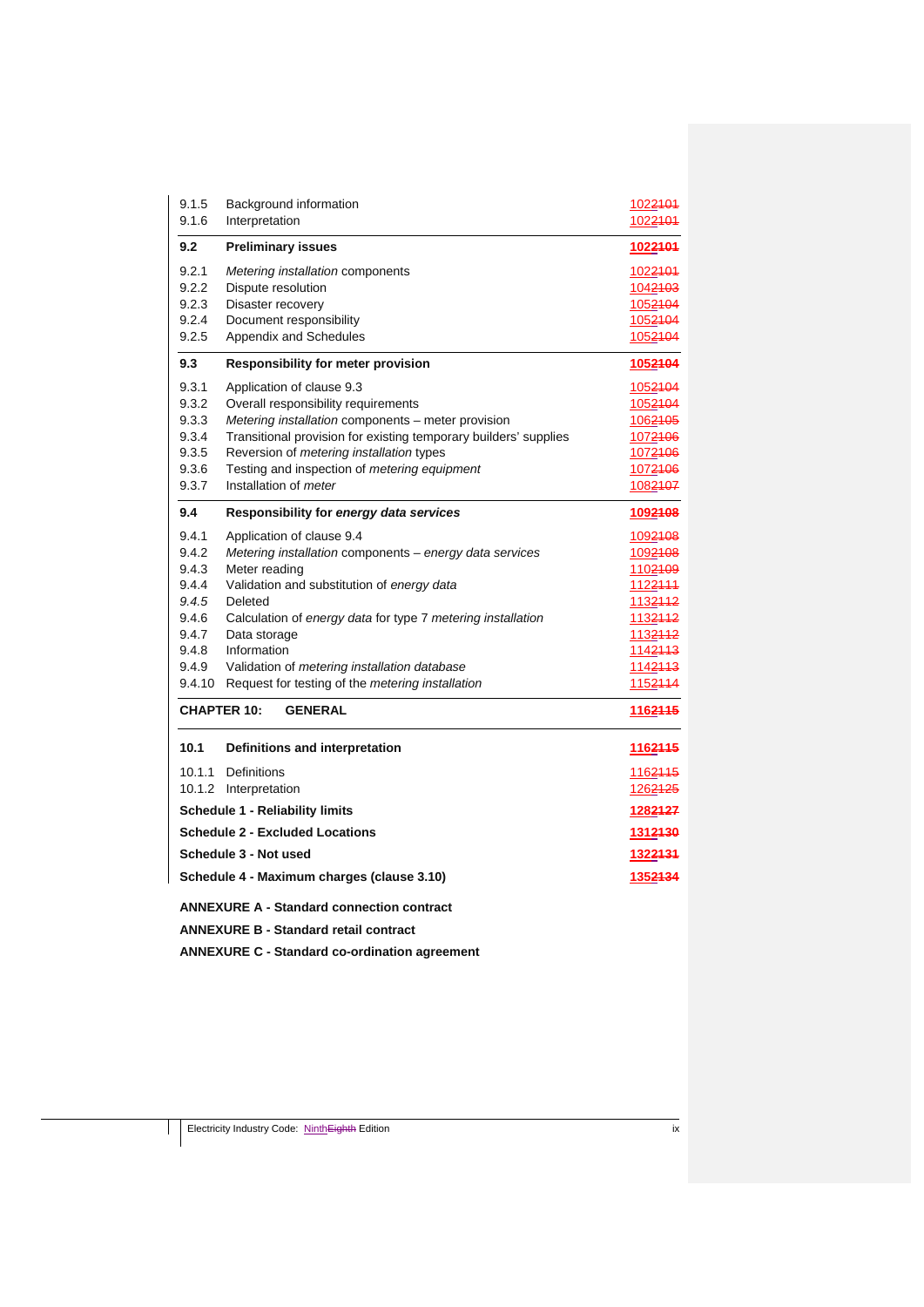# CHAPTER 1: THIS CODE

# **1.1 Introduction**

#### **1.1.1 Code objective**

The objective of this *Code* is to promote efficient investment in, and efficient use of, electricity services for the long-term interests of Queensland *customers* about:

- (a) price, quality, reliability and security of supply of electricity; and
- (b) the reliability, safety and security of the Queensland electricity system.

#### **1.1.2 Scope of the Code**

The scope of this *Code* is to:

- (a) require the preparation of annual management plans relating to a *distribution entity's supply network*;
- (b) set *minimum service standards* for a *distribution entity*;
- (c) set *guaranteed service levels* which require a *distribution entity* to provide a payment to a *small customer* where those service levels are not met;
- (d) require a *distribution entity* to report to the *QCA* on its performance against the *minimum service standards* and *guaranteed service levels*;
- (e) require *retail entities* to comply with specified *customer* protection provisions;
- (f) set out a framework for co-ordination of services between *distribution entities*  and *retail entities*;
- (g) impose obligations on *retail entities* and *distribution entities* with respect to:
	- (i) obtaining explicit informed consent of customers prior to customer transfers;
	- (ii) providing information regarding certain *NMI premises*, including, where relevant, the *NMI* and *NMI checksum*; and
	- (iii) notifying and advising *customers* regarding the transfer process;
- (h) require *retail entities* to comply with retail *marketing* and price disclosure rules;
- (i) set out the principles for the metering of electricity at certain *connection points*  and *points of supply* to which the *National Electricity Rules* do not apply and in other specified circumstances; and
- (j) state the terms for a *distribution entity's standard connection contract*, a *retail entity's standard retail contract* and the *standard co-ordination agreement.*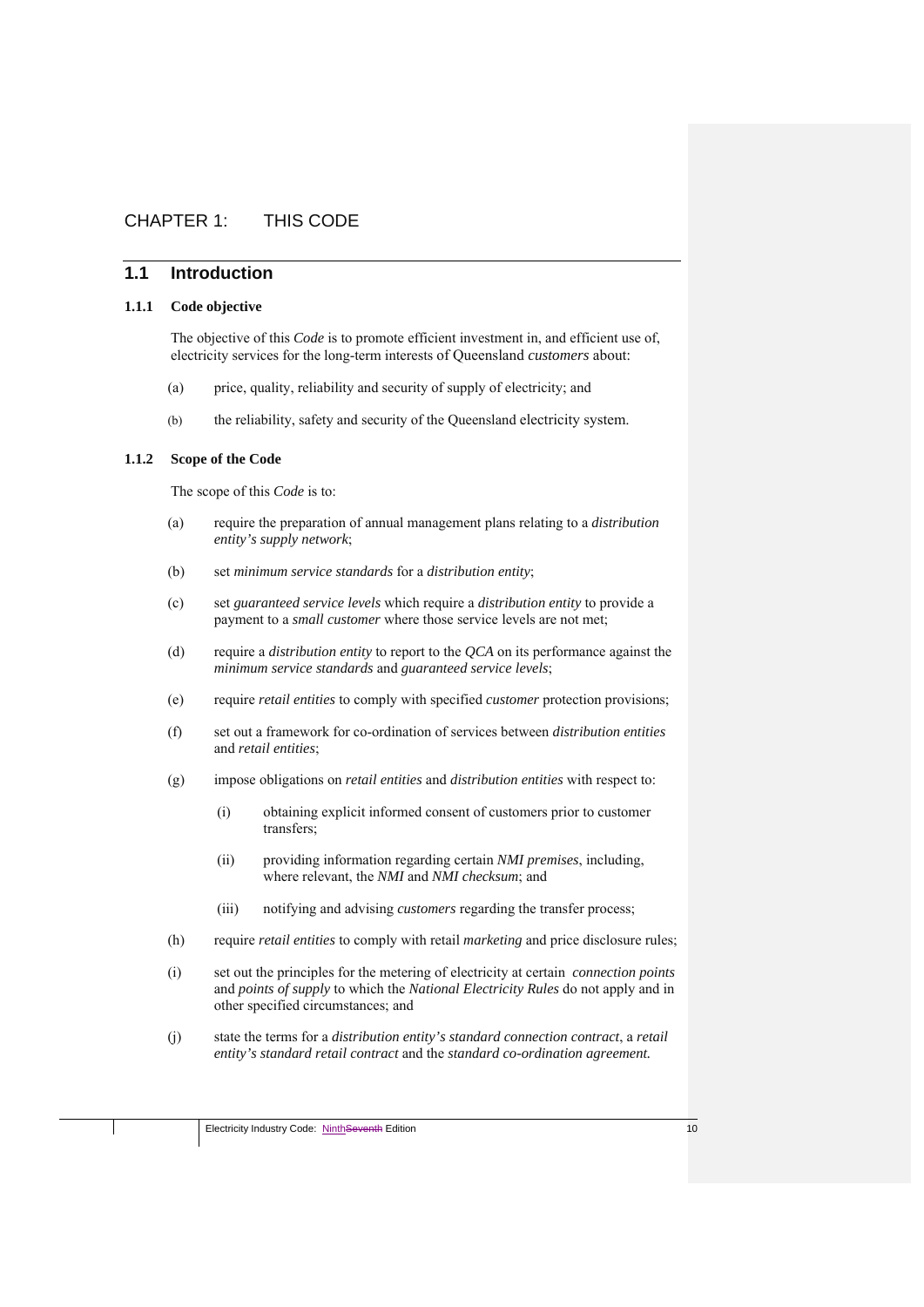#### **1.1.3 Authority**

This *Code* is made by the *Minister* under section 120B of the *Electricity Act*.

#### **1.1.4 Date of effect**

Subject to section 120J(3) of the *Electricity Act*, this eighth edition of the *Code* takes effect on and from 1 February 2011.

#### **1.1.5 Application**

- (a) Each *distribution entity* must comply with this *Code* as a condition of its *distribution authority*.
- (b) Each *retail entity* must comply with this *Code* as a condition of its *retail authority*.
- (c) To avoid doubt, this *Code* does not apply to:
	- (i) *Country Energy Essential Energy* in respect of *non-market customers* supplied under its special approval number  $SA01/11$   $21/98$ ; and
	- (c)(ii) *Origin Energy* Electricity Limited (ACN 071 052 287) in respect of non-market customers supplied under its special approval number SA02/11

#### **1.1.6 Obligation to remedy**

If a *distribution entity* or *retail entity* breaches this *Code*, it must remedy that breach as soon as practicable.

#### **1.1.7 Amendment of** *Code*

This *Code* may only be amended in accordance with the procedure and consultation processes set out in the *electricity legislation*.

#### **1.1.8 Interpretation**

Words appearing like *this* are defined in clause 10.1.110.1

#### **1.1.9 Other relevant instruments**

Not all aspects of a *distribution entity's* or *retail entity's* obligations are regulated by this *Code*. Their obligations and some aspects of their relationships with a *customer* are also affected by a number of instruments, including:

- (a) the *Electricity Act*;
- (b) the *Electricity Regulation*;
- (c) the *Electrical Safety Act*;
- (d) the *Electrical Safety Regulation*;

**Formatted:** Font color: Text 1 **Formatted:** Font color: Text 1

**Formatted:** Heading 5

**Formatted:** Font: Italic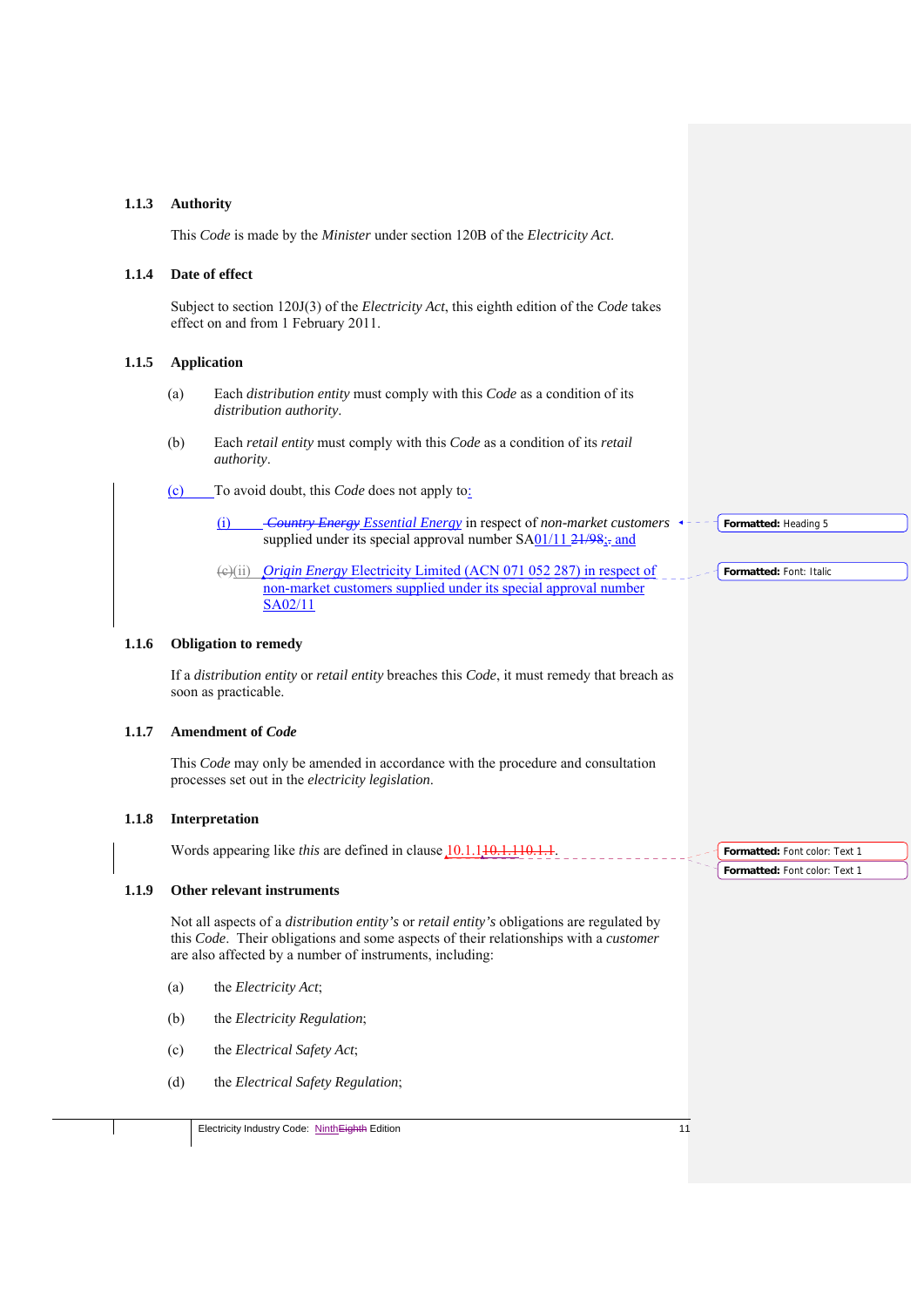- (e) the *National Electricity Law*;
- (f) the *National Electricity Rules*;
- (g) a *distribution entity's distribution authority* and a *retail entity's retail authority;*
- (h) a *distribution entity's connection contract* and a *retail entity's retail contract*;
- (i) the *co-ordination agreement* between a *distribution entity* and a *retail entity*;
- (j) the *Electricity Connection and Metering Manuals*;
- (k) the *Metrology Procedure*; and
- (l) the *MSATS* procedures.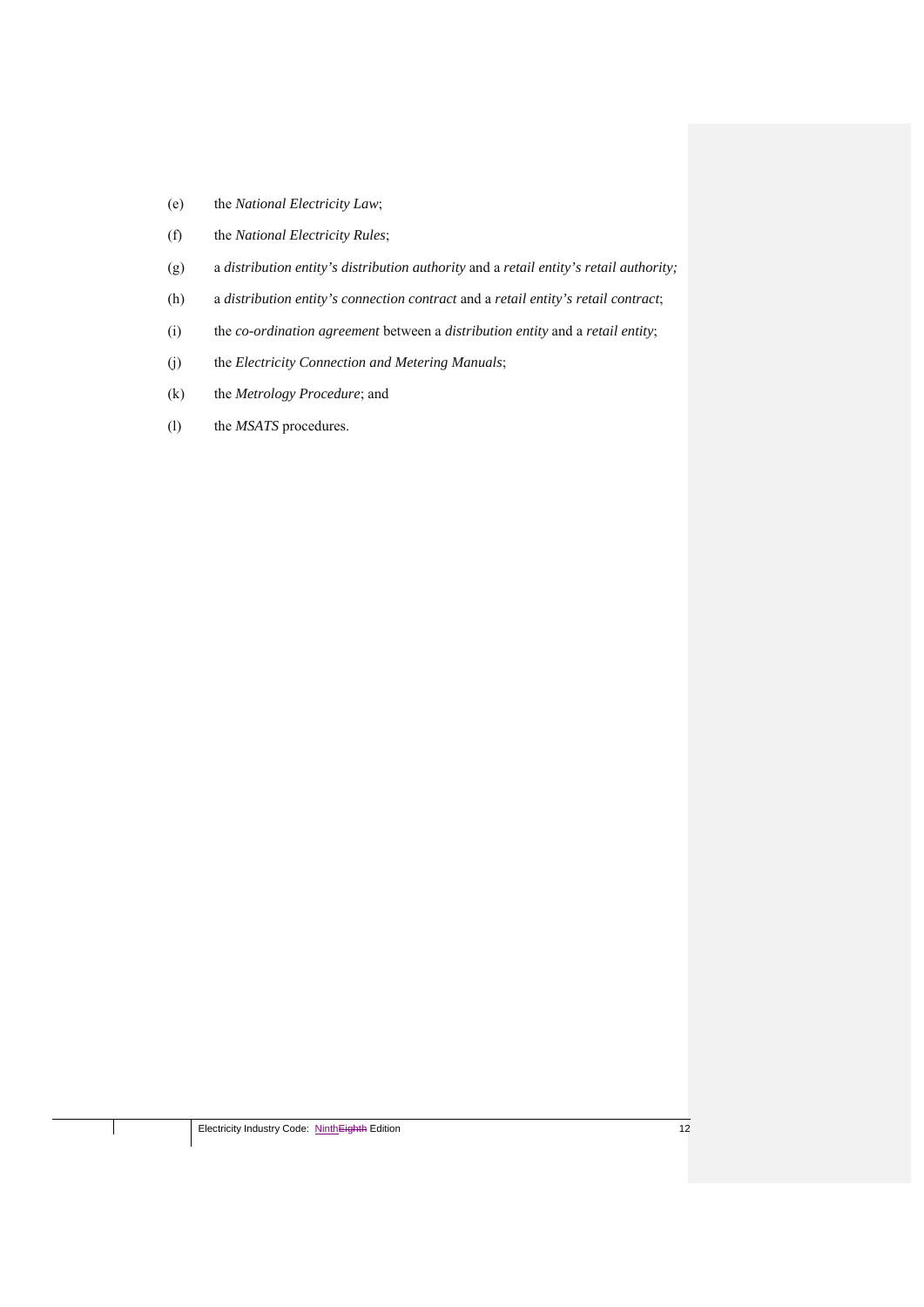# CHAPTER 2: MANAGEMENT OF DISTRIBUTION BUSINESSES

# **2.1 Application of this Chapter**

- (a) This Chapter applies to:
	- (i) all *distribution entities*; and
	- (ii) in respect of clauses  $2.5.5(b)2.5.5(b)2.5.5(b)$  and 2.5.5(c)2.5.5(c)2.5.5(c), all *retail entities*; and
	- (iii) unless otherwise specified, in relation to *small* and *large customers*.
- (b) Where, in this Chapter 2, a clause refers to a *small customer* making a request of, agreeing with or otherwise providing information to its *distribution entity*, that includes the *retail entity* doing any of those things on the *small customer's* behalf.

# *2.2 Summer preparedness plans*

#### **2.2.1** *Summer preparedness plan*

If requested by the *QCA* before 31 May in any year, a *distribution entity* must prepare and submit a *summer preparedness plan* in accordance with this clause detailing how it plans to:

- (a) prepare its *supply network* for the upcoming summer to minimise outages of *customers*' electricity supply;
- (b) manage and minimise the impact of extreme weather events on *customers'* electricity supply;
- (c) identify and respond to *emergencies* that have the potential to impact on *customers'* electricity supply; and
- (d) keep *customers* informed of electricity supply issues over summer.

To avoid doubt, a request by the *regulator* before 31 May 2007 is deemed to be a request by the *QCA* for the next summer.

#### **2.2.2 Content of** *summer preparedness plan*

A *distribution entity* must include the following information in the *summer preparedness plan* (unless specified otherwise by the *QCA*):

- (a) specific activities to be undertaken before the start of summer and a timetable for implementing those activities, including:
	- (i) capital expenditure programs and initiatives; and
	- (ii) operational or maintenance expenditure programs and initiatives;

**Formatted:** Font color: Text 1 **Formatted:** Font color: Text 1 **Formatted:** Font color: Text 1 **Formatted:** Font color: Text 1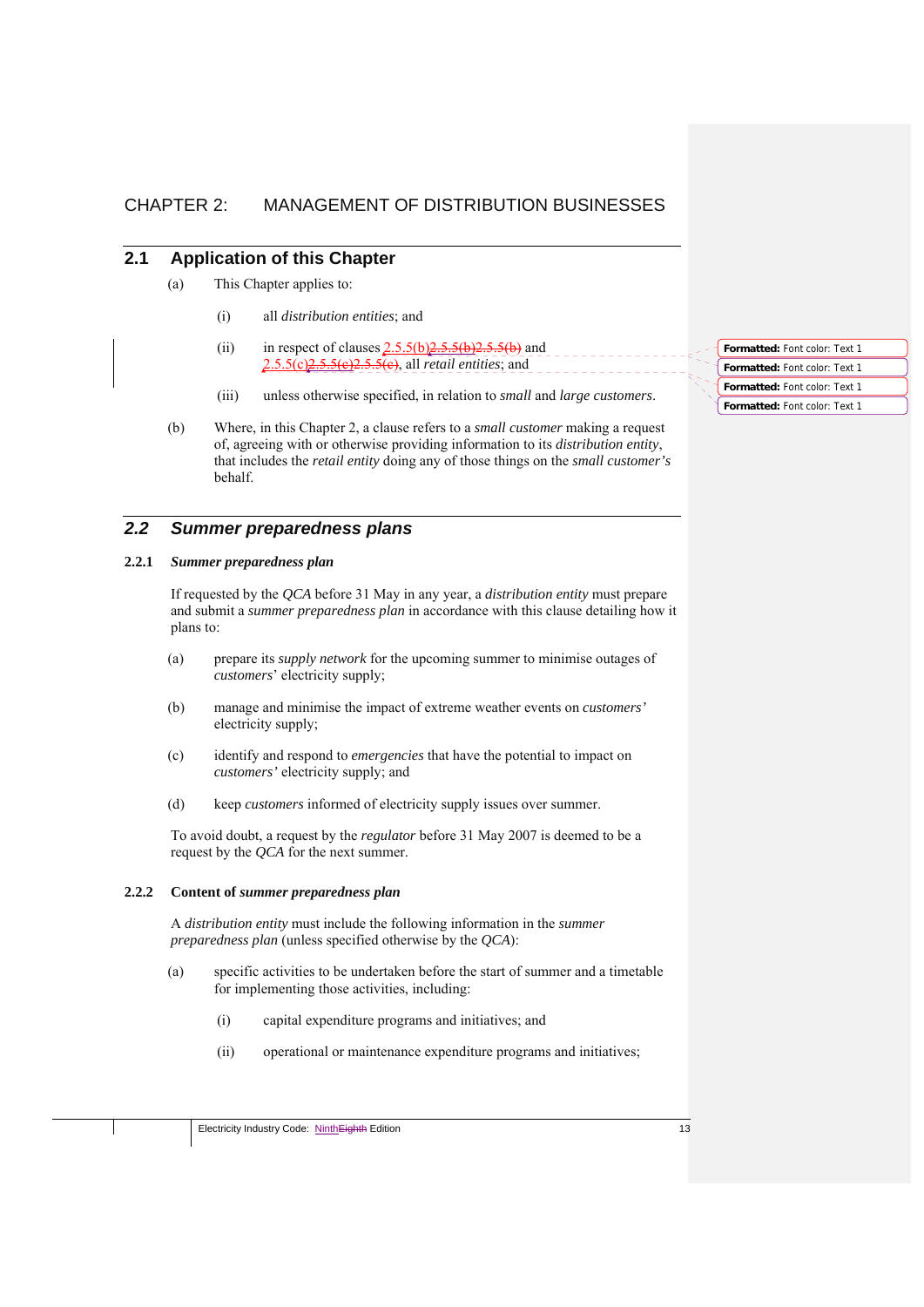- (b) the capacity of the *distribution entity* to manage and respond to extreme weather events and *emergencies*, including:
	- (i) *emergency* response programs;
	- (ii) the capacity of existing telephone and other *customer* information systems over summer;
	- (iii) its public communications strategy; and
	- (iv) staffing levels over summer and the ability to call on extra resources; and
- (c) such other matters reasonably notified by the *QCA*.

#### **2.2.3 Submission of** *summer preparedness plans* **to** *QCA*

If the *QCA* has requested a *summer preparedness plan* under clause 2.2.1<del>2.2.12</del> then a *distribution entity* must:

- (a) submit a draft *summer preparedness plan* for the upcoming summer to the *QCA* by 31 July of that year;
- (b) consider in good faith any reasonable changes to the draft *summer preparedness plan* recommended by the *QCA* and if the *distribution entity* does not propose to include the recommended changes in its final plan, it must give the *QCA* written reasons why it rejected the recommended changes;
- (c) submit a final *summer preparedness plan* to the *QCA* by 31 August of that year;
- (d) publish the final *summer preparedness plan* on its website and, on request by a *customer*, must provide the *customer* with a copy of the final *summer preparedness plan*. The *distribution entity* may impose a reasonable charge for providing a *customer* with a copy of the *summer preparedness plan*; and
- (e) if the *distribution entity* does not accept a change to the draft *summer preparedness plan* recommended by the *QCA*, the *distribution entity* must publish in its final *summer preparedness plan* its reasons for not accepting such change. A *distribution entity* is not required to disclose any confidential information under this paragraph  $(e)(e)(e)$ .

#### **2.2.4 Compliance and reporting**

- (a) A *distribution entity* must use its best endeavours to implement a final *summer preparedness plan*.
- (b) By 1 April of each year, a *distribution entity* must give a report to the *QCA* on the effectiveness, and its compliance with the implementation, of a *summer preparedness plan* (if any) for the previous summer.

**Formatted:** Font color: Text 1 **Formatted:** Font color: Text 1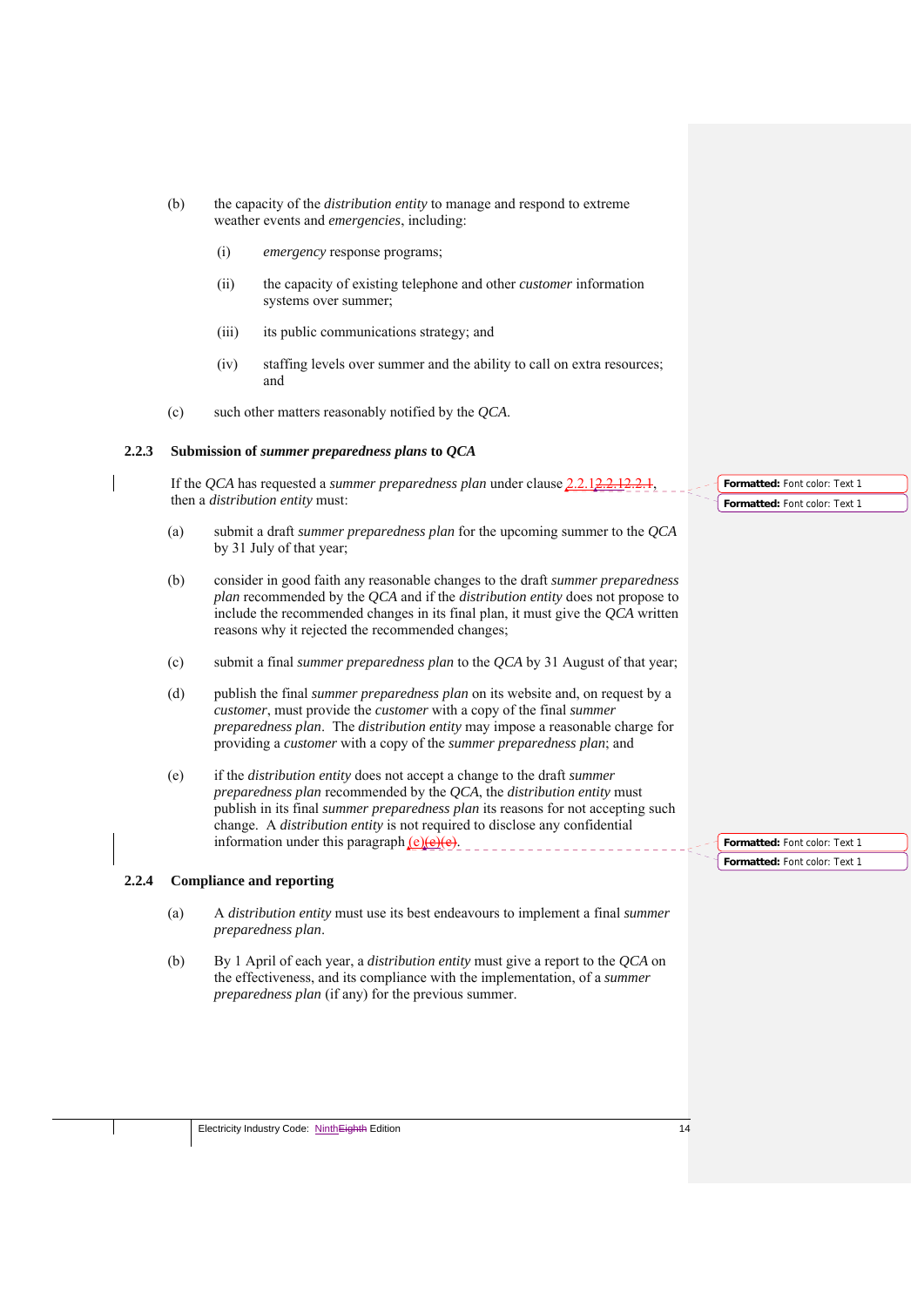# **2.3** *Network management plans*

#### **2.3.1** *Network management plans*

- (a) The *distribution entity* must prepare and submit a *network management plan* in accordance with this clause 2.32.32.3. \_\_\_\_\_\_\_\_\_\_\_\_\_\_\_\_\_\_\_\_\_\_\_
- (b) Each *network management plan* must detail how the *distribution entity* will manage and develop its *supply network* with the objective of delivering an adequate, economic, reliable and safe connection and supply of electricity to its *customers* over the following five *financial years*.

#### **2.3.2 Content of a** *network management plan*

The *distribution entity* must include the following information in each *network management plan* (unless otherwise specified by the *QCA*):

- (a) an explanation of the background to the *network management plan* and its purpose;
- (b) general information about the *distribution entity's supply network*;
- (c) the operating environment including growth forecasts;
- (d) a statement of the *distribution entity's* planning policy and a qualitative assessment of its compliance with that policy;
- (e) a statement of the *distribution entity's* asset management policy (including its current key programs) and a qualitative assessment of its compliance with that policy;
- (f) the *distribution entity's* demand management strategy, including a description of the existing and planned programs and opportunities for demand side participation;
- (g) an analysis of the historical reliability performance for the previous five year period;
- (h) a statement of the reliability targets for the next five years and a description of major existing and planned reliability improvement programs, including details of major capital and operating and maintenance expenditure initiatives;
- (i) an evaluation of the *distribution entity*'*s* performance in the preceding *financial year* against the *network management plan* for that year, including its implementation of major capital and operating and maintenance expenditure initiatives;
- (j) a risk assessment of the major constraints in the *distribution entity's* network and how they may be alleviated;
- (k) how worst performing feeders are defined and an analysis of the performance of worst performing feeders in the past *financial year* and of worst performing feeders identified in the preceding *network management plan*;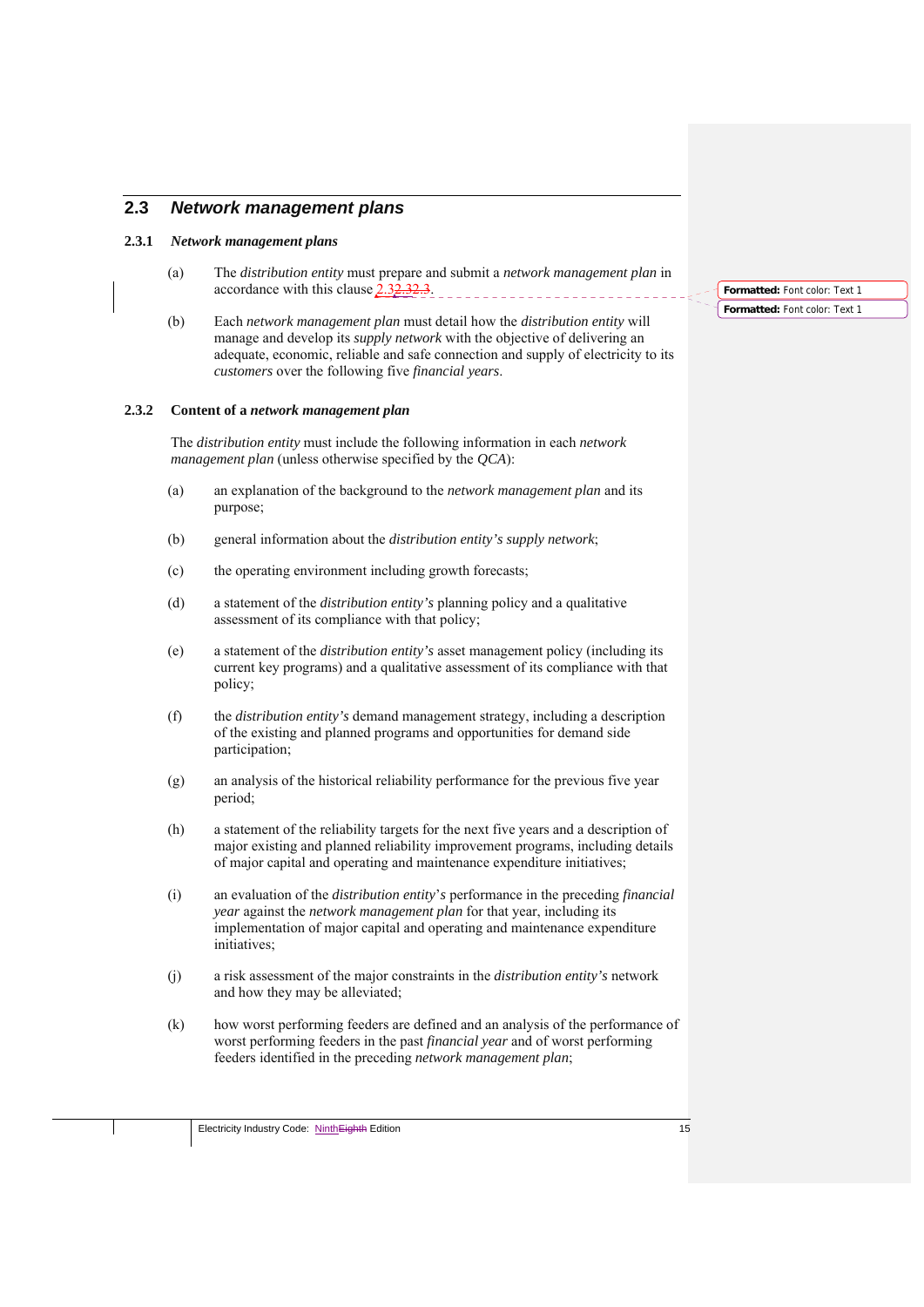- (l) certification by the chief executive officer of the *distribution entity* that:
	- (i) the *network management plan* meets the *distribution entity's* obligations under its *distribution authority*;
	- (ii) the *network management plan* accurately represents the relevant policies of the *distribution entity*;
	- (iii) the *distribution entity* has complied with those policies or details of where it has not complied; and
	- (iv) the *distribution entity* is committed to implementing the *network management plan*; and
- (m) such other matters reasonably notified by the *QCA*.

#### **2.3.3 Submission of** *network management plans* **to** *QCA*

- (a) The *distribution entity* must submit a draft *network management plan* for each five year period to the *QCA* by 30 June each year.
- (b) The *distribution entity* must consider in good faith any changes to the draft *network management plan* recommended by the *QCA*. If the *distribution entity* does not propose to include the recommended changes in its final *network management plan*, it must give the *QCA* written reasons why it rejected the recommended changes.
- (c) The *distribution entity* must submit a final *network management plan* for the five year period to the *QCA* by 31 August each year to take effect by 1 September of that year. A final *network management plan* shall remain in effect until 31 August of the following year.
- (d) The *distribution entity* must publish the final *network management plan* on its website and, on request by a *customer*, provide the *customer* with a copy. The *distribution entity* may impose a reasonable charge for providing a *customer* with a copy of the *network management plan*.
- (e) If the *distribution entity* does not accept a change to the draft *network management plan* recommended by the *QCA*, the *distribution entity* must publish in its final *network management plan* its reasons for not accepting such change. A *distribution entity* is not required to disclose any confidential information under this paragraph  $(e)(e)$ .

#### **2.3.4 Compliance**

The *distribution entity* must use its best endeavours to comply with its most recent final *network management plan*.

# **2.4** *Minimum service standards*

#### **2.4.1 Purpose**

(a) The purpose of the *minimum service standards* is to: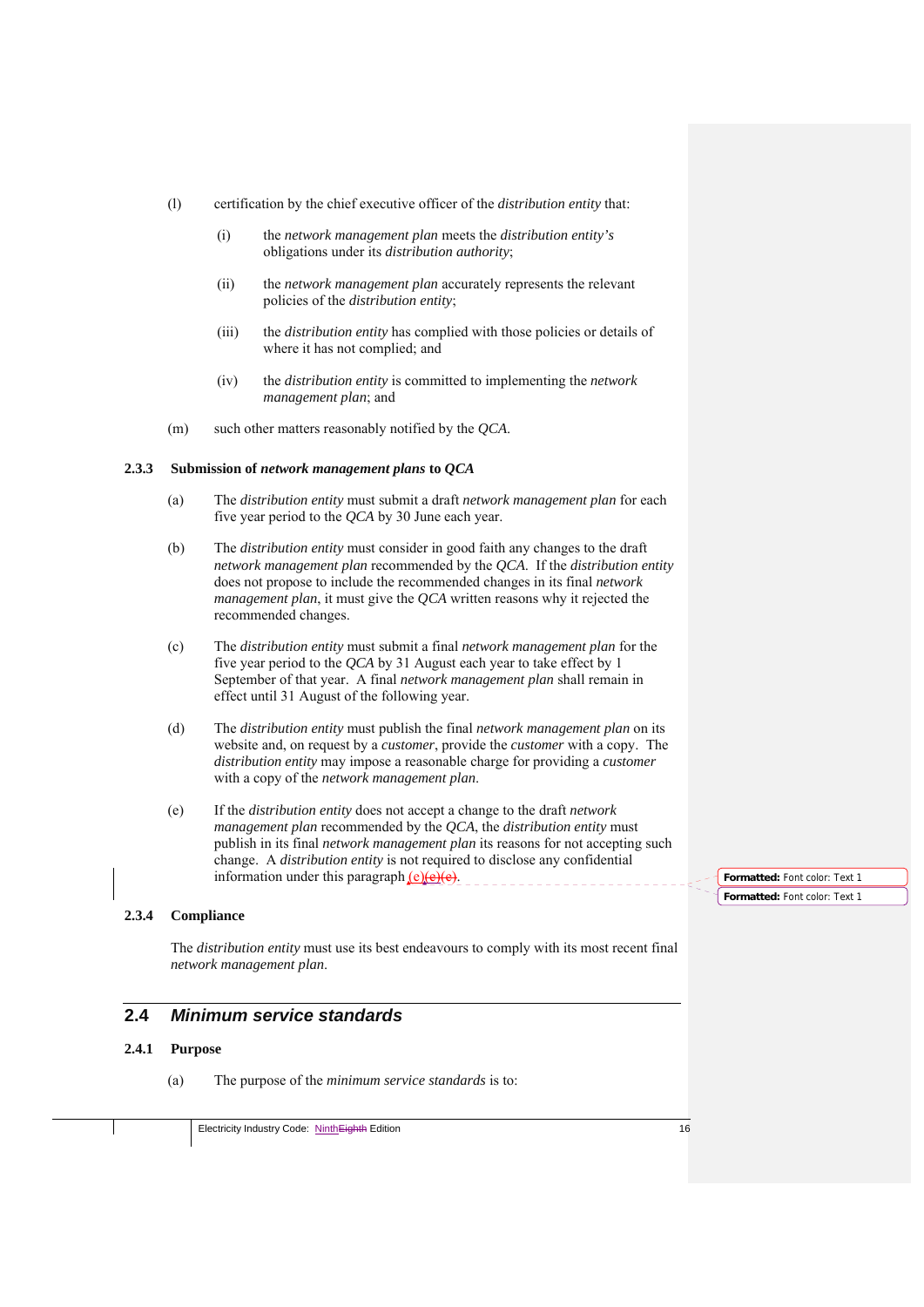- (i) provide a standard against which a *distribution entity's* performance, by *feeder type*, will be assessed across the *supply network*; and
- (ii) enable annual comparisons of a *distribution entity's* performance.
- (b) The *minimum service standards* do not constitute standards which are enforceable against a *distribution entity* by individual *customers*.

#### **2.4.2** *Minimum service standards*

Subject to clause 2.4.32.4.32.4.3, a *distribution entity* must use its best endeavours to ensure that it does not exceed in a *financial year* the:

- (a) *SAIDI Limits*; and
- (b) *SAIFI Limits*,

applicable to its *feeder types* set out in the relevant table in Schedule 1.

#### **2.4.3 Exclusions from** *minimum service standards*

In determining whether a *distribution entity* has exceeded its *SAIDI Limits* or *SAIFI Limits*, the following *interruptions* will not be taken into account:

- (a) an *interruption* of a duration of one minute or less;
- (b) an *interruption* resulting from:
	- (i) load shedding due to a shortfall in generation;
	- (ii) a direction by *NEMMCOAEMO*, a *system operator* or any other body exercising a similar function under the *Electricity Act*, *National Electricity Rules* or *National Electricity Law*;
	- (iii) automatic shedding of load under the control of under-frequency relays following the occurrence of a power system under-frequency condition described in the *power system security and reliability standards*;
	- (iv) a failure of the shared *transmission grid*; or
	- (v) a direction by a police officer or another authorised person exercising powers in relation to public safety;
- (c) any *interruption* to the supply of electricity on a *distribution entity's supply network* which commences on a *major event day*; and
- (d) an *interruption* caused by a *customer's electrical installation* or failure of that *electrical installation*.

#### **2.4.4 Review of** *minimum service standards*

The *QCA* must review the *minimum service standards* to apply at the beginning of each *regulatory control period*. The *QCA* must consult with the *distribution entities* in conducting the review.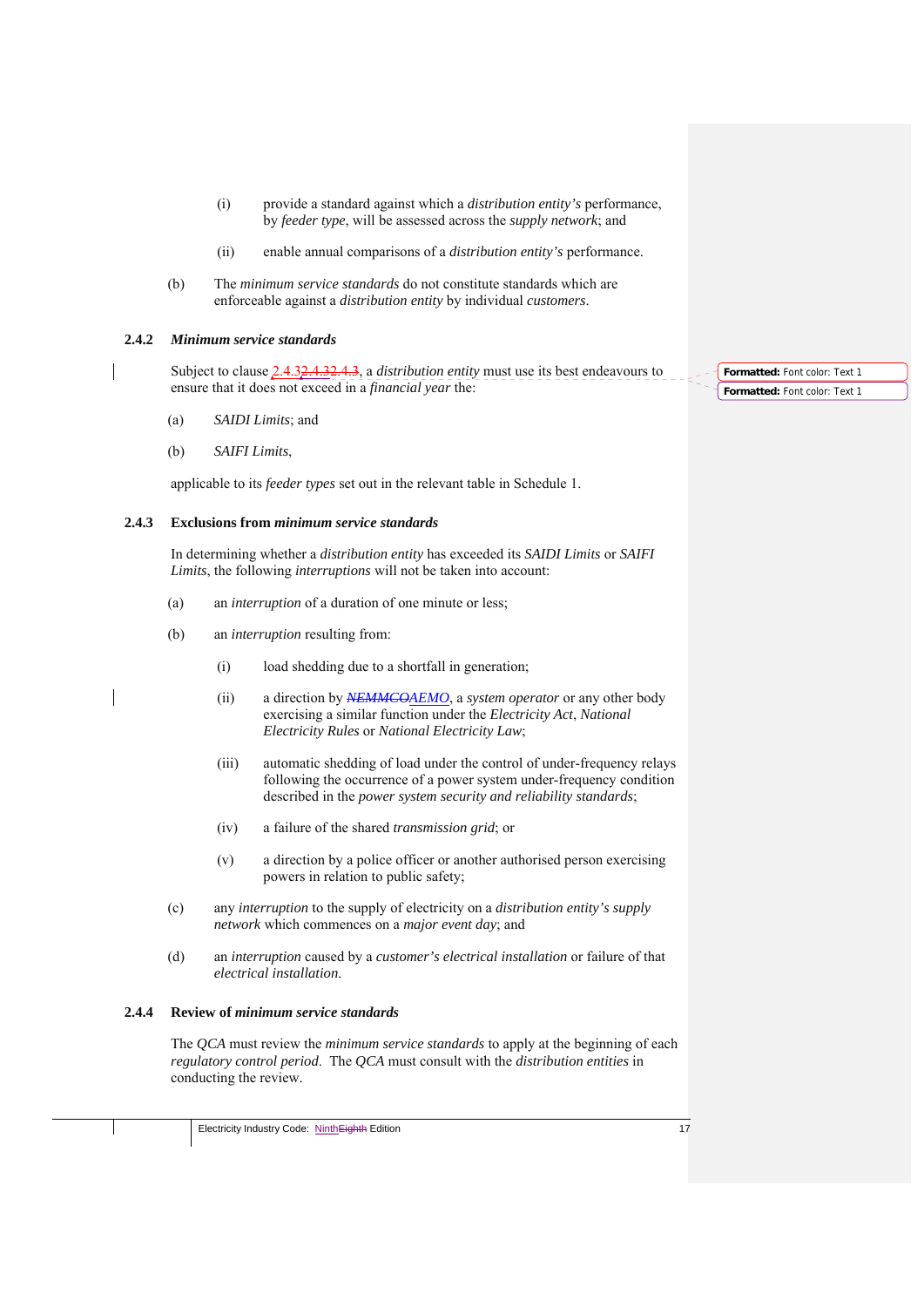# **2.5** *Guaranteed service levels*

#### **2.5.1** *Distribution authorities*

This clause 2.52.52.5 constitutes a *guaranteed service levels* regime notified by the *QCA* for the purposes of a *distribution authority*.

#### **2.5.2 Application**

- (a) Subject to paragraph (c)(e)(e), this clause 2.52.52.5 applies to a *small customer*:
	- (i) who is the named electricity account holder for a *premises*; or
	- (ii) if there is a *card operated meter* at a *premises*, who is the occupier of that *premises*.
- (b) A *distribution entity* is required to give only one *GSL payment* per electricity account for each event giving rise to a *GSL payment* regardless of the number of account holders or *premises* listed on the account affected by the event.
- (c) A *small customer* is not eligible for a *GSL payment* for a *premises* which does not have a *meter*.
- (d) A *distribution entity's* obligation to give a *GSL payment* under clauses 2.5.3 to 2.5.7 applies notwithstanding that a *retail entity* may have caused the event giving rise to the *GSL payment*. 1

#### **2.5.3 Wrongful disconnection**

1 1

- (a) If a *distribution entity* wrongfully disconnects a *small customer*, then that *customer* is eligible for a *GSL payment* (applying on the date of the wrongful disconnection) from the *distribution entity*.
- (b) A *distribution entity* wrongfully disconnects a *small customer* when:
	- (i) it was not entitled to do so under *electricity legislation* or the *connection contract* with that *customer*;
	- (ii) it fails to comply with the procedures for disconnection required of the *distribution entity* under the *connection contract* with that *customer*; or
	- (iii) it disconnects the *customer* at the request of a *retail entity* and:
		- (A) the wrong *premises* is *disconnected* due to an error in the *retail entity's* request; or
		- (B) the *retail entity* does not give the *customer* a *disconnection warning* (where required under clause 4.184.184.18) at least five *business days* before the disconnection occurs. To avoid doubt, a *GSL payment* is not payable where a *retail entity* does

**Formatted:** Font color: Text 1 **Formatted:** Font color: Text 1

**Formatted:** Font color: Text 1 **Formatted:** Font color: Text 1 **Formatted:** Font color: Text 1 **Formatted:** Font color: Text 1

A *distribution entity's* right to recover a *GSL payment* from a *retail entity* is provided for in the c*o-ordination agreement*.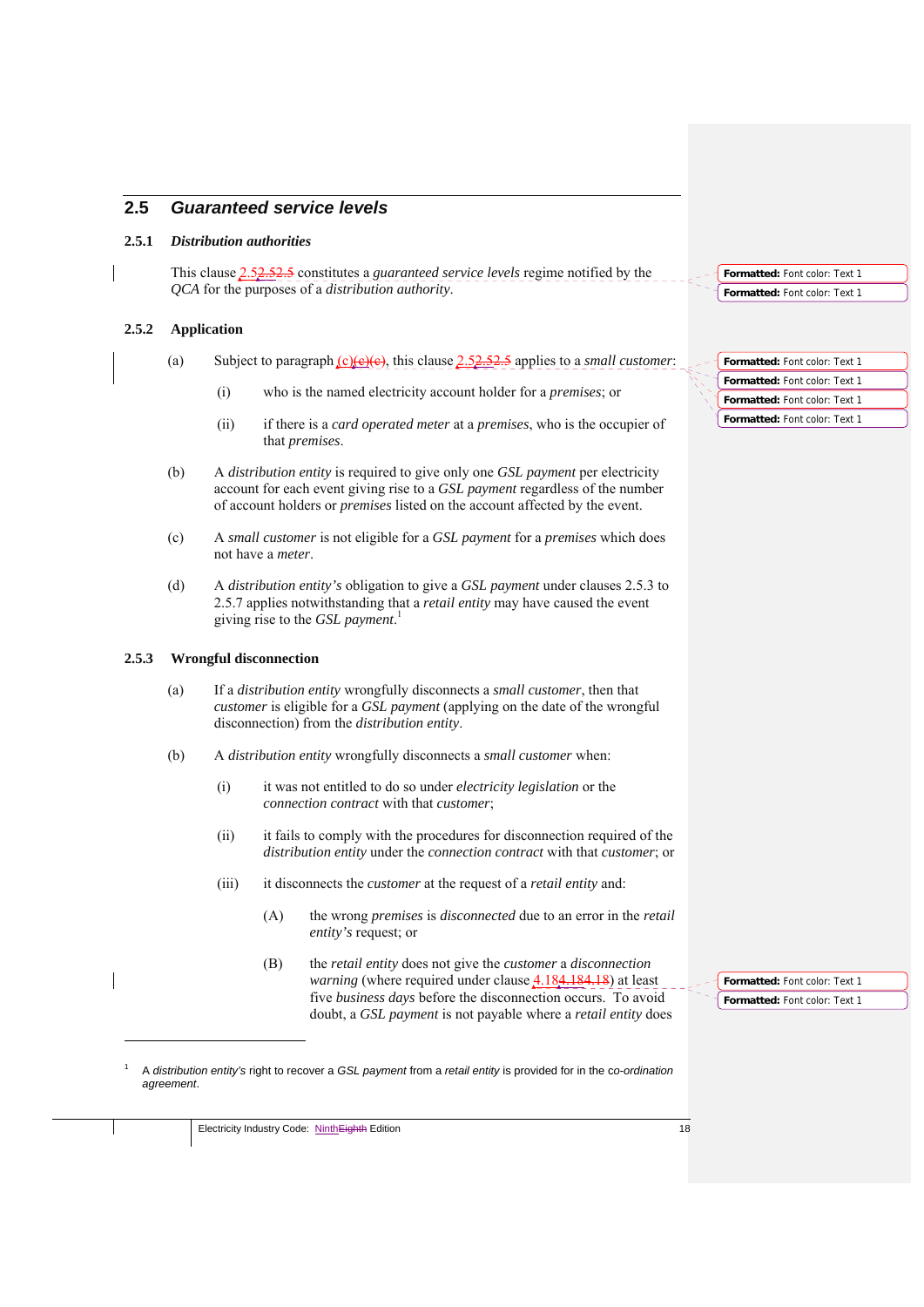not comply with any other disconnection procedures under clause **4.184.184.18** \_\_\_\_\_\_\_\_\_\_\_\_\_\_\_\_\_\_\_\_\_\_\_

If:

**2.5.4 Connections** 

- (a) a *small customer* is entitled, and has taken all necessary steps, to have its *premises* connected; and
- (b) that *customer's premises* do not require any extension of, or augmentation to, the *supply network* to enable the *customer's premises* to be connected; and
- (c) a *distribution entity* does not connect that *customer's premises* on the day agreed (or subsequently agreed) with that *customer*,

then that *small customer* is eligible for a *GSL payment* (applying on the relevant day) from the *distribution entity* for each day it is late.

#### **2.5.5** *Customer* **reconnection**

- $(a)$  If:
	- (i) a *small customer*'s *premises* has been disconnected and the *customer* is entitled, and has taken all necessary steps, to have the *premises* reconnected; and
	- (ii) a *distribution entity* does not reconnect the *premises* within the time required in the table below,

then that *small customer* is eligible for a *GSL payment* (applying on the relevant day) from the *distribution entity* for each day it is late.

#### *Premises* **in** *Ergon Energy's distribution area*

| <i>Premises</i> description                                   | Time required for reconnection                                                                                                                                                                                                          |
|---------------------------------------------------------------|-----------------------------------------------------------------------------------------------------------------------------------------------------------------------------------------------------------------------------------------|
| Premises supplied through CBD<br>feeder / urban feeder        | If the request is made by the <i>small</i><br>customer to its retail entity by 12.00pm<br>on a <i>business day</i> , then on the same day<br>or as otherwise agreed with the <i>small</i><br>customer.                                  |
|                                                               | If the request is made by the <i>small</i><br><i>customer</i> to its <i>retail entity</i> after 12.00pm<br>on a <i>business day</i> , then by the next<br><i>business day</i> or as otherwise agreed with<br>the <i>small</i> customer. |
|                                                               | If the request is made by the <i>small</i><br><i>customer</i> to its <i>retail entity</i> on a non-<br><i>business day</i> , then on the next <i>business</i><br><i>day</i> or as otherwise agreed with the <i>small</i><br>customer.   |
| <i>Premises</i> supplied through <i>short</i><br>rural feeder | By the next <i>business day</i> after the <i>small</i><br><i>customer's</i> request to its <i>retail entity</i> or<br>as otherwise agreed with the <i>small</i>                                                                         |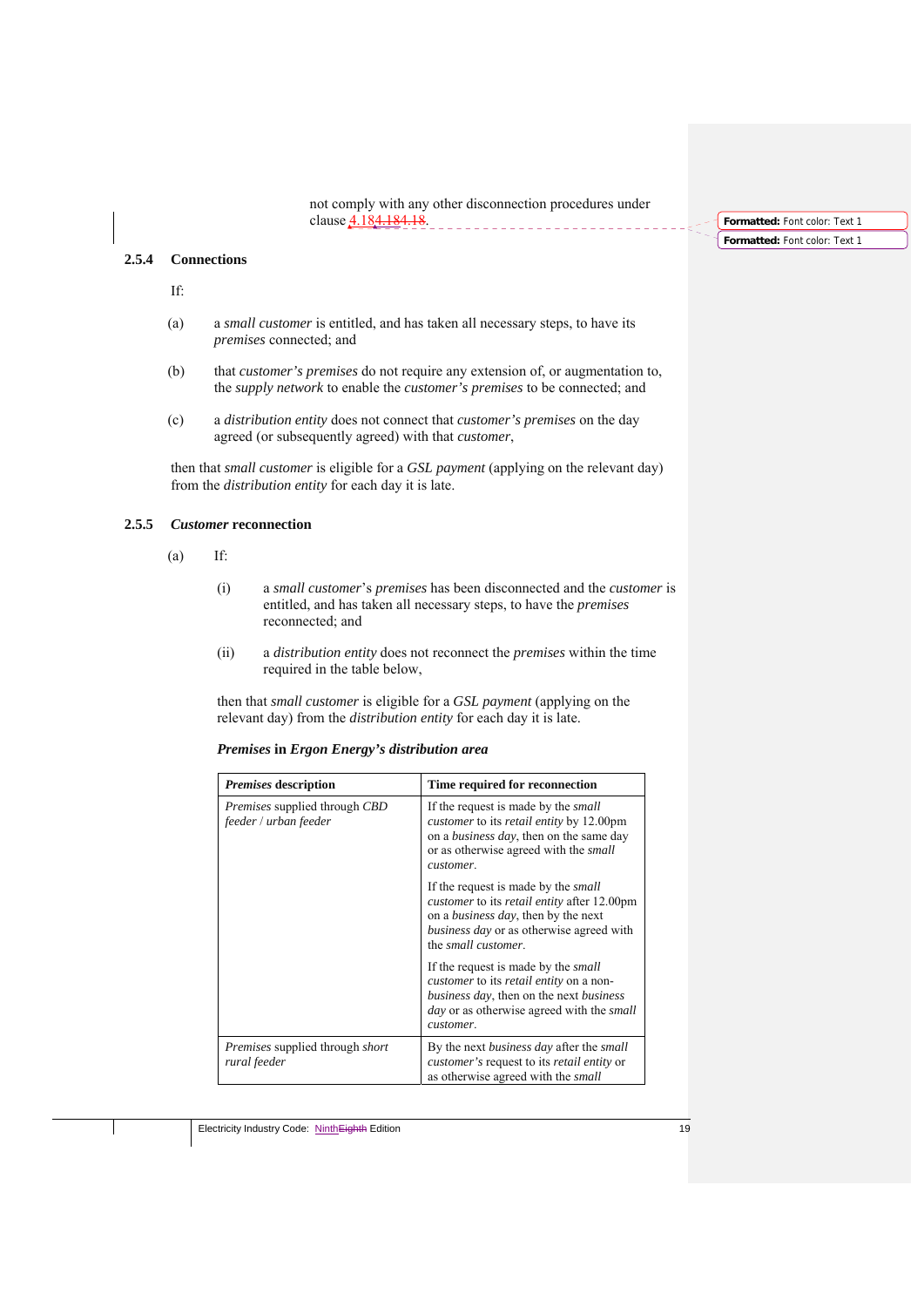| <i>Premises</i> description                                                    | Time required for reconnection                                                                                                        |
|--------------------------------------------------------------------------------|---------------------------------------------------------------------------------------------------------------------------------------|
|                                                                                | customer.                                                                                                                             |
| <i>Premises</i> supplied through <i>long rural</i><br>feeder / isolated feeder | Within 10 business days of the small<br>customer's request to its retail entity or<br>as otherwise agreed with the small<br>customer. |

|  |  | Premises in ENERGEX's distribution area |  |  |
|--|--|-----------------------------------------|--|--|
|--|--|-----------------------------------------|--|--|

| <b>Premises description</b>                                   | Time required for reconnection                                                                                                                                                                                                          |
|---------------------------------------------------------------|-----------------------------------------------------------------------------------------------------------------------------------------------------------------------------------------------------------------------------------------|
| All <i>premises</i> other than those in<br>excluded locations | If the request is made by the <i>small</i><br><i>customer</i> to its <i>retail entity</i> by 12.00pm<br>on a <i>business day</i> , then on the same day<br>or as otherwise agreed with the <i>small</i><br>customer.                    |
|                                                               | If the request is made by the <i>small</i><br><i>customer</i> to its <i>retail entity</i> after 12.00pm<br>on a <i>business day</i> , then by the next<br><i>business day</i> or as otherwise agreed with<br>the <i>small</i> customer. |
|                                                               | If the request is made by the <i>small</i><br><i>customer</i> to its <i>retail entity</i> on a non-<br><i>business day</i> , then on the next <i>business</i><br><i>day</i> or as otherwise agreed with the <i>small</i><br>customer.   |
| <i>Premises</i> in excluded locations                         | Within 10 business days of the small<br><i>customer's</i> request to its <i>retail entity</i> or<br>as otherwise agreed with the <i>small</i><br>customer.                                                                              |

- (b) When a *retail entity* receives a request for reconnection from a *small customer* who is entitled to reconnection before 12.00 pm on a *business day*, the *retail entity* must, by 1.00 pm that *business day*, initiate a request for reconnection of the *small customer's premises* in accordance with Chapter 5 of this *Code*.
- (c) The *retail entity* on behalf of the *small customer* may request that the *distribution entity* reconnect the *small customer* sooner than is required under clause 2.5.5(a)2.5.5(a)2.5.5(a). If the *small customer* or its *retail entity* does so, the *distribution entity*:
	- (i) must use its best endeavours to reconnect the *small customer* in the requested timeframe; and
	- (ii) if the reconnection is made in the requested timeframe, may charge the relevant fee published in the *distribution entity's* price list.
- (d) In this clause 2.5.52.5.52.5.5, a "*business day*" does not include a *local holiday* in the district where the *premises* is located.

**Formatted:** Font color: Text 1 **Formatted:** Font color: Text 1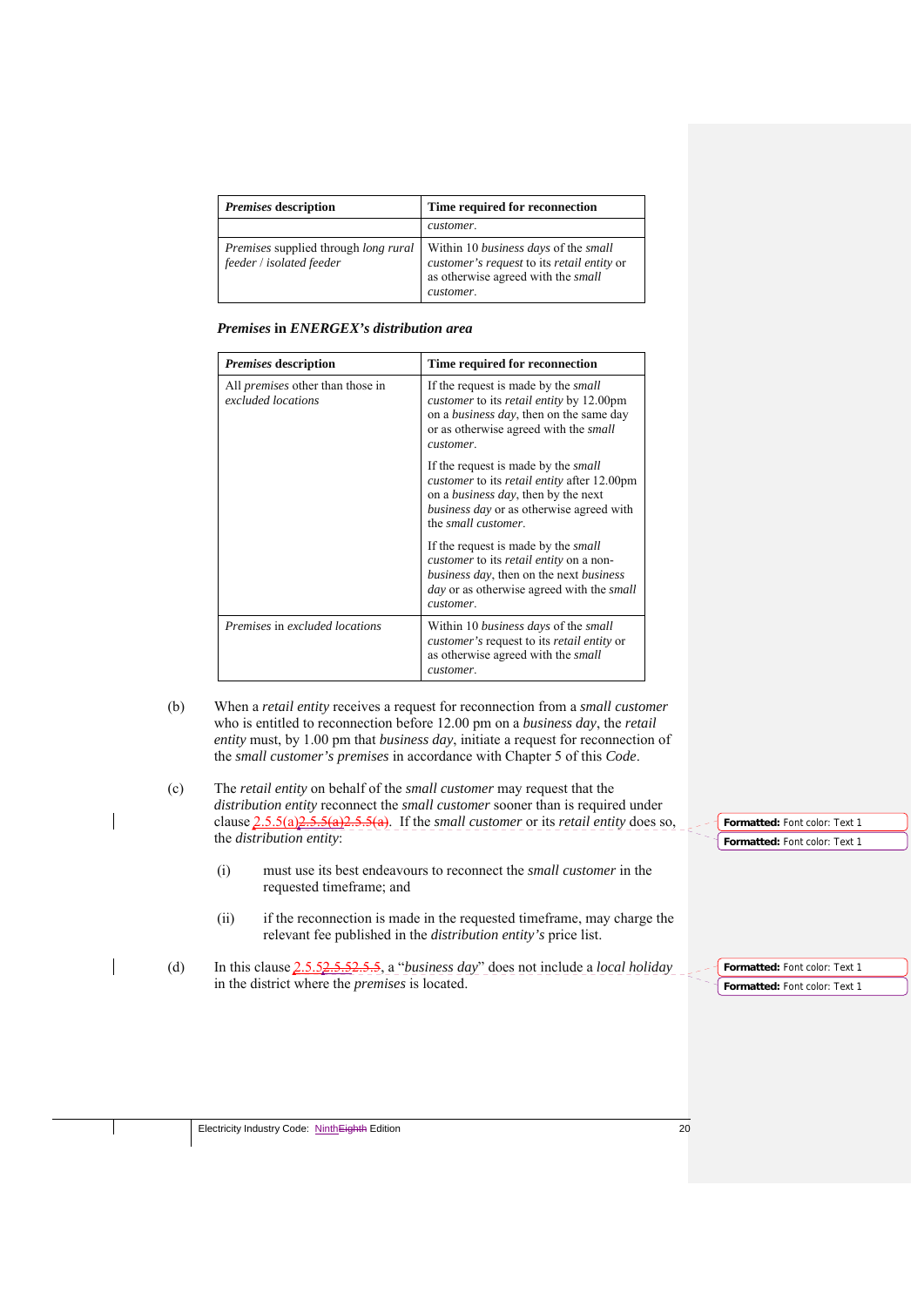#### **2.5.6** *Hot water supply*

- (a) Subject to paragraph  $(b)(b)(b)$ , if:
	- (i) a *small customer* (or its *retail entity*) makes an inquiry to a *distribution entity* about a loss of *hot water supply*; and
	- (ii) the *distribution entity* fails to attend the *premises* within the time required in the following table,

then that *small customer* is eligible for a *GSL payment* (applying on the relevant day) from the *distribution entity* for each day it is late.

| Feeder type through which the small<br>customer's premises is supplied | Time required to attend                                                                                                |
|------------------------------------------------------------------------|------------------------------------------------------------------------------------------------------------------------|
| long rural feeder / isolated feeder                                    | By the <i>business day</i> agreed with the<br>small customer (or its retail entity).                                   |
| All other <i>feeder</i> types                                          | Within one business day of the<br>inquiry or as otherwise agreed with<br>the small customer (or its retail<br>entity). |

- (b) A *distribution entity* is not required to attend the *premises* in response to a *hot water supply* inquiry under paragraph (a)(a) if the *distribution entity* reasonably believes the loss of *hot water supply* is not caused by its *supply network* or associated *control equipment*, or if the loss of *hot water supply* is the result of an outage on its *supply network* or associated *control equipment*.
- (c) In this clause 2.5.62.5.62.5.6, a "*business day*" does not include a *local holiday* in the district where the *premises* is located.

#### **2.5.7 Appointments**

- (a) This clause  $2.5.72.5.72.5.7$  applies to an appointment which:
	- (i) is made between a *distribution entity* and a *small customer* (or its *retail entity*) who has an existing account for the *premises*; and
	- (ii) relates to the *distribution entity* attending the *premises* for the purpose of:
		- (A) reading, testing, maintaining or inspecting the *meter*; or
		- (B) inspecting, altering or adding to the *customer's electrical installation*.
- (b) This clause 2.5.72.5.72.5.7 does not apply if a *small customer* is eligible for a *GSL payment* under clauses 2.5.42.5.42.5.4 to 2.5.62.5.62.5.6.
- (c) When making an appointment, a *distribution entity* must specify a time or time period for the appointment. Any time period must not exceed the following:
	- (i) for *ENERGEX* a five hour period within a day; and

**Formatted:** Font color: Text 1 **Formatted:** Font color: Text 1

**Formatted:** Font color: Text 1 **Formatted:** Font color: Text 1

**Formatted:** Font color: Text 1 **Formatted:** Font color: Text 1

**Formatted:** Font color: Text 1, English (United States) **Formatted:** Font color: Text 1, English (United States)

| Formatted: Font color: Text 1, English<br>(United States) |
|-----------------------------------------------------------|
| Formatted: Font color: Text 1, English<br>(United States) |
| Formatted: Font color: Text 1, English<br>(United States) |
| Formatted: Font color: Text 1, English<br>(United States) |
| Formatted: Font color: Text 1, English<br>(United States) |
| Formatted: Font color: Text 1, English<br>(United States) |

Electricity Industry Code: Ninth Eighth Edition 21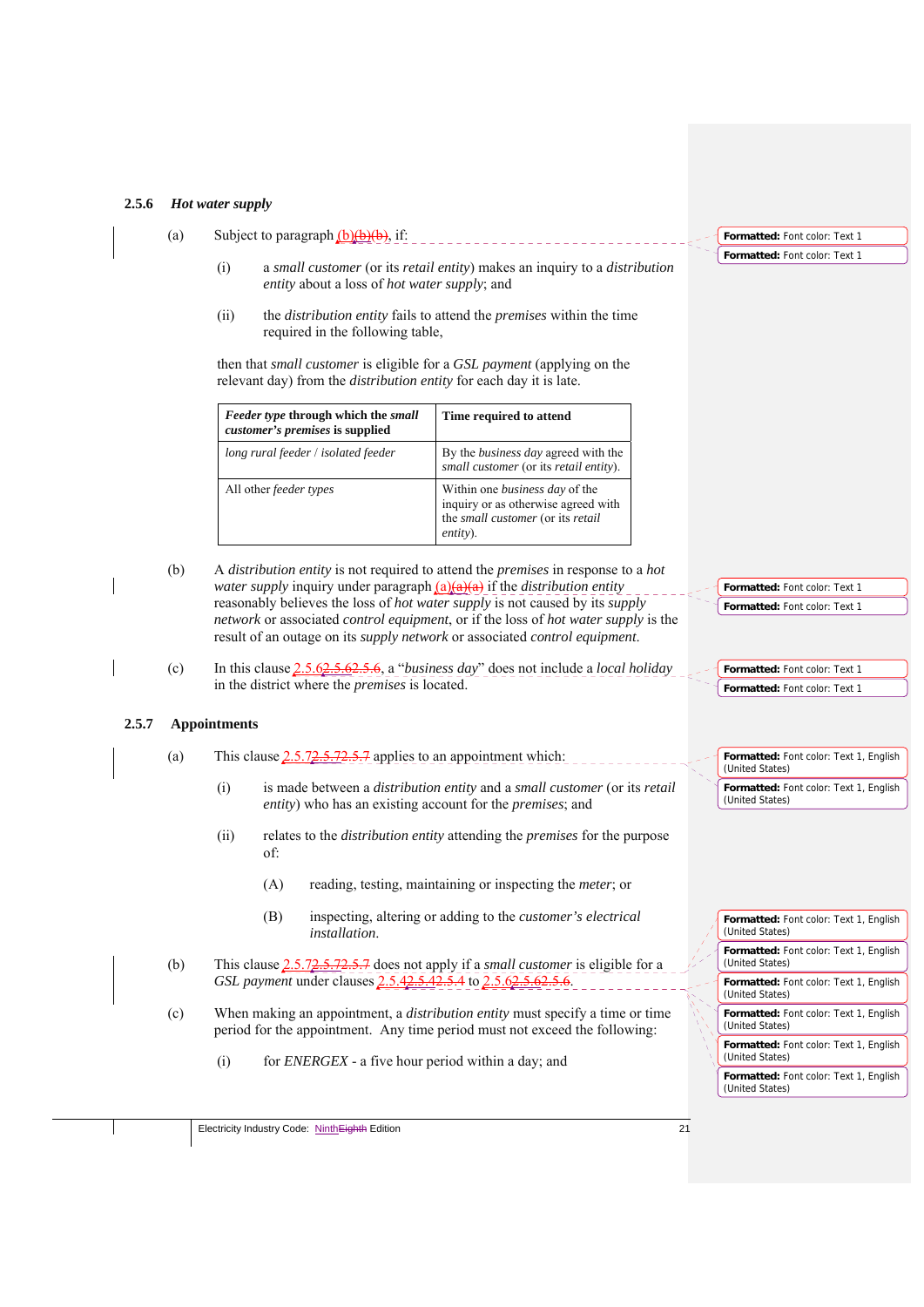- (ii) for *Ergon Energy* a day.
- (d) A *distribution entity* may reschedule an appointment provided it notifies the *small customer* before the day scheduled for the appointment.
- (e) Subject to paragraph (d)(d)(d), if a *distribution entity* makes an appointment and does not attend the *premises* at the specified time, or within the specified time period, then the *small customer* is eligible for a *GSL payment* (applying on the date of the appointment) from the *distribution entity*.

#### **2.5.8** *Planned interruptions*

- (a) Except in the case of *emergencies*, if a *distribution entity* does not give a *small customer* at least two *business days*' notice of a *planned interruption* to that *customer's premises*, then the *small customer* is eligible for a *GSL payment* (applying on the date of the *planned interruption*) from the *distribution entity.*
- (b) A notice may be given by mail, letterbox drop, press advertisement or any other means which are appropriate and reasonable in the circumstances.
- (c) If a notice is sent by post, a *small customer* is taken to have received it on the second *business day* after posting.

#### **2.5.9 Reliability**

- (a) Subject to paragraph (b), a *small customer* is eligible for a *GSL payment* (applying in the relevant *financial year*) from its *distribution entity* in either of the following circumstances:
	- (i) for each *interruption* to its *premises* which, if connected to:
		- (A) a *CBD feeder*  lasts longer than eight hours;
		- (B) an *urban* or *short rural feeder*  lasts longer than 18 hours; or
		- (C) a *long rural* or *isolated feeder*  lasts longer than 24 hours,
		- ("*interruption duration GSL*"); or
	- (ii) once that *small customer* experiences the relevant number of *interruptions* at its *premises* in a *financial year* as set out in the following table ("*interruption frequency GSL*"). Irrespective of when during a *financial year* that a *small customer* becomes eligible for a *GSL payment* under this *interruption frequency GSL*, the *distribution entity* is only required to assess the eligibility of a *small customer* to a *GSL payment* (including an automatic payment under clause 2.5.11(b)) after the end of that *financial year*.

| <i>Distribution</i><br>entity | <b>Feeder type through which</b><br>the small customer's<br><i>premises</i> is supplied | Number of <i>interruptions</i> in<br>a financial year * |  |
|-------------------------------|-----------------------------------------------------------------------------------------|---------------------------------------------------------|--|
| <b>ENERGEX</b>                | <b>CBD</b> feeder                                                                       |                                                         |  |
|                               | Urban feeder                                                                            |                                                         |  |

**Formatted:** Font color: Text 1, English (United States)

**Formatted:** Font color: Text 1, English (United States)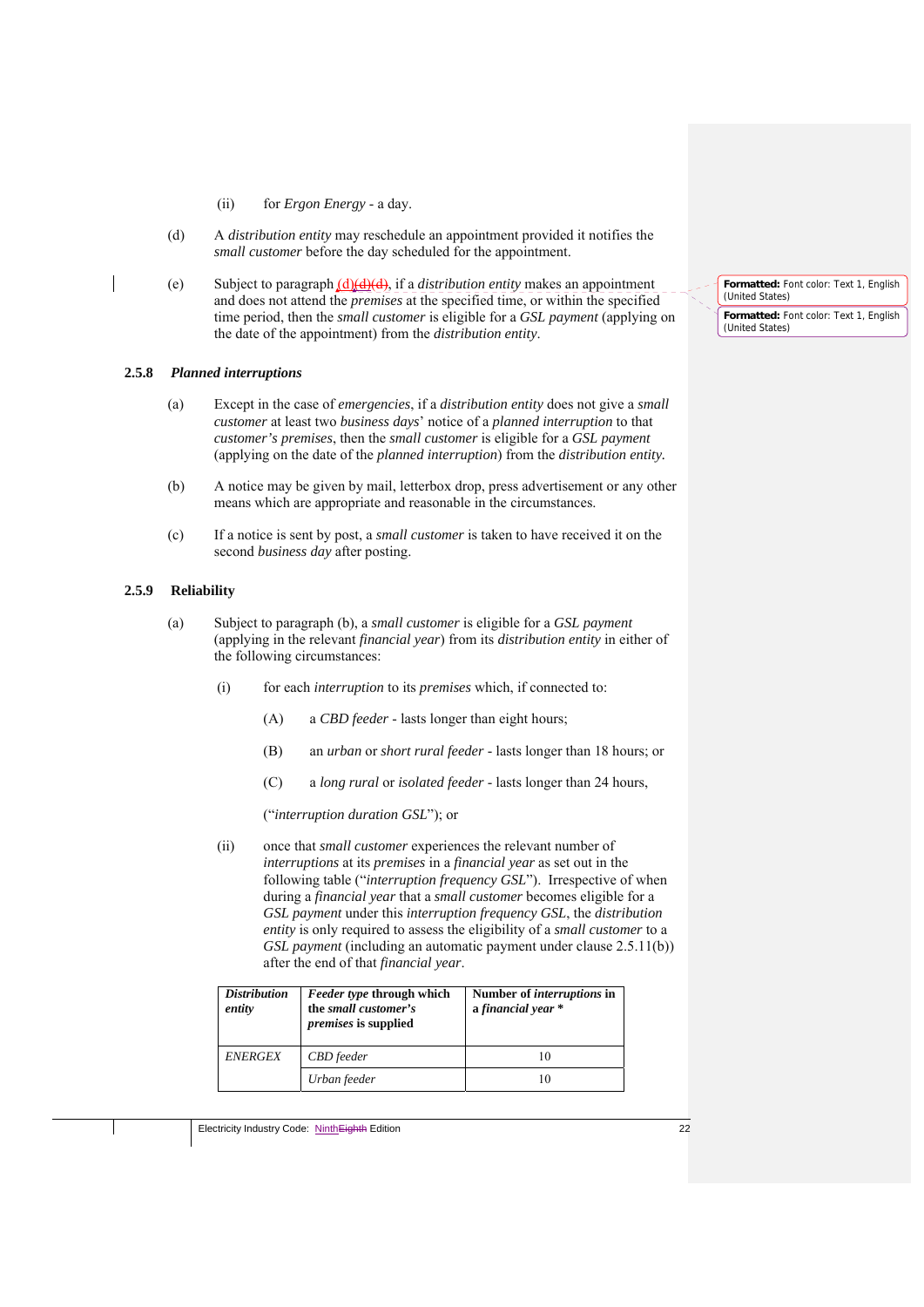| <b>Distribution</b><br>entity | Feeder type through which<br>the small customer's<br><i>premises</i> is supplied                                                                     | Number of <i>interruptions</i> in<br>a financial year * |  |
|-------------------------------|------------------------------------------------------------------------------------------------------------------------------------------------------|---------------------------------------------------------|--|
|                               | Short rural feeder                                                                                                                                   | 16                                                      |  |
| Ergon<br>Energy               | Urban feeder                                                                                                                                         | 13                                                      |  |
|                               | Short rural feeder                                                                                                                                   | 21                                                      |  |
|                               | Long rural feeder                                                                                                                                    | 21                                                      |  |
|                               | Isolated feeder                                                                                                                                      | 21                                                      |  |
|                               | A <i>customer</i> is not entitled to more than one <i>GSL payment</i><br>under clause $2.5.9(a)(ii)2.5.9(a)(ii)2.5.9(a)(ii)$ in a<br>financial year. |                                                         |  |

- (b) The following types of *interruptions* are excluded from paragraph  $(a)(a)(a)$ 
	- (i) an *interruption* of a duration of one minute or less;
	- (ii) an *interruption* resulting from:
		- (A) load shedding due to a shortfall in generation;
		- (B) a direction by *NEMMCOAEMO*, a *system operator* or any other body exercising a similar function under the *Electricity Act*, *National Electricity Rules* or *National Electricity Law*;
		- (C) automatic shedding of load under the control of underfrequency relays following the occurrence of a power system under-frequency condition described in the *power system security and reliability standards*;
		- (D) a failure of the shared *transmission grid*; or
		- (E) a direction by a police officer or another authorised person exercising powers in relation to public safety;
	- (iii) a *planned interruption*;
	- (iv) an *interruption* requested, or initiated, by the *small customer*;
	- (v) an *interruption* caused by the *small customer*'s *electrical installation* or failure of that *electrical installation*;
	- (vi) an *interruption* to a *small customer*'s *premises* within a region in which a natural disaster has occurred, where:
		- (A) the Queensland Minister for Emergency Services has notified the Commonwealth of the occurrence of an eligible disaster under the *Natural Disaster Relief and Recovery Arrangements*  in respect of that natural disaster for that region; and
		- (B) the *interruption* occurred during the period for which the *Natural Disaster Relief and Recovery Arrangements* have been notified.

**Formatted:** Font: 10 pt, Font color: Text 1 **Formatted:** Font: 10 pt, Font color: Text 1 **Formatted:** Font color: Text 1 **Formatted:** Font color: Text 1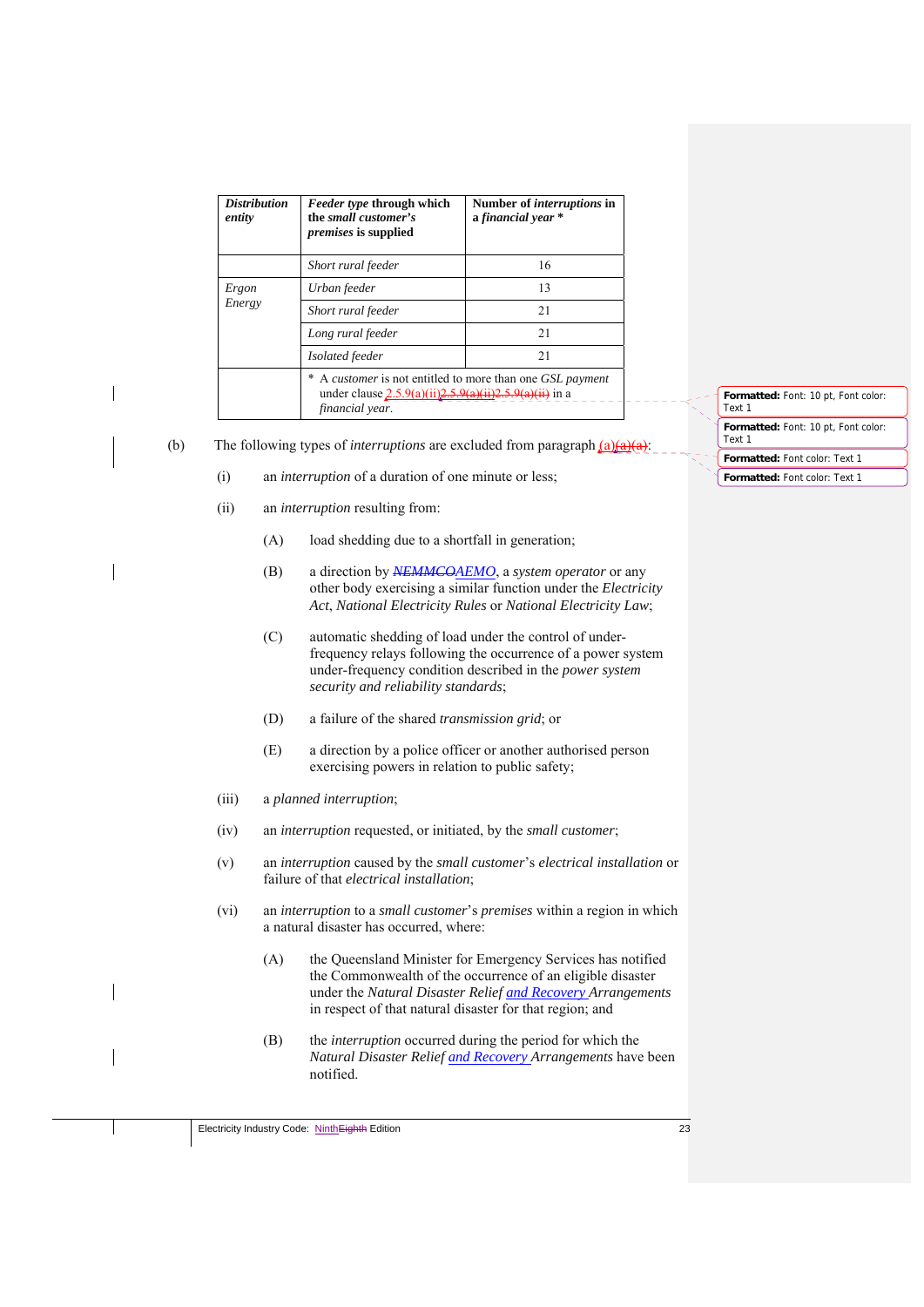#### **2.5.10 Amount of GSL payments**

This table sets out the amount of a GSL payment applicable for the date or *financial year* in which a *guaranteed service level* is not met in accordance with clauses 2.5.3 to 2.5.9.

| Electricity<br><b>Industry Code</b> | GSL                                                                                                                   | <b>GSL</b> Payment for<br>1 July 2007 to<br>30 June 2010                                   | <b>GSL</b> Payment for<br>1 July 2010 to<br>30 June 2015                                   |
|-------------------------------------|-----------------------------------------------------------------------------------------------------------------------|--------------------------------------------------------------------------------------------|--------------------------------------------------------------------------------------------|
| Clause 2.5.3                        | Wrongful disconnections                                                                                               | \$100                                                                                      | \$130                                                                                      |
| Clause $2.5.4$                      | Connection not provided by<br>the agreed date                                                                         | \$40 per day                                                                               | \$52 per day                                                                               |
| Clause $2.5.5$                      | Reconnection not provided<br>within the required time                                                                 | \$40 per day                                                                               | \$52 per day                                                                               |
| Clause $2.5.6$                      | Failure to attend to<br><i>customer's premises</i> within<br>the time required concerning<br>loss of hot water supply | \$40 per day                                                                               | \$52 per day                                                                               |
| Clause $2.5.7$                      | Failure to attend<br>appointments on time                                                                             | \$40                                                                                       | \$52                                                                                       |
| Clause $2.5.8$                      | Notice of a <i>planned</i><br><i>interruption</i> to supply not<br>given                                              | \$20 for <i>small</i><br>residential customers<br>and \$50 for small<br>business customers | \$26 for <i>small</i><br>residential customers<br>and \$65 for small<br>business customers |
| Clause $2.5.9(a)(i)$                | Interruption duration GSL                                                                                             | \$80                                                                                       | \$104                                                                                      |
| Clause $2.5.9(a)(ii)$               | Interruption frequency GSL                                                                                            | \$80                                                                                       | \$104                                                                                      |

#### **2.5.11 Claiming a** *GSL payment*

(a) A *distribution entity* must use best endeavours to automatically give a *GSL payment* to a *small customer* eligible for it under clauses 2.5.32.5.32.5.3 to 2.5.8. However, a *small customer* may make a claim for a *GSL payment* within three months of the event giving rise to the claim where a *distribution entity* has not done so.

- (b) A *distribution entity* must use best endeavours to automatically give a *GSL payment* to a *small customer* eligible for it under clause 2.5.92.5.92.5.9. However, a *small customer* may make a claim for a *GSL payment* where a *distribution entity* has not done so:
	- (i) within three months of the relevant *interruption* for an *interruption duration GSL*; and
	- (ii) within three months of the end of the relevant *financial year* for an *interruption frequency GSL*.

#### **2.5.12 How a** *GSL payment* **is paid**

A *distribution entity* must use its best endeavours to pay a *GSL payment* to a *small customer* entitled to it by cheque, electronic funds transfer or any other means agreed with the *small customer*.

**Formatted:** Font color: Text 1 **Formatted:** Font color: Text 1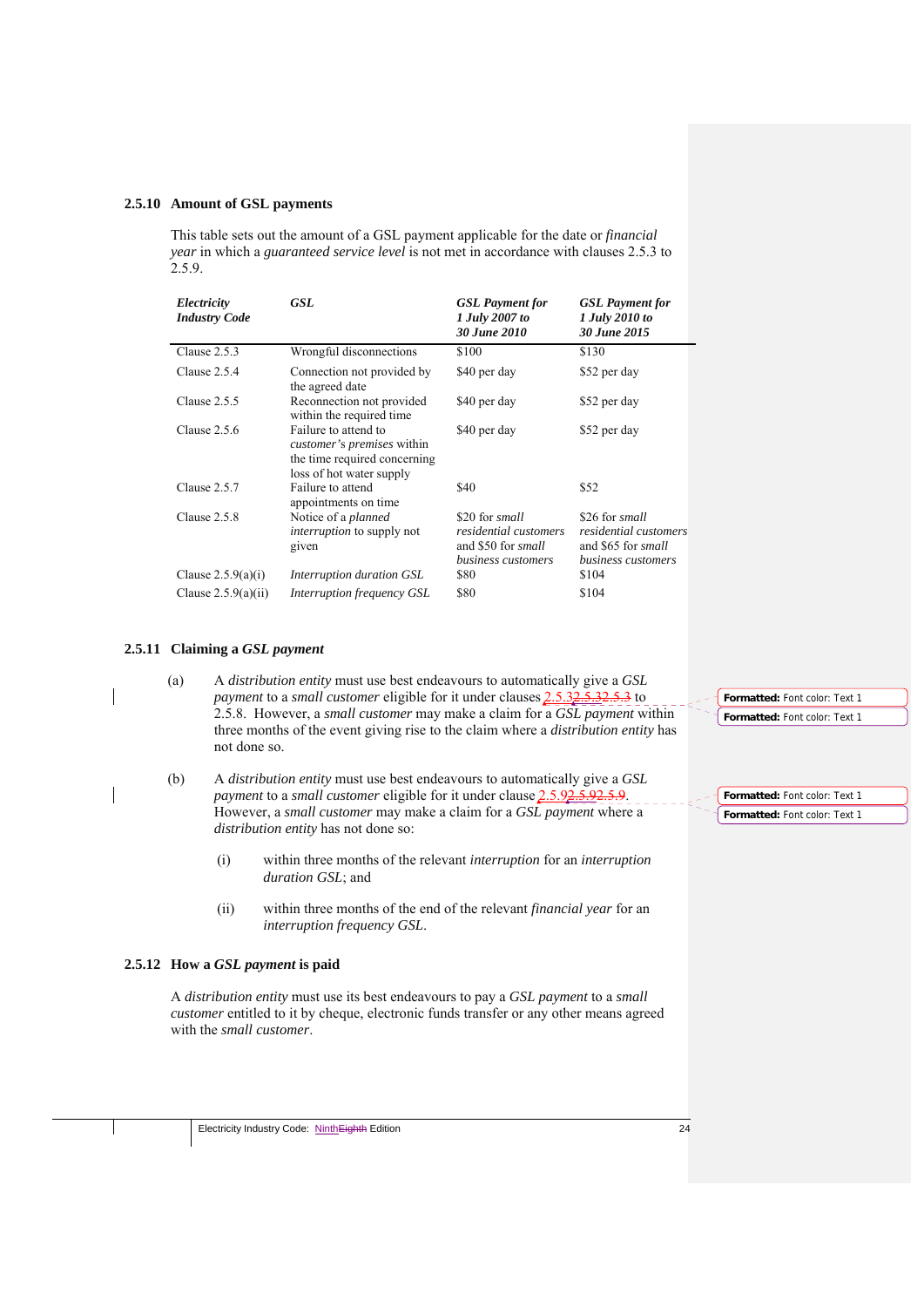#### **2.5.13** *Small customers* **with** *card operated meters*

- (a) This clause 2.5.132.5.132.5.13 applies to *small customers* who have *card operated meters* instead of clauses 2.5.11<del>2.5.112.5.11</del> and 2.5.122.
- (b) A *small customer* who becomes eligible for a *GSL payment* under clauses 2.5.32.5.32.5.3 to 2.5.92.5.92.5.9 must make a claim from the *distribution entity* within one month of the event giving rise to the claim to be entitled to that *GSL payment*.
- (c) To remove doubt, if there are multiple occupiers of a *premises*, a *distribution entity* is only required to give one *GSL payment*.
- (d) A *distribution entity* must pay a *GSL payment* to a *small customer* entitled to it by cheque, electronic funds transfer or any other means agreed with the *small customer*.

#### **2.5.14 Processing claims**

A *distribution entity* must use best endeavours to process a claim for a *GSL payment*:

- (a) within one month after receiving a claim under clauses 2.5.11(a) and  $2.5.11(b)(i)$ ; and
- (b) in respect of a claim for an *interruption frequency GSL* under clause 2.5.11(b)(ii), within one month after the end of the *financial year* or one month after receiving a claim, whichever is the later.

#### **2.5.15 Caps on entitlements**

- (a) Subject to paragraph (b)(b)(b), a *small customer* is not entitled to receive more than \$320 worth of *GSL payments* (more than \$416 worth of GSL payments from 1 July 2010) in any one *financial year* per electricity account.
- (b) *GSL payments* received by a *small customer* in respect of wrongful disconnection under clause 2.5.32.5.32.5.3 are not to be taken into account in determining whether that *customer* has reached the cap under paragraph (a)(a)(a).

#### **2.5.16** *GST*

All amounts specified in this clause 2.52.52.5 include *GST* (if any is payable).

#### **2.5.17 Effect of a** *GSL payment*

- (a) A *small customer*'s receipt of a *GSL payment* does not in any way alter or diminish any rights which it may have against any person under trade practices or other applicable legislation, common law or contract.
- (b) A *distribution entity* does not make any admission of legal liability or a breach of the *Code* in giving a *GSL payment*.

| <b>Formatted:</b> Font color: Text 1 |
|--------------------------------------|
| <b>Formatted: Font color: Text 1</b> |
| Formatted: Font color: Text 1        |
| <b>Formatted: Font color: Text 1</b> |
| <b>Formatted: Font color: Text 1</b> |
| <b>Formatted: Font color: Text 1</b> |
| <b>Formatted: Font color: Text 1</b> |
| <b>Formatted: Font color: Text 1</b> |
| <b>Formatted:</b> Font color: Text 1 |
| <b>Formatted:</b> Font color: Text 1 |

**Formatted:** Font color: Text 1 **Formatted:** Font color: Text 1

| Formatted: Font color: Text 1 |
|-------------------------------|
| Formatted: Font color: Text 1 |
| Formatted: Font color: Text 1 |
| Formatted: Font color: Text 1 |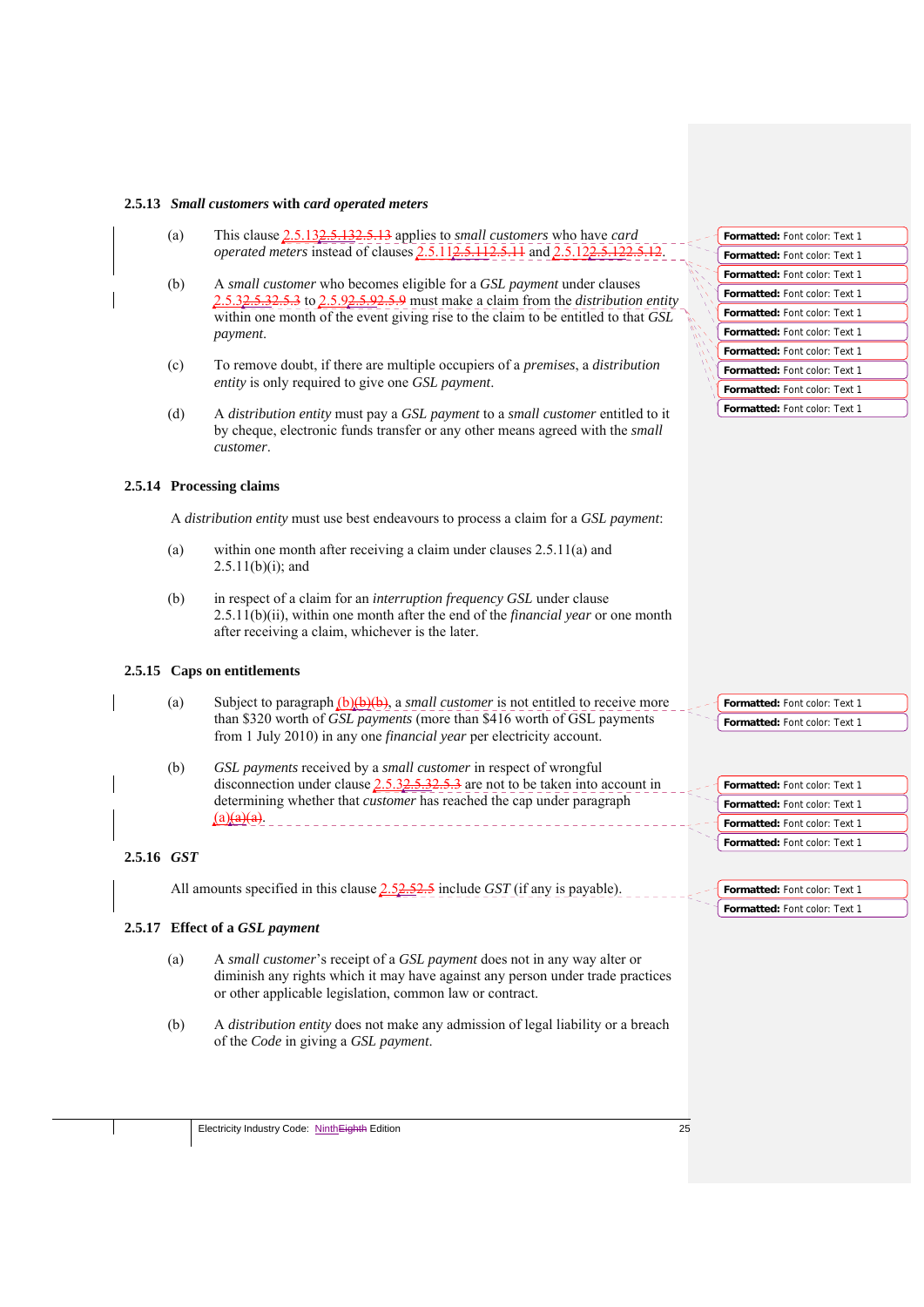- (c) A *retail entity* does not make any admission of legal liability or a breach of the *Code* when a *distribution entity* makes a *GSL payment* which is reimbursed by the *retail entity* under a *co-ordination agreement*.
- (d) This clause  $2.52.52.5$  does not alter, vary or exclude the operation of sections 97 and 97A of the *Electricity Act* and sections 119 and 120 of the *National Electricity Law,* or any other limitations of liability or immunities granted to a *distribution entity* under *electricity legislation*.

#### **2.5.18 Disputes about** *GSL payments* **involving a** *retail entity*

- (a) If a *small customer* has a dispute about a *GSL payment* relating to clauses 2.5.32.5.32.5.3 to 2.5.72.5.72.5.7*,* where a *retail entity* caused (or is claimed to have caused) the event giving rise to the *GSL payment*, it must be dealt in accordance with the *retail entity's* complaint handling process under clause 4.6.3.
- (b) If the dispute is not resolved under the *retail entity's* complaint handling process, the *small customer* may refer the dispute to the *Energy and Water Ombudsman Queensland*.
- (c) To avoid doubt, the *Energy and Water Ombudsman Queensland* may decide whether a *GSL payment* is payable or not without referring the matter to the *QCA*. A decision by the *Energy and Water Ombudsman Queensland* that a *distribution entity* must make a *GSL payment* (or that a *retail entity* caused the event giving rise to the *GSL payment*) is not evidence that the relevant entity has breached the *Code*.

#### **2.5.19 Review of** *guaranteed service levels*

The *QCA* must review the *guaranteed service levels* and *GSL payment* amounts to apply at the beginning of each *regulatory control period*.

# **2.6 Reporting and monitoring**

#### **2.6.1** *Distribution entity* **must monitor performance**

- (a) A *distribution entity* must monitor:
	- (i) its performance against the *minimum service standards*; and
	- (ii) its compliance with the *guaranteed service levels*,

to enable it to provide the reports to the *QCA* specified in clause 2.6.2<del>2.6.22.6.2</del>.

(b) A *distribution entity* must monitor its compliance with, and implementation of, any current and final *summer preparedness plan* and *network management plan* to enable it to meet its reporting obligations under clauses 2.2.42.2.42.2.4 and 3.2(i)2.3.2(i)2.3.2(i) respectively.

**Formatted:** Font color: Text 1 **Formatted:** Font color: Text 1

**Formatted:** Font color: Text 1 **Formatted:** Font color: Text 1 **Formatted:** Font color: Text 1 **Formatted:** Font color: Text 1

**Formatted:** Font color: Text 1 **Formatted:** Font color: Text 1

**Formatted:** Font color: Text 1 **Formatted:** Font color: Text 1 **Formatted:** Font color: Text 1 **Formatted:** Font color: Text 1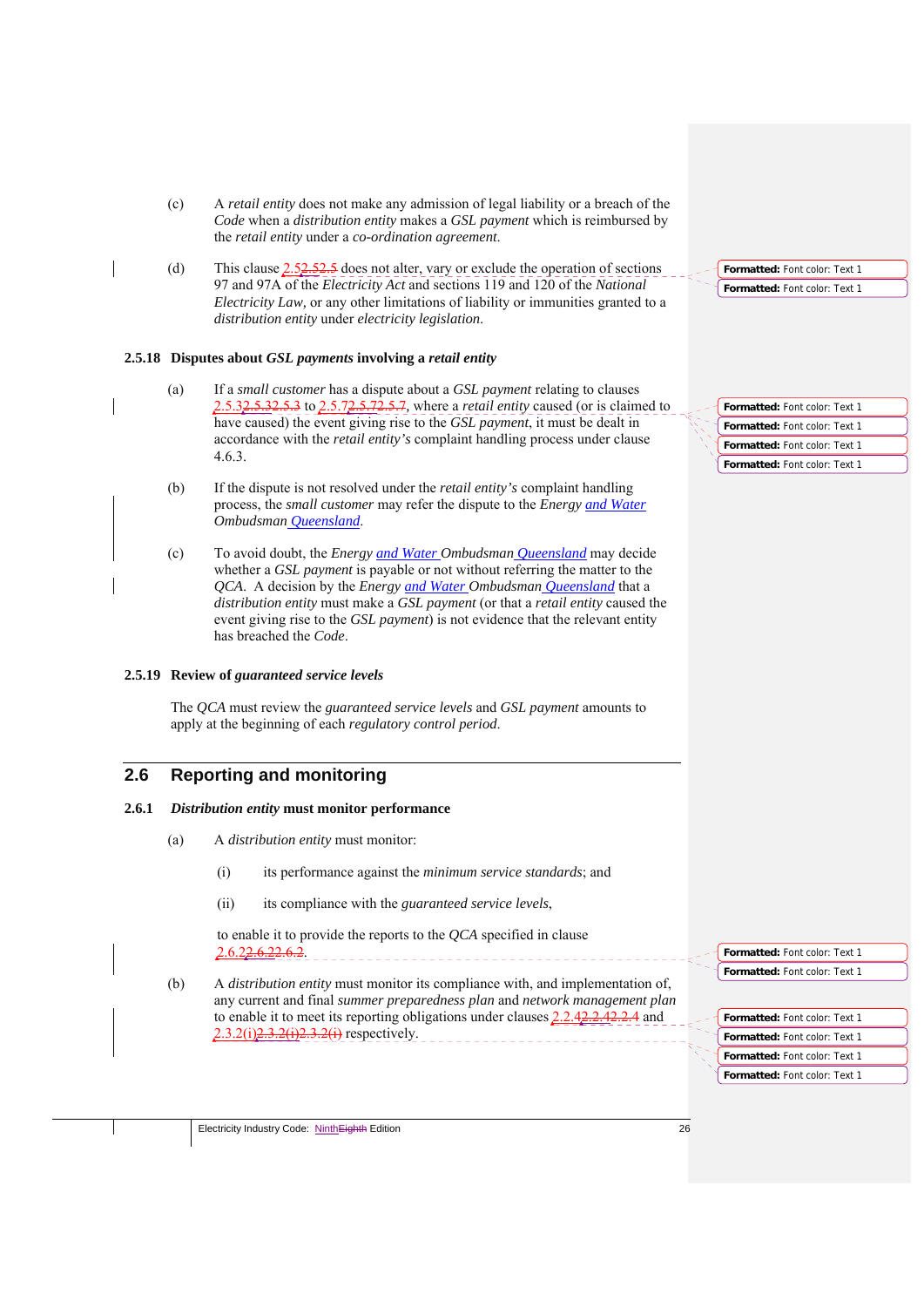#### **2.6.2 Reporting requirements**

- (a) Within two months of the end of each *quarter*, a *distribution entity* must submit a report to the *QCA* detailing the following for the preceding *quarter* and for the *financial year* to the end of that *quarter*:
	- (i) compliance with *minimum service standards* outlined in clause 2.42.42.4, including:
		- (A) performance against the *SAIDI Limits* and *SAIFI Limits*, by *feeder type*, including those *interruptions* listed in clause 2.4.32.4.32.4.3;
		- (B) performance against the *SAIDI Limits* and *SAIFI Limits*, by *feeder type*, excluding those *interruptions* listed in clause 2.4.32.4.32.4.3;
		- (C) details of the *interruptions* excluded under clause 2.4.32.4.32.4.3, including the number of minutes and *interruptions* excluded by *feeder type* and category of exclusion;
		- (D) a description of any *major event days*; and
		- (E) an explanation of reasons for a *distribution entity* exceeding (where applicable) those *minimum service standards* and proposals to improve performance;
	- (ii) compliance with the *guaranteed service levels*, including;
		- (A) the number of *GSL payments* given by category and the amount of such payments;
		- (B) the number of *GSL payment* claims by category; and
		- (C) the number of rejected *GSL payment* claims by category; and
	- (iii) any other matter reasonably notified by the *QCA*.
- (b) The *distribution entity* must also provide any other further reports reasonably required by the *QCA* in respect of the *minimum service standards* or *guaranteed service levels* from time to time.
- (c) Each report must be submitted in the format determined by the *QCA*.

#### **2.6.3 Audit of** *minimum service standards* **performance**

- (a) Subject to paragraph  $(b)(b)(b)$ , a *distribution entity* must appoint an independent auditor to audit the *distribution entity's* performance against the *minimum service standards* by 30 September after the end of each *financial year*.
- (b) A *distribution entity's* obligation under paragraph (a)(a)(a) applies until such time as the independent auditor confirms that, for its *feeder types* as set out in the relevant table in schedule 1, the *distribution entity's* reported performance is accurate within  $+/-5\%$ .

**Formatted:** Font color: Text 1 **Formatted:** Font color: Text 1

**Formatted:** Font color: Text 1 **Formatted:** Font color: Text 1

**Formatted:** Font color: Text 1 **Formatted:** Font color: Text 1

**Formatted:** Font color: Text 1 **Formatted:** Font color: Text 1 **Formatted:** Font color: Text 1 **Formatted:** Font color: Text 1

**Formatted:** Font color: Text 1 **Formatted:** Font color: Text 1

Electricity Industry Code: Ninth Eighth Edition 27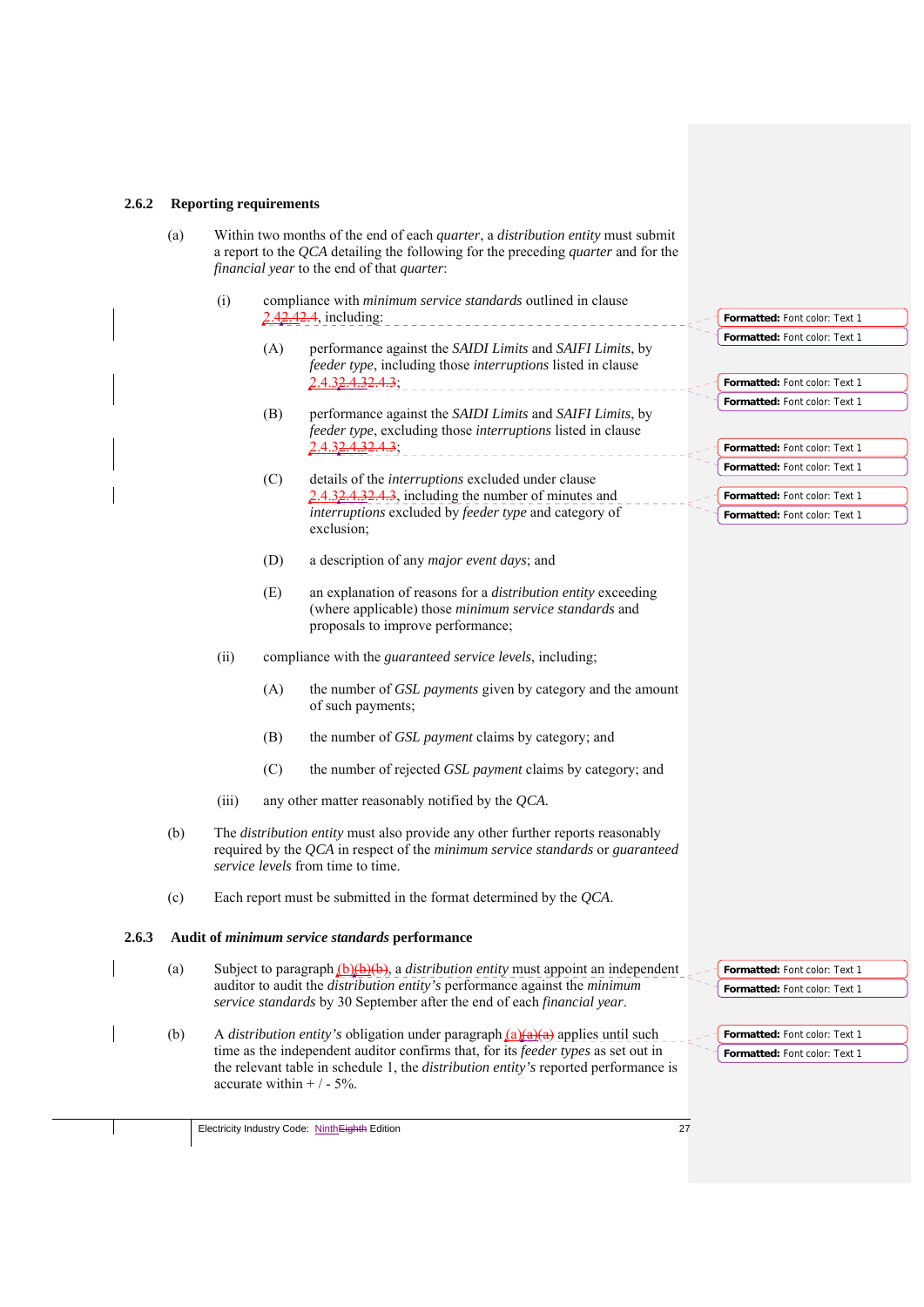(c) After paragraph (b)(b)(b) applies, the *QCA* may appoint, or require the *distribution entity* to appoint, an independent auditor to audit the *distribution entity's* performance against the *minimum service standards* when the *QCA* reasonably considers it necessary (but no more than once in any 12 month period).

 $\overline{\phantom{a}}$ 

(d) If a *distribution entity* has appointed an independent auditor under this clause, the *distribution entity* must promptly give the *QCA* a copy of the independent auditor's report after it has been received.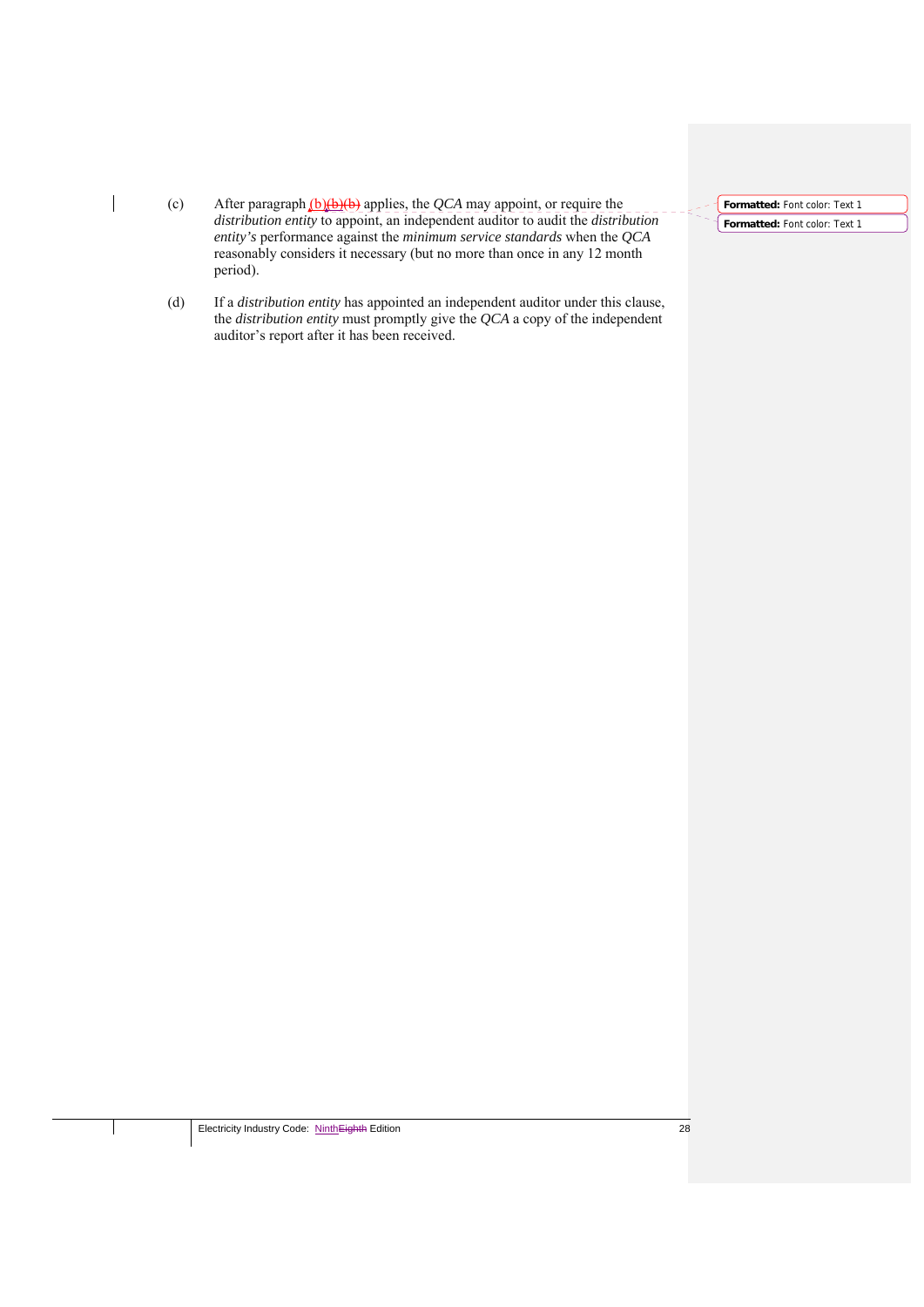# CHAPTER 3: CUSTOMER CONNECTION SERVICES

# **3.1 Application of this Chapter**

This chapter applies to all *distribution entities*:

- (a) in respect of clauses 3.23.23.2 and 3.33.33.3, in relation to all *customers* with whom a *distribution entity* has a *standard connection contract*; and
	- (b) in respect of clauses 3.43.43.4 to 3.83.83.8, in relation to all *small customers* with whom a *distribution entity* has a *connection contract*; and
	- (c) in respect of clause 3.103.103.10, in relation to all *customers* with whom a *distribution entity* has a *connection contract*."

## **3.2** *Customer Charter*

#### **3.2.1 Obligation to prepare a** *Customer Charter*

A *distribution entity* must prepare a *Customer Charter* within 20 *business days* after the *FRC commencement date*.

#### **3.2.2 Obligation to provide** *Customer Charter*

A *distribution entity* must:

- (a) make the *Customer Charter* readily available on its website; and
- (b) send a copy of its *Customer Charter* to a *small customer* as soon as practicable following entry into a *connection contract* after the *FRC commencement date;*  and
- (c) free of charge, send a copy of its *Customer Charter* to a *customer* as soon as practicable following a request.

A *distribution entity* is not required to provide a copy of its *Customer Charter* to its existing *small customers* on the *FRC commencement date*.

#### **3.2.3 Charging for a** *Customer Charter*

If a *customer* has already received a copy of its *distribution entity's Customer Charter*  under clause  $3.2.2(c)3.2.2(e)3.2.2(e)$ , that *distribution entity* may impose a reasonable charge for provision of the *Customer Charter* on any subsequent request from the *customer* within a 12 month period.

#### **3.2.4 Contents of a** *Customer Charter*

A *distribution entity's Customer Charter* must contain at least:

(a) a summary of the rights and obligations of a *customer* under Chapter 3 of this *Code* and how a copy of the *Code* may be obtained;

|  |  | Electricity Industry Code: NinthEighth Edition | no |
|--|--|------------------------------------------------|----|
|--|--|------------------------------------------------|----|

| <b>Formatted: Font color: Text 1</b> |
|--------------------------------------|
| <b>Formatted: Font color: Text 1</b> |
| <b>Formatted: Font color: Text 1</b> |
| Formatted: Font color: Text 1        |
| <b>Formatted: Font color: Text 1</b> |
| <b>Formatted: Font color: Text 1</b> |
| <b>Formatted: Font color: Text 1</b> |
| <b>Formatted: Font color: Text 1</b> |
| <b>Formatted: Font color: Text 1</b> |
| <b>Formatted:</b> Font color: Text 1 |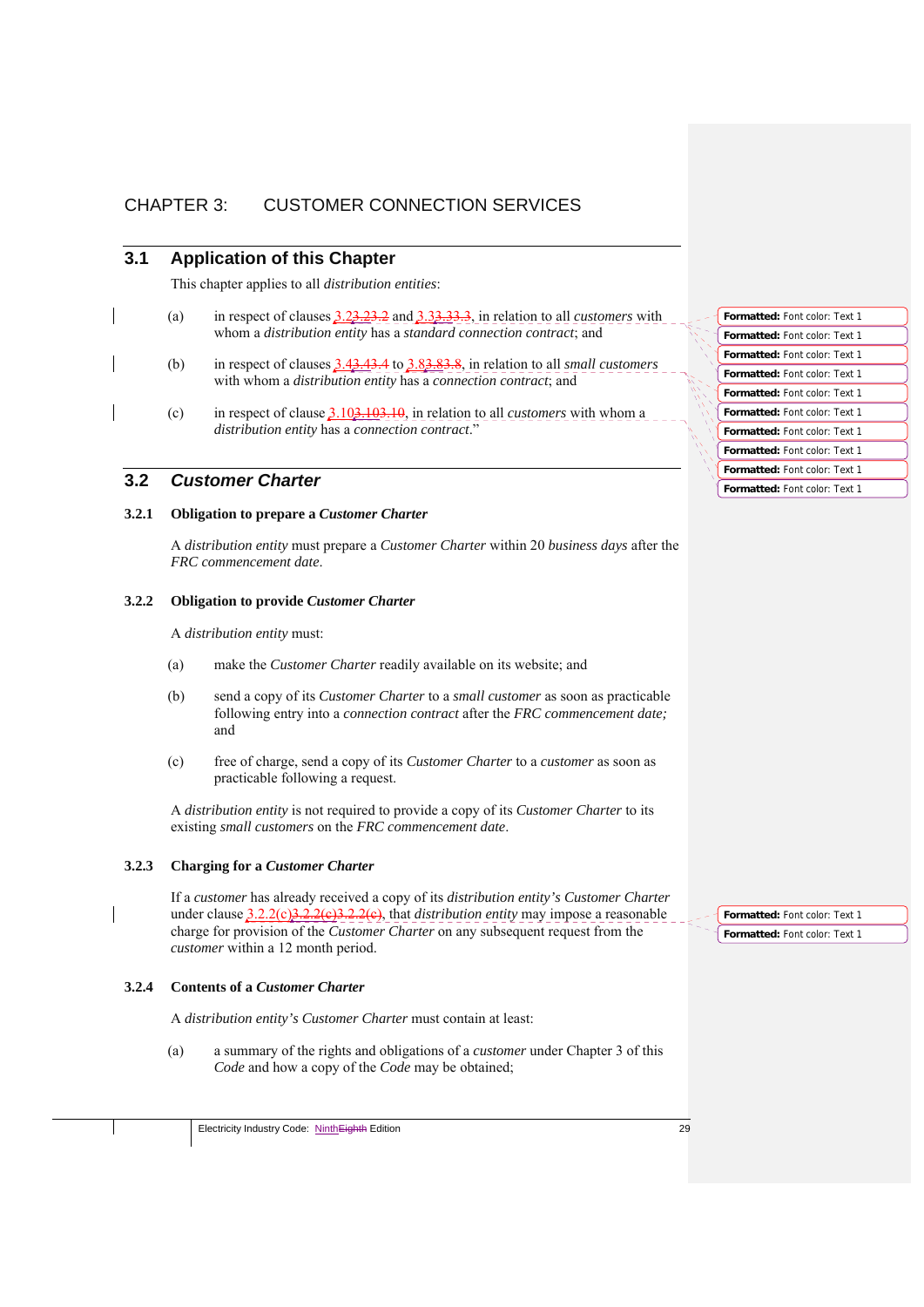- (b) a summary of the terms and conditions of the *standard connection contract* in Annexure A to this *Code*;
- (c) a statement that the following can be obtained from the *distribution entity's*  website or on request:
	- (i) a description of how to read a *meter* and the process to check the reliability of a *meter*;
	- (ii) information on electrical safety, including safety switches and vegetation control;
	- (iii) if any overhead or underground lines are to be owned by the *customer*, a clear indication of the rules that are applied to determine the extent of the *customer's* responsibility in relation to those lines;
	- (iv) information on the prospect of, and preventative measures to protect against, voltage fluctuations (ie. power surges, spikes, blackouts and brownouts); and
- (d) any other information reasonably required by the *QCA* on no less than six months' notice.

# **3.3** *Standard connection contract*

#### **3.3.1** *Standard connection contract*

- (a) For the purpose of section 40DB(3) of the *Electricity Act*, the terms of a *distribution entity's standard connection contract* are the terms set out in Annexure A.
- (b) Where a *distribution entity* is a party to a *standard connection contract*, the *distribution entity* must comply with the terms of the *standard connection contract*.

# **3.4 Minimum terms and conditions**

For the purposes of section 40DE(2) of the *Electricity Act*, clauses 3.53.53.5 to 3.83.83.8 are minimum terms for the provision of *customer connection services* to *small customers*.

#### **3.5 Liability**

#### **3.5.1 No indemnity**

A *distribution entity* must not include an indemnity or other term or condition in any *negotiated connection contract* with a *small customer* the effect of which is to entitle the *distribution entity* to recover from the *customer* in respect of:

- (a) any breach by the *customer* of the contract; or
- (b) any negligence by the *customer* in relation to the contract,

**Formatted:** Font color: Text 1 **Formatted:** Font color: Text 1 **Formatted:** Font color: Text 1 **Formatted:** Font color: Text 1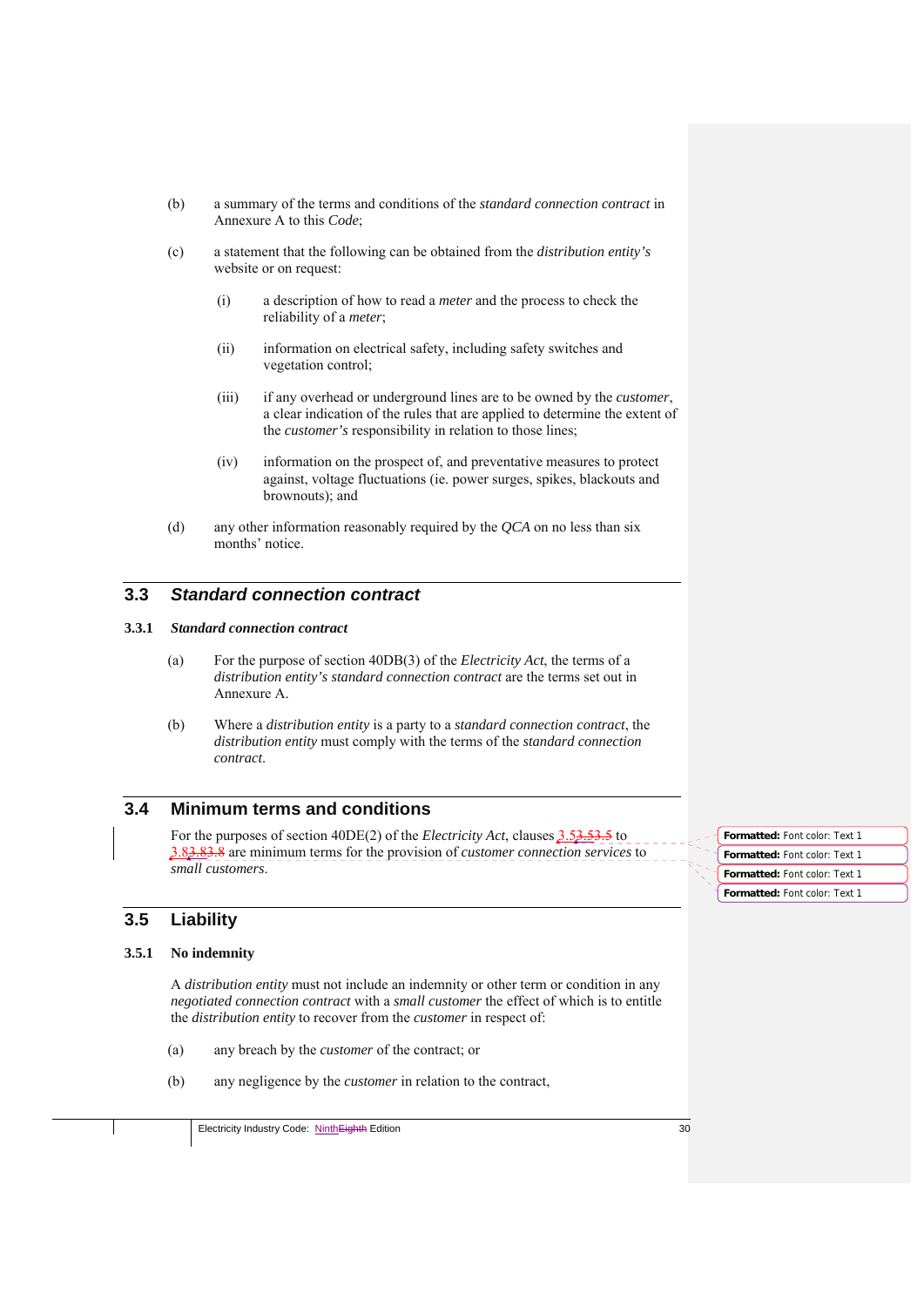any greater amount than that which, under common law (including in equity) or statute, the *distribution entity* is entitled to as compensation for the *customer's* breach of contract or negligence.

#### **3.5.2 Restrictions on** *distribution entities'* **limitation of liability in** *negotiated connection contracts*

A *distribution entity* must ensure that any clause in any *negotiated connection contract* it enters into with a *small customer* limiting the contractual liability of the *distribution entity* to the *small customer* does not provide any greater limitation of contractual liability than that provided for in clause 6 of the *standard connection contract*.

# **3.6 Disconnection**

#### **3.6.1 Disconnection**

A *distribution entity* is only entitled to disconnect a *small customer's premises* if:

- (a) the *small customer's retail entity* informs the *distribution entity* that they have a right to arrange for disconnection under their *retail contract* with the *small customer* and requests that the *distribution entity* arrange such disconnection;
- (b) the *small customer* refuses or fails to pay the *distribution entity* following a request by the *distribution entity* for a capital contribution towards the costs incurred, or to be incurred, by the *distribution entity* in extending, or increasing the capacity of, its *supply network* to provide the *customer connection services* to the *premises*;
- (c) the *small customer* does not provide and maintain space, equipment, access, facilities or anything else the *small customer* must provide for the *customer connection services* under the *electricity legislation* or a *customer connection contract*;
- (d) the *small customer* fails to give safe access as required under the *electricity legislation*;
- (e) there are health and safety reasons;
- (f) there is an *emergency*;
- (g) required to do so at the direction of State or Federal police;
- (h) the *small customer* provided false information to the *distribution entity* (in circumstances where the *small customer* would not have been entitled to be connected if the false information had not been provided);
- (i) either the *small customer* does any of the following or fails to take reasonable steps to ensure others do not do any of the following:
	- (i) illegally uses electricity supplied to the *small customer's premises*;
	- (ii) interferes or allows interference with any of the *distribution entity's* equipment which is at the *premises* except as may be permitted by law;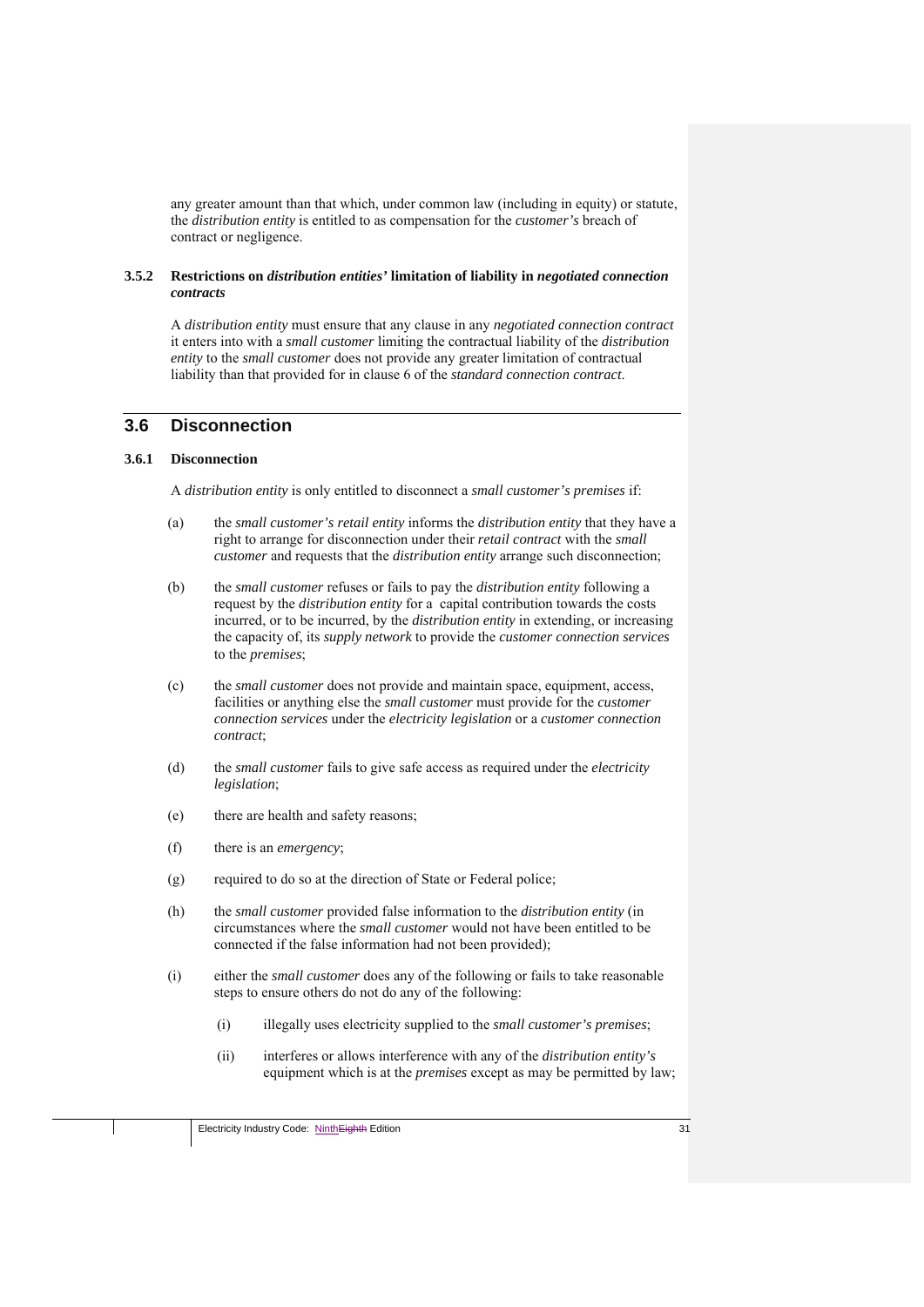- (iii) uses the electricity supplied to the *small customer's premises* or any *electrical equipment* in a manner which:
	- (aa) unreasonably interferes with the connection or supply of electricity to another *customer*; or
	- (bb) causes damage or interference to any third party;
- (iv) allows *customer connection services* provided by the *distribution entity* to be used other than in accordance with the *connection contract* or the *electricity legislation*; or
- (j) the *small customer* tampers with, or permits tampering with, any *meters* or associated equipment;
- (k) the *distribution entity* is billing the *small customer* directly and the *small customer* fails to pay a bill by a due date;
- (l) the *distribution entity* is entitled to require a *security deposit* from the *small customer* and upon request, the *small customer* does not provide a *security deposit*;
- (m) the *distribution entity* is otherwise entitled under the *electricity legislation* to disconnect the *small customer*.

#### **3.6.2 Disconnection procedures**

- (a) The *distribution entity* may only disconnect the *premises* under clauses 3.6.1(b)  $3.6.1(c)3.6.1(e)3.6.1(e), 3.6.1(d)3.6.1(d)3.6.1(d), 3.6.1(h)3.6.1(h),$ 3.6.1(l)3.6.1(l)3.6.1(l), if:
	- (i) the *distribution entity* has sent the *small customer* a *disconnection warning* that:
		- (A) requires the *small customer* to rectify, within five *business days*  after receipt of the *disconnection warning*, the issue that could lead to disconnection; and
		- (B) carries a warning of the consequences of failing to comply with the *disconnection warning*; and
	- (ii) the *small customer* fails to comply with the *disconnection warning* within five *business days* after its receipt.
- (b) The *distribution entity* may only disconnect the *premises* under clause  $3.6.1(k)3.6.1(k)3.6.1(k)$  if:
	- (i) the *distribution entity* has sent the *small customer* a reminder notice that:
		- (A) requires the *small customer* to rectify, within five *business days*  after receipt of the reminder notice, the failure to pay; and
		- (B) carries a warning of the consequences of failing to comply with the reminder notice;

| <b>Formatted:</b> Font color: Text 1 |  |
|--------------------------------------|--|
| <b>Formatted:</b> Font color: Text 1 |  |
| Formatted: Font color: Text 1        |  |
| Formatted: Font color: Text 1        |  |
| <b>Formatted: Font color: Text 1</b> |  |
| Formatted: Font color: Text 1        |  |
| Formatted: Font color: Text 1        |  |
| Formatted: Font color: Text 1        |  |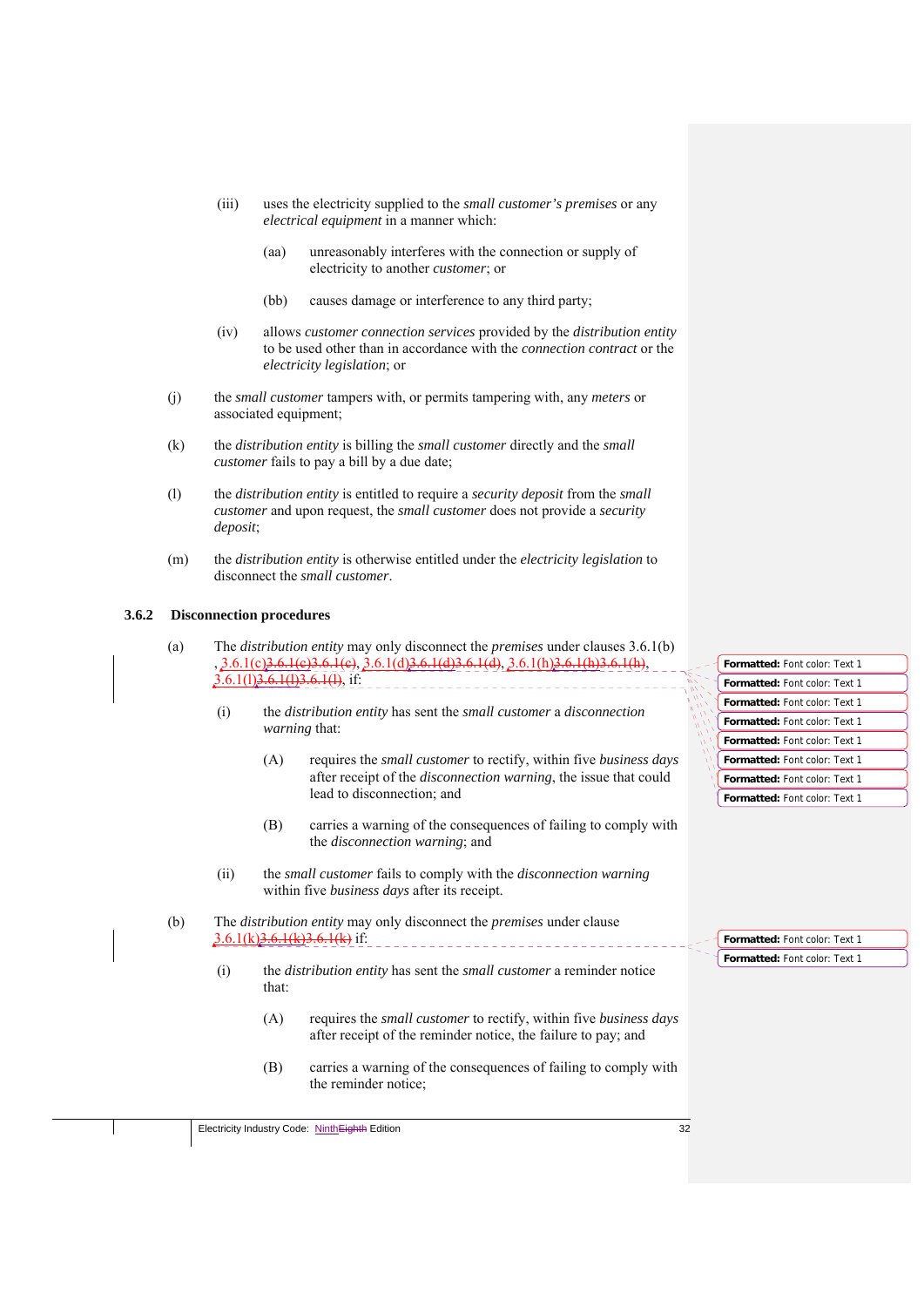- (ii) the *distribution entity* has sent the *small customer* a *disconnection warning* upon the *small customer* failing to comply with the reminder notice; and
- (iii) the *small customer* fails to comply with the *disconnection warning* within five *business days* after it receipt; and
- (iv) the amount due is not less than the amount approved by the *QCA*.
- (c) A *distribution entity* must include on a *disconnection warning* given to a *small customer* details of the existence and operation of the *Energy and Water Ombudsman Queensland*, including the *Energy and Water Ombudsman Queensland's* contact details.

#### **3.6.3 Limitations on disconnection**

- (a) A *distribution entity* must not disconnect a *small customer's premises* under clauses  $3.6.1(a)3.6.1(a)3.6.1(a)$ ,  $3.6.1(b)3.6.1(b)3$  $3.6.1(c)$  $3.6.1(e)$  $3.6.1(e)$ ,  $3.6.1(d)$  $3.6.1(k)$  $3.6.1(k)$  $3.6.1(k)$  and  $3.6.1(l)$ 
	- (i) after 3 pm on a *business day*;
	- (ii) on a Friday or the day before a public holiday;
	- (iii) on a weekend or a public holiday; or
	- (iv) between 20 December and 31 December (inclusive) in any year.
- (b) To avoid doubt, paragraph (a)(a)(a) does not apply if the *small customer* has requested the disconnection.
- (c) In this clause  $3.6.33.6.33.6.3$ , public holiday means a Queensland wide public holiday and a *local holiday* in the district where the *premises* is located.

# **3.7** *Small customer's* **liability for connection services**

- (a) A *small customer* is not liable to pay the *distribution entity* for providing *customer connection services* to the *small customer's premises* under a *negotiated connection contract* with the *distribution entity* for the period following:
	- (i) disconnection of the *premises*;
	- (ii) subject to paragraph (b), the end of the *notice period* set out in clause 4.4.54.4.54.4.5 commencing on the *small customer* or the *small customer's retail entity* notifying the *distribution entity* orally or in writing that *customer connection services* are no longer needed at the *premises*; or
	- (iii) electricity is supplied to the *premises* by arrangement with another *customer* or under a different *connection contract* with the *small customer*.

| <b>Formatted: Font color: Text 1</b> |
|--------------------------------------|
| <b>Formatted: Font color: Text 1</b> |
| <b>Formatted: Font color: Text 1</b> |
| <b>Formatted: Font color: Text 1</b> |
| <b>Formatted: Font color: Text 1</b> |
| <b>Formatted: Font color: Text 1</b> |
| <b>Formatted: Font color: Text 1</b> |
| <b>Formatted: Font color: Text 1</b> |
| <b>Formatted: Font color: Text 1</b> |
| <b>Formatted: Font color: Text 1</b> |
| <b>Formatted: Font color: Text 1</b> |
| <b>Formatted: Font color: Text 1</b> |
| <b>Formatted: Font color: Text 1</b> |
| <b>Formatted: Font color: Text 1</b> |
| <b>Formatted: Font color: Text 1</b> |
| <b>Formatted: Font color: Text 1</b> |
| <b>Formatted:</b> Font color: Text 1 |
| <b>Formatted:</b> Font color: Text 1 |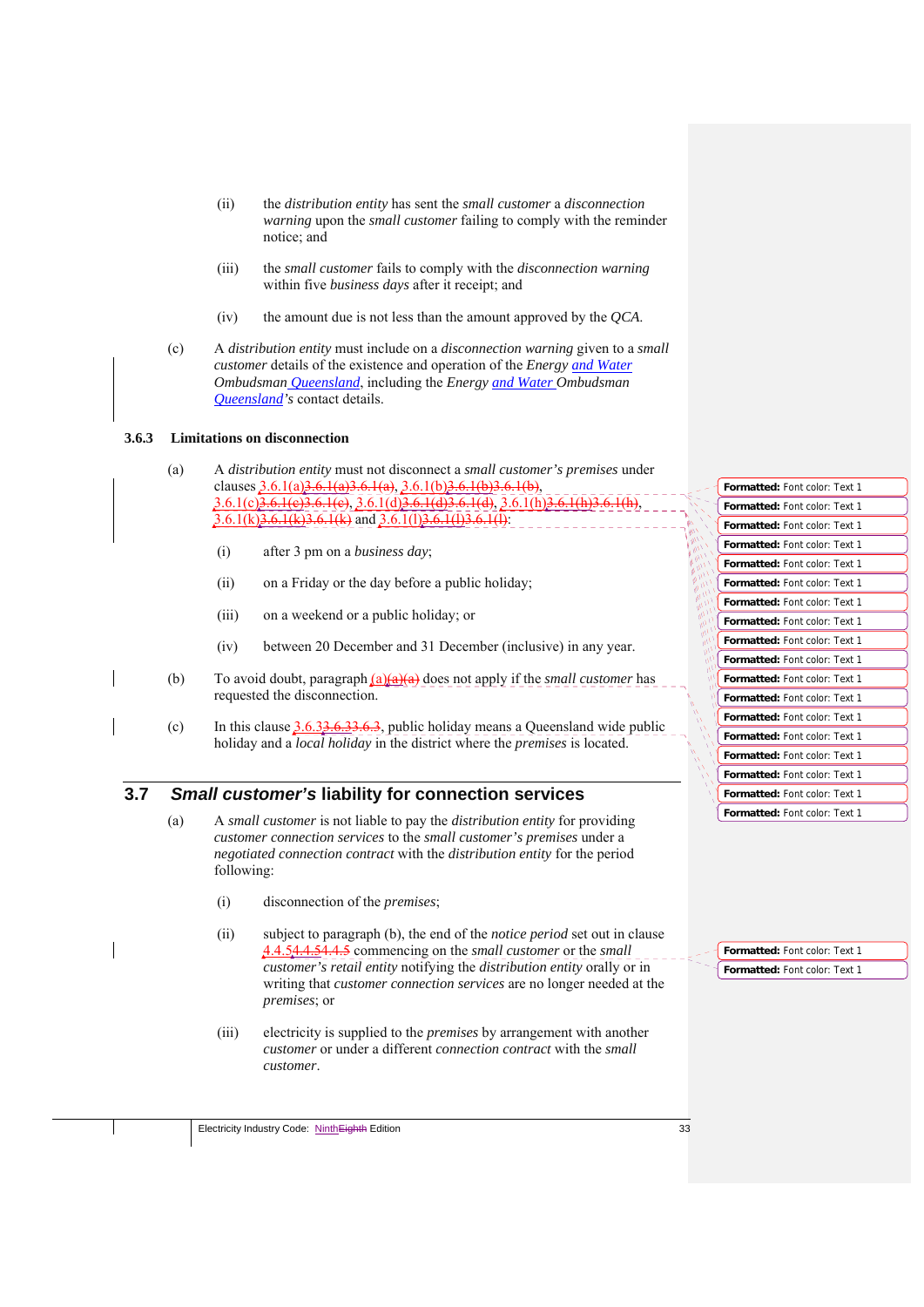(b) If the *small customer* gives notice under clause  $\frac{3.7(a)(ii)3.7(a)(ii)3.7(a)(ii)}{3.7(a)(ii)}$  but does not, if required by the *distribution entity*, give the *distribution entity* safe access to the *premises* for a *final meter reading*, the *small customer* is liable for *customer connection services* provided at the *premises* until the earlier of the following:

- (i) the end of the *notice period* commencing on safe access being given to the *distribution entity* for a *final meter reading*;
- (ii) the end of the day the *distribution entity* reads the *meter*.
- (c) The *standard connection contract* sets out a *small customer's* liability if the *small customer* is on a *standard connection contract*.

# **3.8 Billing**

- (a) Subject to paragraph (b), a *negotiated connection contract* with a *small customer* must include an obligation on the *distribution entity* to bill the *small customer* for *network charges* through the *small customer's retail entity* and not directly.
- (b) Paragraph (a) will not apply to a *distribution entity* where the *distribution entity* has agreed in writing with a *small customer*, by obtaining that *small customer's explicit informed consent*, that the *distribution entity* may bill the *small customer* directly, if the *customer*:
	- (i) is a *business customer*;
	- (ii) has one or more relevant *premises* or a group of *premises*;
	- (iii) is a *small customer* in respect of one or more of those *premises*; and
	- (iv) the aggregate of the annual electricity *consumption* level for those *premises* equals or exceeds 100*MWh* of electricity per annum.

# **3.9 Differing terms and requirements**

#### **3.9.1 Differing terms and requirements**

Nothing in this *Code* prevents:

- (a) a *distribution entity* requiring different *small customers* on *negotiated connection contracts* to pay differing security;
- (b) a *distribution entity* requiring different *small customers* to pay different capital contributions prior to entering into or during the term of a *connection contract*;
- (c) a *distribution entity* using differing methods of charging for the provision of *customer connection services* to different *small customers* on *connection contracts*; and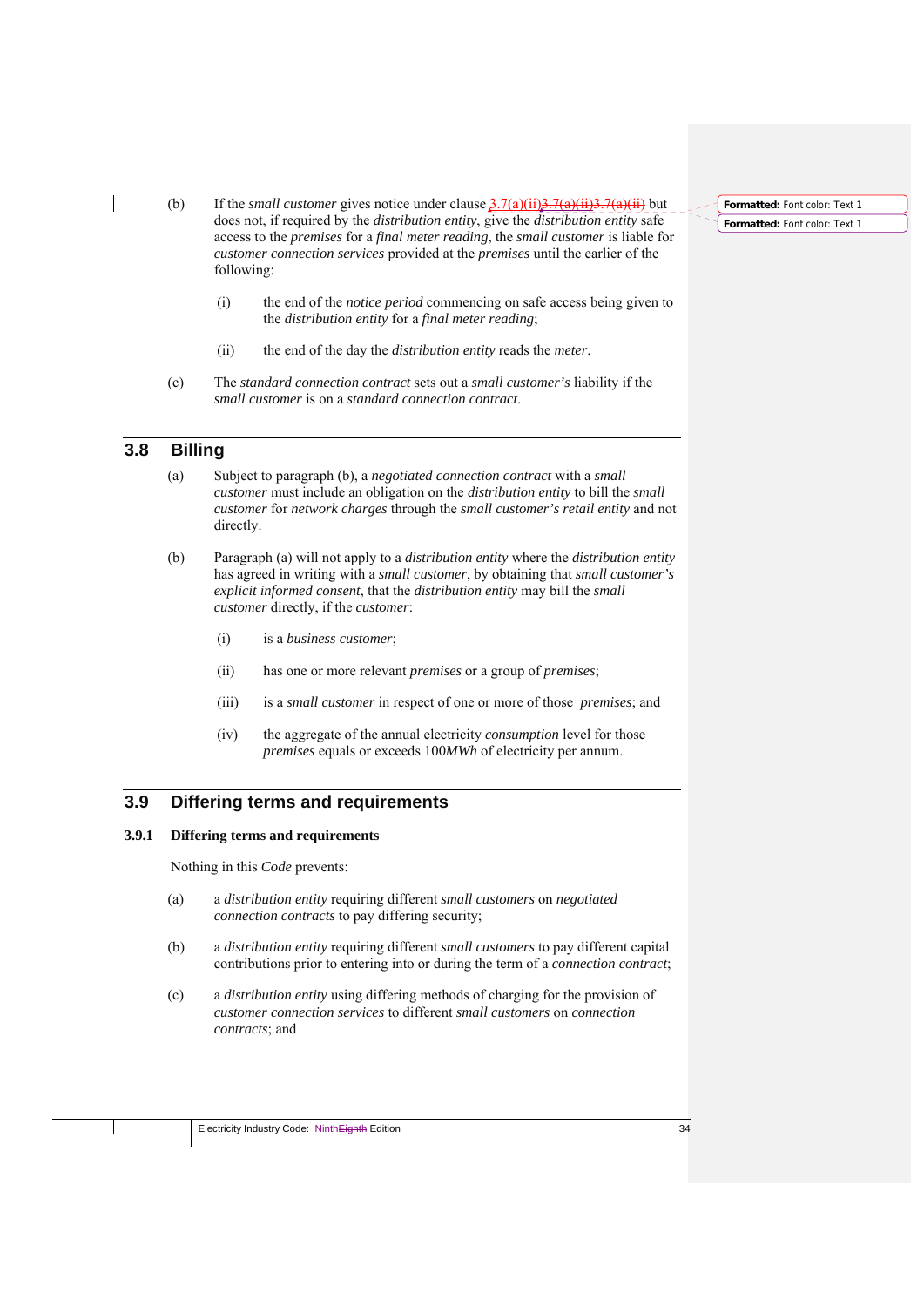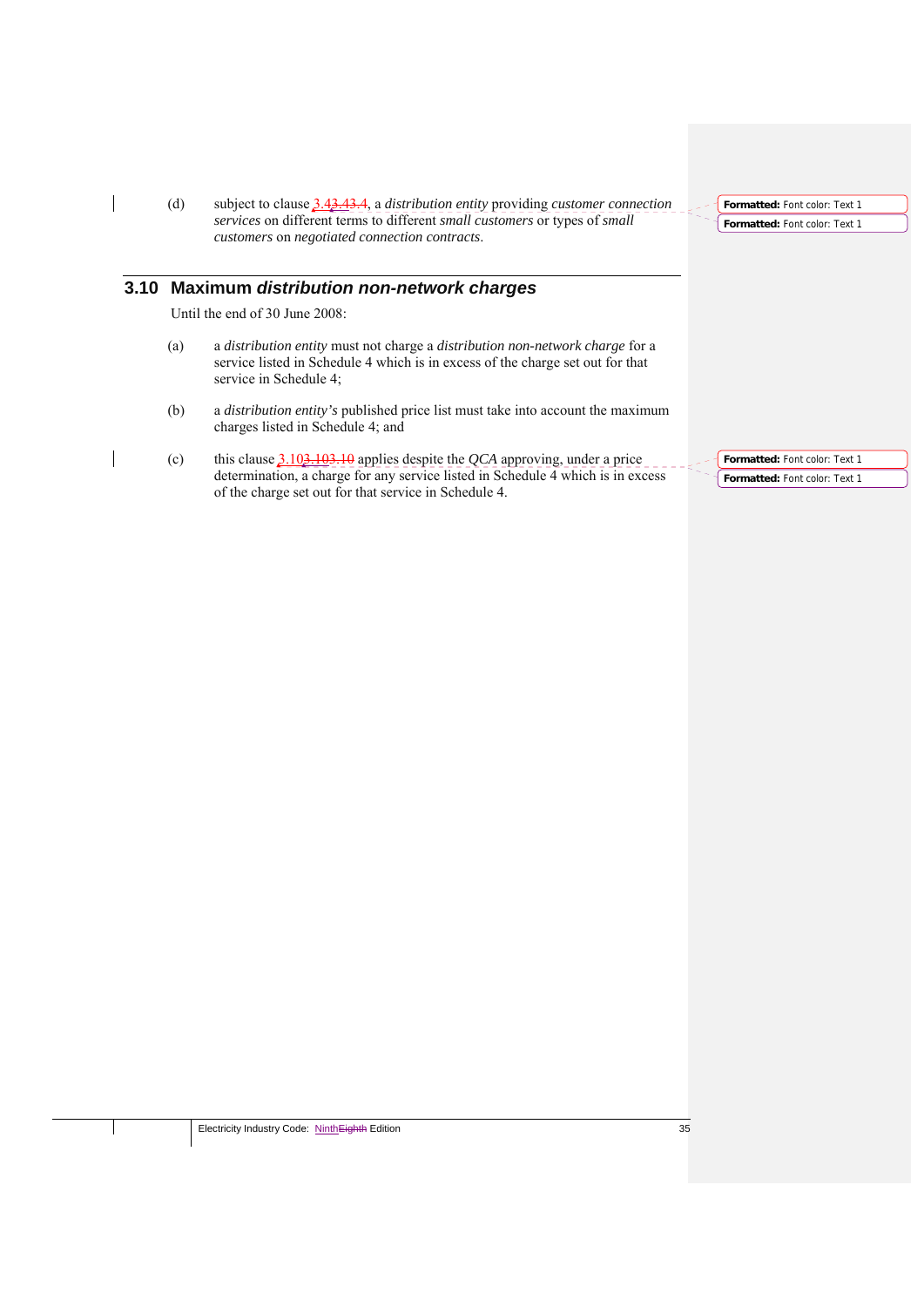# CHAPTER 4: CUSTOMER RETAIL SERVICES

# **Preamble**

# **How does Chapter 4 apply?**

|                           | <b>Market customer</b>                                                                                                                                                                                                                                                                                                       | Non-market customer                                                                                                                                                                                                          |
|---------------------------|------------------------------------------------------------------------------------------------------------------------------------------------------------------------------------------------------------------------------------------------------------------------------------------------------------------------------|------------------------------------------------------------------------------------------------------------------------------------------------------------------------------------------------------------------------------|
| large<br><b>customers</b> | Chapter 4 does not apply.<br>×                                                                                                                                                                                                                                                                                               | Chapter 4 does not apply.<br>×<br>These customers should refer<br>to their retail entity's "standard<br>large customer retail contract"<br>available from their retail entity<br>(including its website) or from<br>the OCA. |
| small<br>customers        | Chapter 4 applies. The terms and<br>conditions of a <i>negotiated</i> retail<br>contract with a small customer<br>must be consistent with the<br>minimum terms set out in Chapter<br>4. The terms marked * in Chapter<br>4 may be varied for this category<br>of customers with the customer's<br>explicit informed consent. | ✓<br>Chapter 4 applies. These<br>customers are on the<br>standard retail contract in<br>Annexure B.                                                                                                                          |

# **4.1 Application of this Chapter**

# **4.1.1 Application of this Chapter**

- (a) This chapter applies to:
	- (i) all *retail entities*;
	- (ii) in respect of clause 4.2.10(b)4.2.10(b)4.2.10(b), all *distribution entities*; and
	- (iii) subject to paragraph (b)(b)(b), in relation to *retail contracts* with all *small customers;* and
	- (iv) in respect of clauses 4.12.6 and 4.12.7, *negotiated retail contracts* with all *small customers* made before or after the date this *Code* takes effect.
- (b) Chapter 4, or specified provisions of Chapter 4, will not apply to a *retail entity* where the *retail entity* has agreed in writing with a *customer*, by obtaining that *customer's explicit informed consent* in a *negotiated retail contract*, that Chapter 4, or specified provisions of Chapter 4, will not apply in respect of a contract for *customer retail services*, if:
	- (i) the *customer*:
		- (A) is a *business customer*;

| Formatted: Font color: Text 1 |  |
|-------------------------------|--|
| Formatted: Font color: Text 1 |  |
|                               |  |
| Formatted: Font color: Text 1 |  |
| Formatted: Font color: Text 1 |  |

 $- - - < 1$ 

 $-\epsilon^{-1}$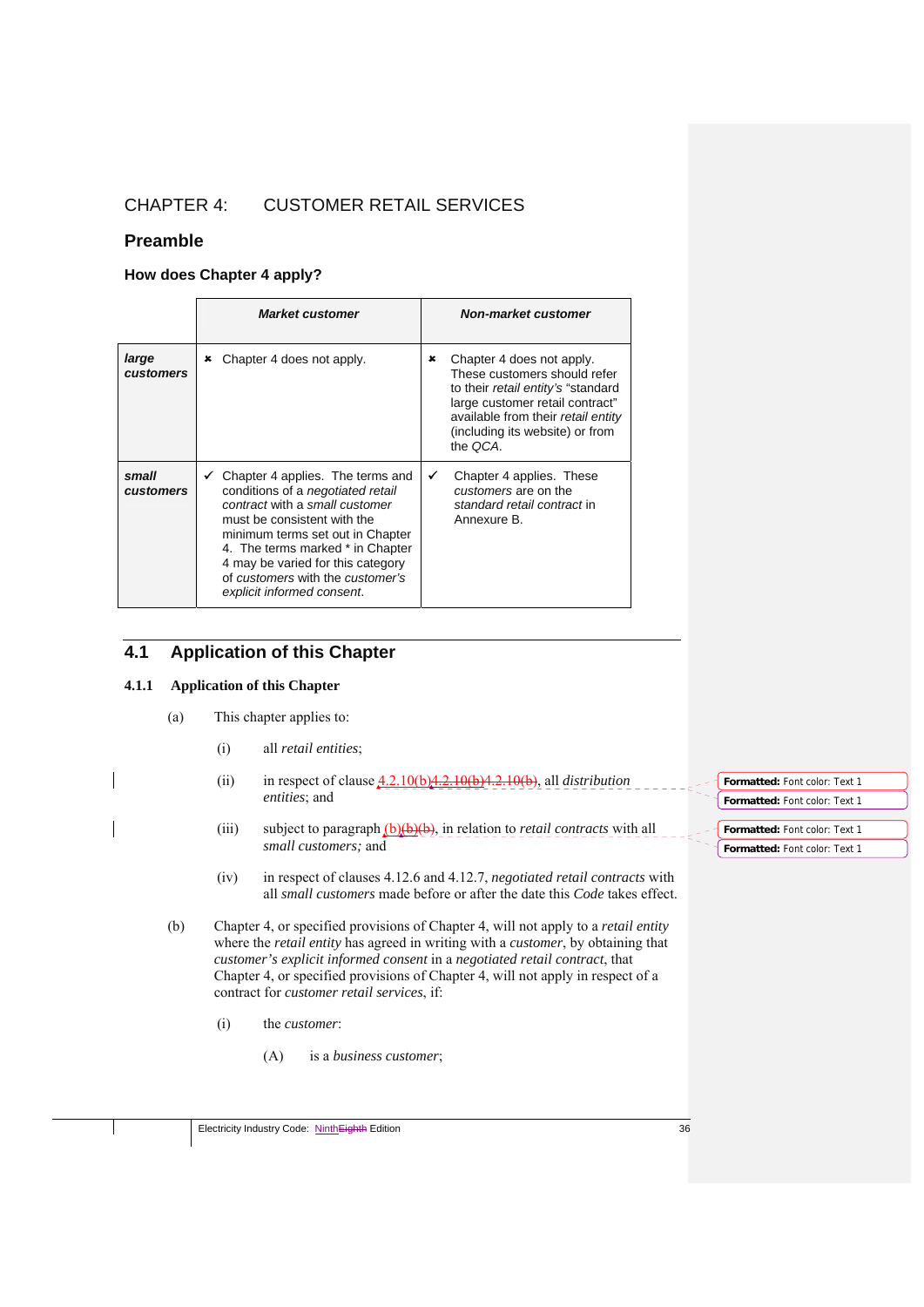- (B) has one or more relevant *premises* or a group of *premises*;
- (C) is a *small customer* in respect of one or more of those *premises*; and
- (ii) the aggregate of the actual or estimated annual energy consumption level for those *premises* equals or exceeds:
	- (A) in the case of an electricity only contract, 100*MWh* of electricity per annum; or
	- (B) in the case of a *dual fuel contract*, 100*MWh* of electricity per annum or 1TJ of gas per annum.

# **4.2** *Retail contracts*

# **4.2.1 Terms of** *standard retail contract*

- (a) The contract set out in Annexure B to this *Code* applies to a s*mall customer* that does not have a *negotiated retail contract* with its *retail entity*.
- (b) For the purpose of the *Electricity Act*, the terms of a *retail entity's standard retail contract* are the terms set out in Annexure B to this *Code*.
- (c) If a *small customer* negotiates a contract with its *retail entity* then that contract must not be inconsistent with the terms of Chapter 4 of this *Code.*

#### **4.2.2 Notice of contract where no application made**

A *retail entity* must, as soon as practicable after becoming aware that a *small customer*  is a *move-in customer*, advise that *small customer* of:

- (a) the terms and conditions of the *standard retail contract*;
- (b) the existence and a general description of the *retail entity's negotiated retail contracts*, if any; and
- (c) the ability of the *small customer* to choose a *retail entity* from whom it wishes to purchase *customer retail services.*

## **4.2.3 Minimum terms and conditions for** *negotiated retail contracts*

- (a) Subject to paragraph  $(d)(d)(d)$ , the provisions of Chapter 4 which are not permitted to be varied under this clause  $4.2.34.2.34.2.3$  are the minimum terms for the provision of *customer retail services* to *small customers* for the purposes of section 55C(2) of the *Electricity Act*.
- (b) The terms and conditions of a *negotiated retail contract* with a *small customer* must not be inconsistent with such provisions and are unenforceable to the extent they are.
- (c) At the request of a *retail entity* the *QCA* may at its absolute discretion, prior to the commencement of a *negotiated retail contract*, approve terms and

**Formatted:** Font color: Text 1 **Formatted:** Font color: Text 1 **Formatted:** Font color: Text 1 **Formatted:** Font color: Text 1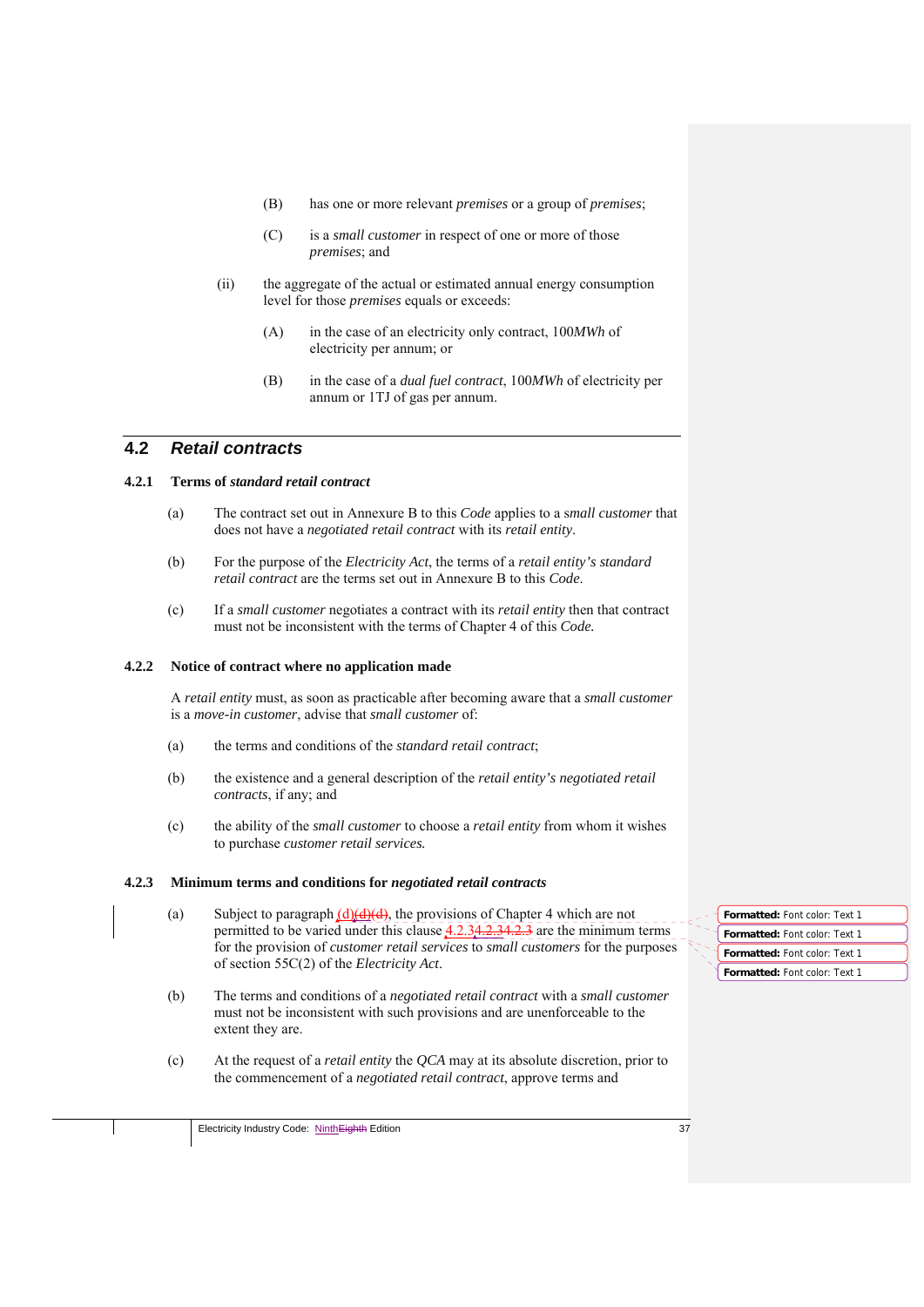conditions for that *negotiated retail contract* which do not conform with all or any of the provisions of Chapter 4 of this *Code*.

- (d) For the purposes of paragraph (a), the following clauses of Chapter 4 (marked with an asterisk (**\***) and an annotation throughout) may be varied in a *negotiated retail contract*:
	- (i) Clause  $4.9.14.9.14.9.1$  (obligation to bill quarterly);
	- (ii) Clause  $4.9.6(r)4.9.6(r)4.9.6(r)$  (list of available payment methods or bill);
	- (iii) Clause 4.9.6(t)4.9.6(t)4.9.6(t) (notice of *customer's* right to nominate apportionment being on bill);
	- (iv) Clause 4.12.34.12.34.12.3 (*customer* applications for alternative tariffs or tariff options);
	- (v) Clause  $4.13.14.13.14.13.1$  (minimum time for payment of a bill);
	- (vi) Clause  $4.13.34.13.34.13.3$  (minimum payment methods offered);
	- (vii) Clause  $4.13.74.13.74.13.7$  (acceptance of payments in advance); and
	- (viii) Clause 4.14.14.14.14.14.1 (minimum instalment payment options).

#### **4.2.4 Cooling-off**

- (a) A *retail entity* must ensure that each *negotiated retail contract* it enters into with a *small customer* confers on the *small customer* the right to rescind that *negotiated retail contract* in accordance with this clause within the period of 10 *business days* commencing on, and including, the date of receipt by the *small customer* of the disclosure statement provided in respect of that *negotiated retail contract*.
- (b) A right of rescission conferred under this clause may be exercised notwithstanding affirmation of the contract by the *small customer*.
- (c) Notice of rescission must be provided to the *retail entity* by the *small customer* in a form which clearly indicates an intention on the part of the *small customer* to rescind the *negotiated retail contract*.
- (d) A notice of rescission provided in writing by a *small customer* will be deemed to have been received by the *retail entity* on the date it was sent where the notice was sent by:
	- (i) post to the *retail entity's* postal address as stated in the disclosure statement provided in respect of the *negotiated retail contract*;
	- (ii) facsimile to the *retail entity*'s facsimile number as stated in the disclosure statement provided in respect of the *negotiated retail contract*; or
	- (iii) email to the *retail entity*'s email address as stated in the disclosure statement provided in respect of the *negotiated retail contract*.

| <b>Formatted: Font color: Text 1</b> |
|--------------------------------------|
| <b>Formatted: Font color: Text 1</b> |
| <b>Formatted: Font color: Text 1</b> |
| <b>Formatted:</b> Font color: Text 1 |
| <b>Formatted:</b> Font color: Text 1 |
| <b>Formatted: Font color: Text 1</b> |
|                                      |
| <b>Formatted:</b> Font color: Text 1 |
| <b>Formatted: Font color: Text 1</b> |
|                                      |
|                                      |
| <b>Formatted:</b> Font color: Text 1 |
| Formatted: Font color: Text 1        |
| <b>Formatted: Font color: Text 1</b> |
| <b>Formatted:</b> Font color: Text 1 |
| <b>Formatted: Font color: Text 1</b> |
| <b>Formatted:</b> Font color: Text 1 |
| <b>Formatted:</b> Font color: Text 1 |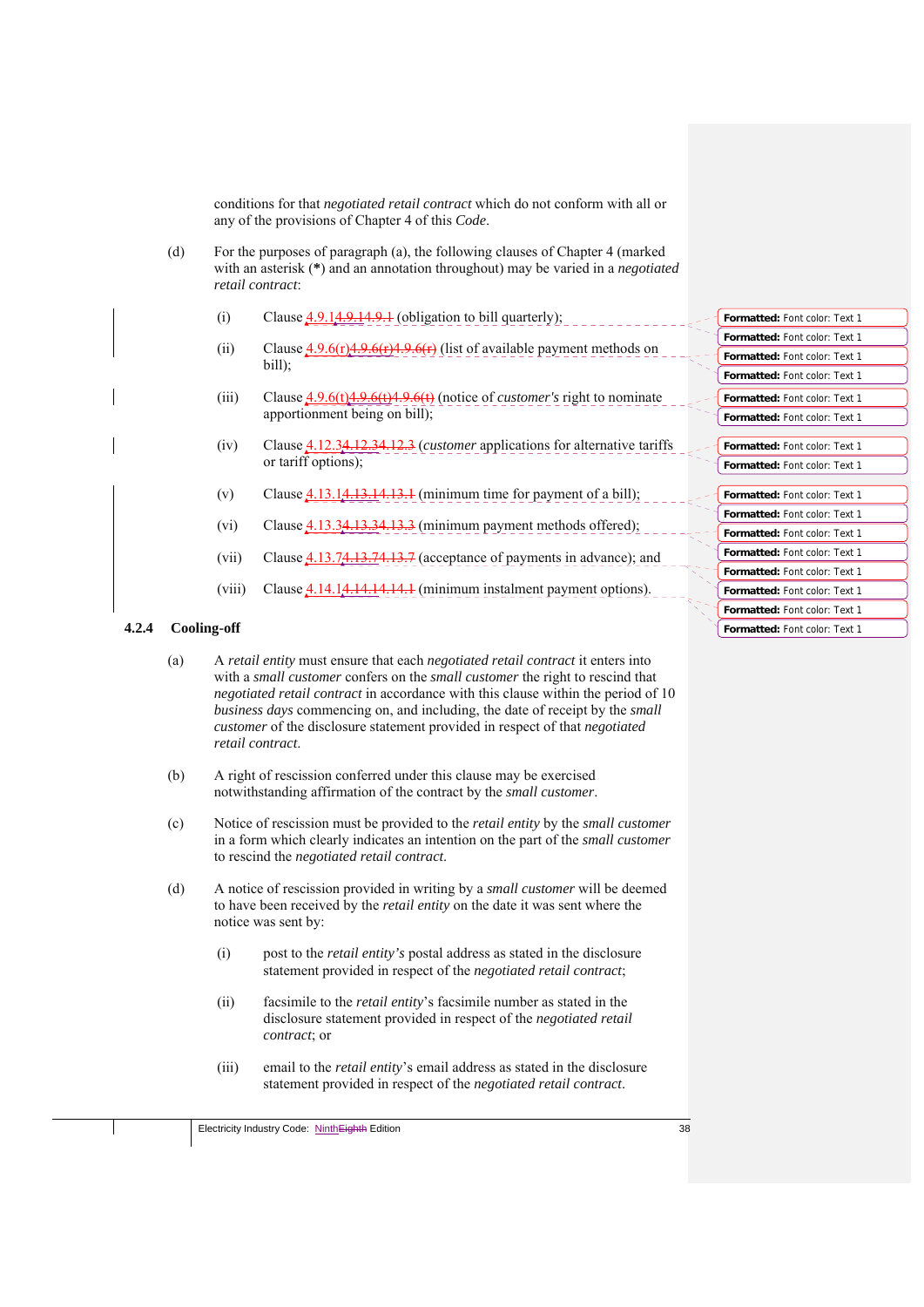- (e) Nothing in this clause affects other rights in law or in equity which a *small customer* may have in relation to the *negotiated retail contract* or the conduct of a *retail entity*.
- (f) A *retail entity* must include in each *negotiated retail contract* it enters into with a *small customer* express provisions setting out the rights and obligations provided for by this clause  $4.2.44.2.44.2.4$ .
- (g) A *retail entity* must retain records of a notice of rescission given by a *small customer* under clause  $(c)(e)(e)$  for a period of two years and in a format which permits the *retail entity* to answer any enquiries relating to that notice by the *small customer*, the *QCA*, the *Energy and Water Ombudsman Queensland* or any other entity permitted by *electricity legislation* to access that information.

#### **4.2.5 Compliance with applicable regulatory instruments**

A *retail entity* must ensure that when a *negotiated retail contract* it enters into with a *small customer* confers an obligation on the *small customer* to comply with all relevant requirements imposed by *electricity legislation*, that *negotiated retail contract* must also confer on the *retail entity* a contractual obligation to comply with all relevant requirements imposed by *electricity legislation*.

#### **4.2.6 Commencement of financial responsibility under** *negotiated retail contract***s**

The obligation under a *negotiated retail contract* for a *retail entity* to provide *customer retail services*, and for a *small customer* to pay for such services, does not become binding between the *retail entity* and the *small customer* until and unless:

- (a) the *retail entity* becomes the *financially responsible retail entity* for the *premises*; and
- (b) any cooling-off period applicable to the *negotiated retail contract* has expired.

#### **4.2.7 Laws of Queensland to govern** *negotiated retail contract***s**

A *retail entity* must ensure that each *negotiated retail contract* it enters into with a *small customer* is governed by the laws of Queensland.

#### **4.2.8 No indemnity**

A *retail entity* must ensure that any *negotiated retail contract* it enters into with a *small customer* does not include an indemnity or other term and condition the effect of which is to entitle the *retail entity* to recover from the *small customer* in respect of:

- (a) any breach by the *small customer* of the contract; or
- (b) any negligence by the *small customer* in relation to the contract,

any greater amount than that which, under common law (including in equity) or statute, the *retail entity* is entitled to as compensation for the *small customer's* breach of contract or negligence.

| Formatted: Font color: Text 1 |
|-------------------------------|
| Formatted: Font color: Text 1 |
| Formatted: Font color: Text 1 |
|                               |
| Formatted: Font color: Text 1 |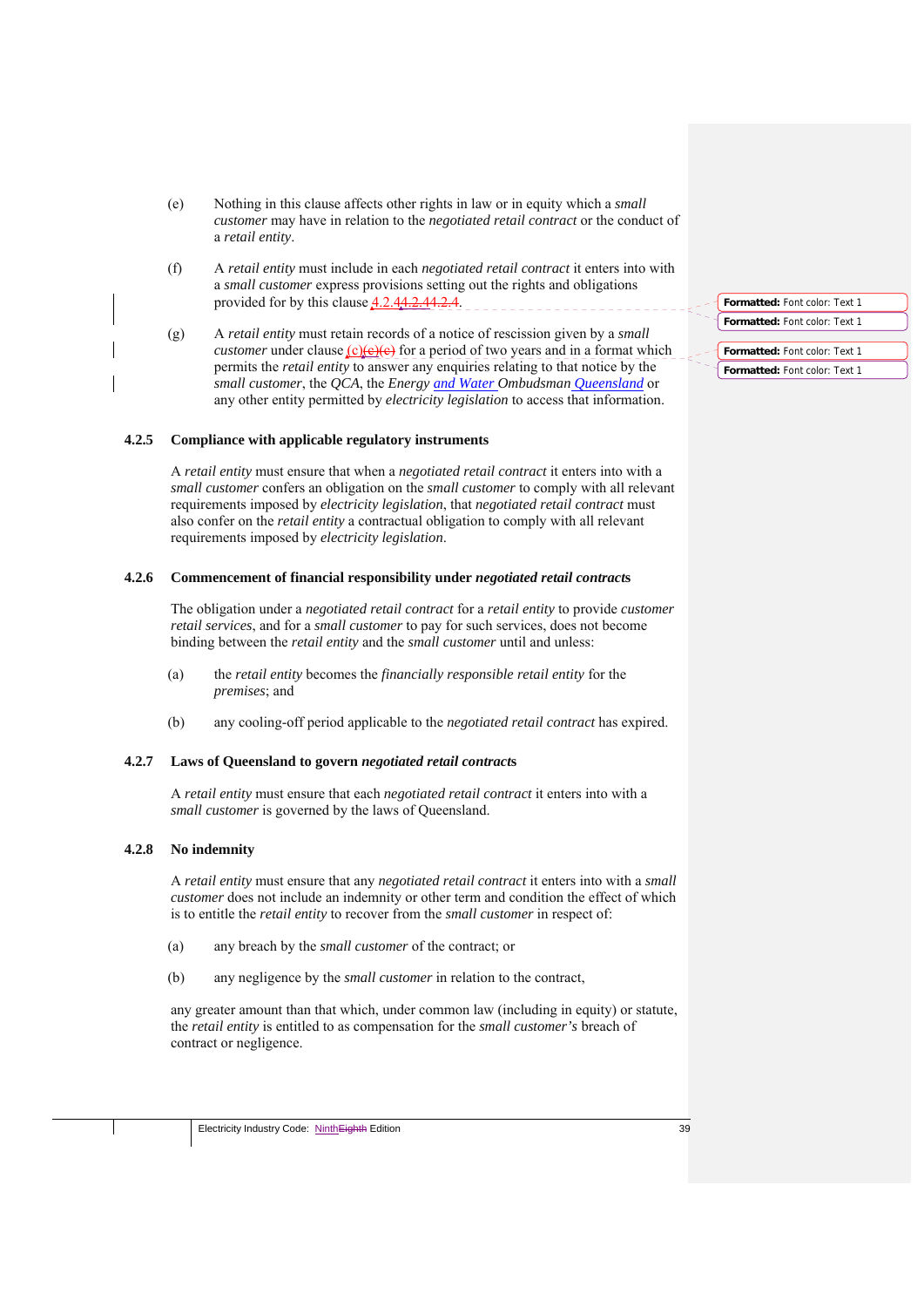#### **4.2.9 Restrictions on** *retail entitie***s' limitation of liability in** *negotiated retail contract***s**

A *retail entity* must ensure that any clause in any *negotiated retail contract* it enters into with a *small customer* limiting the contractual liability of the *retail entity* to the *small customer* does not provide any greater limitation of contractual liability than that provided for in clause 7 of the *standard retail contract*.

#### *4.2.10* **Identifying who is obliged to offer a** *standard retail contract*

- (a) If a *retail entity* is contacted by a *small customer* for a *premises* and the *retail entity* does not offer the *small customer* a *negotiated retail contract* on request, the *retail entity* must:
	- (i) if the *retail entity* is not the *financially responsible retail entity* for the *premises*:
		- (A) refer the *small customer* to the *distribution entity* for the *premises*; and
		- (B) inform the *small customer* that the *distribution entity* will be able to advise the *customer* which *retail entity* has the obligation to provide *customer retail services* to the *small customer* on the terms of the *standard retail contract* at *notified prices;* or
	- (ii) if the *retail entity* is the *financially responsible retail entity* for the *premises*, advise the *small customer* that it has an obligation to provide *customer retail services* to the *small customer* on the terms of the *standard retail contract* at *notified prices*.
- (b) If a *distribution entity* is contacted by a *small customer* directly or on referral from a *retail entity* seeking the information referred to under paragraph (a), the *distribution entity* must:
	- (i) where the *small customer* is a *move-in customer* or is seeking to connect the *premises* to the *supply network*, inform the *small customer*:
		- (A) that associated *service order requests* must be made through a *retail entity*;
		- (B) that the *small customer* may be able to choose their *retail entity* and may benefit from exercising this choice;
		- (C) that a list of *retail entities* who are offering *small customers negotiated retail contracts* can be obtained from the *QCA* or the *QCA's* website; and
		- (D) if requested, the *retail entity* who has the obligation to provide *customer retail services* to the *small customer* on the terms of the *standard retail contract* at *notified prices*; or
	- (ii) in all other circumstances, inform the *small customer* of the *retail entity* who has the obligation to provide *customer retail services* to the *small customer* on the terms of the *standard retail contract* at *notified prices*.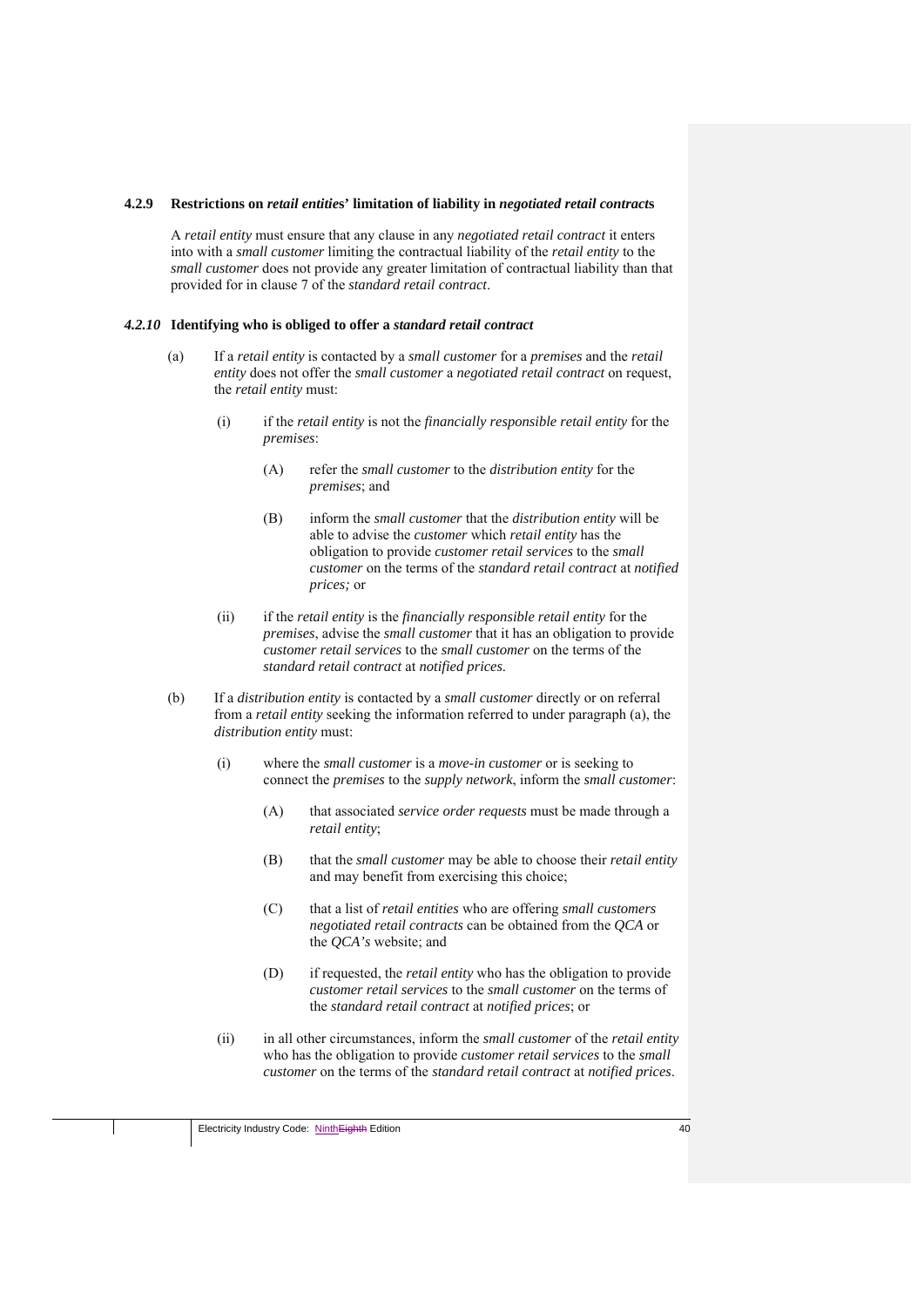# **4.3 Commencement of** *standard retail contracts*

# **4.3.1 Commencement of** *standard retail contracts*

A *standard retail contract* commences on the provision of *customer retail services* to a *small customer* by the *retail entity* in accordance with the *Electricity Act*.

# **4.4 Ending of** *retail contracts*

#### **4.4.1 When a** *standard retail contract* **ends**

- (a) A *standard retail contract* ends on the earliest of the following to occur:
	- (i) subject to paragraph  $(c)(e)(e)$ , the end of the *notice period* set out in clause 4.4.54.4.54.4.5 after the *small customer* notifies the *retail entity*  (a "*termination notice*") that it wishes the provision of *customer retail services* to the *small customer* at the *premises* to be terminated (even if the *small customer* has vacated the *premises* earlier);
	- (ii) a date agreed between the *retail entity* and the *small customer*;
	- (iii) when the provision of *customer retail services* to the *premises* commences under a *negotiated retail contract* between the *retail entity*  and the *small customer*;
	- (iv) when a *small customer* becomes a *large customer* with respect to the *premises*;
	- (v) when the provision of *customer retail services* to the *premises* commences under a *retail contract* with a different *customer*;
	- (vi) a different *retail entity* has become the *financially responsible retail entity* for the *premises*; or
	- (vii) the *small customer's premises* is disconnected and the *small customer*  no longer has a right to be reconnected under clause 4.194.194.19.
- (b) Where a *small customer* gives a *termination notice* and notifies the *retail entity*  of a date on which the *small customer* intends to vacate the *premises*, the *retail entity* must:
	- (i) use its best endeavours to ensure that the relevant *meters* are read, or the relevant *metering data* are obtained, at that *premises* on the date and at the time agreed with the *small customer* (or as soon as possible after that date if the *small customer* has not provided access to the relevant *meters* on the date or at that time); and
	- (ii) prepare and send to the *small customer* at the forwarding address provided by the *small customer* a final bill based on the relevant *metering data*.
- (c) If the *small customer* gives a *termination notice* but does not give safe access to the *premises* to conduct a *final meter reading* (where relevant), then the

**Formatted:** Font color: Text 1 **Formatted:** Font color: Text 1 **Formatted:** Font color: Text 1 **Formatted:** Font color: Text 1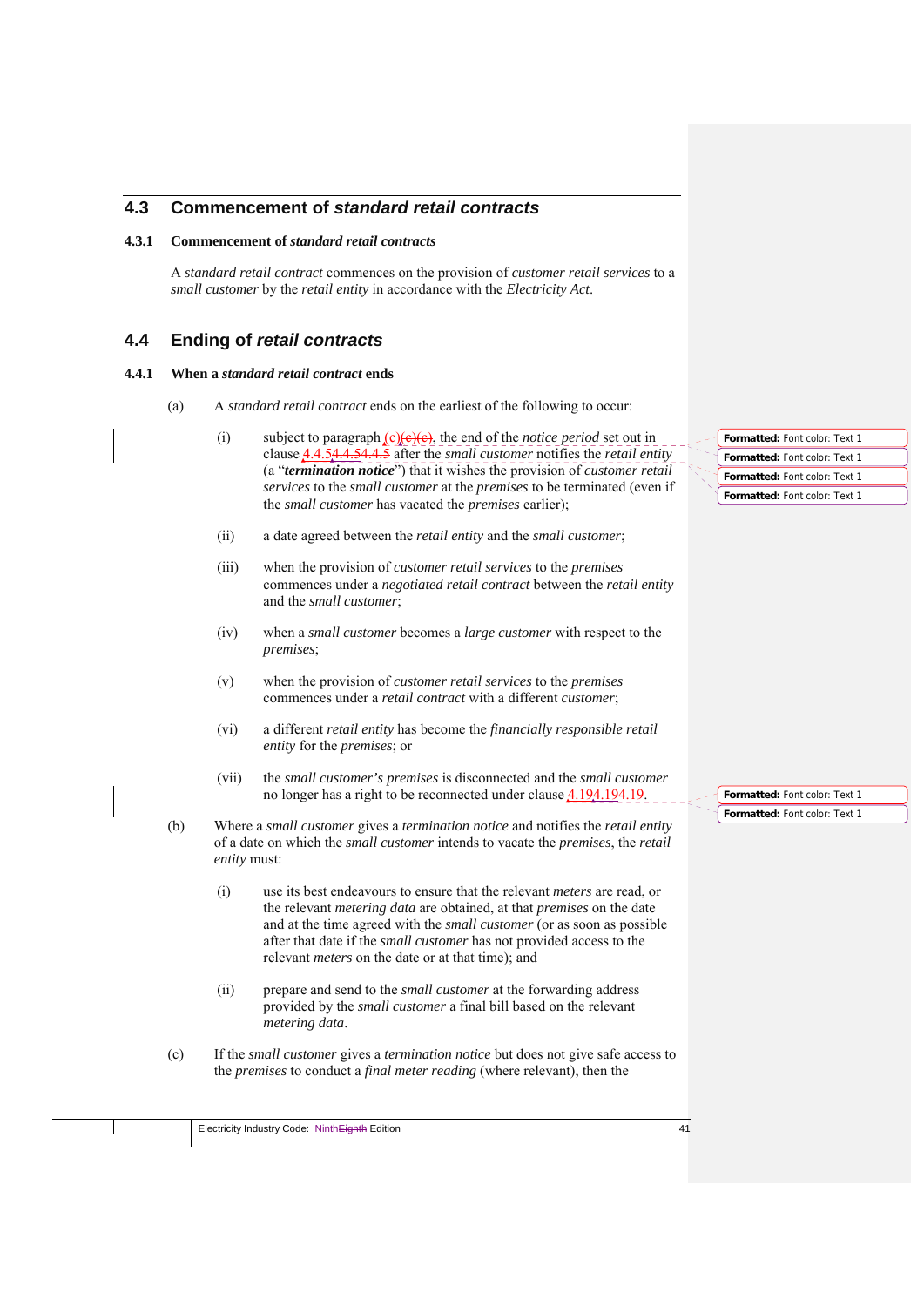*standard retail contract* will not end under subparagraph (a)(i) until the earlier of:

- (i) the end of the *notice period* commencing on safe access being given; or
- (ii) when the *meter* is read or the relevant *metering data* are obtained.

#### **4.4.2 Term of a** *negotiated retail contract*

- (a) Subject to paragraph (c)(e)(e), a *retail entity* must ensure that each *negotiated retail contract* it enters into with a *small customer* confers on the *small customer* the right to effect:
	- (i) an *in-situ termination*<sup>2</sup> of that *contract* by providing at least 20 *business days'* notice; and
	- (ii) termination of that *contract* by giving a notice where the *small customer* is vacating the *premises* (a "*vacation notice*"). The *vacation notice* must be given in advance of the vacation. The period of advance notice must be at least the required *notice period* set out in clause **4.4.54.4.54.4.5**.
	- (b) Where a *small customer* gives a *vacation notice* and notifies the *retail entity* of the date on which the *small customer* intends to vacate the *premises* the *retail entity* must:
		- (i) use its best endeavours to ensure that the relevant *meters* are read, or the relevant *metering data* are obtained, at that *premises* on the date and at the time agreed with the *small customer* (or as soon as possible after that date if the *small customer* has not provided access to the relevant *meters* on the date or at that time); and
		- (ii) prepare and send to the *small customer* at the forwarding address provided by the *small customer* a final bill based on the relevant *metering data*.
	- (c) If the *small customer* gives a *vacation notice* but does not give safe access to the *premises* to conduct a *final meter reading* (where relevant), then the *negotiated retail contract* will not end until the earlier of:
		- (i) the end of the *notice period* commencing on safe access being given;
		- (ii) when the *meter* is read or the relevant *metering data* are obtained;
		- (iii) when the provision of *customer retail services* to the *premises* commences under a *retail contract* with a different *customer*; or
		- (iv) a different *retail entity* has become the *financially responsible retail entity* for the *premises*.

1

**Formatted:** Font color: Text 1 **Formatted:** Font color: Text 1

<sup>2</sup> *In-situ termination* refers to the situation where the *retail contract* is terminated but the *customer* continues to occupy the *premises*.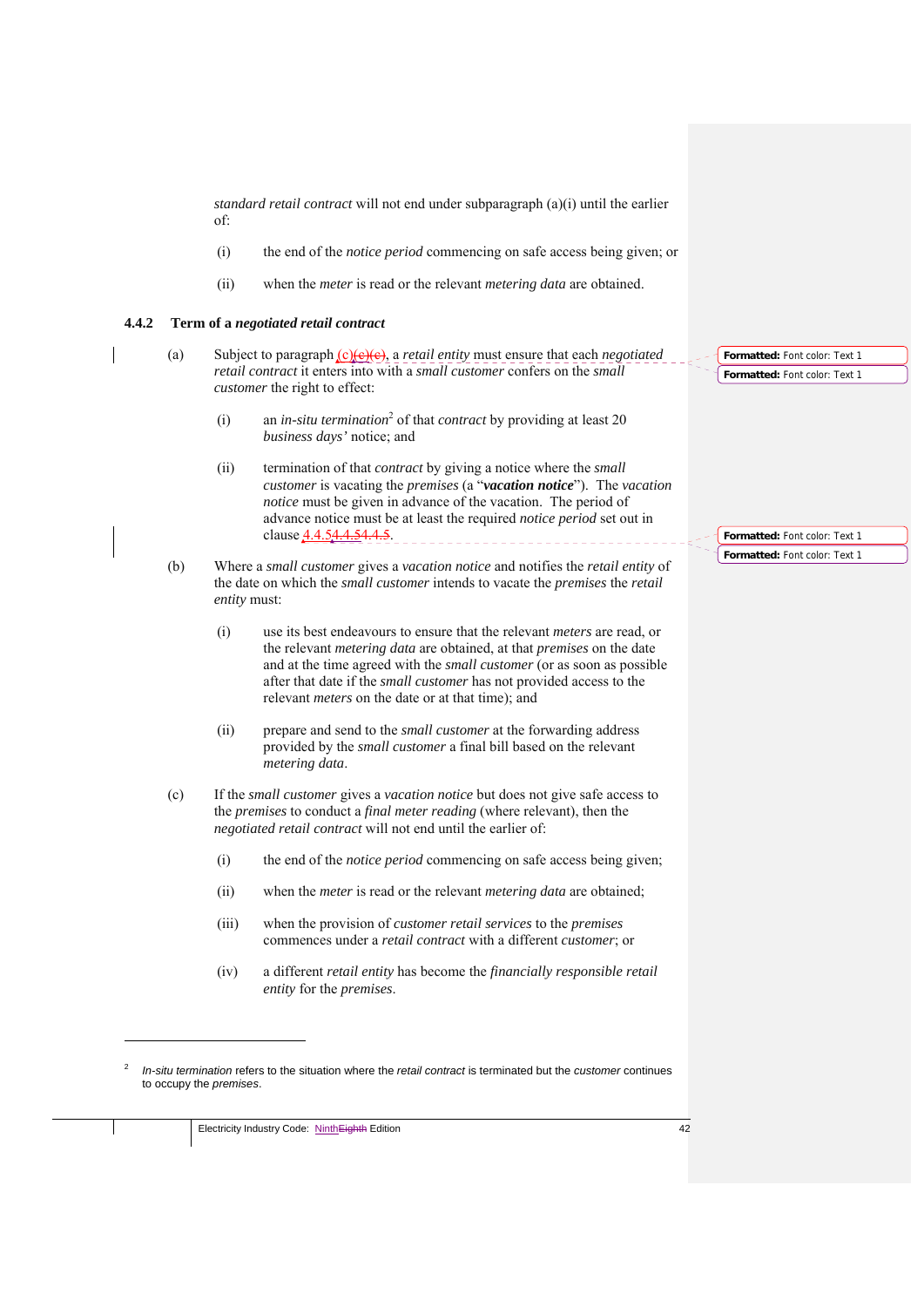- (d) If the *small customer* has entered into a *fixed-term contract* with the *retail entity*  and has terminated that contract prior to the expiry of the *fixed–term* in accordance with paragraph (a), the *retail entity* may only impose an early termination charge if:
	- (i) the *negotiated retail contract* includes details of the amount or manner of calculation of the early termination charge; and
	- (ii) the imposition of the early termination charge is not prohibited under the *electricity legislation* or in law or in equity.

### **4.4.3 Termination of** *retail contracts* **by** *retail entities*

A *retail entity* may not terminate a *retail contract* with a *small customer* by reason of the *small customer's* breach of the *retail contract* unless and until whichever is the earliest of the following events occurs:

- (a) the *small customer's premises* has been disconnected in accordance with the terms of the *retail contract* and the *small customer* no longer has a right to be reconnected under clause 4.194.194.19 of this *Code*;
- (b) the *small customer* and the *retail entity* have entered into a new *retail contract* in respect of the *premises*; or
- (c) a different *retail entity* has become the *financially responsible retail entity* for the *premises*.

### **4.4.4 Expiry of** *fixed-term contracts*

No earlier than 40 *business days* and at least 20 *business days* prior to the expiry of a *fixed-term contract*, a *retail entity* must advise a *small customer* of the:

- (a) date on which the *fixed-term contract* will expire;
- (b) terms and conditions for the provision of *customer retail services* to the *small customer* by the *retail entity* which will come into effect after the expiry date if the *small customer* does not elect before that date to enter into a new *retail contract* with the *retail entity* or another *retail entity* for the *small customer's premises*;
- (c) existence of the other contractual options that may be available for the purchase of *customer retail services* by that *small customer* at that *premises* and a general description of each; and
- (d) ability of the *small customer* to choose the *retail entity* from whom it wishes to purchase *customer retail services*.

#### *4.4.5 Notice period*

For the purposes of clause 4.44.44.4, the *notice period* for a *retail contract* is dependent on who the *small customer's distribution entity* is and the location or *feeder type* of the *premises* to which the *retail contract* relates. The tables below sets out the relevant *notice periods*:

**Formatted:** Font color: Text 1

**Formatted:** Font color: Text 1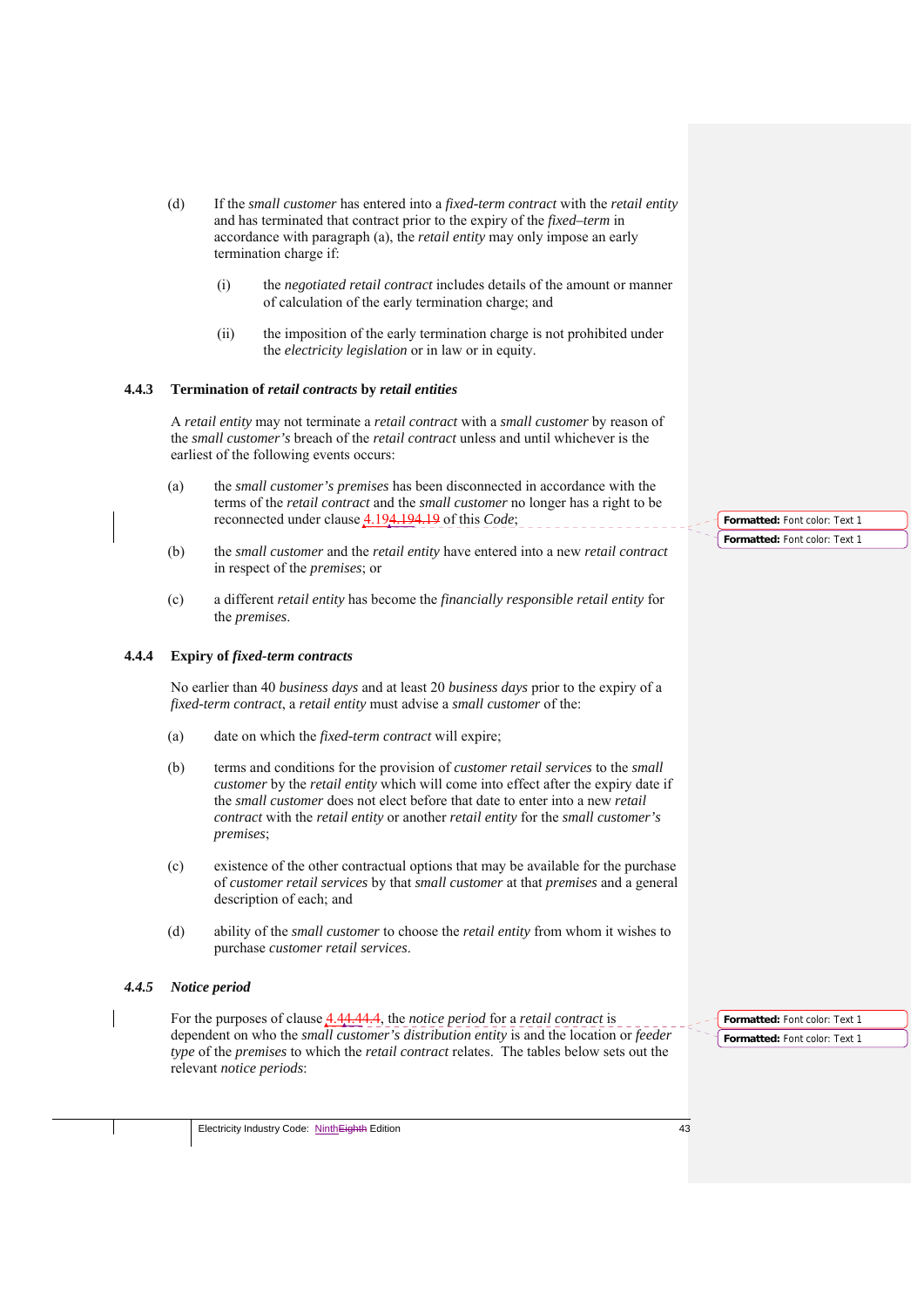#### *Premises* **in** *ENERGEX's distribution area*

| <i>Premises</i> description                                                                    | Notice period    |
|------------------------------------------------------------------------------------------------|------------------|
| All <i>premises</i> other than <i>excluded</i> $\left  5^3 \right $ business days<br>locations |                  |
| Premises in excluded locations                                                                 | 10 business days |

## *Premises* **in** *Ergon Energy's distribution area*

| <i>Premises</i> description                                                                  | Notice period    |
|----------------------------------------------------------------------------------------------|------------------|
| <i>Premises</i> supplied through <i>CBD</i><br>feeder / urban feeder / short rural<br>feeder | 5 business days  |
| <i>Premises</i> supplied through <i>long</i><br>rural feeder / isolated feeder               | 10 business days |

In this clause 4.4.54.4.54.4.5, a "*business day*" does not include a *local holiday* in the district where the *premises* is located.

## *4.4.6* **Transitional notice period**

Until the end of 30 June 2008, the relevant *notice period* for the purposes of clause 4.44.44.4 for all *premises* in *ENERGEX's distribution area*, other than *premises* in *excluded locations*, is six *business days*.

# **4.5** *Customer Charter*

#### **4.5.1 Obligation to prepare** *Customer Charter*

Each *retail entity* must, within 20 *business days* after it first provides *customer retail services* to a *small customer* after the *FRC commencement date*, prepare a *Customer Charter* in accordance with this clause.

## **4.5.2 Obligation to provide** *Customer Charter*

A *retail entity* must:

<u>.</u>

- (a) make the *Customer Charter* readily available on its website;
- (b) send a copy of its *Customer Charter* to a *small customer* as soon as practicable following entry into a *retail contract* with that *small customer* after the *FRC commencement date*; and

**Formatted:** Font color: Text 1 **Formatted:** Font color: Text 1

<sup>3</sup> This is subject to the transitional provisions in clause 4.4.6.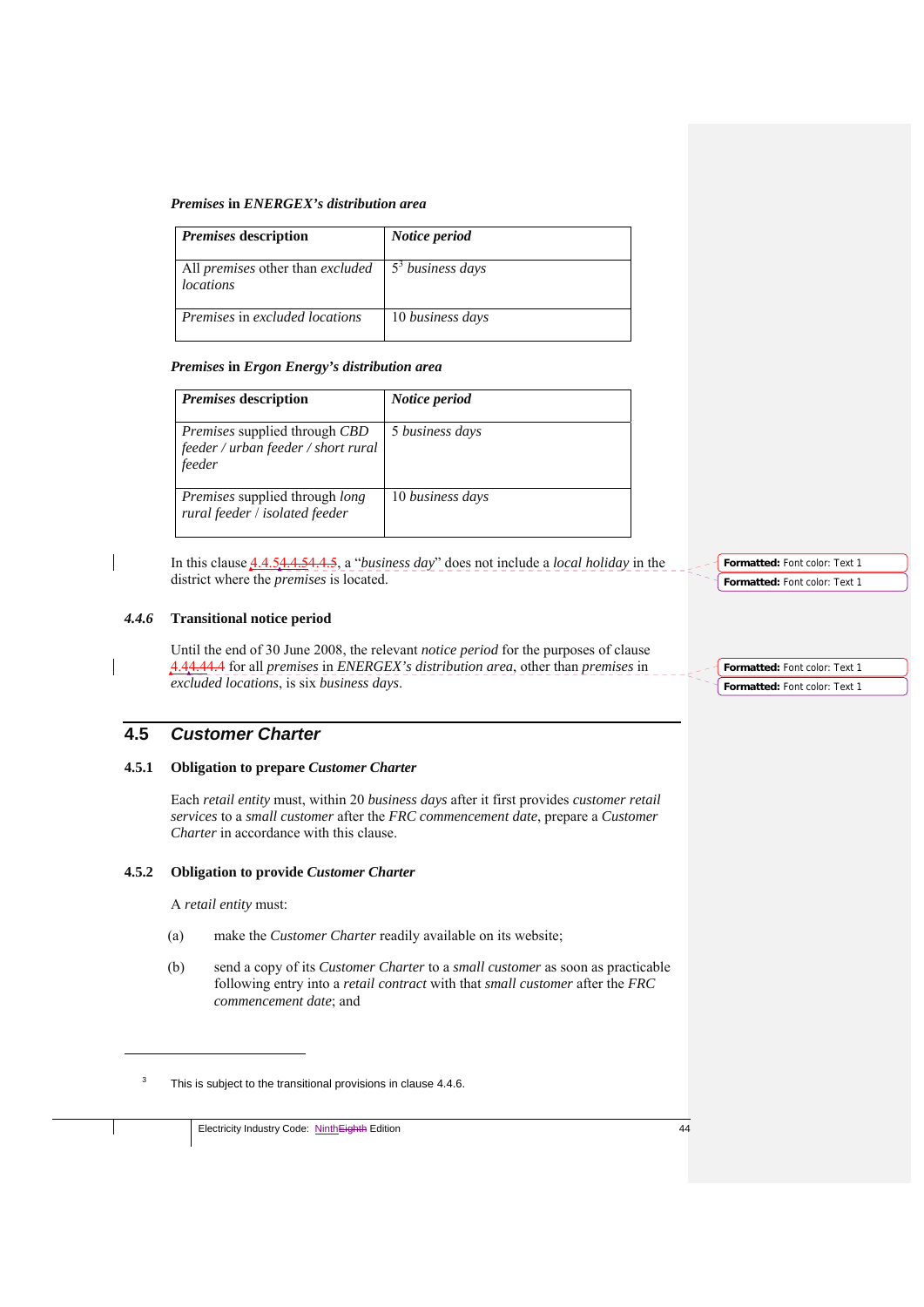(c) free of charge, send a copy of its *Customer Charter* to a *small customer* as soon as practicable following a request.

A *retail entity* is not required to provide a copy of its *Customer Charter* to its existing *small customers* on the *FRC commencement date*.

### **4.5.3 Charging for** *Customer Charters*

If a *small customer* has already received a copy of its *retail entity's Customer Charter*  under clause  $4.5.2$ (c) $4.5.2$ (e) $4.5.2$ (e), that *retail entity* may impose a reasonable charge for provision of the *Customer Charter* on any subsequent request from the *small customer* within a 12 month period.

### **4.5.4 Contents of** *Customer Charter*

The *Customer Charter* must contain at least a summary of the respective rights and obligations under:

- (a) Chapter 4 of this *Code* and how a copy of the *Code* may be obtained;
- (b) the *Electricity Act* and associated regulations (as appropriate); and
- (c) any other information reasonably required by the *QCA* on no less than six months' notice

# **4.6 Dealing with** *small customers*

#### **4.6.1** *Retail entities* **to prepare enquiry procedures**

A *retail entity* must, within 20 *business days* after it first provides *customer retail services* to a *small customer* after the *FRC commencement date*, prepare and submit to the *QCA*, for approval, its procedures for handling *small customer* enquiries. The procedures must deal with at least the following matters:

- (a) the establishment of a *customer* enquiry line (for the cost of a local call from anywhere in Queensland) or information desk to provide information about:
	- (i) the provision of *customer retail services* to *small customers*;
	- (ii) the referral of questions by *small customers* concerning the quality, reliability and safety of electricity supply to their *premises* to the *small customer's distribution entity*;
	- (iii) payment options available to *small customers*;
	- (iv) what *small customers* can do if they are having trouble paying the *retail entity's* bills;
	- (v) how *small customers* can make enquiries or lodge complaints; and
	- (vi) the existence and operations of the *Energy and Water Ombudsman Queensland*;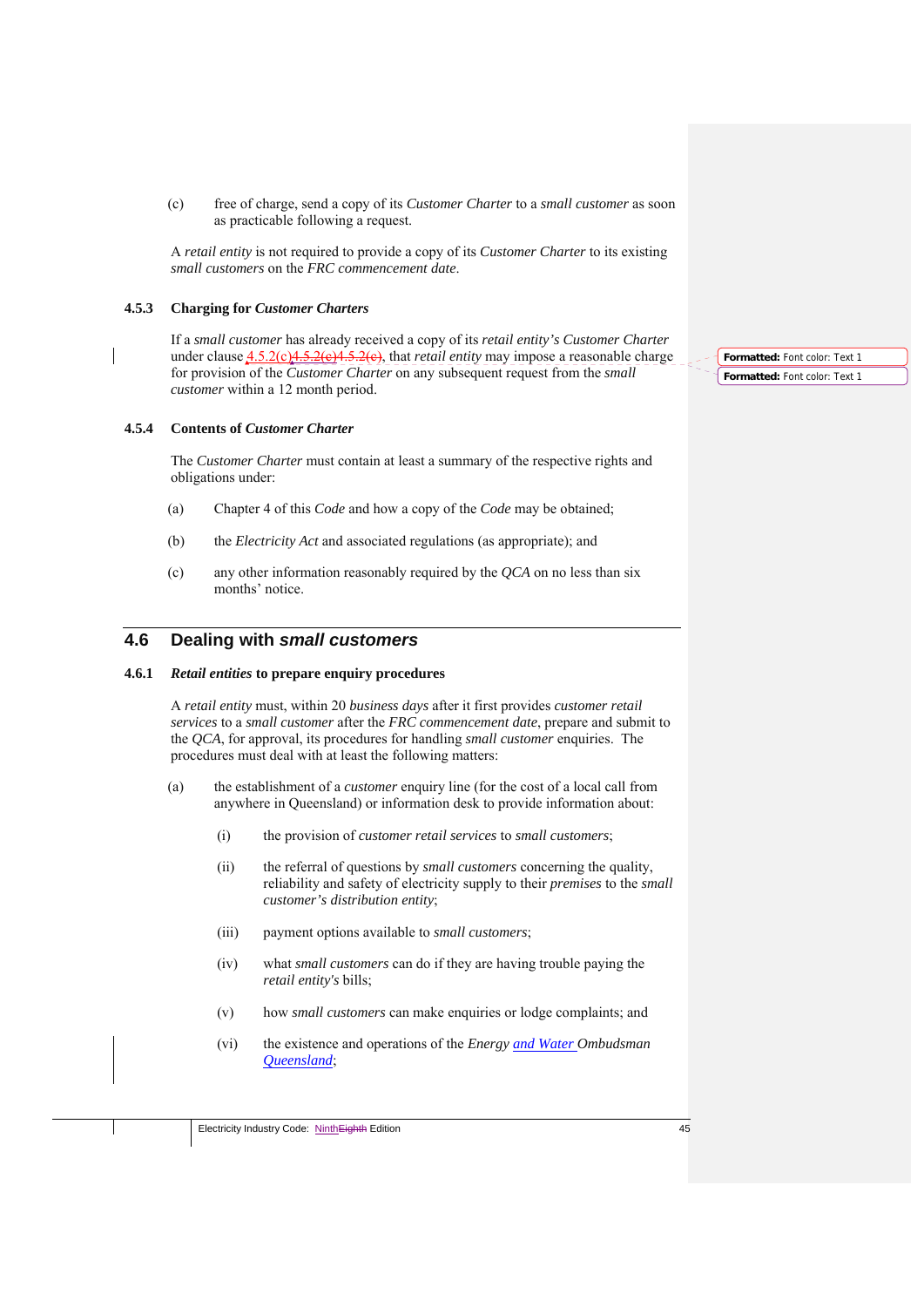- (b) the registration of special needs (see clause  $4.204.204.20$ );
- (c) referral to interpreter services; and
- (d) any other matter required by the *QCA*.

### **4.6.2 Approval and implementation of enquiry procedures**

The *QCA* must notify the *retail entity* whether it approves the enquiry procedures. If the *QCA* notifies the *retail entity* that it does not approve the enquiry procedures, the *retail entity* must submit revised procedures as soon as practicable until a set of procedures is approved. The *retail entity* must implement the procedures within 20 *business days* after the date they are approved by the *QCA*.

### **4.6.3 Complaint handling**

- (a) If there is a dispute between the *small customer* and the *retail entity* about the terms of a *retail contract* or any rights or obligations under this *Code*, the *small customer* may complain to the *retail entity*.
- (b) The *retail entity* must handle a complaint made by a *small customer* in accordance with the *Australian Standard.*
- (c) When the *retail entity* responds to a *small customer's* complaint, the *retail entity* must inform the *small customer*:
	- (i) that the *small customer* has a right to raise the complaint to a higher level within the *retail entity's* management structure; and
	- (ii) that, if after raising the complaint to a higher level the *small customer*  is still not satisfied with the *retail entity's* response, the *small customer*  can refer the complaint to the *Energy and Water Ombudsman Queensland*.
- (d) If requested by the *small customer*, the information in paragraph  $(c)(e)(e)$  must be provided in writing.

#### **4.6.4** *Customer* **communications**

- (a) Notices and bills are deemed to have been received by a party to a *retail contract*:
	- (i) on the date the *retail entity* hands it to the *small customer*, it is left at the *small customer's premises* or successfully faxed to the *small customer* (which occurs when the sender receives a transmission report to that effect);
	- (ii) on the date two *business days* after it is posted to a *premises* or a *small customer's* contract address; or
	- (iii) where use of email has been agreed, on the date of transmission unless the sender receives notice that delivery did not occur or has been delayed.

**Formatted:** Font color: Text 1 **Formatted:** Font color: Text 1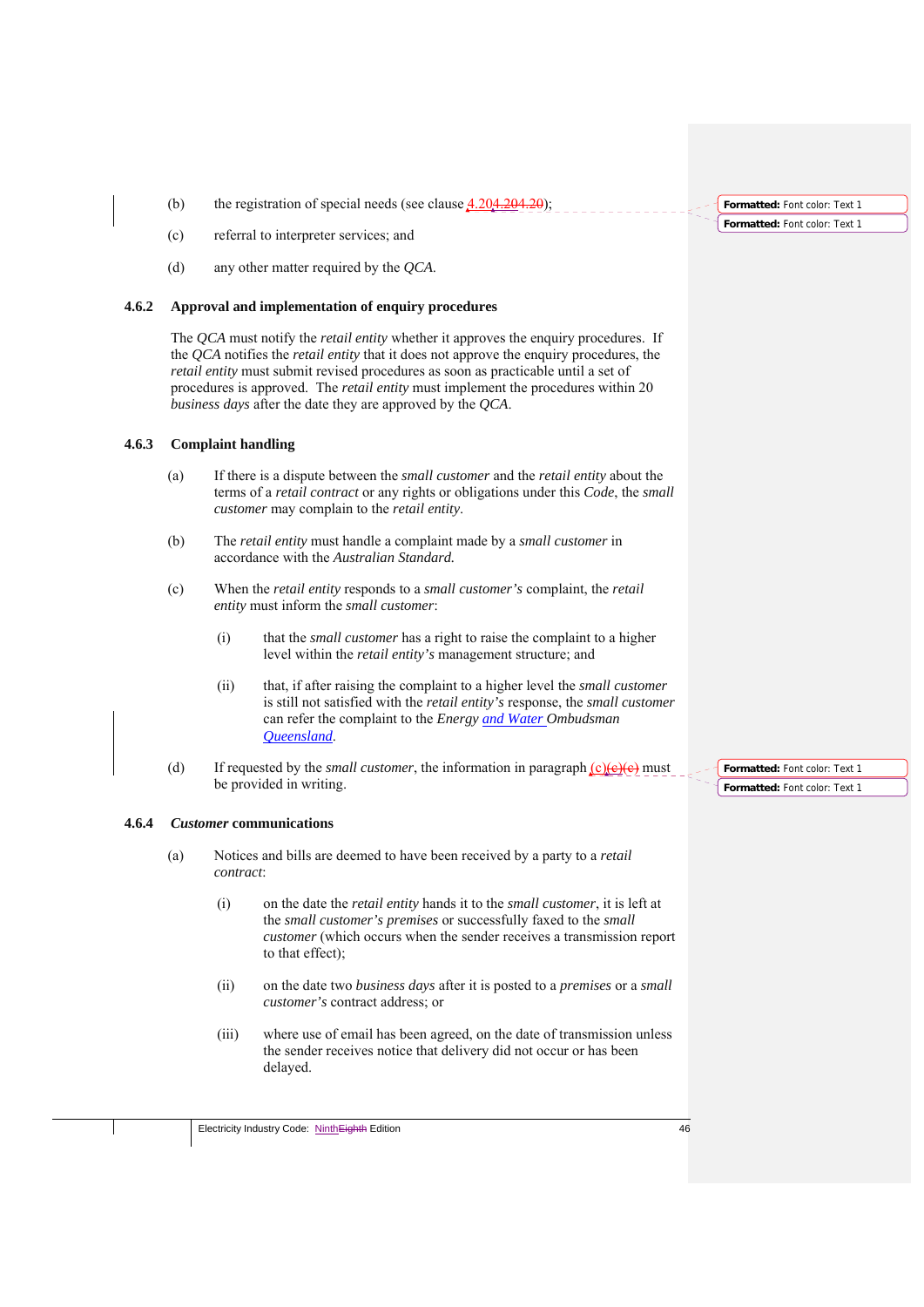# **4.7 Applications and connections**

### **4.7.1** *Retail entities'* **requirements**

If a *small customer* wishes to purchase *customer retail services* from a *retail entity* at a *premises* under a *retail contract*, the *retail entity* may require that the *small customer*  must first apply to the *retail entity* (in person, by telephone or in writing) to provide *customer retail services* to that *small customer* at that *premises* and, if requested by the *retail entity*:

- (a) provide *acceptable identification* when required by the *retail entity*;
- (b) provide *credit history information* when required by the *retail entity*;
- (c) pay any relevant fees and charges applicable to that *small customer*;
- (d) provide contact details for billing purposes;
- (e) provide contact details for the owner (or the agent of the owner) of the *premises* if the application is for a rental property;
- (f) ensure that there is safe and convenient access to the *meter* at the *premises*;
- (g) where appropriate, provide estimated electricity load information for the *small customer's* proposed use of electricity at the *premises*;
- (h) (subject to clause 4.174.174.17) provide a *security deposit*, a bank guarantee or enter into a payment arrangement;
	- (i) in the case of a *negotiated retail contract*, pay any outstanding debt owed by the *small customer* to the *retail entity* relating to a previous *premises* (other than a debt the subject of a bona fide dispute, or for which repayment arrangements have been made);
	- (j) in the case of a *standard retail contract*, enter into a payment arrangement in respect of any outstanding debt owed by the *small customer* to the *retail entity*  relating to a previous *premises* (other than a debt the subject of a bona fide dispute); and
	- (k) satisfy any other pre-condition set out in the *electricity legislation*.
- **4.7.2** *Retail entities'* **requirements when a** *small customer* **moves in without first making an application for services**

If a *small customer* is a *move-in customer*, the *retail entity* may require that the *small customer*:

- (a) make an application to the *retail entity* for the provision of *customer retail services*; and
- (b) comply with the requirements set out in clause  $4.7.147.147.1(a)$  to (k).

**Formatted:** Font color: Text 1 **Formatted:** Font color: Text 1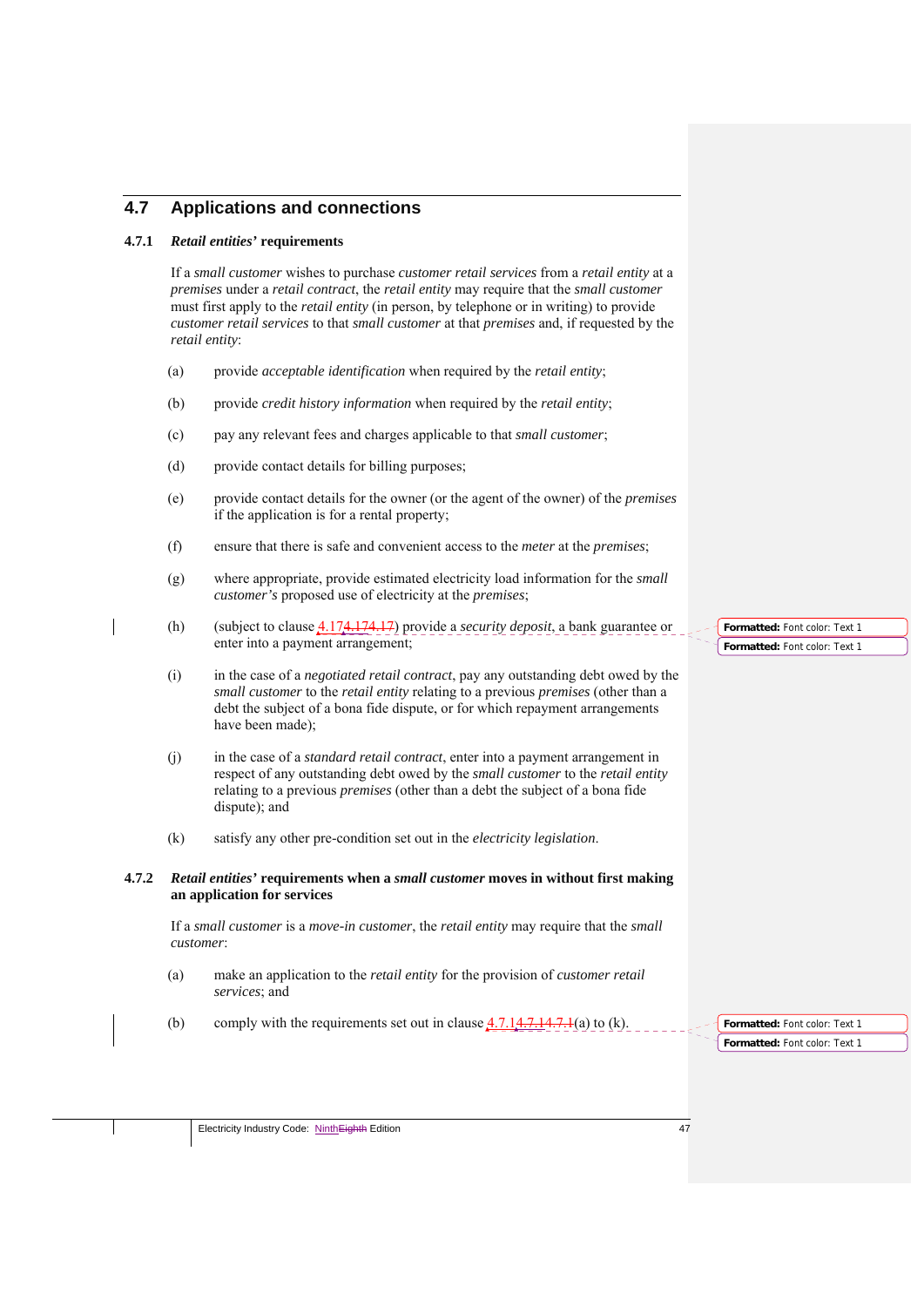# **4.7.3 Use of** *credit history information* **where a** *small customer* **seeks a** *standard retail contract*

- (a) Nothing in clause 4.7.14.7.14.7.1 will permit a *financially responsible retail entity* to refuse to enter into a *standard retail contract* with a *small customer* on the basis of *credit history information*.
- (b) Subject to clauses 4.17.44.17.44.17.4 and 4.17.54.17.54.17.5, where a *small customer* enters into a *standard retail contract*, *credit history information* may only be used by the *financially responsible retail entity* in determining whether to require the payment of a *security deposit* by the *small customer*.

### **4.7.4** *Retail entities'* **obligations to advise the** *distribution entity* **of connection applications**

Subject to the *small customer* complying with clause  $4.7.14.7.14.7.1$ , as soon as possible after receiving an application from a *small customer* to start providing *customer retail services* to the *small customer*, or a request from a *small customer* to arrange for connection, a *retail entity* must forward relevant details of a *small customer,* including their classification as a *small business customer* or *small residential customer* to the *small customer's distribution entity* for the purpose of:

- (a) updating the *distribution entity's* records for that *premises* and *small customer*, if the *small customer's premises* is already connected; or
- (b) arranging for the connection of that *premises*, if the *small customer's premises* is not already connected to the *distribution entity's supply network*.

# **4.8 Illegal use**

# **4.8.1** *Retail entities'* **rights of recovery for illegal use**

The restrictions on recovery of undercharged amounts in clause  $4.11.24.11.24.11.2$  do not apply if a *small customer* has been undercharged or not charged as a result of a *small customer's* or an occupier of the *premises'* fraud or intentional consumption of electricity otherwise than in accordance with the *electricity legislation*.

# **4.8.2 Non-application of payment difficulties**

Clause 4.13.104.13.104.13.10 does not apply if, during the course of the *small customer's* dealings with the *retail entity,* the *small customer* is convicted of an offence involving fraud or theft of electricity.

# **4.9 Billing**

### **4.9.1 Obligation to bill quarterly\***

*(Note: this clause 4.9.14.9.14.9.1 may be varied in a negotiated retail contract)* 

(a) A *retail entity* must use its best endeavours to issue a bill to a *small customer* at least quarterly.

**Formatted:** Font: Italic, Font color: Text 1, English (United States) **Formatted:** Font: Italic, Font color: Text 1, English (United States)

Electricity Industry Code: Ninth Eighth Edition 48

**Formatted:** Font color: Text 1 **Formatted:** Font color: Text 1 **Formatted:** Font color: Text 1

**Formatted:** Font color: Text 1

**Formatted:** Font color: Text 1 **Formatted:** Font color: Text 1

**Formatted:** Font color: Text 1 **Formatted:** Font color: Text 1

**Formatted:** Font color: Text 1 **Formatted:** Font color: Text 1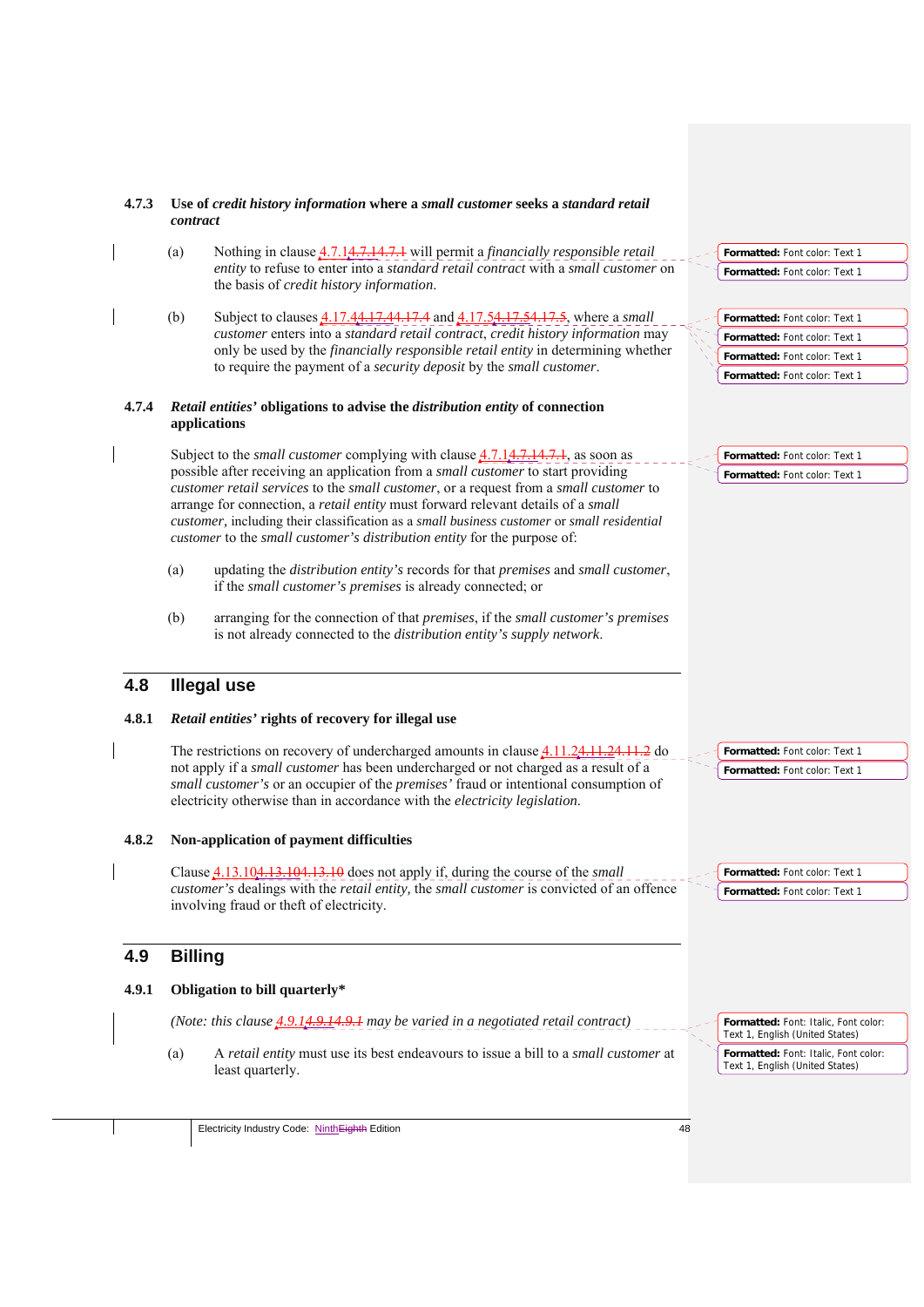- (b) Nothing in paragraph (a) will prevent a *retail entity* from issuing a bill more frequently than quarterly to a *business customer*.
- (c) Nothing in paragraph (a) will prevent a *retail entity* from issuing a bill more frequently than quarterly to a *residential customer* where the *retail entity* has obtained a *residential customer's explicit informed consent* to issue bills on that basis.
- (d) This clause 4.9.14.9.14.9.1 does not apply to *small customers* with *card operated meters*.

## **4.9.2 How bills are issued**

The *retail entity* must issue a bill to a *small customer* at the *premises*, unless the *small customer* nominates another address.

#### **4.9.3 Information on charges which comprise a bill**

If requested by a *small customer* who is party to a *negotiated retail contract*, in relation to a bill, a *retail entity* must provide the *small customer* with reasonable information on *network charges* (to the extent it is readily available), retail charges and any other charges relating to the sale or sale and supply of electricity comprising the amount payable in respect of the *small customer's* bill.

#### **4.9.4 Simultaneous payments for gas and electricity**

Where a *retail entity* and a *small customer* have entered into:

- (a) a *dual fuel contract*; or
- (b) two *negotiated retail contracts* for the sale of electricity and the sale and supply of gas,

under which a single bill is, or two simultaneous bills are, for electricity and gas, issued to the *small customer*, and the *small customer* does not pay the entire amount owing under that bill or those bills, the *retail entity* must (subject to the *Community Ambulance Cover Act 2003* (Qld)):

- (c) apply a payment received from a *small customer* for charges for the sale of electricity or the sale and supply of gas respectively as agreed between the *retail entity* and the *small customer*; or
- (d) if no agreement is in place between the *retail entity* and the *small customer*, apply a payment received from a *small customer* for charges for the sale of electricity or the sale and supply of gas respectively as directed by the *small customer*; or
- (e) if paragraphs (c) and (d) do not apply, apply the payment in proportion to the relative value of each of the charges.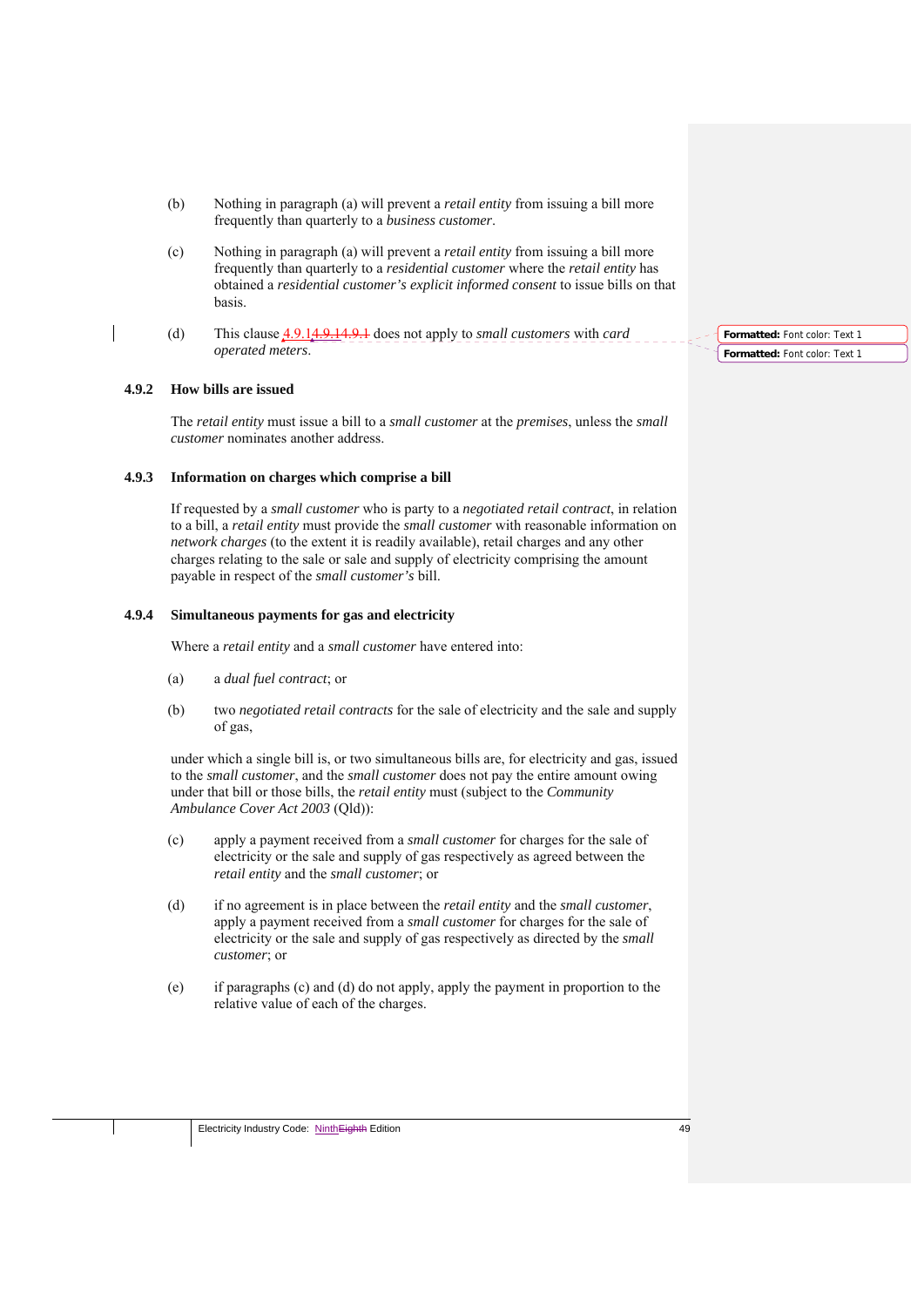#### **4.9.5 Other goods and services to a** *small customer*

Where a *retail entity* also provides goods or services (other than *customer retail services*) to a *small customer*, the *retail entity* must bill for those goods or services separately or:

- (a) include the charges for those goods and services as separate items in its combined bills, together with a description of the other goods or services supplied;
- (b) subject to the *Community Ambulance Cover Act 2003 (Qld),* apply any payment received from a *small customer* as directed by the *small customer*; and
- (c) subject to the *Community Ambulance Cover Act 2003 (Qld),* where a *small customer* does not direct how the payment is to be applied, the *retail entity* must apply the payment in satisfaction of the charges for the provision of *customer retail services* and the supply and sale of gas before applying any portion of it to the charges for any other goods or services.

### **4.9.6 Particulars on each bill**

A *retail entity* must include at least the following particulars on each bill:

- (a) the date of the last *meter* reading (or reading of *metering data*, as the case may be) or estimate and the number of days since the previous reading or estimate;
- (b) the estimated date of the next *meter* reading;
- (c) the *meter* readings, *metering data* or estimates for the bill;
- (d) consumption, or estimated consumption, in units used (kWh or kVAh);
- (e) the relevant fees, charges and tariffs applicable to the *small customer*;
- (f) the pay-by date;
- (g) the telephone number for billing, payment enquiries and instalment payment options (for the cost of a local call from anywhere in Queensland);
- (h) a 24 hour contact telephone number for faults, emergencies and *force majeure events*;
- (i) the *small customer's premises* and any relevant other address;
- (j) the *small customer's* name and account number;
- (k) the amount of arrears or credit;
- (l) the amount of any *security deposit* provided by the *small customer*;
- (m) the amount of any other charge (as described in clause  $4.9.54.9.54.9.5$ ) and details of the goods or service provided;
	- (n) on *residential customers'* bills only, advice in languages common to the *residential customer* base on how to access interpreter services;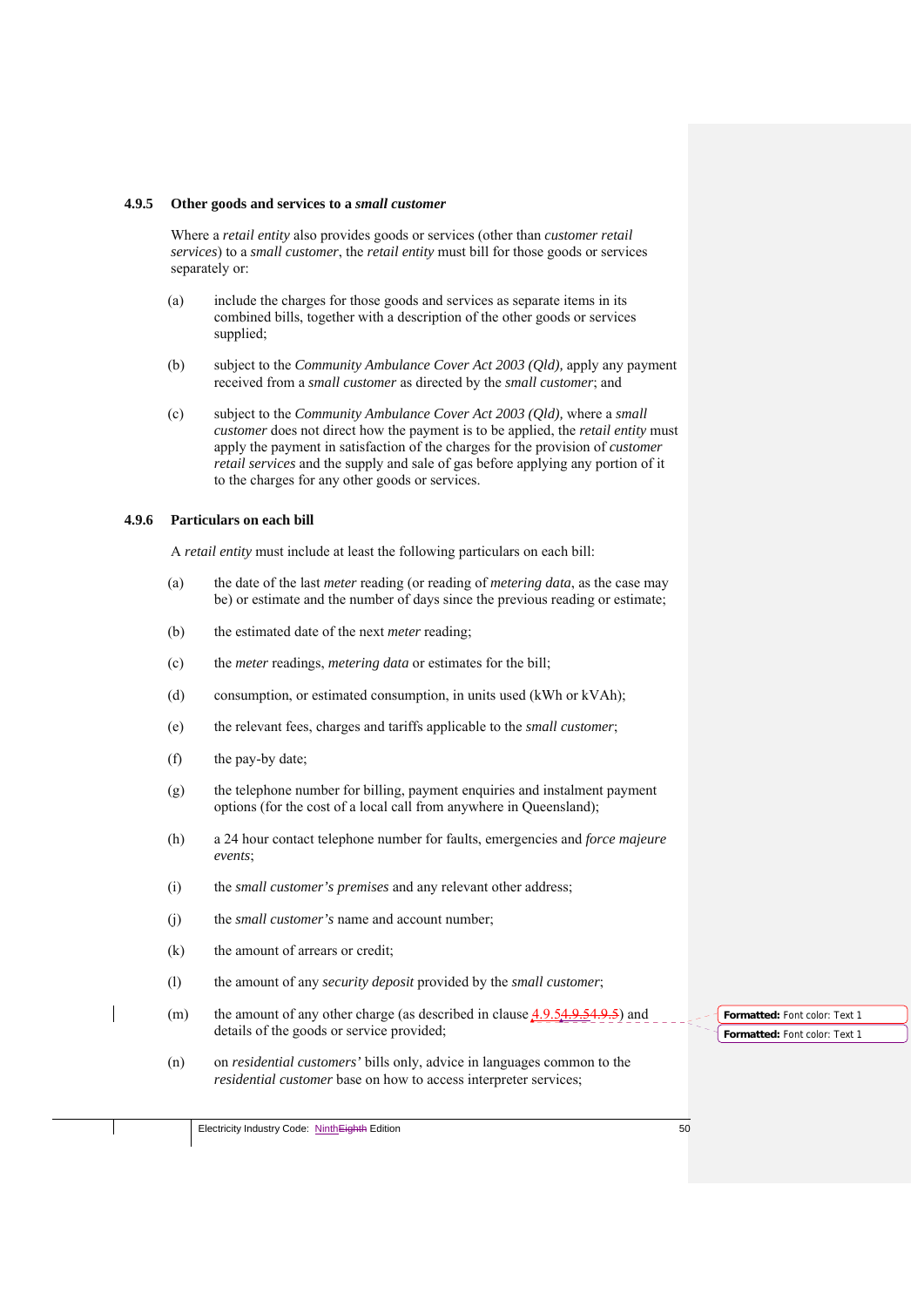- (o) on *residential customers'* bills only, a reference to the availability of concessions, if any; (p) if the bill is a reminder notice issued in accordance with clause 4.13.24.13.24.13.2, contact details for the *retail entity's* internal complaint handling processes; (q) all *NMI* and *NMI checksum* applicable to the bill; (r) a list of the available payment methods;\* *(paragraph (r)(r)(r) may only be varied in a negotiated retail contract where clause 4.13.34.13.34.13.3 is also varied)*   $(s)$  if: (i) the *small customer* is on a *standard retail contract* and the *notified prices* provide for the charging of late payment fees, the amount of the fee specified in the *notified prices*; or (ii) the *small customer* is on a *negotiated retail contract* and the contract provides for charging of late payment fees, the amount of the fee specified in the *negotiated retail contract*; and (t) if the bill contains charges for the sale of both electricity and gas, a notice advising of the *small customer's* right to nominate apportionment of any payment between those charges under clause 4.9.44.9.44.9.4.**\*** *(Paragraph*  $(t)$  $(t)$  $(t)$ *)* may only be varied where clause  $4.9.4(c)$ *applies.)* **4.9.7 Average daily usage**  (a) Subject to paragraph (b), a *retail entity* must, for a *small customer's* current *premises*, display on each bill the *small customer's* current average daily usage and, to the extent that data are available, a comparison of the *small customer's* average daily usage for the same period during the previous year for that *premises*. (b) A *retail entity* need not include a comparison of average daily usage: (i) when it is the *small customer's* first bill for a *premises*; **Formatted:** Font color: Text 1 **Formatted:** Font color: Text 1 **Formatted:** Font: Italic, Font color: Text 1 **Formatted:** Font: Italic, Font color: Text 1 **Formatted:** Font: Italic, Font color: Text 1 **Formatted:** Font: Italic, Font color: Text 1 **Formatted:** Font color: Text 1 **Formatted:** Font color: Text 1 **Formatted:** Font: Italic, Font color: Text 1 **Formatted:** Font: Italic, Font color: Text 1 **Formatted:** Font: Italic, Font color: Text 1 **Formatted:** Font: Italic, Font color: Text 1
	- (ii) where there has been no or very low relevant electricity consumption; or
	- (iii) where relevant comparable data are not available.

# **4.9.8 Historical billing data**

(a) A *retail entity* must keep a *small customer's* billing data for a minimum of two years.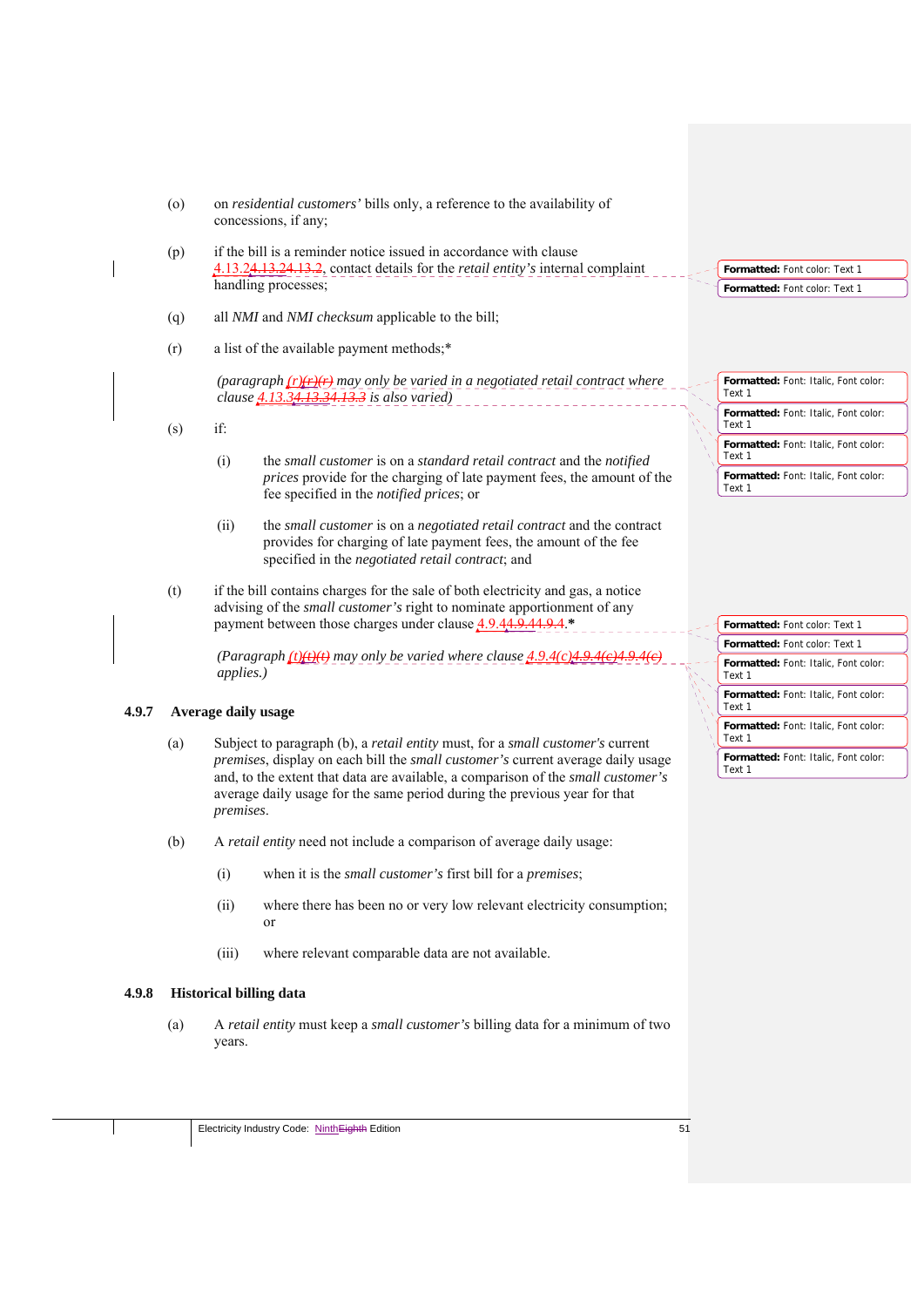- (b) Where a *small customer* requests, and the data are available, a *retail entity*  must, within 10 *business days* of that request, provide to the *small customer* free of charge the *small customer's* billing data appearing on the *small customer's*  bills for a *premises* for the previous two years.
- (c) Where the *small customer* requests billing data before this period, the *retail entity* must use its best endeavours to provide that data to the *small customer*  within 20 *business days* of the request and may impose a reasonable charge for providing that data.4

#### **4.9.9 Bill format**

A *retail entity* must issue a bill in a format which permits a *small customer* to easily verify that the bill conforms with its *retail contract*.

# **4.10** *Meter* **reading**

#### **4.10.1** *Meter* **reading for billing purposes**

A *retail entity* must:

- (a) base a *small customer's* bill on:
	- (i) the *meter* reading or *metering data* for the relevant *meters* at the *small customer*'s *premises* provided by the *responsible person* determined in accordance with Chapter 9 of this *Code* or the *Metrology Procedure* (as appropriate); or
	- (ii) any method agreed between the *small customer* and the *retail entity*, which may include a *customer* self read;
- (b) use its best endeavours to ensure that an *actual meter reading* is obtained at least once every 12 months; and
- (c) use an estimate of the amount of electricity consumed at the *small customer's premises* only if an *actual meter reading* is not obtained from the *premises* for the billing period under consideration.

#### **4.10.2 Advice that a bill is estimated**

If a *retail entity* issues a *small customer* with a bill that is not based on an *actual meter reading,* or is based on a *substituted meter reading*, it must publish a notice in a prominent location on that bill advising that the bill is based on an estimate.

#### **4.10.3 Adjustments to subsequent bills**

1

Where a *retail entity* has issued a *small customer* with a bill based on an estimate and the *retail entity* subsequently issues the *small customer* with a bill that is based on an *actual meter reading*:

<sup>4</sup> The amount charged may be the subject of a maximum charge under the *notified prices, Electricity Regulation* or Schedule 4.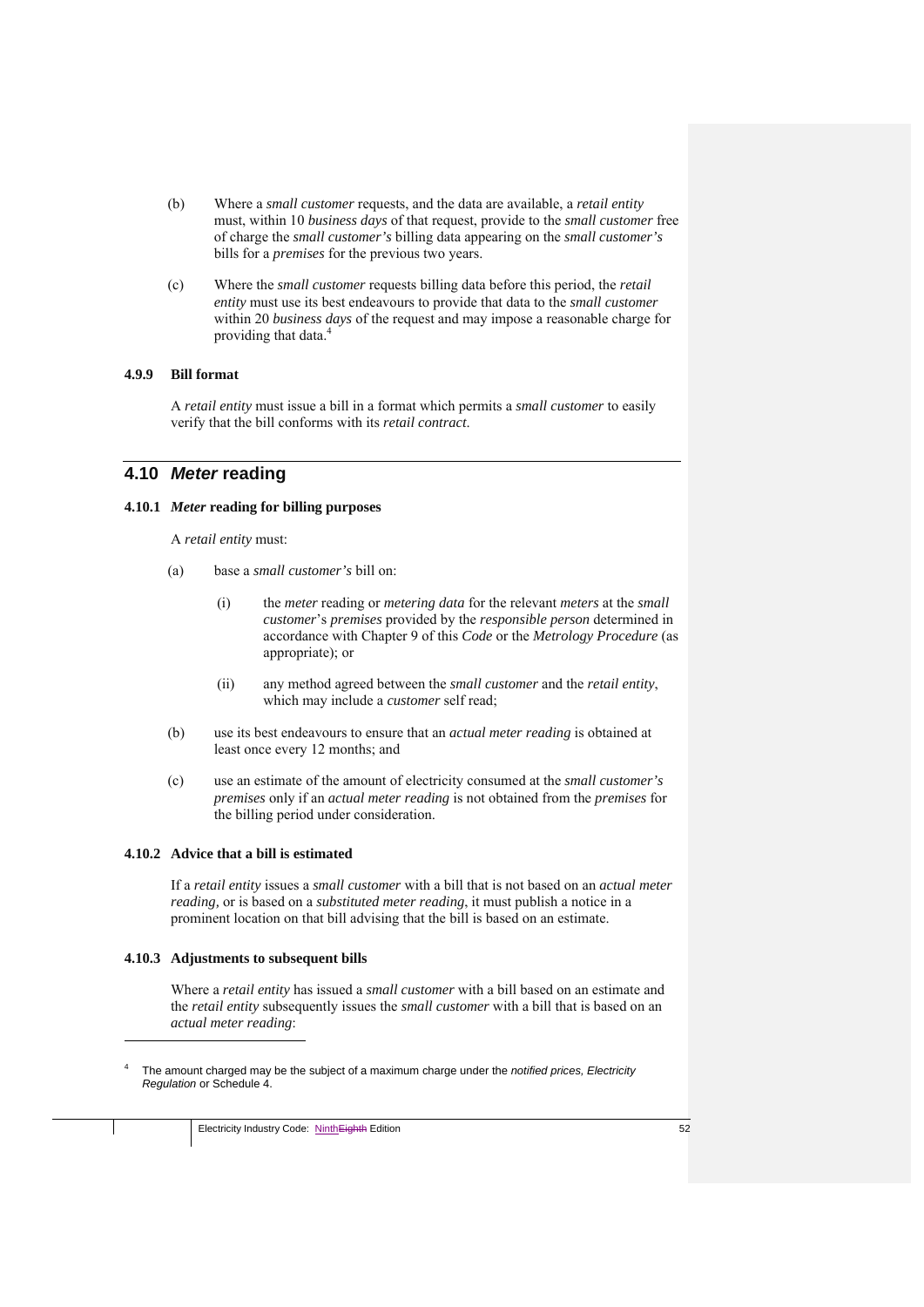- (a) the *retail entity* must include an adjustment on the bill to take account of any overcharging of the *small customer* that has occurred; and
- (b) unless the *actual meter reading* could not be obtained as a result of an act or omission by the *small customer*, the *retail entity* will, at the request of the *small customer*, offer the *small customer* time to pay the undercharged amount by agreed instalments (which is not an *instalment plan*), over a period being no longer than:
	- (i) the period during which an *actual meter reading* was not obtained, where this period is less than 12 months; or
	- (ii) in any other case, 12 months.

### **4.10.4 Pass through of cost where access is denied**

Where a *small customer* has denied access to a *meter* for the purpose of reading that *meter* and subsequently requests the *retail entity* to replace an estimated bill with a bill based on an *actual meter reading*, the *retail entity* must use its best endeavours to comply with that request but may pass through to that *small customer* any costs it incurs in doing so.

# **4.10.5 Unmetered supplies**

If there is no *meter* in respect of a *small customer's premises,* a *retail entity* must base a bill on the provisions relating to unmetered *premises* in the *notified prices.* Where the *notified prices* do not apply, the *retail entity* must base a bill on *metering data*  calculated in accordance with the *Metrology Procedure* or Chapter 9 of this *Code* (as appropriate).

# **4.11 Undercharging and overcharging**

# **4.11.1 Recovery of undercharges from** *small customers*

Subject to clause 4.11.24.11.24.11.2, where a *retail entity* has undercharged a *small customer* it may recover from the *small customer* the amount undercharged.

#### **4.11.2 Process and limitations on recovery**

Where a *retail entity* proposes to recover an amount undercharged the *retail entity*  must:

- (a) if the amount was undercharged as a result of the *retail entity's* or *distribution entity's* act or omission, limit the amount to be recovered to the amount undercharged in the 12 months prior to the date the *small customer* is notified of the undercharging;
- (b) list the amount to be recovered as a separate item in a special bill or in the next bill, together with an explanation of that amount;
- (c) not charge the *small customer* interest on that amount; and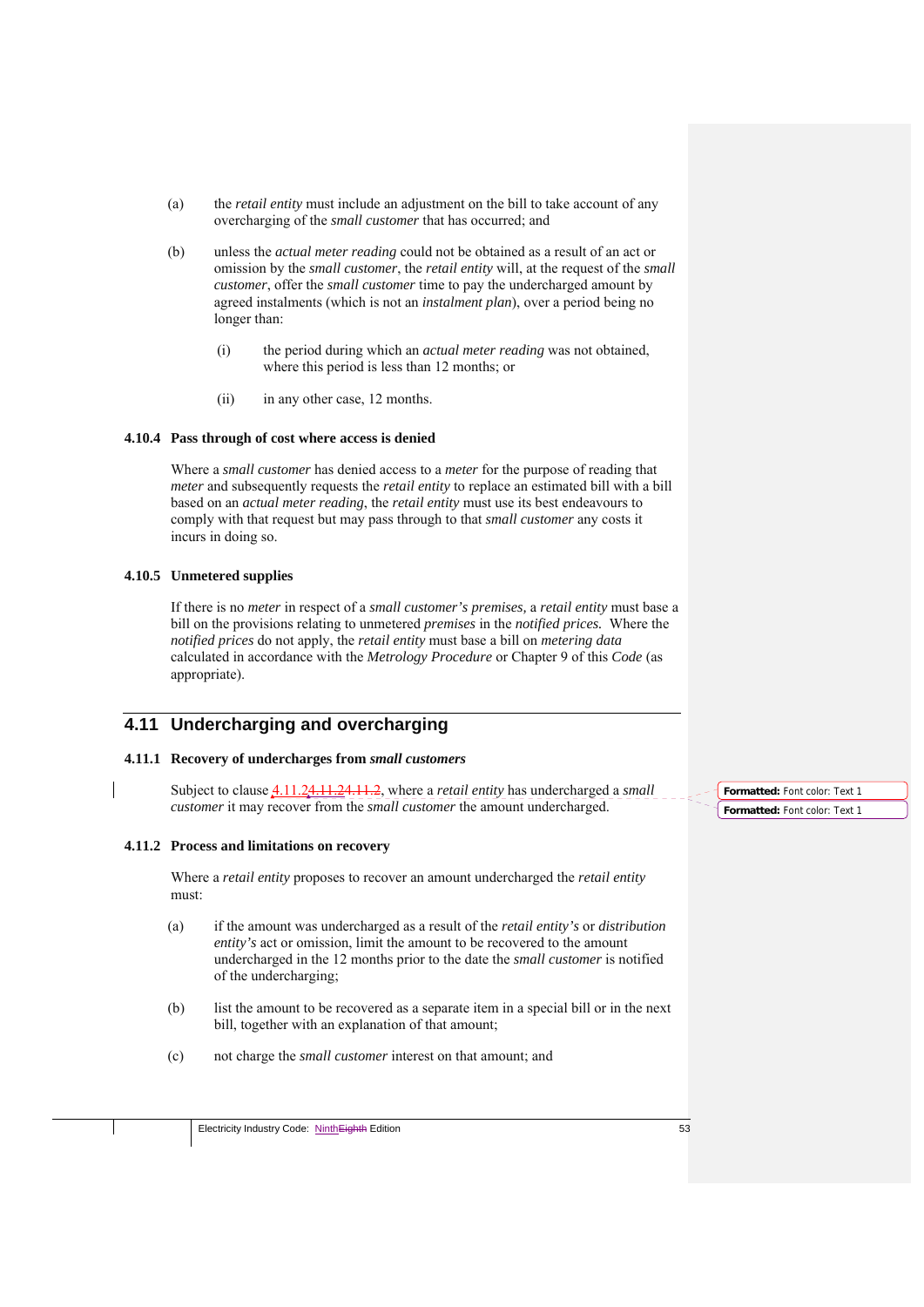- (d) offer the *small customer* time to pay that amount by agreed instalments, over a period nominated by the *small customer* being no longer than:
	- (i) the period during which the undercharging occurred (if the undercharging occurred over a period of less than 12 months); or
	- (ii) in any other case, 12 months.

#### **4.11.3 Notice and payment to** *small customers* **of overcharges**

- (a) Subject to paragraph (b), where a *small customer* has been overcharged, the *retail entity* must inform the *small customer* accordingly within 10 *business days* of the *retail entity* becoming aware of that overcharging and:
	- (i) if the *small customer* has already paid that amount, credit that amount to the *small customer's* next bill unless the *small customer* reasonably requests otherwise in which case the *retail entity* must comply with that request; or
	- (ii) if the *small customer* has ceased to purchase *customer retail services*  from that *retail entity*, use its best endeavours to pay that amount to the *small customer* within 10 *business days*.
- (b) If the *small customer* has been overcharged otherwise than as a result of an act or omission of the *retail entity* or *distribution entity*, the *retail entity* is only required to credit or pay the *small customer* the amount the *small customer* was overcharged in the 12 months before the error was discovered.
- (c) No interest shall accrue to a credit or refund referred to in paragraph (a) or (b).

# **4.12 Tariff changes and options**

#### **4.12.1 Obligations on retail entities**

Subject to clauses 4.12.6 and 4.12.7 where during a *billing cycle* a *small customer* changes from one type of tariff to another type of tariff for *customer retail services*, the *retail entity* must (if it is necessary to do so due to the change in the type of tariff applying to that *small customer*):

- (a) obtain a *meter* reading (or *metering data*) at the time the type of tariff changes; and
- (b) calculate the *small customer's* bill using the type of tariff applying:
	- (i) the old type of tariff up to but not including the date of the *meter* reading; and
	- (ii) the new type of tariff from and including the date of the *meter* reading.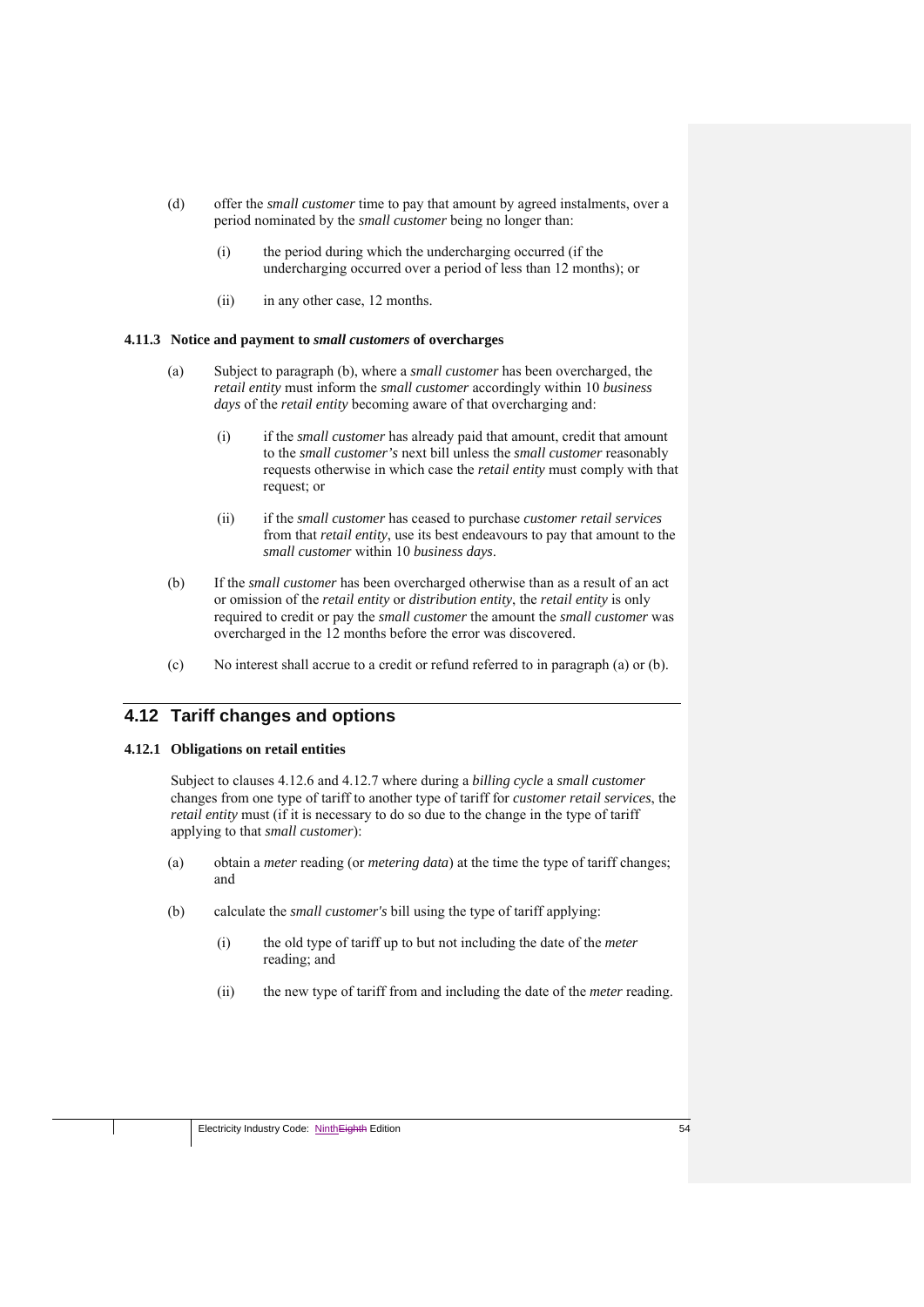#### **4.12.2 Change of tariff within a** *billing cycle*

Subject to clauses 4.12.6 and 4.12.7 where during a *billing cycle* the tariff rate or charge applying to a *small customer* changes, the *retail entity* must calculate the bill on a pro rata basis using:

- (a) the old tariff rate or charge up to but not including the date of change; and
- (b) the new tariff rate or charge from and including the date of the change to the end of the *billing cycle*.

#### **4.12.3** *Customer* **applications\***

*(Note: this clause 4.12.34.12.34.12.3 may be varied in a negotiated retail contract)*

Where a *retail entity* offers alternative tariffs or tariff options and a *small customer:*

- (a) applies in writing or other form acceptable to the *retail entity* to transfer from that *small customer's* current tariff to another tariff; and
- (b) demonstrates to the *retail entity* that it satisfies all of the conditions relating to that other tariff and any conditions imposed by the *small customer's distribution entity*,

the *retail entity* must transfer the *small customer* to that other tariff within 10 *business days* of satisfying those conditions.

#### **4.12.4 Effective date of transfer between tariffs**

Where a *small customer* transfers from one tariff type to another in accordance with clause 4.12.34.12.34.12.3, the effective date of the transfer will be:

- (a) subject to paragraph (b), the date on which the *meter* reading referred to in clause  $4.12.1(a)4.12.1(a)4.12.1(a)$  was obtained; or
- (b) where the transfer requires a change to the *meter* at the *small customer's premises*, the date the *meter* change is completed.

#### **4.12.5 Change in use**

- (a) Where a *small customer* notifies a *retail entity* of a change in use of the *small customer's premises*, the *retail entity* may require the *small customer* to transfer to a tariff applicable to the *small customer's* use of that *premises*.
- (b) If a *small customer* fails to give the notice required under paragraph (a), the *retail entity* may, upon written notice to the *small customer*, transfer the *small customer* retrospectively to the applicable tariff.

#### **4.12.6 No retrospective** *price changes*

Excluding applications made under Clause 4.12.3 of the *Code*, if a *price change* applying to a *small customer* under a *negotiated retail contract* is proposed by the **Formatted:** Font: Italic, Font color: Text 1

**Formatted:** Font: Italic, Font color: Text 1

**Formatted:** Font color: Text 1 **Formatted:** Font color: Text 1 **Formatted:** Font color: Text 1 **Formatted:** Font color: Text 1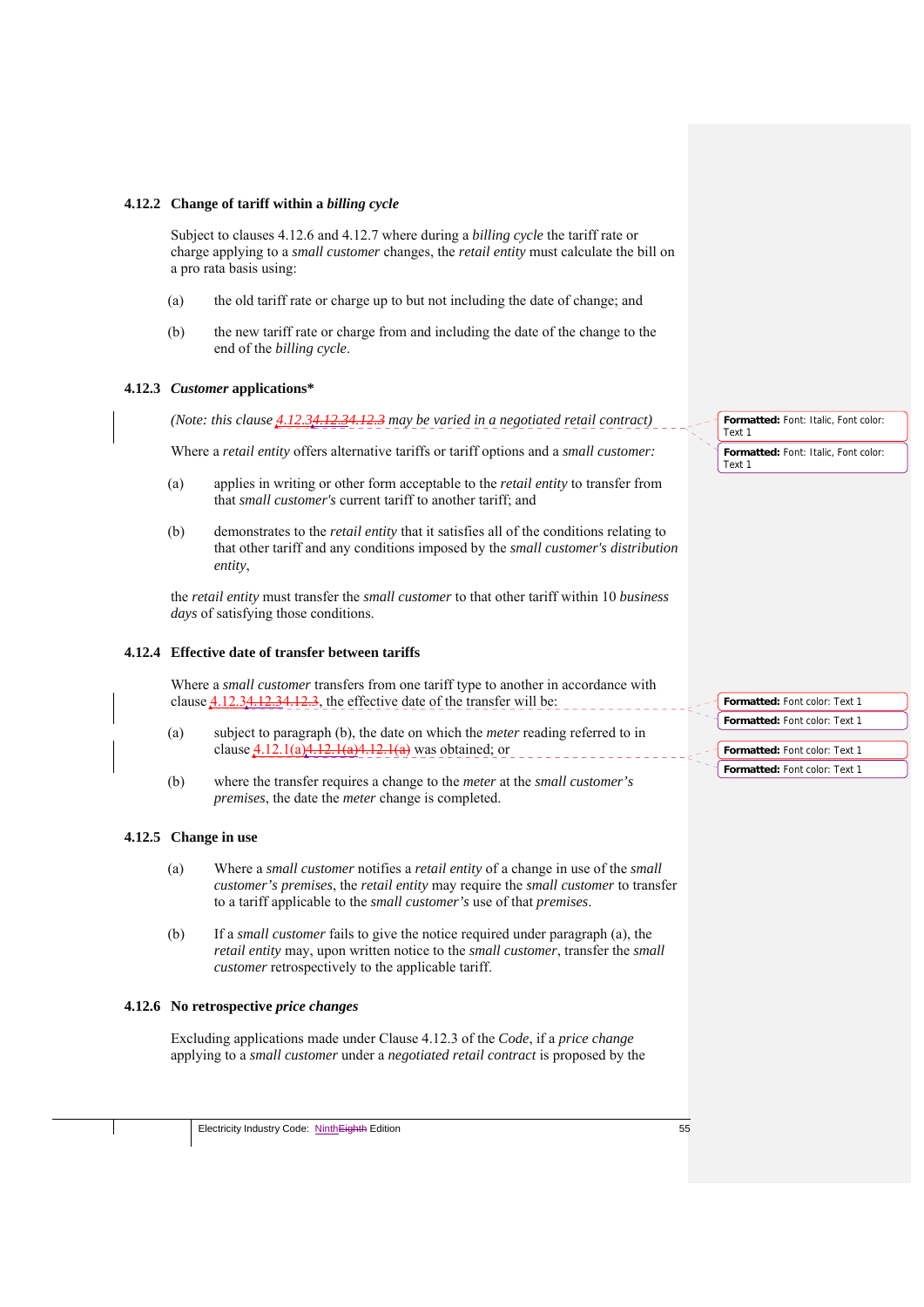*retail entity*, the *retail entity* must provide a notice to the *small customer* in accordance with Clause 4.12.7 at least 10 *business days* before the *price change* takes effect*.* 

## **4.12.7 Notification of** *price changes*

In respect of Clause 4.12.6, a *retail entity* must notify a *small customer* of a price change under a *negotiated retail contract* by:

- (a) individual written communication including full details of the *price change* via standard postal mail (or via email or mobile text messaging services provided this form of communication has been agreed with the *small customer*); or
- (b) newspaper advertisement, provided that:
	- (i) the *small customer* is notified of the date of an impending *price change* in a bill message (or via email or mobile text messaging services provided this form of communication has been agreed with the *small customer*) prior to the *price change*, stating when (date) and where (website, press notification and any other location) full details of the *price change* will be available;
	- (ii) no less than 10 *business days* prior to the date of the *price change*, publish the new prices (including the percentage increase from the existing prices) in a newspaper/s circulating throughout Queensland;
	- (iii) no less than 10 *business days* prior to the date of the *price change*, publish the new prices and full details of the impact of *price change* on the *retail entity's* website; and
	- (iv) full details of how the *price change* has affected *small customers* is attached to the next bill received by the customer.

# **4.13 Payment**

#### **4.13.1 Minimum time for payment of a bill\***

*(Note: clause 4.13.14.13.14.13.1 may be varied in a negotiated retail contract)* 

Unless otherwise agreed with a *small customer*, the pay-by date specified in the bill must not be less than 12 *business days* after the date the *retail entity* sends the bill.

#### **4.13.2 Issue of reminder notices**

If a *small customer* has not paid a bill by the pay-by date, the *retail entity* may send to that *small customer* a reminder notice that its bill is past due, giving the *small customer*  a further pay-by date (not less than five *business days* after the date the notice is sent).

#### **4.13.3 Payment methods***\**

*(Note: this clause may be varied in a negotiated retail contract)* 

**Formatted:** Font: Italic, Font color: Text 1

**Formatted:** Font: Italic, Font color: Text 1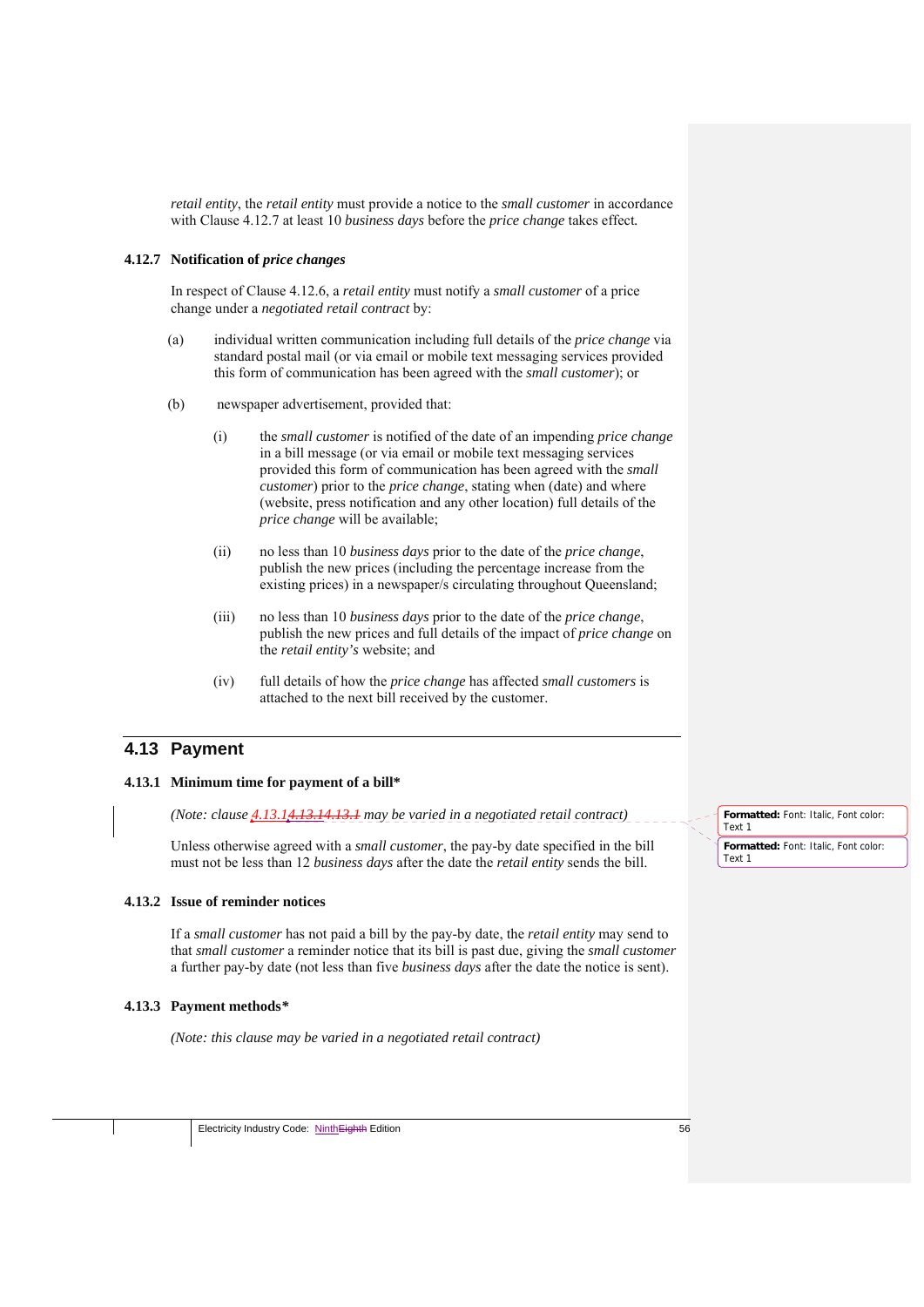A *retail entity* must offer at least the following payment methods to its *small customers*:

- (a) in person at a network of agencies or payment outlets;
- (b) by mail; and
- (c) by direct debit under a payment arrangement agreed by the *small customer*, the *retail entity* and a *bank* nominated by the *small customer*.

# **4.13.4 Direct debit**

Where a *retail entity* offers a *small customer* the option of payment of bills directly from an account with a *bank* nominated by the *small customer* (whether or not by instalment), the *retail entity* must notify the *small customer* in writing:

- (a) the amounts (which may include the full bill or an agreed instalment based on a reading or an estimate of the *small customer's* bill from time to time or the reconciliation amount calculated in accordance with clause 4.10.34.10.34.10.3 following a reading of the *meter*);
- (b) the frequency of those payments (direct debits); and
- (c) that if the *small customer* requests the *retail entity* to cease to rely upon that direct debit authority granted in favour of the *retail entity*, the *retail entity* will no longer rely on the direct debit authority.

## **4.13.5 Other retail fees and charges**

- (a) In addition to charges for electricity consumption, a *retail entity* may impose other fees and charges on a *small customer* relating to the provision of *customer retail services*:
	- (i) under a *negotiated retail contract*, whether or not the imposition of that fee or charge is expressly provided for in this *Code*; and
	- (ii) under a *standard retail contract*, only where the imposition of that fee or charge is expressly provided for in the *notified prices*.
- (b) In a *negotiated retail contract*, the amount of any such fee or charge must be fair and reasonable having regard to related costs incurred by the *retail entity*.

#### **4.13.6 Pass through of** *distribution non-network charges*

- (a) A *retail entity* may bill a *small customer* under a *retail contract* a *distribution non-network charge* which:
	- (i) the *distribution entity* is entitled to charge the *small customer* under their *connection contract*; and
	- (ii) has been charged to the *retail entity* in accordance with the *coordination agreement* between the *retail entity* and the *distribution entity*.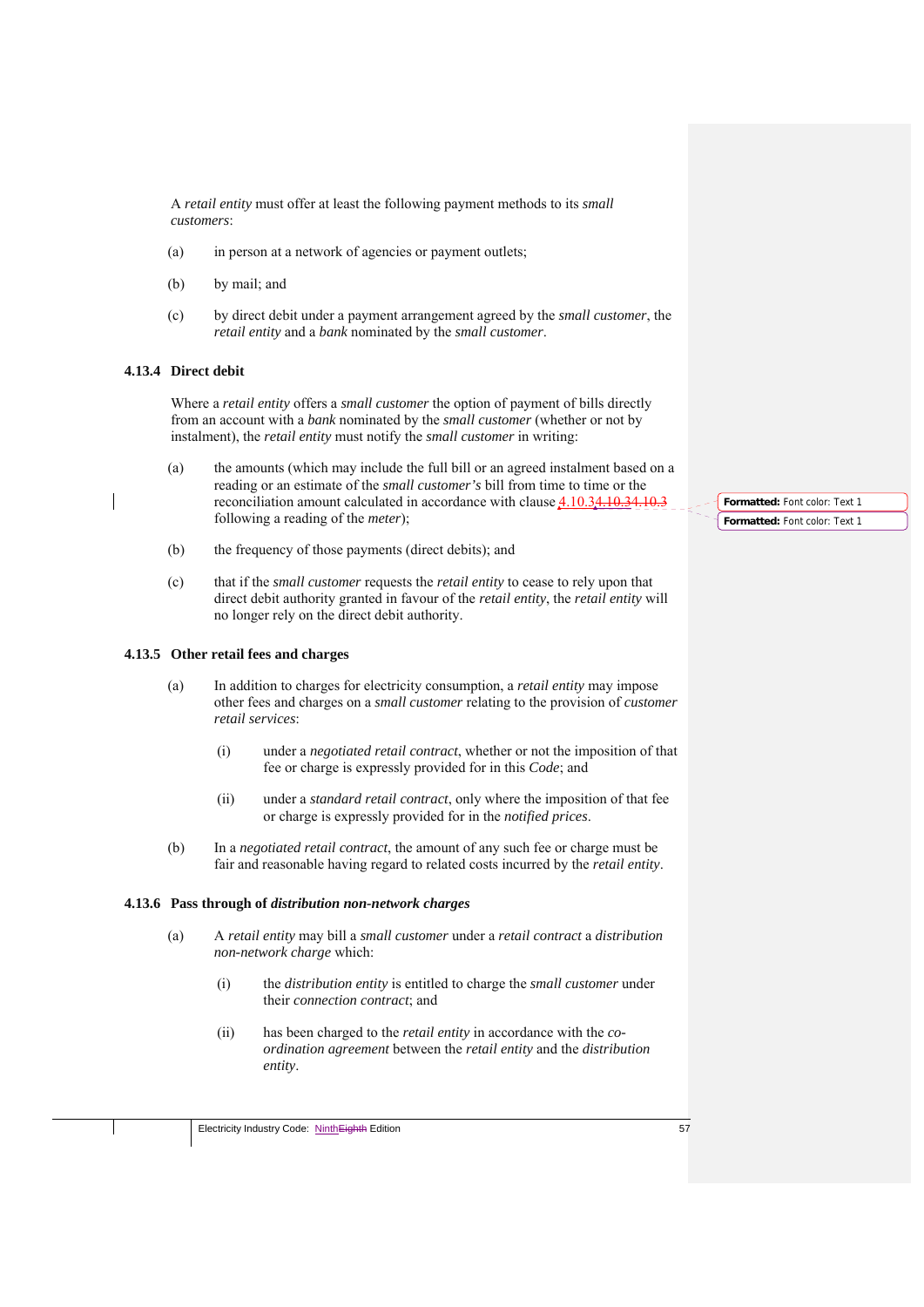Examples of *distribution non-network charges* are disconnection fees, reconnection fees and *meter* test fees.

(b) If a *small customer* is on a *standard retail contract*, a *retail entity* must not charge the *small customer* any administration fees or surcharge with respect to *distribution non-network charges*.

## **4.13.7 Payments in advance***\**

*(Note: this clause 4.13.74.13.74.13.7 may be varied in a negotiated retail contract)* 

- (a) A *retail entity* must, at the request of a *small customer*, accept payment in advance.
- (b) The acceptance of an advance payment by a *retail entity* in accordance with paragraph (a) will not require the *retail entity* to credit any interest to the amounts paid in advance.

#### **4.13.8 Long absence or illness**

Where a *residential customer* is unable to arrange payment by one of the methods specified in clause 4.13.34.13.34.13.3, whether due to illness or long absence, the *retail entity* must offer:

- (a) payment in advance facilities (unless a *negotiated retail contract* between the *small customer* and *retail entity* has varied clause 4.13.74.13.74.13.7); and
- (b) redirection of the *small customer's* bill as requested by the *small customer* free of charge.

#### **4.13.9 Concessions, rebates or grants**

The *retail entity* must, when requested by a *residential customer*, pass on to the *residential customer*, as soon as is reasonably practicable, any information about the availability of concessions, rebates or grants (in particular, the electricity pensioners' and seniors' rebate), which information has been provided to the *retail entity* by the organisation or Government department responsible for the administration of that concession, rebate or grant.

#### **4.13.10 Payment difficulties**

(a) Where a *residential customer* informs the *retail entity* in writing or by telephone that the *customer* is experiencing payment difficulties, or the *retail entity's* credit management processes indicate or ought to indicate to the *retail entity* that a *residential customer* is experiencing payment difficulties, the *retail entity* must offer the *residential customer*, as soon as is reasonably practicable, an *instalment plan* which complies with clause 4.144.144.14 and, where appropriate:

(i) information about the right to have a bill redirected to a third person, as long as that third person consents in writing to that redirection;

**Formatted:** Font: Italic, Font color: Text 1 **Formatted:** Font: Italic, Font color:

Text 1

**Formatted:** Font color: Text 1

**Formatted:** Font color: Text 1

**Formatted:** Font color: Text 1 **Formatted:** Font color: Text 1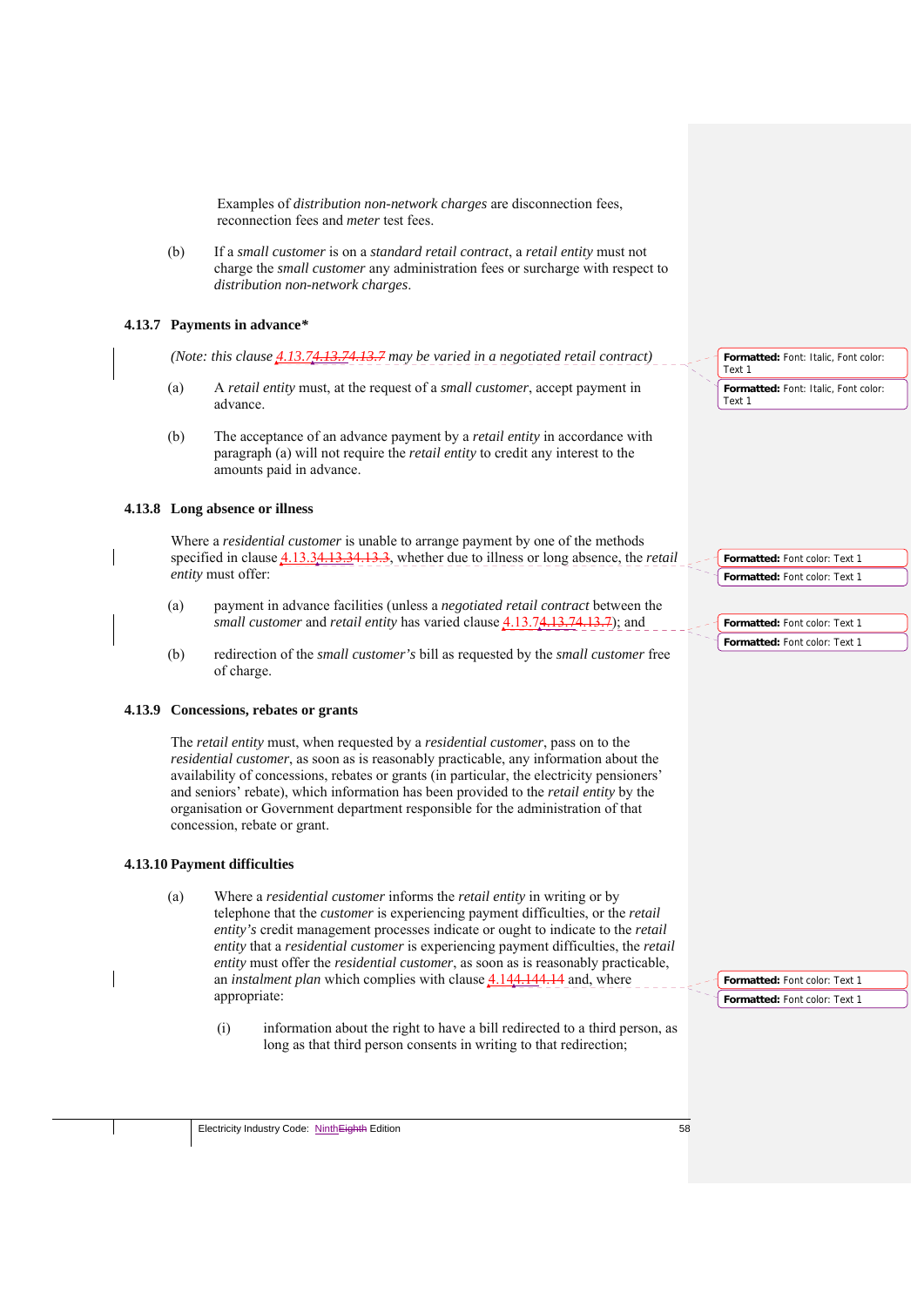- (ii) information on independent financial and other relevant counselling services;
- (iii) advise the *residential customer* of any concessions, rebates or grants that may be available to the *residential customer* to assist with financial hardship; and
- (iv) to the extent available, advice on how a *residential customer* may arrange for an electricity audit of the *residential customer's premises*.
- (b) Where a *residential customer* requests information or a redirection of its bills under this clause, the *retail entity* must provide that information or redirection free of charge.

# **4.14 Paying by instalments**

#### **4.14.1 Minimum instalment payment options\***

*(Note: this clause 4.14.14.14.14.14.1 may be varied in a negotiated retail contract)* 

A *retail entity* must offer *residential customers* at least the following payment options:

- (a) a system or arrangement under which a *residential customer* may make payments in advance towards future bills; and
- (b) an interest and fee free *instalment plan* under which the *residential customer* is given more time to pay a bill or to pay arrears (including any disconnection or reconnection charges).

#### **4.14.2 When a** *retail entity* **may require instalments in advance**

A *retail entity* may require a *residential customer* to pay by instalments in advance if the *residential customer* is in arrears or as an alternative to the *residential customer*  paying a *security deposit*.

#### **4.14.3 When a** *retail entity* **does not need to offer an** *instalment plan*

A *retail entity* does not have to offer a *residential customer* an *instalment plan* if the *residential customer* has, in the previous 12 months, had two *instalment plan*s cancelled due to non-payment. In such a case, the *retail entity* must offer another *instalment plan* only if the *retail entity* is reasonably satisfied that the *residential customer* will comply with that *instalment plan*.

#### **4.14.4 Obligations on** *retail entities* **when offering** *instalment plan***s**

A *retail entity* offering an *instalment plan* must:

- (a) in determining the period of the plan and calculating the amount of the instalments, take into account information from the *residential customer* about the *residential customer's* usage needs and capacity to pay;
- (b) specify the period of the plan;

**Formatted:** Font: Italic, Font color: Text 1 **Formatted:** Font: Italic, Font color: Text 1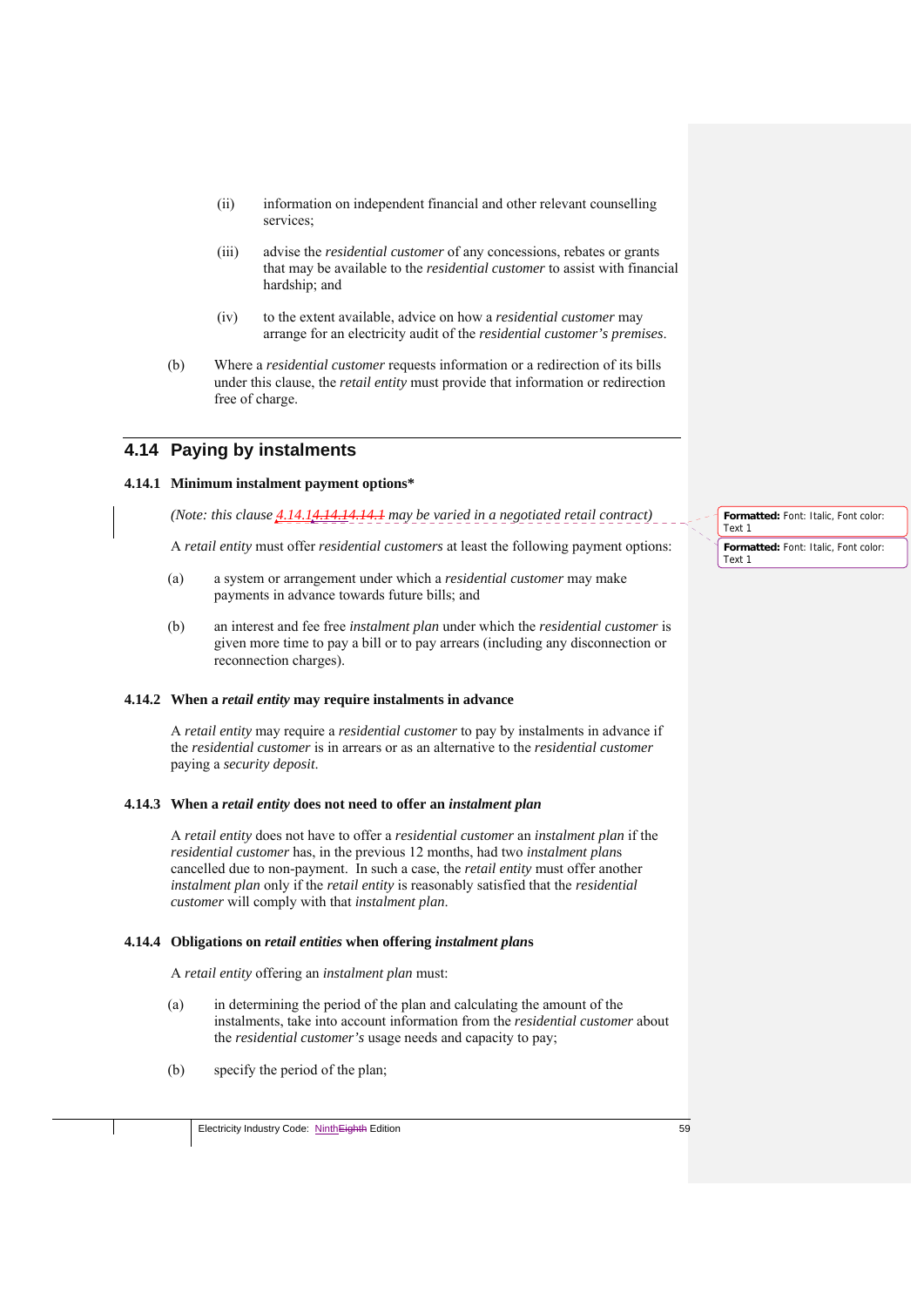- (c) specify the number of instalments (not less than four, unless the *residential customer* agrees otherwise);
- (d) specify the amount of the instalments which will pay the *residential customer's*  arrears (if any) and estimated usage during the period of the plan;
- (e) state how the amount of the instalments is calculated;
- (f) state that due to seasonal fluctuations in the *residential customer's* usage, paying by instalments may result in the *residential customer* being in credit or debit during the period of the plan;
- (g) monitor the *residential customer's* compliance with that plan; and
- (h) have in place fair and reasonable procedures to address payment difficulties a *residential customer* may face while on the plan.

## **4.14.5 No limitation on payment options**

Nothing in this *Code* limits the payment options that a *retail entity* may offer to a *small customer*.

# **4.15 Review of a bill**

#### **4.15.1 Obligation to review a bill on request**

A *retail entity* must review a *small customer's* bill when asked by that *small customer*.

# **4.15.2 Time frame for report on request**

The *retail entity* must inform the *small customer* of the outcome of that review as soon as reasonably possible but, in any event, within 20 *business days*.

# **4.15.3 Payments during a review of a bill**

Where a *retail entity* is reviewing a bill, the *retail entity* may require the *small customer* to pay:

- (a) the greater of:
	- (i) that portion of the bill under review that the *small customer* and the *retail entity* agree is not the subject of review; or
	- (ii) an amount equal to the average amount of the *small customer's* bills in the previous 12 months (excluding the bill in dispute); and
- (b) any future bills that are properly due.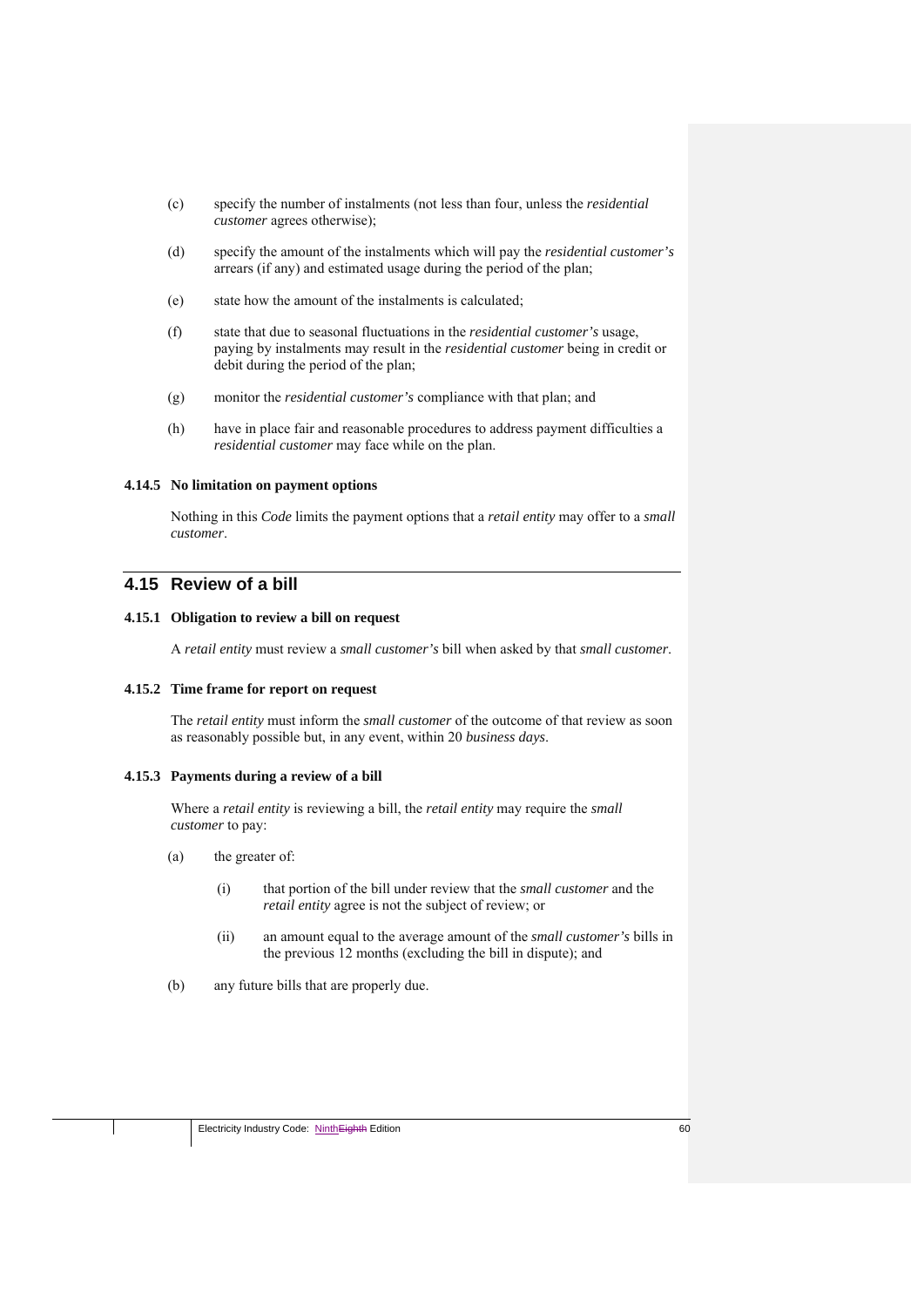#### **4.15.4 Customer requests for testing of** *meters* **or** *metering data*

- (a) Where the *small customer* requests that, in reviewing the bill, the *meter* reading or *metering data* be checked or the *meter* tested, the *retail entity* must, as the case may be:
	- (i) arrange for a check of the *meter* reading or *metering data*; or
	- (ii) request the *small customer's responsible person* to test the *meter*.
- (b) The *small customer* must pay any *distribution non-network charge* levied by the *distribution entity* for testing the *meter*. The fee may be requested in advance.

#### **4.15.5 Procedures following a review of a bill**

Where, after conducting a review of the bill, a *retail entity* is satisfied that it is:

- (a) correct, the *retail entity* may require the *small customer* to pay the amount of that bill which is still outstanding; or
- (b) incorrect, the *retail entity*:
	- (i) must correct the *small customer's* bill in accordance with clause 4.114.114.11;
	- (ii) must refund (or set off against the amount in (iii)) any fee paid in advance under clause  $4.15.44.15.44$ ;
	- (iii) may require the *small customer* to pay the amount of that bill which is still outstanding; and
	- (iv) must advise the *small customer* of the existence of its complaint handling processes under clause 4.6.34.6.34.6.3 of this *Code*.

# **4.16 Shortened collection period**

### **4.16.1 Shortened collection period**

Where a *retail entity* has issued a *small customer* with:

- (a) reminder notices in respect of three consecutive electricity bills; or
- (b) reminder notices in respect of three consecutive *dual fuel contract* bills; or
- (c) two consecutive *disconnection warnings*,

the *retail entity* may place the *small customer* on a shortened collection period in relation to the relevant *retail contract*.

**Formatted:** Font color: Text 1 **Formatted:** Font color: Text 1

**Formatted:** Font color: Text 1 **Formatted:** Font color: Text 1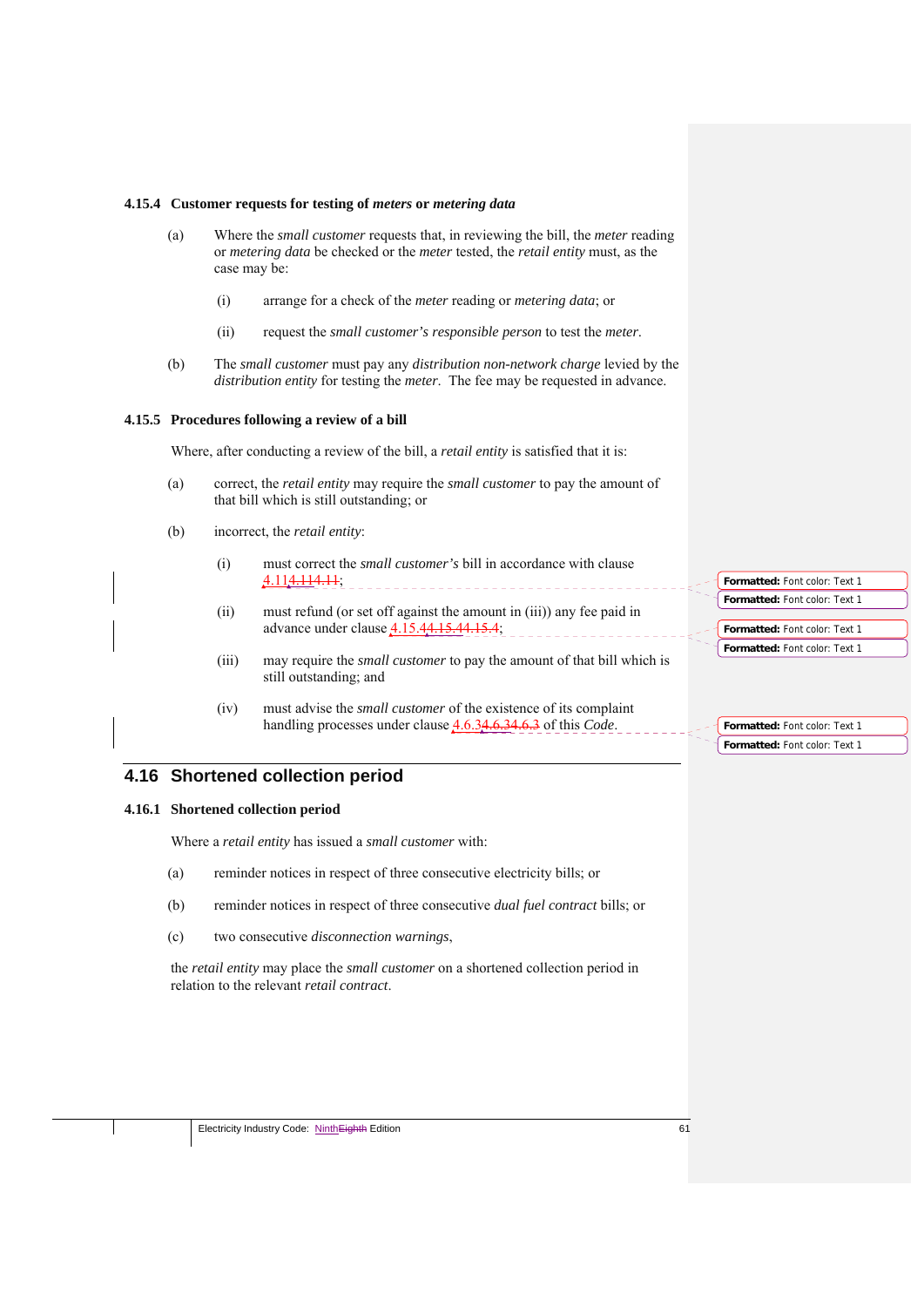#### **4.16.2** *Retail entities'* **obligations prior to placing a** *small customer* **on a shortened collection period**

Before a *retail entity* may place a *small customer* on a shortened collection period, the *retail entity* must inform the *small customer* that:

- (a) receipt of a third reminder notice (or second *disconnection warning*) may result in the *small customer* being placed on a shortened collection period;
- (b) being placed on a shortened collection period will result in the *small customer*  not receiving a reminder notice until the *small customer* has paid three consecutive bills by the pay-by date;
- (c) the *small customer* may obtain further information from the *retail entity* on a specified telephone number;
- (d) once on a shortened collection period, the *small customer* must pay three consecutive bills by the pay-by date to return to its previous collection period; and
- (e) in the case of a *residential customer* only, alternative payment arrangements, such as *instalment plan*s offered by the *retail entity*, are available.

# **4.16.3 Notice**

- (a) Where after giving notice as required in clause 4.16.24.16.24.16.2, a *retail entity* decides to shorten the collection period in respect of a *small customer*, the *retail entity* must give the *small customer* written notice of that decision within 10 *business days* of the decision.
- (b) Any notice given under paragraph (a) must advise the *small customer* of the existence of the *retail entity's* complaint handling processes available under clause 4.6.34.6.34.6.3 of this *Code*.

#### **4.16.4 Effect of** *small customer* **compliance with shortened collection period**

Where a *small customer* on a shortened collection period pays three consecutive bills by the pay-by date, the *retail entity* must return the *small customer* to the collection period that applied before the shortened collection period commenced.

# **4.17** *Security deposits*

#### **4.17.1 Requirement for** *security deposit*

(a) A *retail entity* may require a *small customer* to provide a *security deposit* at the time the *small customer* makes an application under clause  $4.74.74.7$  (or an application for reconnection after being disconnected by reason of clause 4.184.184.18), or before providing *customer retail services* to the *small customer*.

(b) A *small customer* must provide the *security deposit,* any increase in the *security deposit* or, if the *retail entity* permits a bank guarantee to be provided in place

**Formatted:** Font color: Text 1 **Formatted:** Font color: Text 1

| Formatted: Font color: Text 1 |
|-------------------------------|
| Formatted: Font color: Text 1 |
| Formatted: Font color: Text 1 |
| Formatted: Font color: Text 1 |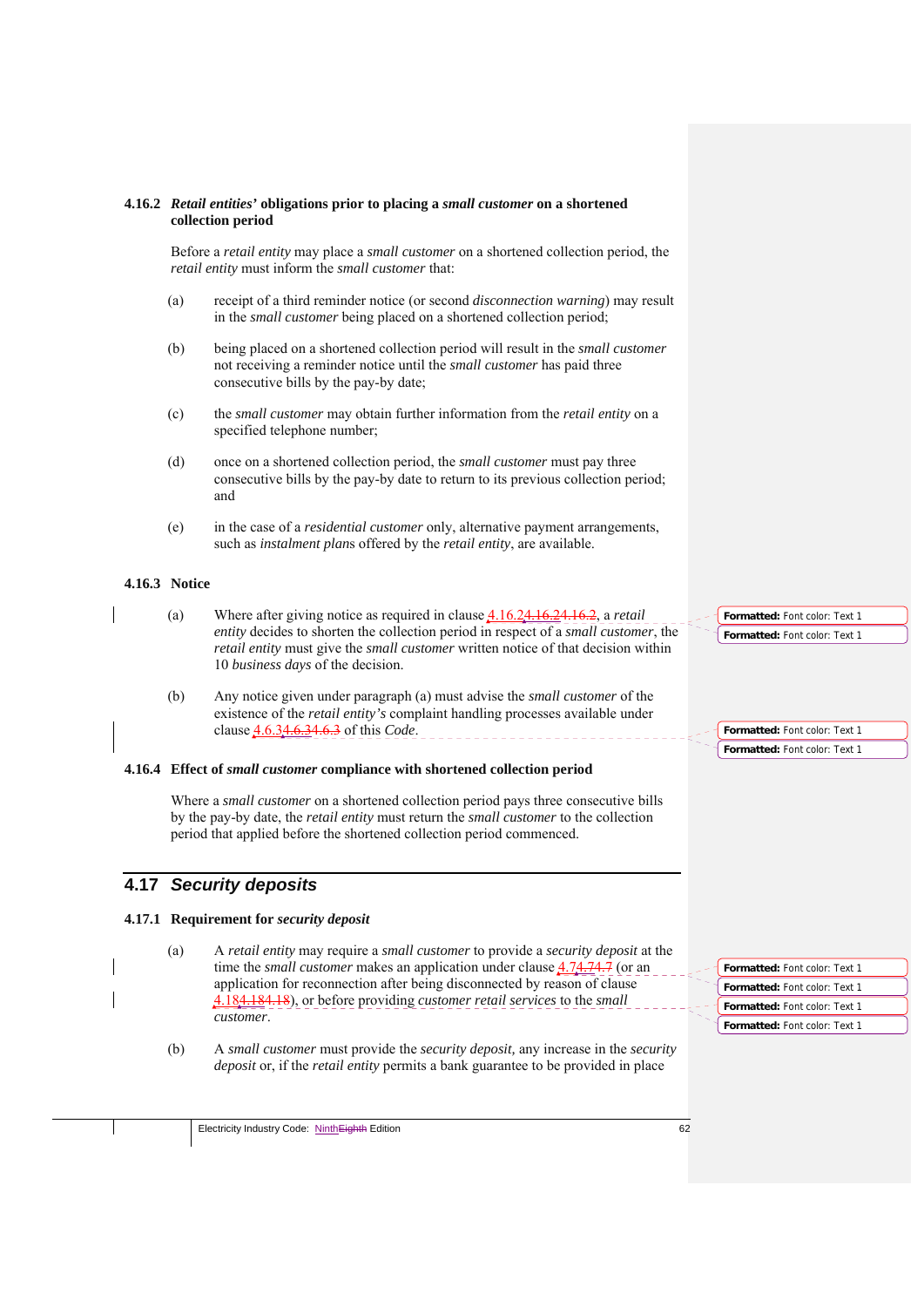of a *security deposit*, the bank guarantee, within five *business days* after the *retail entity* requests such *security deposit*, increase or bank guarantee.

#### **4.17.2 Amount of** *security deposit*

Subject to clause  $4.17.5(c)$  $4.17.5(e)4$ 

- (a) the amount of a *security deposit* for a *small customer* who is on a quarterly *billing cycle* must not be greater than 1.5 times the estimated quarterly bill; and
- (b) the amount of a *security deposit* for a *small customer* who is on a monthly *billing cycle* must not be greater than 2.5 times the estimated monthly bill.

#### **4.17.3 Estimated monthly or quarterly bills**

For the purposes of clause 4.17.24.17.24.17.2, a *retail entity* must base a *customer's* estimated monthly or quarterly bill on:

- (a) the *customer's* previous billing history;
- (b) the previous billing history at the *premises*; or
- (c) typical electricity usage of *customers* of the same type as the *customer*.

## **4.17.4** *Residential customers*

A *retail entity* must not require a *residential customer* to provide a *security deposit* unless:

- (a) the *residential customer* has left a previous *premises* without settling an outstanding electricity debt owing to that *retail entity*, the debt remains outstanding, and the *residential customer* refuses to make arrangements (acceptable to both parties) to pay the debt;
- (b) the *residential customer* has within the previous two years fraudulently acquired or intentionally consumed electricity otherwise than in accordance with *electricity legislation* ;
- (c) the *residential customer* is a new *customer* and has refused or failed to produce *acceptable identification*;
- (d) the *residential customer* has not provided *credit history information* required by the *retail entity*; or
- (e) the *retail entity* has reasonably formed a view that the *residential customer* has an unsatisfactory or no credit history.

#### **4.17.5** *Business customers*

- (a) A *retail entity* must not require a *business customer* to provide a *security deposit* unless:
	- (i) the *business customer* does not have a satisfactory credit rating; or

**Formatted:** Font color: Text 1 **Formatted:** Font color: Text 1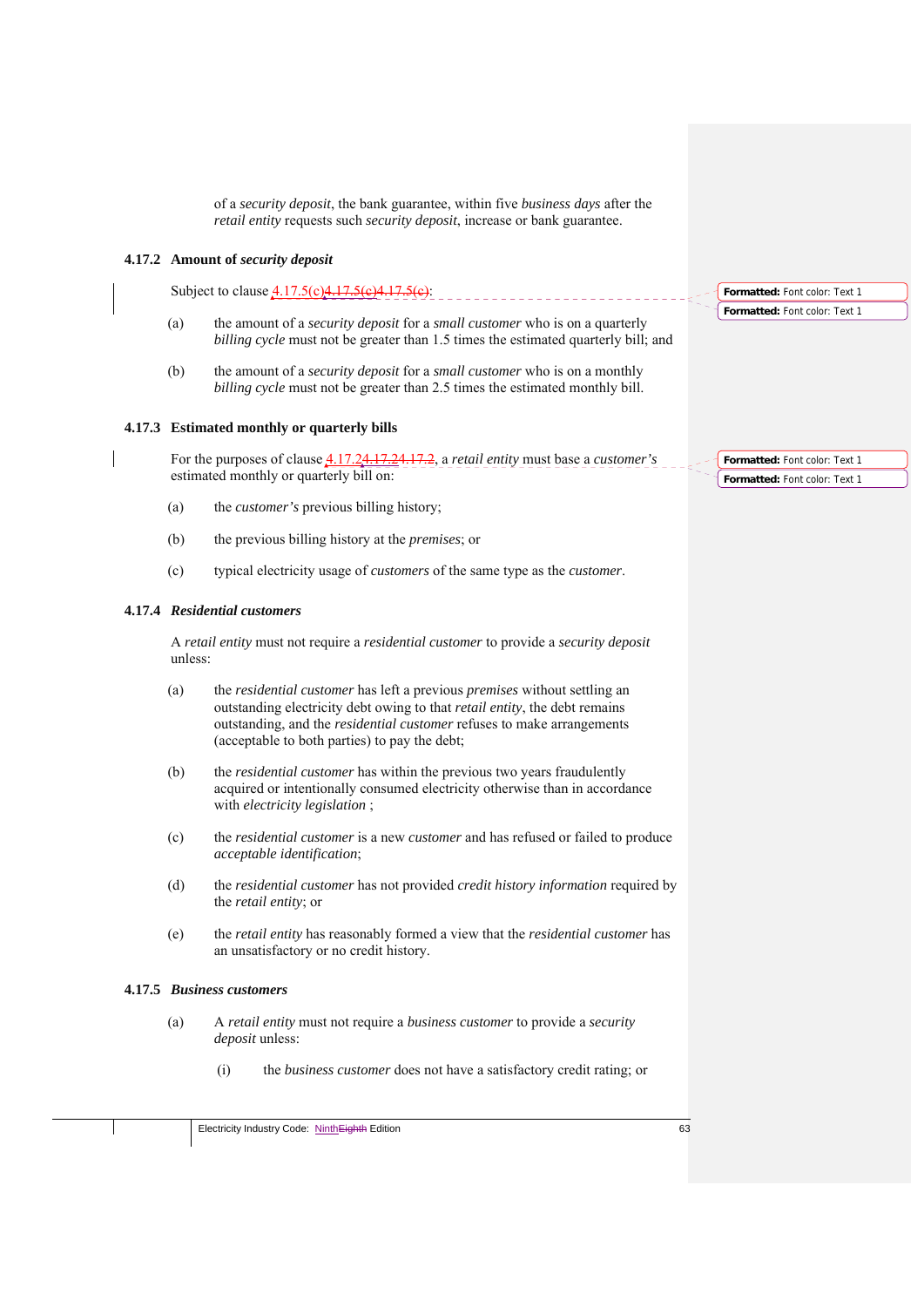- (ii) the *business customer* does not have a satisfactory electricity account payment history.
- (b) A *retail entity* must accept a bank guarantee from a *small business customer* as an alternative to a cash *security deposit*.
- (c) Despite clause 4.17.14.17.14.17.1, a *retail entity* may increase a *small business customer's* existing *security deposit* at any time to ensure the *security deposit*  held is sufficient to secure that *business customer's* current electricity usage taking into account the limits on *security deposits* under clause 4.17.24.17.24.17.2 as calculated using the average of the *business customer's*  last three bills.

#### **4.17.6 Interest on** *security deposits*

Where a *retail entity* has received a *security deposit* from a *small customer*, the *retail entity* must pay interest, if any, to the *small customer*, on the deposit at the *contract interest rate*.

#### **4.17.7 Obligation to return a** *security deposit*

- (a) Where a *small customer* has been required by a *retail entity* to pay a *security deposit*, the *retail entity* must repay to the *small customer* in accordance with the *small customer's* reasonable instructions the amount of the *security deposit*, together with accrued interest, within 10 *business days* of the *small customer*:
	- (i) completing one year's payment (in the case of a *residential customer*) or two years' payment (in the case of a *business customer*) by the payby dates on the *retail entity's* initial bills; or
	- (ii) ceasing to take supply at the relevant *premises*.
- (b) If no reasonable instructions are given by the *small customer,* a *retail entity*  must credit the amount of the *security deposit*, together with accrued interest, on the *small customer's* next bill.

#### **4.17.8 Return of bank guarantee**

Where a *retail entity* has accepted a bank guarantee from a *business customer* in lieu of a *security deposit*, the *retail entity* must return the bank guarantee within 10 *business*  days to the *business customer* in the circumstances set out in clause  $4.17.74.17.74.17$ 

#### **4.17.9 Identification in a** *retail entity's* **accounts**

A *retail entity* must keep *security deposits* in a separate account and separately identify in its company accounts, at all times, the value of *security deposits* which it holds for *small customers*.

#### **4.17.10 Use of a** *security deposit*

Despite clause 4.17.74.17.74.17.7, a *retail entity* may, subject to clause 4.17.114.17.114.17.11, use a *small customer's security deposit* and interest which has accrued to it to offset any amount owed by that *small customer* to the *retail entity*:

**Formatted:** Font color: Text 1 **Formatted:** Font color: Text 1

**Formatted:** Font color: Text 1 **Formatted:** Font color: Text 1

| Formatted: Font color: Text 1 |
|-------------------------------|
| Formatted: Font color: Text 1 |
| Formatted: Font color: Text 1 |
| Formatted: Font color: Text 1 |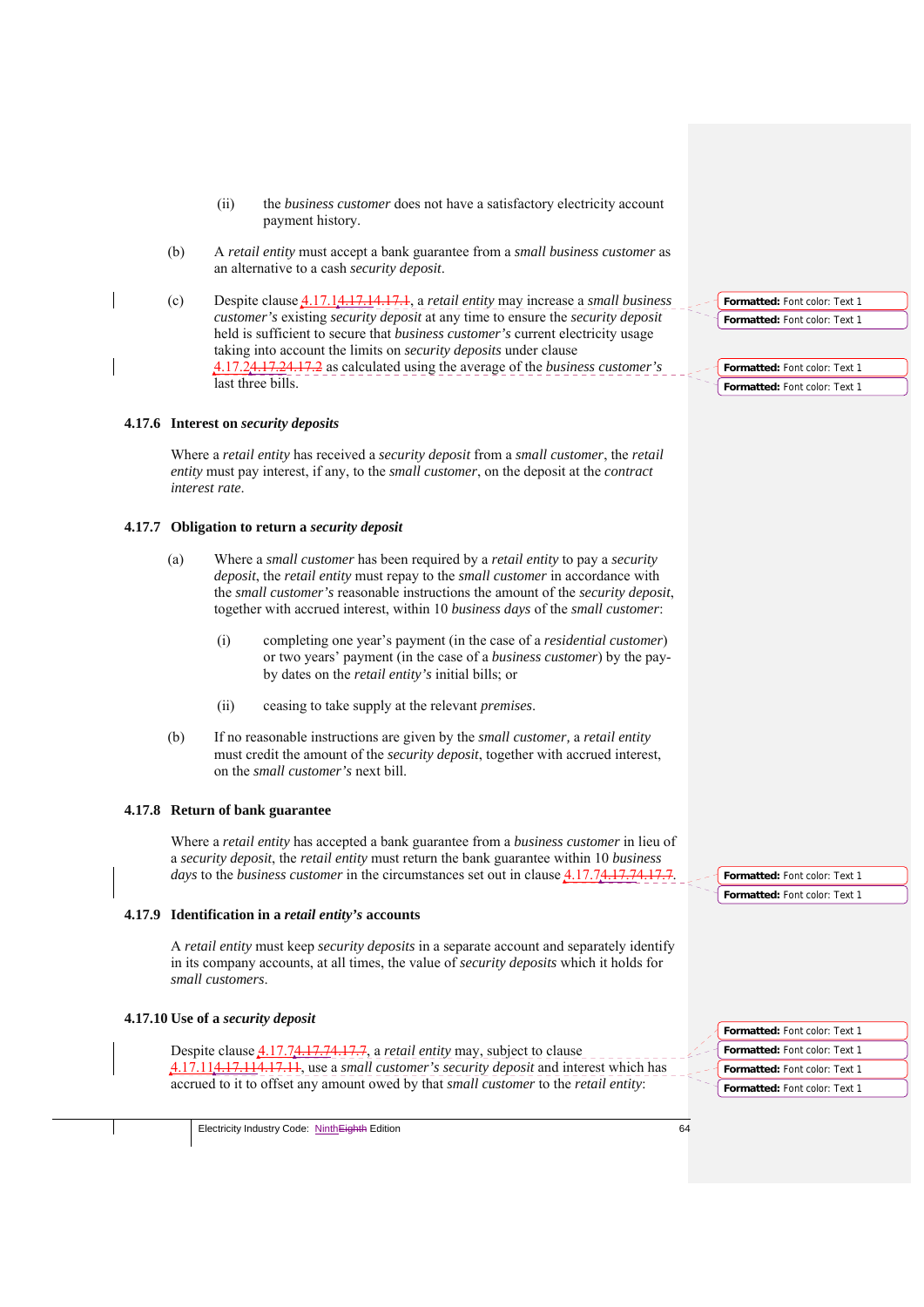- (a) if the *small customer* fails to pay a bill resulting in disconnection of the *premises*; or
- (b) in relation to a final bill issued by the *retail entity* when the *small customer*  vacates a *premises* or ceases to purchase *customer retail services* from the *retail entity* at that *premises* or asks that the *premises* be disconnected.

### **4.17.11 No unauthorised offset for goods and services other than electricity**

The *retail entity* must not, without the *small customer*'*s explicit informed consent*, use a *small customer's security deposit* to offset charges in respect of any goods or services (other than *customer retail services*) provided by the *retail entity.*

### **4.17.12 Obligation to account**

The *retail entity* must account to the *small customer* for any use of the *security deposit*  (and pay the balance, if any, to the *small customer*) within 10 *business days*.

# **4.17.13 Transitional provision**

A *retail entity* is not required to return any *security deposits* (or any amount which is in excess of that permitted under clause 4.17.24.17.24.17.2) collected prior to the *FRC commencement date* until the earlier of:

- (a) the date the *customer* qualifies under clause  $4.17.7(a)4.17.7(a)4.17.7(a)$  for its return based on:
	- (i) the one year period commencing on the *FRC commencement date* if the *customer* is a *residential customer*; or
	- (ii) the two year period commencing on the *FRC commencement date* if the *customer* is a *business customer*; and
	- (b) the date the *small customer* would have qualified for its return under section 4.17.84.17.84.17.8 of the *Code* as it applied immediately prior to the *FRC commencement date*.

# **4.18 Disconnection of a** *premises*

# **4.18.1 Disconnection**

A *retail entity* must not arrange to disconnect a *small customer's premises* except in accordance with this clause  $4.184.184.18$ .

# **4.18.2 Non-payment disconnection**

Subject to clauses 4.18.34.18.34.18.3 to 4.18.94.18.94.18.9, a *retail entity* may arrange to disconnect a *small customer's premises* in accordance with this clause  $\frac{4.184}{1.184}$ if a *small customer* has not paid a bill and has not:

(a) agreed to an offer (made in accordance with clauses 4.13.104.13.104.13.10 and 4.144.144.14) of an *instalment plan* or other payment option to pay a bill; or

**Formatted:** Font color: Text 1 **Formatted:** Font color: Text 1

**Formatted:** Font color: Text 1 **Formatted:** Font color: Text 1

| <b>Formatted:</b> Font color: Text 1 |
|--------------------------------------|
| Formatted: Font color: Text 1        |
| <b>Formatted:</b> Font color: Text 1 |
| <b>Formatted:</b> Font color: Text 1 |
| <b>Formatted:</b> Font color: Text 1 |
| <b>Formatted:</b> Font color: Text 1 |
| <b>Formatted:</b> Font color: Text 1 |
| <b>Formatted:</b> Font color: Text 1 |
| <b>Formatted:</b> Font color: Text 1 |
| <b>Formatted:</b> Font color: Text 1 |
| <b>Formatted:</b> Font color: Text 1 |
| <b>Formatted:</b> Font color: Text 1 |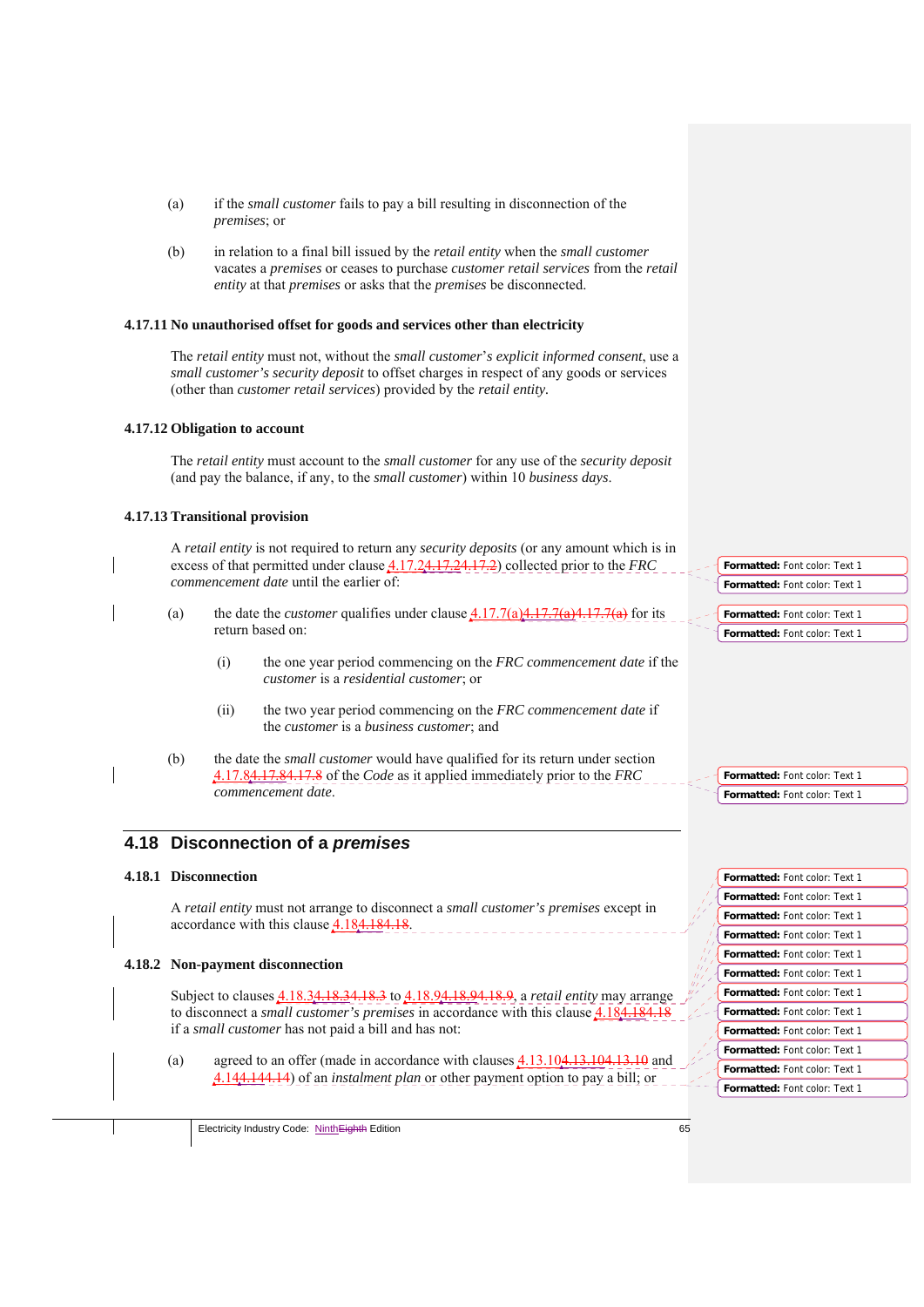(b) adhered to the *small customer's* obligations to make payments in accordance with an agreed *instalment plan* or other payment option relating to the payment of bills.

#### **4.18.3 Limitation on disconnection of** *residential customers* **in cases of financial difficulties**

Where, because of a lack of sufficient income on the part of a *residential customer* and any other person normally resident at the *customer's premises*, the *residential customer*  is unable to pay a bill, the *retail entity* must not arrange for disconnection of the *residential customer's premises* except where the *retail entity* has, in addition to complying with the requirements of clauses  $4.18.44.18.44.18.4$  and  $4.18.54.18$ .

- (a) used its best endeavours to contact the *residential customer* either:
	- (i) by telephone;
	- (ii) by mail;
	- (iii) by lettergram;
	- (iv) by facsimile;
	- (v) by email; or
	- (vi) by any other method approved by the *regulator* from time to time;
- (b) given the *residential customer* information on government funded concessions, rebates or grants as outlined in clause 4.13.94.13.94.13.9, if applicable, and referred the *residential customer* to the organisation responsible for that concession; and
- (c) offered the *residential customer* alternative payment options of the kind referred to in clauses  $4.134.134.13$  and  $4.144.144.14$ .

#### **4.18.4 Obligations prior to disconnection of** *residential customers*

Subject to clause 4.164.164.16, before the *retail entity* arranges for disconnection of any *residential customer* the *retail entity* must have:

- (a) given the *residential customer* a reminder notice;
- (b) after the expiry of the period referred to in the reminder notice, given the *residential customer* a written *disconnection warning* with not less than five *business days'* notice of its intention to arrange for the disconnection (the five *business days* shall be counted from the date of receipt of the *disconnection warning*); and
- (c) included details of the existence and operation of the *Energy and Water Ombudsman Queensland*, including the *Energy and Water Ombudsman Queensland's* contact details, on the *disconnection warning*.

**Formatted:** Font color: Text 1 **Formatted:** Font color: Text 1 **Formatted:** Font color: Text 1 **Formatted:** Font color: Text 1

| Formatted: Font color: Text 1 |
|-------------------------------|
| Formatted: Font color: Text 1 |
| Formatted: Font color: Text 1 |
| Formatted: Font color: Text 1 |
| Formatted: Font color: Text 1 |
| Formatted: Font color: Text 1 |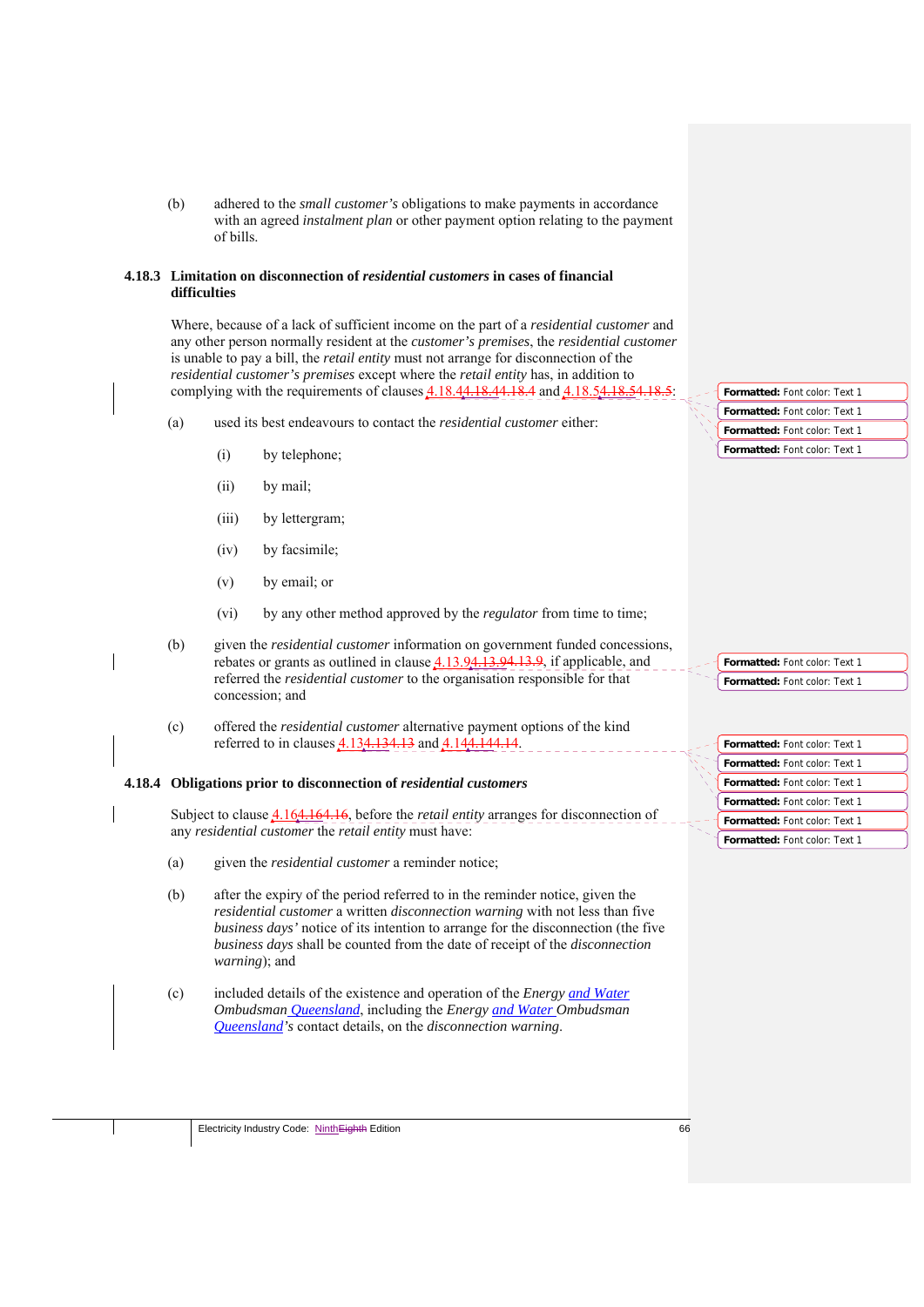#### **4.18.5 Circumstances when a** *residential customer* **may be disconnected**

- (a) Provided the *retail entity* has complied with clause 4.18.44.18.44.18.4, the *retail entity* may arrange for disconnection of the *residential customer*:
	- (i) if the *retail entity* was required to make an offer under clause 4.18.3(c)4.18.3(c)4.18.3(c), immediately if the *residential customer*:
		- (A) has refused or failed to accept the offer before the expiry of the five *business days* period in the *disconnection warning*; or
		- (B) has accepted the offer, but has refused or failed to take any reasonable action towards settling the debt before the expiry of the five *business days* period in the *disconnection warning*; and
	- (ii) in all other circumstances, immediately after the expiry of the five *business days* period in the *disconnection warning*, if the *customer* has not rectified the situation that gave rise to the right to arrange for the disconnection of the *small customer's premises*.
	- (b) Where the *retail entity* and the *residential customer* have entered into a *dual fuel contract***,** or two *negotiated retail contracts* for the sale of electricity and the sale and supply of gas, under which a single bill, or two simultaneous bills, for electricity and gas are, issued to the *residential customer,* the *retail entity*  may:
		- (i) arrange for the disconnection of the *residential customer's* gas supply in accordance with the *duel fuel contract*; and
		- (ii) only arrange for disconnection of the *residential customer's* electricity supply 15 *business days* after disconnecting the *residential customer's*  gas supply if the *residential customer* has refused or failed to take any reasonable action towards settling the debt since the date of disconnection of the *residential customer's* gas supply under subparagraph (i).

#### **4.18.6 No obligation to offer** *instalment plan*

A *retail entity* is not obliged to offer an *instalment plan* as provided in clause 4.144.144.14 where the *residential customer* has in the previous twelve months had two *instalment plan*s cancelled due to non payment.

#### **4.18.7 Limitation on disconnection of** *business customers*

A *retail entity* must not arrange for the disconnection of a *business customer's premises*  for failure to pay an account except in accordance with clauses 4.18.84.18.84.18.8 and 4.18.94.18.94.18.9.

| Formatted: Font color: Text 1 |  |
|-------------------------------|--|

**Formatted:** Font color: Text 1

**Formatted:** Font color: Text 1 **Formatted:** Font color: Text 1

| Formatted: Font color: Text 1 |
|-------------------------------|
| Formatted: Font color: Text 1 |
| Formatted: Font color: Text 1 |
| Formatted: Font color: Text 1 |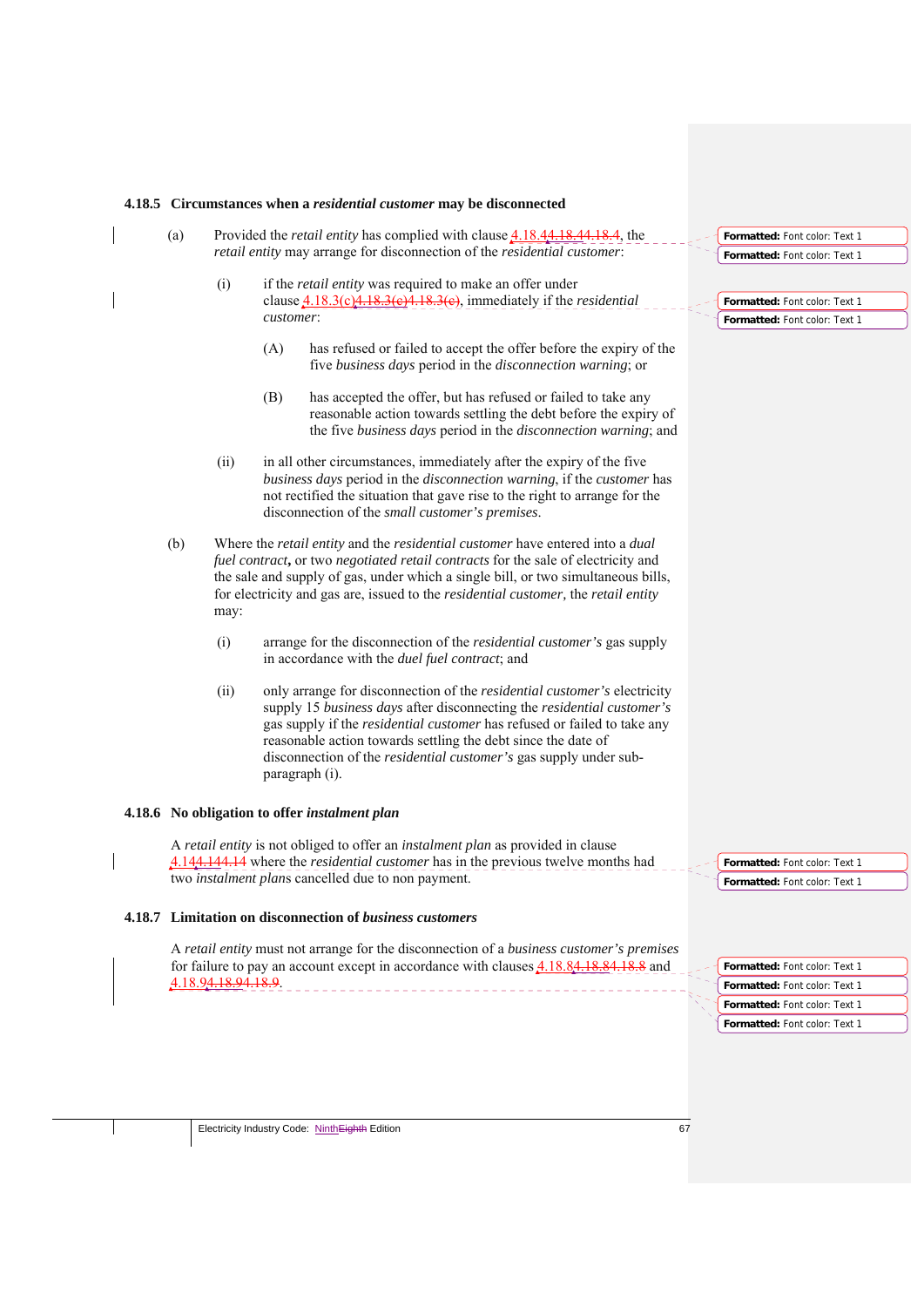|     | Subject to clause <b>4.164.164.16</b> , before the <i>retail entity</i> arranges for disconnection of                                                                                                                                                                                                                                   | Formatted: Font color: Text 1                                  |
|-----|-----------------------------------------------------------------------------------------------------------------------------------------------------------------------------------------------------------------------------------------------------------------------------------------------------------------------------------------|----------------------------------------------------------------|
|     | any small business customer the retail entity must have:                                                                                                                                                                                                                                                                                | Formatted: Font color: Text 1                                  |
| (a) | if requested, offered the <i>business customer</i> an extension of time to pay on terms<br>and conditions;                                                                                                                                                                                                                              |                                                                |
| (b) | given the <i>business customer</i> a reminder notice;                                                                                                                                                                                                                                                                                   |                                                                |
| (c) | after the expiry of the period referred to in the reminder notice, given the<br>business customer a written disconnection warning, with five business days'<br>notice of its intention to arrange for the disconnection (the five business days<br>shall be counted from the date of receipt of the <i>disconnection warning</i> ); and |                                                                |
| (d) | included details of the existence and operation of the <i>Energy and Water</i><br>Ombudsman Oueensland, including the Energy and Water Ombudsman<br><b>Queensland's</b> contact details, on the disconnection warning.                                                                                                                  |                                                                |
|     | 4.18.9 Circumstances when a business customer may be disconnected                                                                                                                                                                                                                                                                       |                                                                |
|     | Provided the <i>retail entity</i> has complied with clause <b>4.18.84.18.84.18.8</b> , the <i>retail entity</i><br>may arrange for the disconnection of the <i>business customer</i> immediately if the <i>business</i><br>customer:                                                                                                    | Formatted: Font color: Text 1<br>Formatted: Font color: Text 1 |
| (a) | has failed to request or refused or failed to accept the offer which the business<br>customer could request under $4.18.8(a)4.18.8(a)4.18.8(a)$ before the expiry of<br>the five business days period in the disconnection warning; or                                                                                                  | Formatted: Font color: Text 1<br>Formatted: Font color: Text 1 |
| (b) | has accepted the offer which the business customer could request under<br>$4.18.8(a)4.18.8(a)4.18.8(a)$ , but has refused or failed to take any reasonable<br>action towards settling the debt before the expiry of the five business days<br>period in the disconnection warning.                                                      | Formatted: Font color: Text 1<br>Formatted: Font color: Text 1 |
|     | 4.18.10 Denying access to a meter                                                                                                                                                                                                                                                                                                       |                                                                |
| (a) | Where a small customer fails to allow, for three consecutive scheduled meter<br>readings, access to the small customer's premises to read a meter, the retail<br>entity may arrange for the disconnection of the small customer's premises.                                                                                             |                                                                |
| (b) | A retail entity must not exercise its right to arrange for disconnection under<br>paragraph (a) unless the <i>retail entity</i> has:                                                                                                                                                                                                    |                                                                |
|     | (i)<br>given the <i>small customer</i> an opportunity to offer reasonable alternative<br>access arrangements that are acceptable to the <i>responsible person</i> ;                                                                                                                                                                     |                                                                |
|     | on each of the occasions access was denied, arranged for the small<br>(ii)<br>customer to be given written notice requesting access to the meter or<br>meters at the premises and advising of the retail entity's ability to<br>arrange for disconnection under this clause 4.18.104.18.104.18.10;                                      | Formatted: Font color: Text 1                                  |
|     | used its best endeavours to contact the small customer either:<br>(iii)                                                                                                                                                                                                                                                                 | Formatted: Font color: Text 1                                  |
|     | (A)<br>by telephone;                                                                                                                                                                                                                                                                                                                    |                                                                |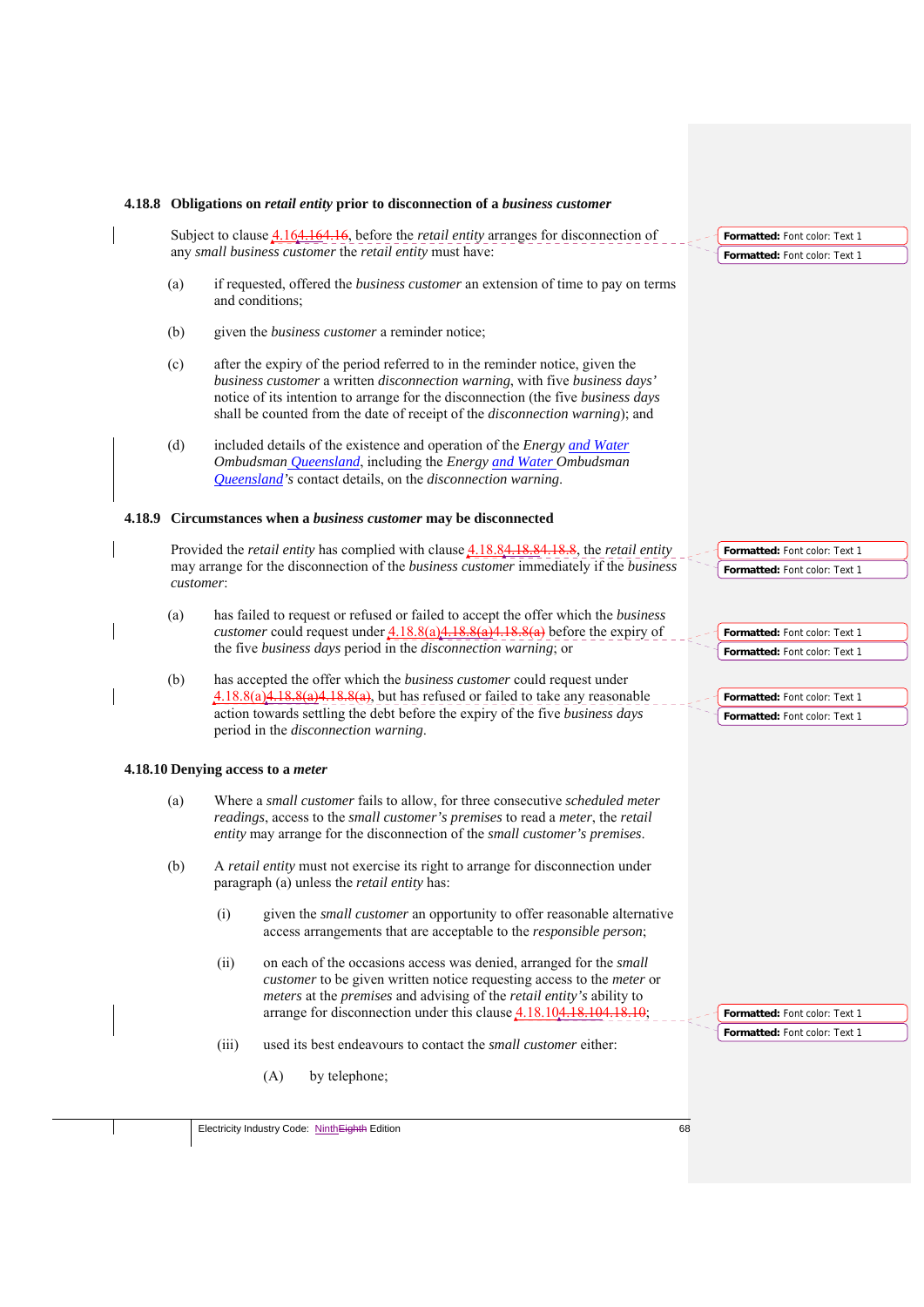- (B) by mail;
- (C) by lettergram;
- (D) by facsimile;
- (E) by email; or
- (F) by any other method approved by the *QCA* from time to time;
- (iv) given the *small customer* a written *disconnection warning* with five *business days'* notice of its intention to arrange for the disconnection (the five *business days* shall be counted from the date of receipt of the *disconnection warning*); and
- (v) included details of the existence and operation of the *Energy and Water Ombudsman*, including the *Energy and Water Ombudsman Queensland's* contact details, on the *disconnection warning*.

# **4.18.11 Illegal use**

Notwithstanding any of the requirements in this clause 4.184.184.18, excepting the provisions of clause 4.18.14(a)(ii)4.18.14(a)(ii)4.18.14(a)(ii), a *retail entity* may arrange for the disconnection of a *small customer's premises* immediately where the *small customer* has fraudulently acquired or intentionally consumed electricity otherwise than in accordance with the *electricity legislation*.

### **4.18.12** *Security deposits*

- (a) A *retail entity* may arrange for the disconnection of a *small customer's premises* where the *small customer* refuses to pay a *security deposit* or provide a bank guarantee in accordance with clause  $4.174.174.17$ .
- (b) A *retail entity* must not exercise its right to disconnect under paragraph (a) unless the *retail entity* has given the *small customer* not less than five *business days'* written notice of its intention to arrange for the disconnection (the five *business days* shall be counted from the date of receipt of the notice).

#### **4.18.13** *Acceptable identification*

- (a) A *retail entity* may arrange for the disconnection of a *small customer's premises* where the *small customer* refuses to or fails to provide *acceptable identification* when requested by the *retail entity*.
- (b) A *retail entity* must not exercise its right to arrange for disconnection under paragraph (a) until the *retail entity* has:
	- (i) given the *small customer* a written notice; and
	- (ii) after the expiry of the period referred to in the reminder notice, not being less than five *business days* after it is sent*,* given the *residential customer* a written *disconnection warning* with five *business days'*  notice of its intention to arrange for the disconnection (the five

**Formatted:** Font color: Text 1 **Formatted:** Font color: Text 1 **Formatted:** Font color: Text 1 **Formatted:** Font color: Text 1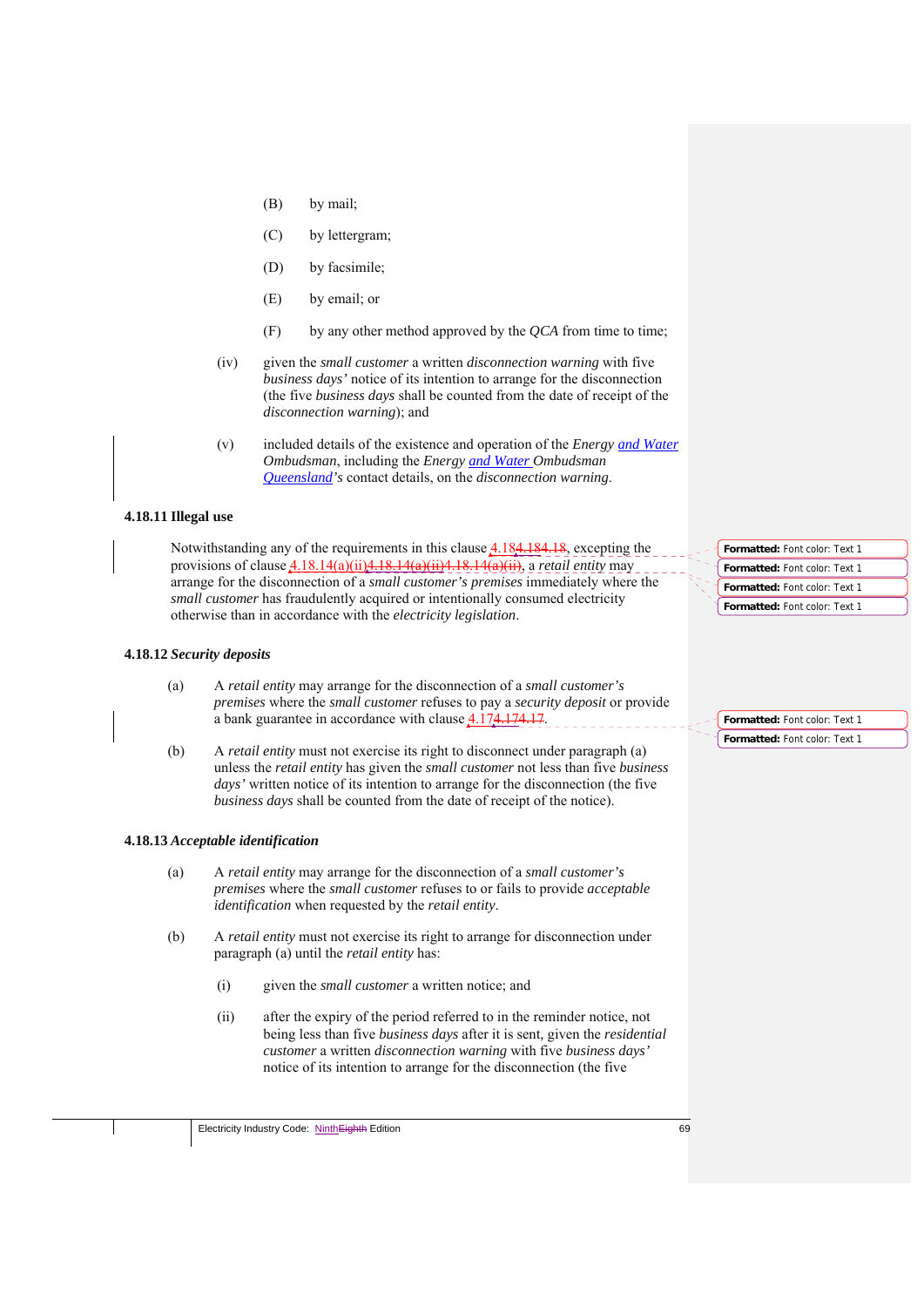*business days* shall be counted from the date of recept of the *disconnection warning*).

# **4.18.14 When a** *retail entity* **must not arrange disconnection**

|  | (a)                                                                                                                                                                                              | Despite any other provisions of this clause <b>4.184.184.18</b> , a <i>retail entity</i> must not<br>Formatted: Font color: Text 1 |                                                                                                                                                                                                                                                                                           |  |                                                                |  |  |
|--|--------------------------------------------------------------------------------------------------------------------------------------------------------------------------------------------------|------------------------------------------------------------------------------------------------------------------------------------|-------------------------------------------------------------------------------------------------------------------------------------------------------------------------------------------------------------------------------------------------------------------------------------------|--|----------------------------------------------------------------|--|--|
|  |                                                                                                                                                                                                  | arrange for the disconnection of a small customer's premises:<br>Formatted: Font color: Text 1                                     |                                                                                                                                                                                                                                                                                           |  |                                                                |  |  |
|  |                                                                                                                                                                                                  | (i)                                                                                                                                | for non-payment of a bill where the amount outstanding is less than an<br>amount approved by the QCA and the small customer has agreed with<br>the retail entity to repay that amount;                                                                                                    |  |                                                                |  |  |
|  |                                                                                                                                                                                                  | (ii)                                                                                                                               | where the <i>small customer</i> or a person residing at the <i>small customer's</i><br>premises has advised the retail entity that a person ordinarily residing<br>at the premises is dependent on life support equipment in accordance<br>with the provisions of clause $4.204.204.20$ ; |  | Formatted: Font color: Text 1                                  |  |  |
|  |                                                                                                                                                                                                  | (iii)                                                                                                                              | where a small customer has made a complaint, directly related to the<br>reason for the proposed disconnection, to the <i>Energy and Water</i><br>Ombudsman <i>Queensland</i> or another external dispute resolution body<br>and the complaint remains unresolved;                         |  | Formatted: Font color: Text 1                                  |  |  |
|  |                                                                                                                                                                                                  | (iv)                                                                                                                               | where the <i>small customer</i> has formally applied for assistance from the<br>agencies referred to in clause 4.13.94.13.94.13.9, and a decision on the<br>application has not been made;                                                                                                |  | Formatted: Font color: Text 1<br>Formatted: Font color: Text 1 |  |  |
|  |                                                                                                                                                                                                  | (v)                                                                                                                                | where the small customer has failed to pay an amount on a bill which<br>relates to the charges listed in clause $4.9.54.9.54.9.5$ ;                                                                                                                                                       |  | Formatted: Font color: Text 1                                  |  |  |
|  |                                                                                                                                                                                                  | (vi)                                                                                                                               | after 3.00pm on a business day;                                                                                                                                                                                                                                                           |  | Formatted: Font color: Text 1                                  |  |  |
|  |                                                                                                                                                                                                  | (vii)                                                                                                                              | on a Friday, on a weekend, on a public holiday or on the day before a<br>public holiday; or                                                                                                                                                                                               |  |                                                                |  |  |
|  |                                                                                                                                                                                                  | (viii)                                                                                                                             | between 20 December and 31 December (inclusive) in any year,                                                                                                                                                                                                                              |  |                                                                |  |  |
|  |                                                                                                                                                                                                  |                                                                                                                                    | except where requested by a small customer.                                                                                                                                                                                                                                               |  |                                                                |  |  |
|  | (b)                                                                                                                                                                                              |                                                                                                                                    | In this clause $4.18.144.18.144.18.14$ , public holiday means a Queensland wide<br>public holiday and a <i>local holiday</i> in the district where the <i>premises</i> is located.                                                                                                        |  | Formatted: Font color: Text 1<br>Formatted: Font color: Text 1 |  |  |
|  |                                                                                                                                                                                                  |                                                                                                                                    | 4.18.15 Request for final account or disconnection                                                                                                                                                                                                                                        |  |                                                                |  |  |
|  | If a small customer requests the <i>retail entity</i> to arrange for the preparation and issue of<br>a final bill for, or the disconnection of, the small customer's premises, the retail entity |                                                                                                                                    |                                                                                                                                                                                                                                                                                           |  |                                                                |  |  |

must use its best endeavours to arrange for that bill or disconnection in accordance with

Electricity Industry Code: Ninth Eighth Edition 70

the *small customer's* request.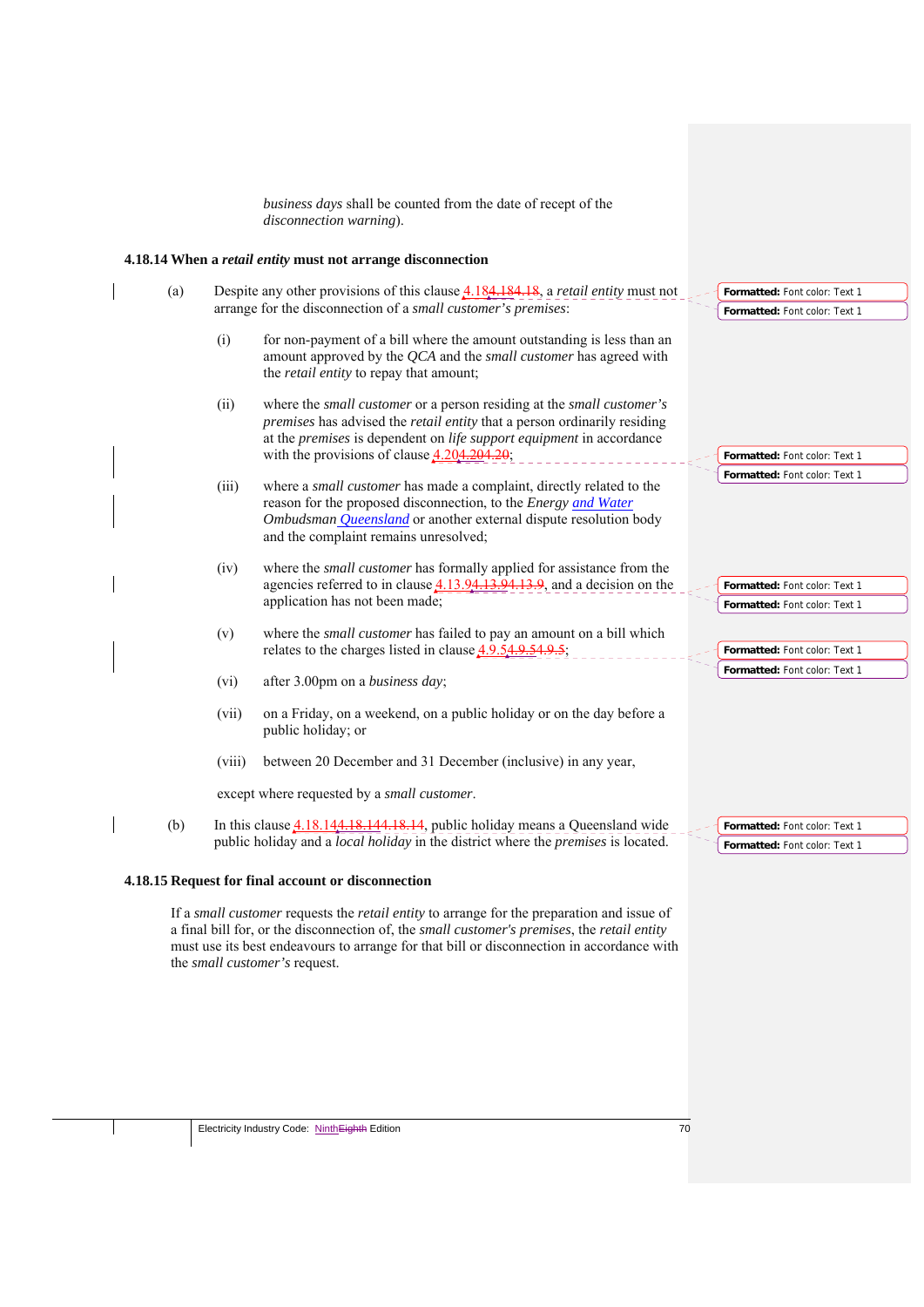# **4.19 Reconnection after disconnection**

### **4.19.1** *Retail entity* **and** *small customer* **obligations**

Where a *retail entity* has arranged for the disconnection of a *small customer's premises* and the *small customer* has within 10 *business days* of the disconnection:

- (a) if relevant, rectified the matter that led to the disconnection;
- (b) made a request for reconnection; and
- (c) paid any *distribution non-network charge* levied by the *distribution entity* for reconnection,<sup>5</sup>

the *retail entity* must, in accordance with clause 2.5.5(b) 2.5.5(b) 2.5.5(b), initiate a request for reconnection with respect to the *small customer's premises* in accordance with Chapter 5 of this *Code*.

(*Clause 2.5.52.5.52.5.5 sets out the maximum timeframes in which reconnection of a small customer's premises must occur if the small customer is entitled to reconnection*.)

# **4.20 Special needs**

1

#### **4.20.1** *Life support equipment*

Where a *small customer* provides a *retail entity* with confirmation from a registered medical practitioner or a hospital that a person residing at the *small customer's premises* requires *life support equipment*, the *retail entity* must:

- (a) register the *premises* as having *life support equipment* and give to the *distribution entity* relevant information about the *premises* for the purposes of updating the *distribution entity's* records and registers;
- (b) not arrange for the disconnection of that *premises* while the person continues to reside at that *premises* and requires the use of *life support equipment*; and
- (c) give the *small customer* an emergency telephone contact number for the *small customer'*s *distribution entity*.

### **4.20.2 Cessation of requirement for** *life support equipment*

A *small customer* whose *premises* has been registered under this clause must inform the *retail entity* if the person for whom the *life support equipment* is required vacates the *premises* or no longer requires the *life support equipment*.

**Formatted:** Font color: Text 1

**Formatted:** Font color: Text 1

**Formatted:** Font: Italic, Font color: Text 1 **Formatted:** Font: Italic, Font color: Text 1

<sup>5</sup> The amount charged may be the subject of a maximum charge under the *Electricity Regulation* or Schedule 4.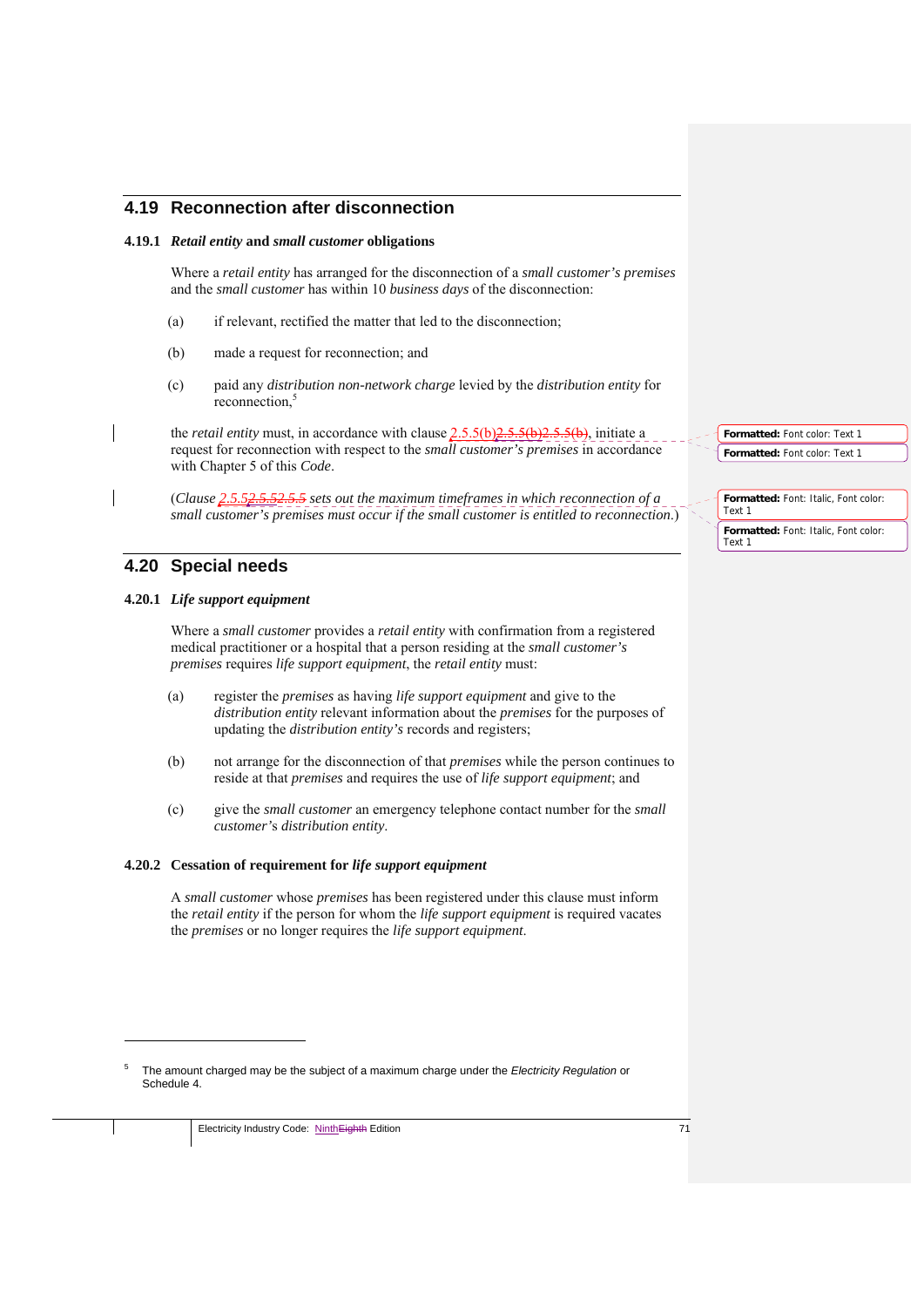#### **4.20.3 Definition of** *life support equipment*

For the purposes of this *Code*, "*life support equipment*" means:

- (a) an oxygen concentrator;
- (b) an intermittent peritoneal dialysis machine;
- (c) a kidney dialysis machine;
- (d) chronic positive airways pressure respirators;
- (e) crigler najjar syndrome photo therapy equipment;
- (f) a ventilator for life support; or
- (g) other equipment as notified by the *QCA* from time to time.

### **4.20.4 Language and large print needs**

A *retail entity* must:

- (a) provide referral to multi-lingual services (for languages common to the relevant *residential customer* base) to meet the reasonable needs of its *residential customers*; and
- (b) provide, on request by a *residential customer*, large print versions of:
	- (i) Chapter 4 of this *Code*, at a reasonable charge; and
	- (ii) the *retail entity's Customer Charter*, free of charge.

# **4.21 Advice on the use of electricity**

A *retail entity* must provide to a *residential customer* on request and free of charge:

- (a) general advice on how a *residential customer* may reduce its electricity costs;
- (b) to the extent available, advice on how, from whom, and at what estimated cost, a *residential customer* may arrange for an electricity audit of the *residential customer's premises*; and
- (c) advice on the typical running costs of major domestic appliances.

## **4.22 Force majeure**

### **4.22.1 Effect of** *force majeure event*

If, but for this clause 4.224.224.22, a *retail entity* or a *small customer* would breach their *retail contract* due to the occurrence of a *force majeure event*:

(a) the obligations of the *retail entity* or the *small customer*, other than an obligation to pay money, under their *retail contract* are suspended to the extent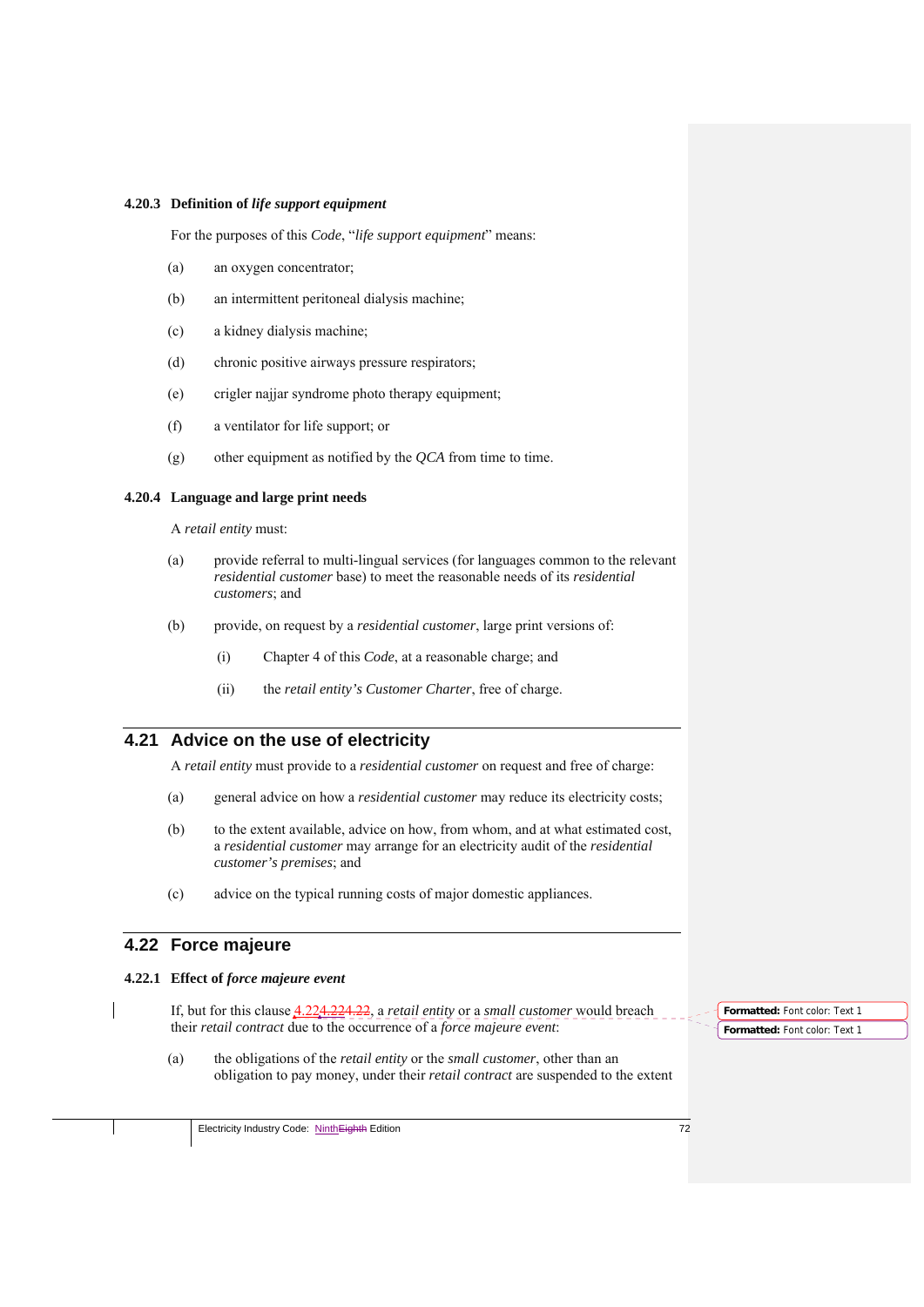to which they are affected by the *force majeure event* for so long as the *force majeure event* or its effects continue; and

(b) the *retail entity* or the *small customer* must use its best endeavours to give the other prompt notice of that fact including full particulars of the *force majeure event*, an estimate of its likely duration, the obligations affected by it and the extent of its effects on those obligations and the steps taken to remove, overcome or minimise those effects.

### **4.22.2 Deemed prompt notice**

For the purposes of clause 4.22.14.22.14.22.1, if the effects of a *force majeure event*  are widespread the *retail entity* will be deemed to have given a *small customer* prompt notice if it makes the necessary information available by way of a 24 hour telephone service within 30 minutes of being advised of the *force majeure event* or otherwise as soon as practicable.

#### **4.22.3 Situations where clause 4.22.1(a)4.22.1(a)4.22.1(a) does not apply**

A *retail entity* may agree with a *small customer* that the *retail entity* is not to have the benefit of clause 4.22.1(a)4.22.1(a)4.22.1(a) in respect of any *force majeure event*.

#### **4.22.4 Obligation to overcome or minimise effects of** *force majeure event*

A *retail entity* or a *small customer* relying on clause 4.22.1(a)4.22.1(a)4.22.1(a) by claiming a *force majeure event* must use its best endeavours to remove, overcome or minimize the effects of that *force majeure event* as quickly as practicable.

### **4.22.5 Settlement of industrial disputes**

Nothing in clause 4.22.44.22.44.22.4 requires a *retail entity* or a *small customer* to settle an industrial dispute which constitutes a *force majeure event* in any manner other than the manner preferred by that *retail entity* or a *small customer*.

### **4.22.6 Non-exclusion**

Nothing in this clause  $4.224.224.22$  varies or excludes the operation of sections 119 and 120 of the *National Electricity Law* or sections 97 and 97A of the *Electricity Act*.

#### **4.22.7 Obligation to include force majeure clause in** *negotiated retail contracts*

A *retail entity* must ensure that each *negotiated retail contract* it enters into expressly confers on the *retail entity* and the *small customer* the rights and obligations provided for in this clause  $4.224.224.22$ , except as provided in clause  $4.22.34.22.34.22.3$ 

**Formatted:** Font color: Text 1 **Formatted:** Font color: Text 1 **Formatted:** Font color: Text 1 **Formatted:** Font color: Text 1

**Formatted:** Font color: Text 1 **Formatted:** Font color: Text 1

**Formatted:** Font color: Text 1 **Formatted:** Font color: Text 1

**Formatted:** Font color: Text 1 **Formatted:** Font color: Text 1

**Formatted:** Font color: Text 1 **Formatted:** Font color: Text 1

**Formatted:** Font color: Text 1 **Formatted:** Font color: Text 1

**Formatted:** Font color: Text 1 **Formatted:** Font color: Text 1

Electricity Industry Code: Ninth Eighth Edition 73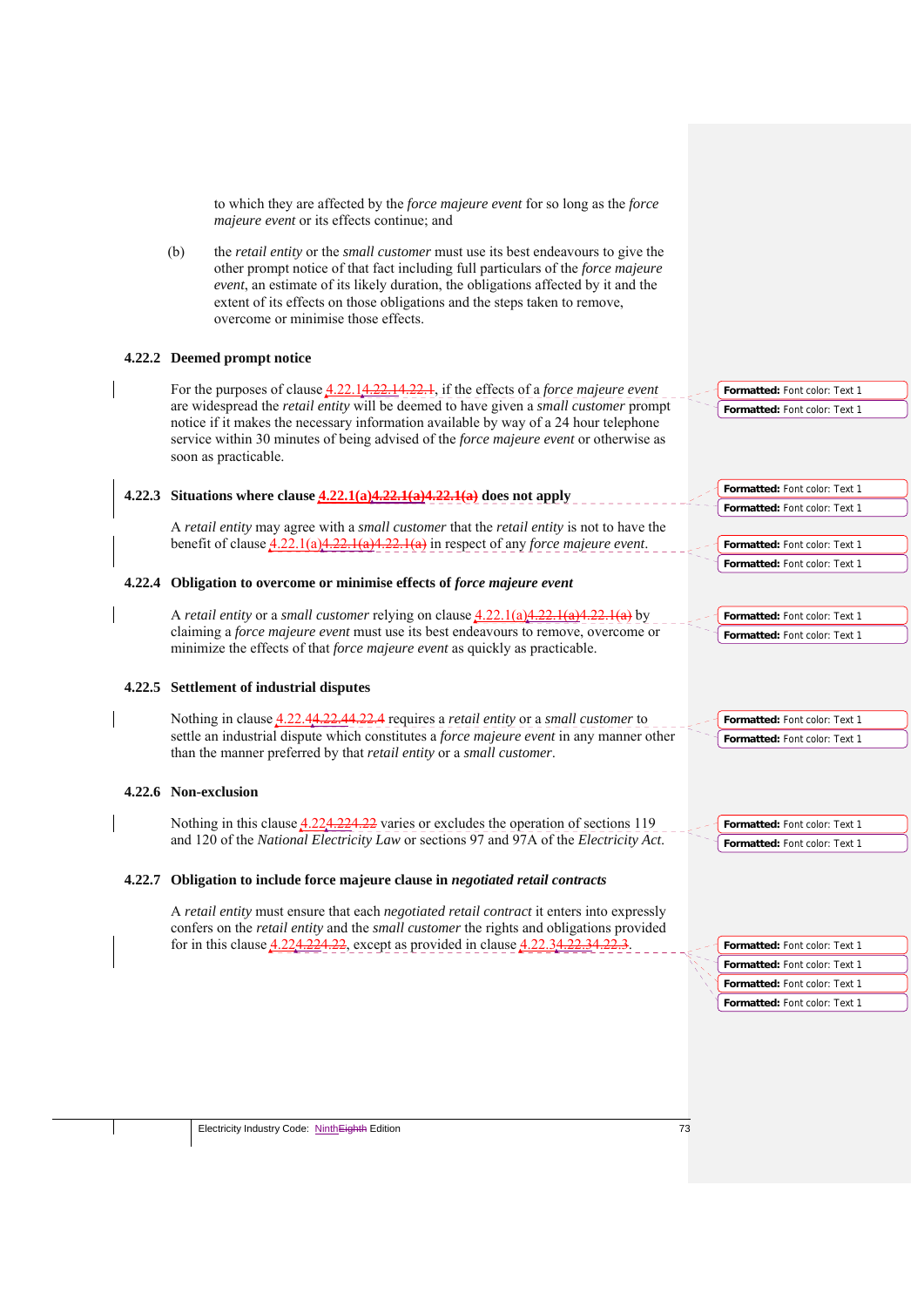# CHAPTER 5: SERVICES BETWEEN DISTRIBUTION AND RETAIL ENTITIES

# **5.1 Application of this Chapter**

This chapter applies to:

- (a) all *distribution entities*; and
- (b) all *retail entities*.

# **5.2** *Standard co-ordination agreement*

For the purposes of section 55I of the *Electricity Act*, the terms of the *standard co-ordination agreement* are the terms set out in Annexure C to this *Code*.

# **5.3 Network billing**

- (a) The *distribution entities* will be responsible for the development of standardised *B2B Procedures* for network billing in Queensland, and the amendment of those *B2B Procedures* for network billing as required from time to time.
- (b) The *B2B Procedures* for network billing in Queensland will be based upon the equivalent *B2B Procedures* in New South Wales, varied as required to account for jurisdictional differences and operational efficiencies not otherwise accounted for in the New South Wales *B2B Procedures.*
- (c) The *distribution entities* will be responsible for the establishment of a consultative forum at which *retail entities* and other interested parties can participate in the development of *B2B Procedures* for network billing.
- (d) *Distribution entities* and *retail entities* must act in a cooperative and timely manner and do all such things as are reasonably necessary to establish, maintain and operate systems, processes and procedures that are compatible and compliant with the *B2B Procedures* for network billing established under clause  $5.3(a)$  $5.3(a)$  $5.3(a)$ .
- (e) Nothing in clause 5.3(a)5.3(a)5.3(a) prevents a *distribution entity* and *retail entity* agreeing to vary the *B2B Procedures* for network billing as it applies between those parties.
- (f) In the event that a network billing specification is approved by the *Information Exchange Committee* (or its successor), the *distribution entities* and *retail entities* agree that, from the date the national network billing specification becomes effective:
	- (i) the *B2B procedure* for network billing in Queensland established under clause  $5.3(a)5.3(a)5.3(a)$  will cease to apply; and
	- (ii) the national network billing specification will apply.

**Formatted:** Font color: Text 1 **Formatted:** Font color: Text 1 **Formatted:** Font color: Text 1 **Formatted:** Font color: Text 1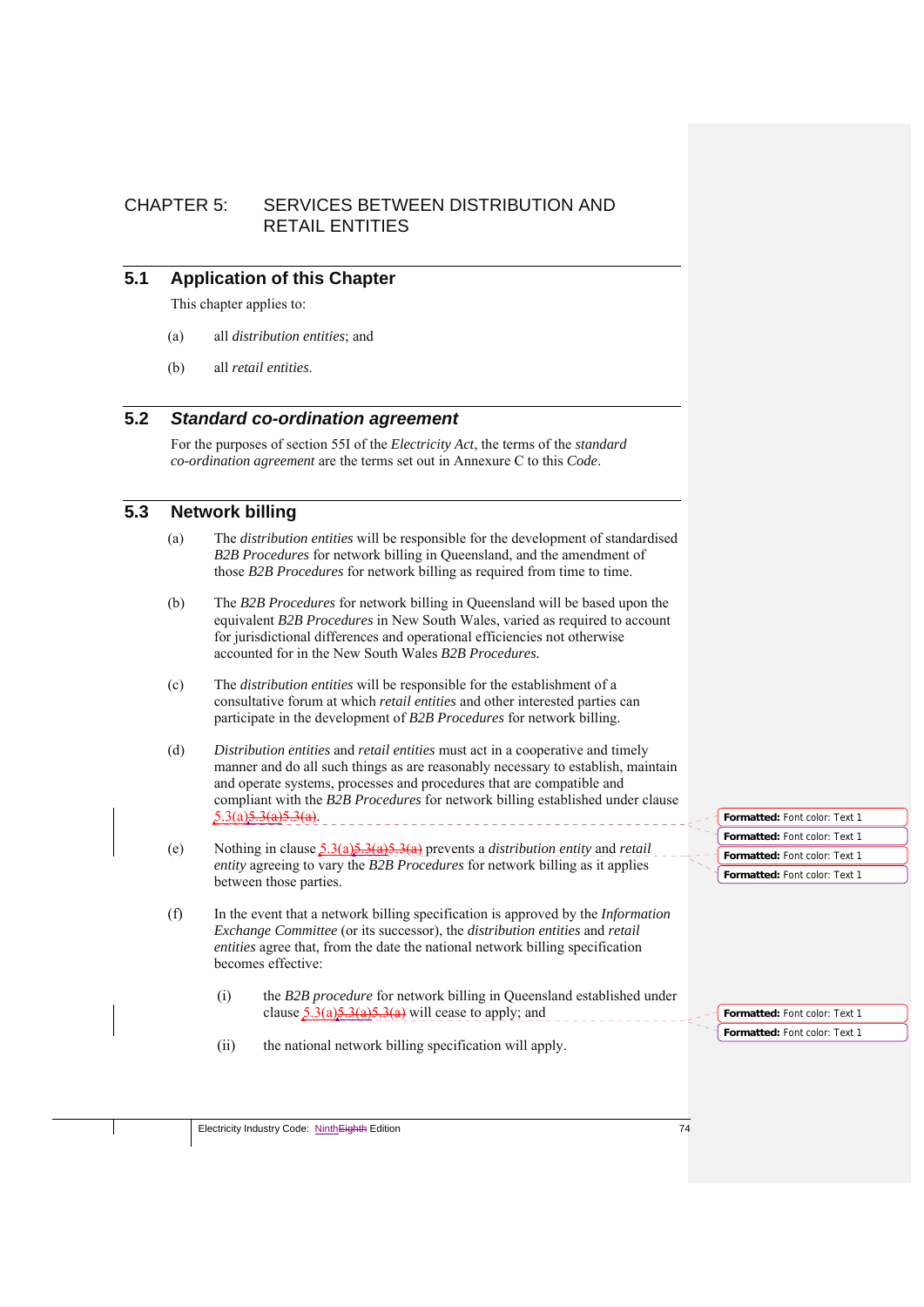## **5.4 Service requests**

# **5.4.1 Purpose of clause 5.45.45.4 to 5.75.75.7**

- (a) The requirements of clauses  $5.45.45.4$  to  $5.75.75.7$  operate in conjunction with the *National Electricity Rules* and the *B2B Procedures* (*service order process*) which form part of the *B2B Procedures* under the *National Electricity Rules.*
- (b) The purpose of clauses  $\frac{5.45.45.4}{5.75.75.7}$  are to identify the obligations and timeframes required to support the initiation and completion of *standard service orders* from a *retail entity* to a *distribution entity* relating to supply to a *customer's premises*.

# **5.5 Process for initiating**

### **5.5.1 Authority for** *standard service orders*

A *distribution entity* must not carry out a *standard service order* in relation to a *customer's premises* unless:

- (a) a request to do so is made by:
	- (i) a *customer's* current *retail entity*, prospective *retail entity* or former *retail entity*, as permitted by the *B2B Procedures (service order process)*; or
	- (ii) a *customer*, if the *customer* is a *wholesale market customer* in the wholesale market;
- (b) there is a relevant *emergency*; or
- (c) the activity is otherwise expressly authorised or required by the *electricity legislation*.

## **5.5.2 Initiating** *standard service orders*

Unless otherwise agreed between the *retail entity* and *distribution entity*, a *retail entity* may only initiate a request of the *distribution entity* to undertake a *standard service order* by raising a *service order request* with the *distribution entity*.

# **5.6** *NMI* **classification**

## **5.6.1** *NMI* **classification – 'LARGE'**

Where a *NMI* for a *connection point* that is the subject of a *service order request* has a *NMI classification code* of 'LARGE', the *service order request* will be carried out by the *distribution entity* in accordance with the timeframes agreed between the parties.

| Formatted: Font color: Text 1        |
|--------------------------------------|
| <b>Formatted:</b> Font color: Text 1 |
| <b>Formatted:</b> Font color: Text 1 |
| <b>Formatted:</b> Font color: Text 1 |
| <b>Formatted:</b> Font color: Text 1 |
| <b>Formatted:</b> Font color: Text 1 |
| <b>Formatted: Font color: Text 1</b> |
| <b>Formatted:</b> Font color: Text 1 |
| Formatted: Font color: Text 1        |
| <b>Formatted:</b> Font color: Text 1 |
| <b>Formatted:</b> Font color: Text 1 |
| <b>Formatted:</b> Font color: Text 1 |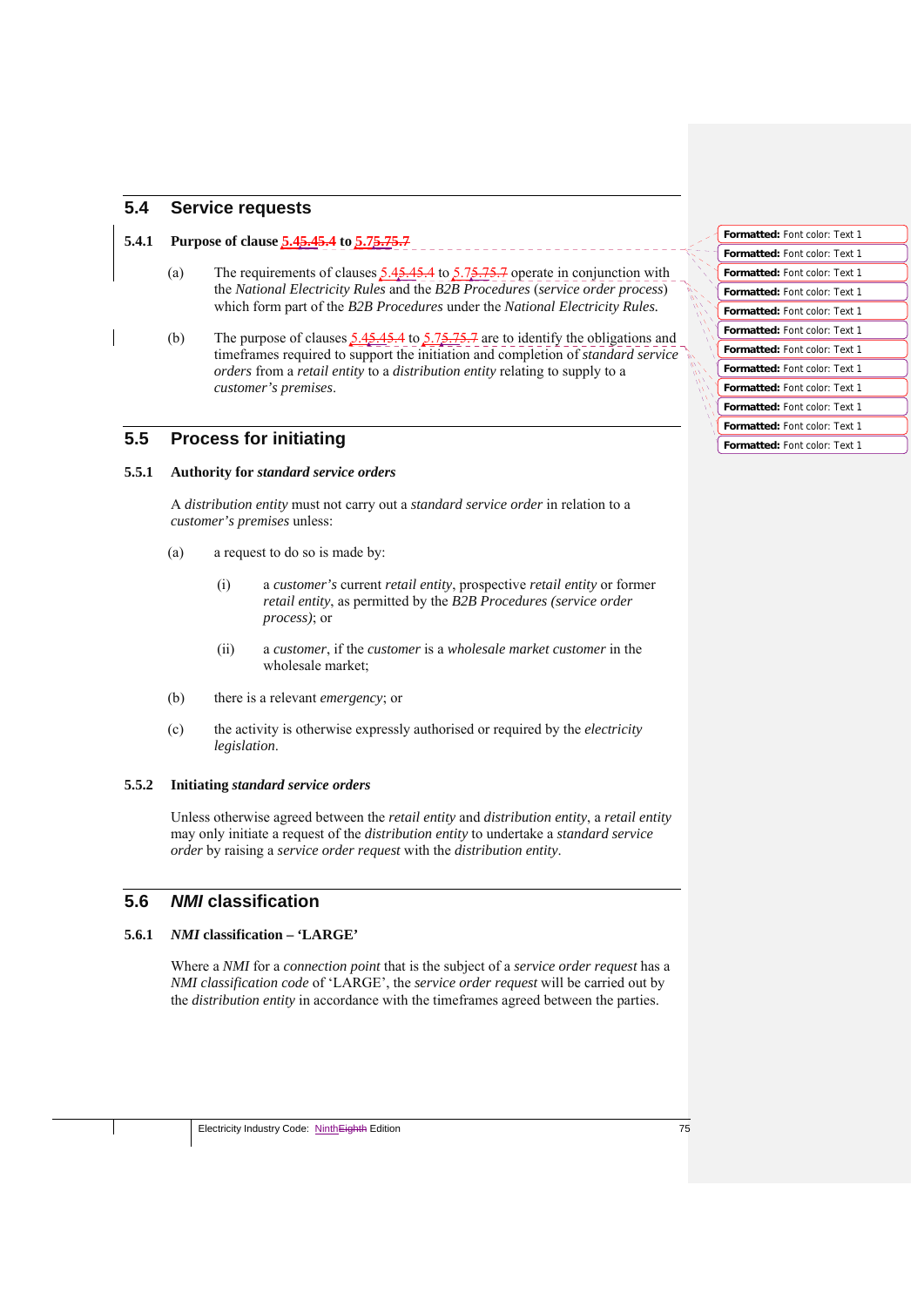### **5.6.2** *NMI* **classification – 'SMALL'**

Where a *NMI* for a *connection point* that is the subject of a *service order request* has a *NMI classification code* of 'SMALL', the *service order request* will be carried out by the *distribution entity* in accordance with the timeframes specified in clause 5.75.75.7

# **5.7 Completion of** *standard service order*

### **5.7.1 Requirement to complete** *standard service order*

- (a) Except as otherwise stated in clause 5.75.75.7, a *distribution entity* must complete each type of *standard service order*:
	- (i) on the date agreed (or subsequently agreed) with the *retail entity* or *retail entity* on behalf of the *customer* (as appropriate); or
	- (ii) where no date is agreed, within the period specified in clause  $5.7.35.7.35.7.3$ .
- (b) If a *service order request* relates to a new connection, a *distribution entity* must complete the *standard service order*:
	- (i) on the date agreed (or subsequently agreed) with the *customer*, the *customer's* electrical contractor on behalf of the *customer*, or with the *retail entity* on behalf of the *customer*; or
	- (ii) where no date is agreed and the *customer* does not require any extension of, or augmentation to, the *supply network* to enable the *premises* to be connected, then within the period specified in clause 5.7.35.7.35.7.3. \_\_\_\_\_\_\_\_\_\_\_\_\_\_\_\_\_\_\_\_\_\_\_\_\_\_\_\_\_\_\_
- (c) If a *service order request* relates to a new connection where the *distribution entity* deals directly with the *customer* or the *customer's* electrical contractor on behalf of the *customer*, the *distribution entity* must use its best endeavours to immediately notify the *customer's retail entity* of any change in circumstance likely to impact completion of the *standard service order* or the fee associated with the *standard service order*, providing such information as the *retail entity* may reasonably request.

### **5.7.2 Preconditions for completion**

- (a) The timeframes for completion of a *standard service order* will commence on the later of:
	- (i) satisfaction by the *customer* or the *retail entity* (as appropriate) of all preconditions required under *electricity legislation*; and
	- (ii) receipt by the *distribution entity* of all relevant documentation, including a valid *service order request.*
- (b) Once all preconditions have been satisfied and all relevant documentation has been received, the *distribution entity* must carry out the *standard service order*

**Formatted:** Font color: Text 1 **Formatted:** Font color: Text 1

**Formatted:** Font color: Text 1 **Formatted:** Font color: Text 1

**Formatted:** Font color: Text 1 **Formatted:** Font color: Text 1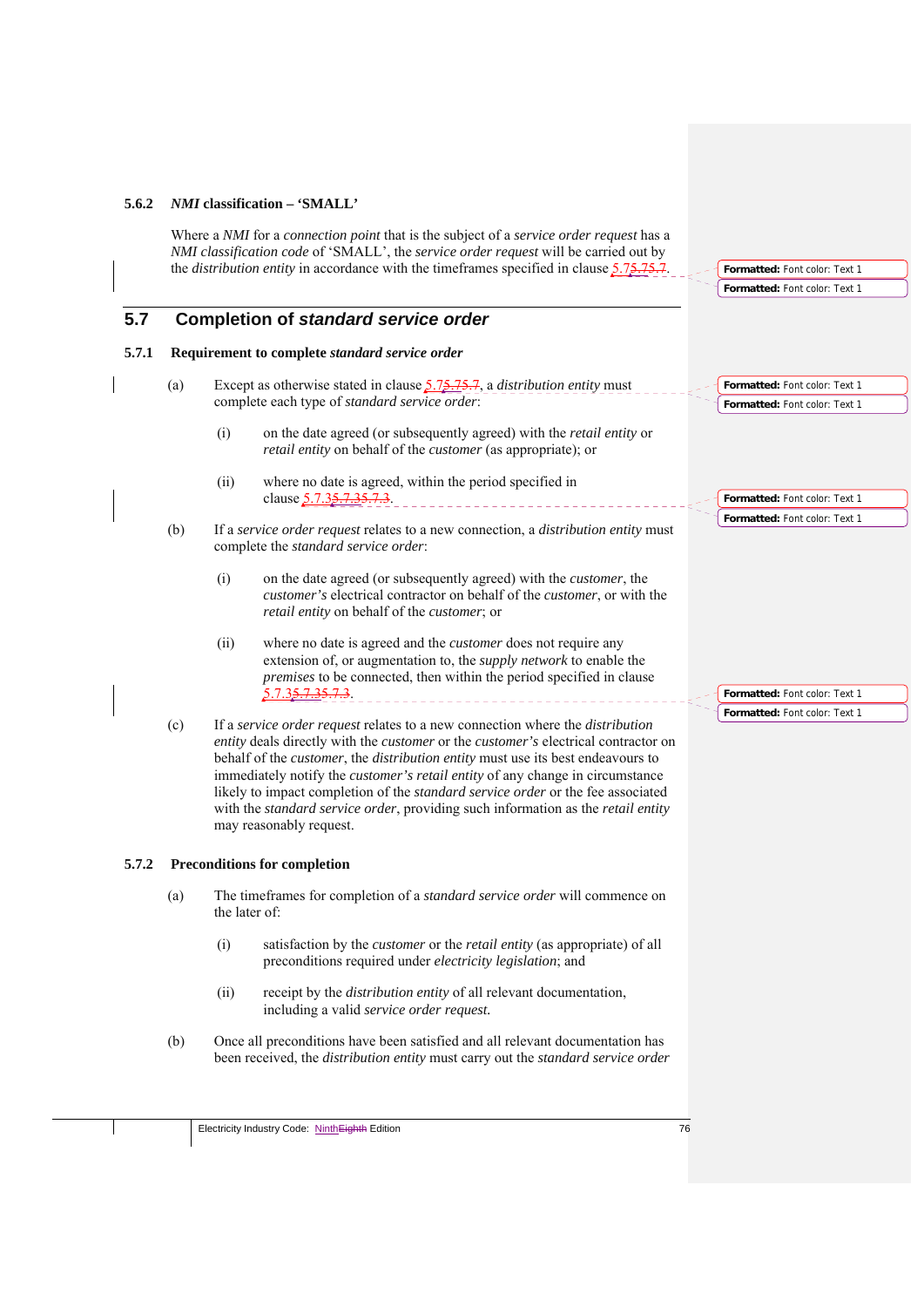in accordance with the requirements of this Chapter, the *B2B Procedures (service order process)* and the *electricity legislation.*

(c) Where a *distribution entity* is not obliged to comply with its obligations under clause 5.7.25.7.25.7.2(a)(a)(a) by virtue of a failure by the *customer* or the *retail entity* to satisfy all preconditions, the *distribution entity* must comply with such obligations as soon as practicable after the satisfaction, removal or elimination of the reason for which the *standard service order* was not commenced.

### **5.7.3 Timeframes for completion**

- (a) The following timeframes for completion apply to each type of *standard service order* for the respective *distribution entities* and *feeder type.*
- (b) In this clause 5.7.35.7.35.7.3, a "*business day*" does not include a *local holiday* in the district where the *premises* is located.
- (c) Unless the *small customer* has requested to be disconnected, for the purposes of this clause 5.7.35.7.35.7.3, where the relevant *customer* is a *small customer* and the *standard service order* is "disconnection", a "*business day*" does not include a day between 20 December and 31 December (inclusive) in any year.
- (d) If the timeframe for completion of a *standard service order* for "disconnection" of *small customer's premises* ends on a Friday or on a day before a Queensland wide or *local holiday* in the district where the *premises* is located, the *distribution entity* is not required to disconnect on that day but must disconnect by the next *business day*. This does not apply if the *small customer* has requested the disconnection.
- (e) Until the end of 30 June 2008, the time required for completion of works on *premises* in *ENERGEX's distribution area*, other than *premises* in *excluded locations*, is six *business days* from receipt of a valid *service order* request, where the *standard service order* is "disconnection".

### *Premises* **in** *Ergon Energy's distribution area*

| <b>Standard service</b><br><i>order</i> type | <i>Feeder type through</i><br>which the <i>customer's</i><br><i>premises</i> is supplied | Time required for completion of<br>works                                                                  |
|----------------------------------------------|------------------------------------------------------------------------------------------|-----------------------------------------------------------------------------------------------------------|
| New connection                               | $CBD$ feeder / urban<br>feeder                                                           | 5 business days of receipt of a valid<br>service order request and all relevant<br>documentation.         |
|                                              | short rural feeder                                                                       | 10 <i>business days</i> of receipt of a valid<br>service order request and all relevant<br>documentation. |
|                                              | long rural feeder                                                                        | 10 <i>business days</i> of receipt of a valid<br>service order request and all relevant<br>documentation. |

| Formatted: Font color: Text 1        |
|--------------------------------------|
| <b>Formatted: Font color: Text 1</b> |
| Formatted: Font color: Text 1        |
| <b>Formatted: Font color: Text 1</b> |

**Formatted:** Font color: Text 1 **Formatted:** Font color: Text 1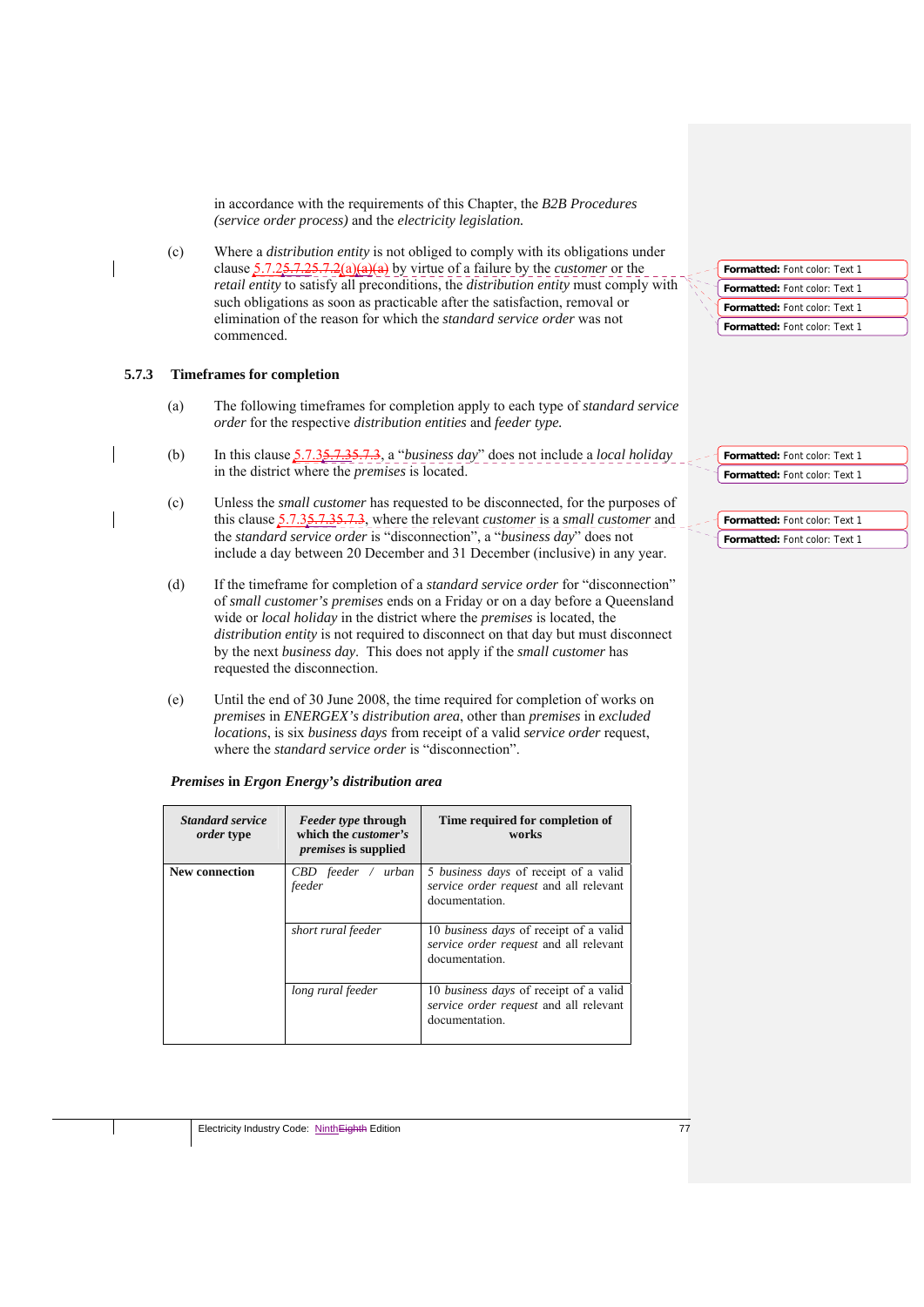| <b>Standard service</b><br><i>order</i> type                     | <i>Feeder type through</i><br>which the <i>customer's</i><br><i>premises</i> is supplied | Time required for completion of<br>works                                                                                                  |
|------------------------------------------------------------------|------------------------------------------------------------------------------------------|-------------------------------------------------------------------------------------------------------------------------------------------|
|                                                                  | isolated feeder                                                                          | 30 business days of receipt of a valid<br>service order request and all relevant<br>documentation.                                        |
| <b>Reconnection</b>                                              | $CBD$ feeder / urban<br>feeder                                                           | If a valid service order request is<br>received by 1.00pm on a business day,<br>then on the same day. Otherwise the<br>next business day. |
|                                                                  | short rural feeder                                                                       | The next business day after receipt of<br>a valid service order request.                                                                  |
|                                                                  | rural feeder<br>long<br>isolated feeder                                                  | 10 business days of receipt of a valid<br>service order request.                                                                          |
| <b>Disconnection</b>                                             | CBD feeder / urban<br>feeder / short rural<br>feeder                                     | 5 business days of receipt of a valid<br>service order request.                                                                           |
|                                                                  | feeder<br>long rural /<br>isolated feeder                                                | 10 business days of receipt of a valid<br>service order request.                                                                          |
| Special read                                                     | CBD feeder / urban<br>feeder                                                             | 4 business days of receipt of a valid<br>service order request.                                                                           |
|                                                                  | short rural feeder                                                                       | 4 business days of receipt of a valid<br>service order request.                                                                           |
|                                                                  | long rural feeder                                                                        | 5 business days of receipt of a valid<br>service order request.                                                                           |
|                                                                  | isolated feeder                                                                          | By the business day agreed between<br>the distribution entity and the retail<br>entity after receipt of a valid service<br>order request. |
| <b>Additions and</b><br>alterations<br>Exchange<br>meters        | $CBD$ feeder / urban<br>feeder                                                           | 5 business days of receipt of a valid<br>service order request and all relevant<br>documentation.                                         |
| Install meters<br>Move meters<br>Install<br>٠<br>controlled load | short rural feeder                                                                       | 10 business days of receipt of a valid<br>service order request and all relevant<br>documentation.                                        |
| Install hot water<br><i>meter</i> and<br>control<br>equipment    | long rural feeder                                                                        | 10 business days of receipt of a valid<br>service order request and all relevant<br>documentation                                         |
|                                                                  | isolated feeder                                                                          | 30 business days of receipt of a valid<br>service order request and all relevant<br>documentation.                                        |
| Meter<br><b>Reconfigurations</b>                                 | $CBD$ feeder / $urban$<br>feeder                                                         | 20 business days of receipt of a valid<br>service order request.                                                                          |
|                                                                  | short rural feeder                                                                       | By the business day agreed between                                                                                                        |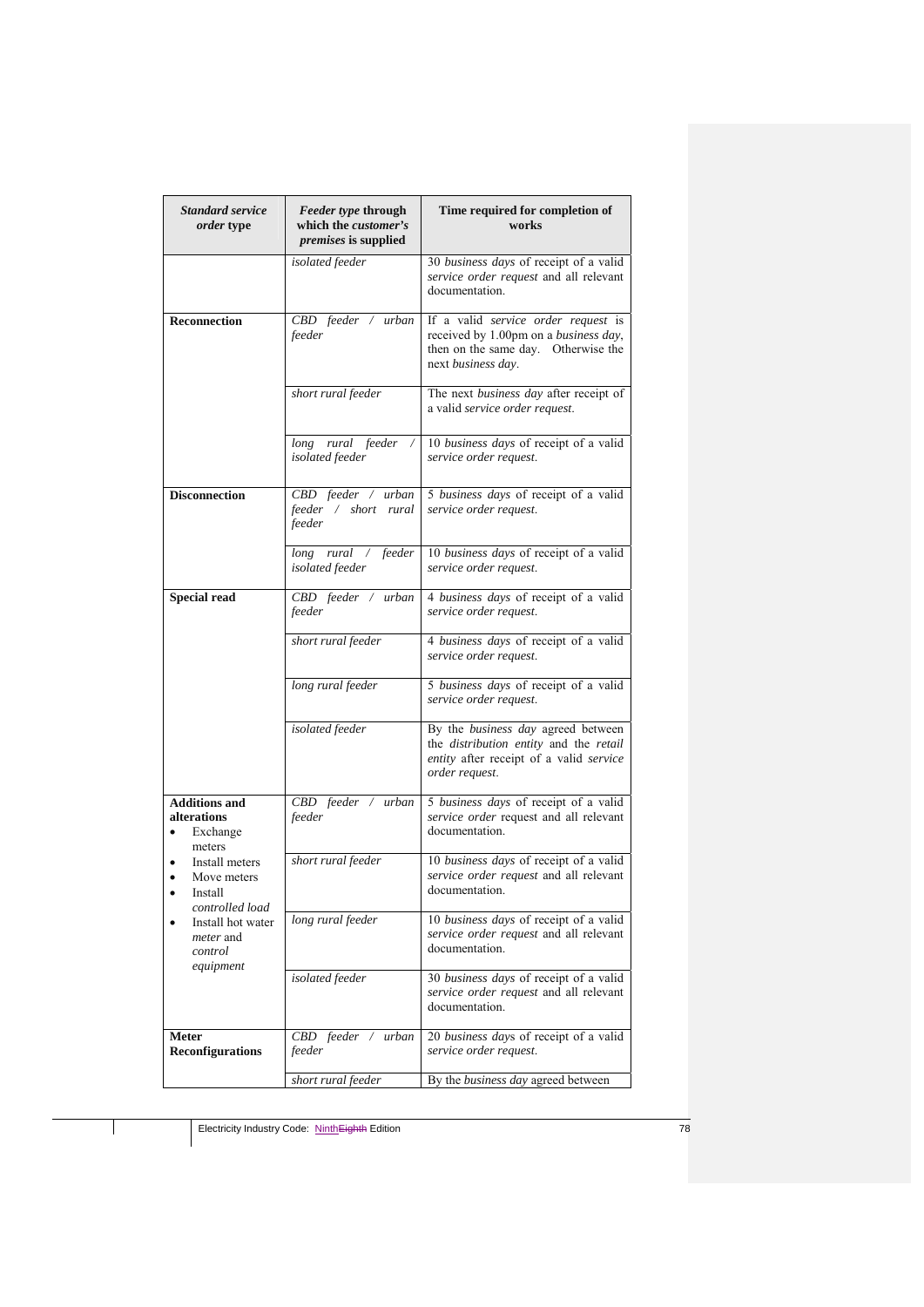| <b>Standard service</b><br>Feeder type through<br>which the <i>customer's</i><br><i>order</i> type<br><i>premises</i> is supplied |                                  | Time required for completion of<br>works                                                                                                                                                                           |
|-----------------------------------------------------------------------------------------------------------------------------------|----------------------------------|--------------------------------------------------------------------------------------------------------------------------------------------------------------------------------------------------------------------|
|                                                                                                                                   |                                  | the distribution entity and the retail<br>entity after receipt of a valid service<br>order request.                                                                                                                |
|                                                                                                                                   | long rural feeder                | By the business day agreed between<br>the distribution entity and the retail<br>entity after receipt of a valid service<br>order request.                                                                          |
|                                                                                                                                   | isolated feeder                  | By the business day agreed between<br>the distribution entity and the retail<br>entity after receipt of a valid service<br>order request.                                                                          |
| <b>Meter Investigation</b>                                                                                                        | CBD feeder / urban<br>feeder     | 15 business days of receipt of a valid<br>service order request.                                                                                                                                                   |
|                                                                                                                                   | short rural feeder               | 15 business days of receipt of a valid<br>service order request.                                                                                                                                                   |
|                                                                                                                                   | long rural feeder                | 15 business days of receipt of a valid<br>service order request.                                                                                                                                                   |
|                                                                                                                                   | isolated feeder                  | 30 business days of receipt of a valid<br>service order request.                                                                                                                                                   |
| <b>Supply</b><br><b>Abolishment</b>                                                                                               | CBD feeder / urban<br>feeder     | 20 business days of receipt of a valid<br>service order request.                                                                                                                                                   |
|                                                                                                                                   | short rural feeder               | By the business day agreed between<br>the distribution entity and the retail<br>entity after receipt of a valid service<br>order request.                                                                          |
|                                                                                                                                   | long rural feeder                | By the business day agreed between<br>the distribution entity and the retail<br>entity after receipt of a valid service<br>order request.                                                                          |
|                                                                                                                                   | isolated feeder                  | By the business day agreed between<br>the <i>distribution</i> entity and the retail<br>entity after receipt of a valid service<br>order request.                                                                   |
| <b>Miscellaneous</b><br><b>Services</b>                                                                                           | $CBD$ feeder / $urban$<br>feeder | The timeframe will depend on the<br>work requested and will be subject to<br>commercial negotiation between the<br>distribution entity and the retail entity<br>after receipt of a valid service order<br>request. |
|                                                                                                                                   | short rural feeder               | The timeframe will depend on the<br>work requested and will be subject to<br>commercial negotiation between the<br>distribution entity and the retail entity<br>after receipt of a valid service order             |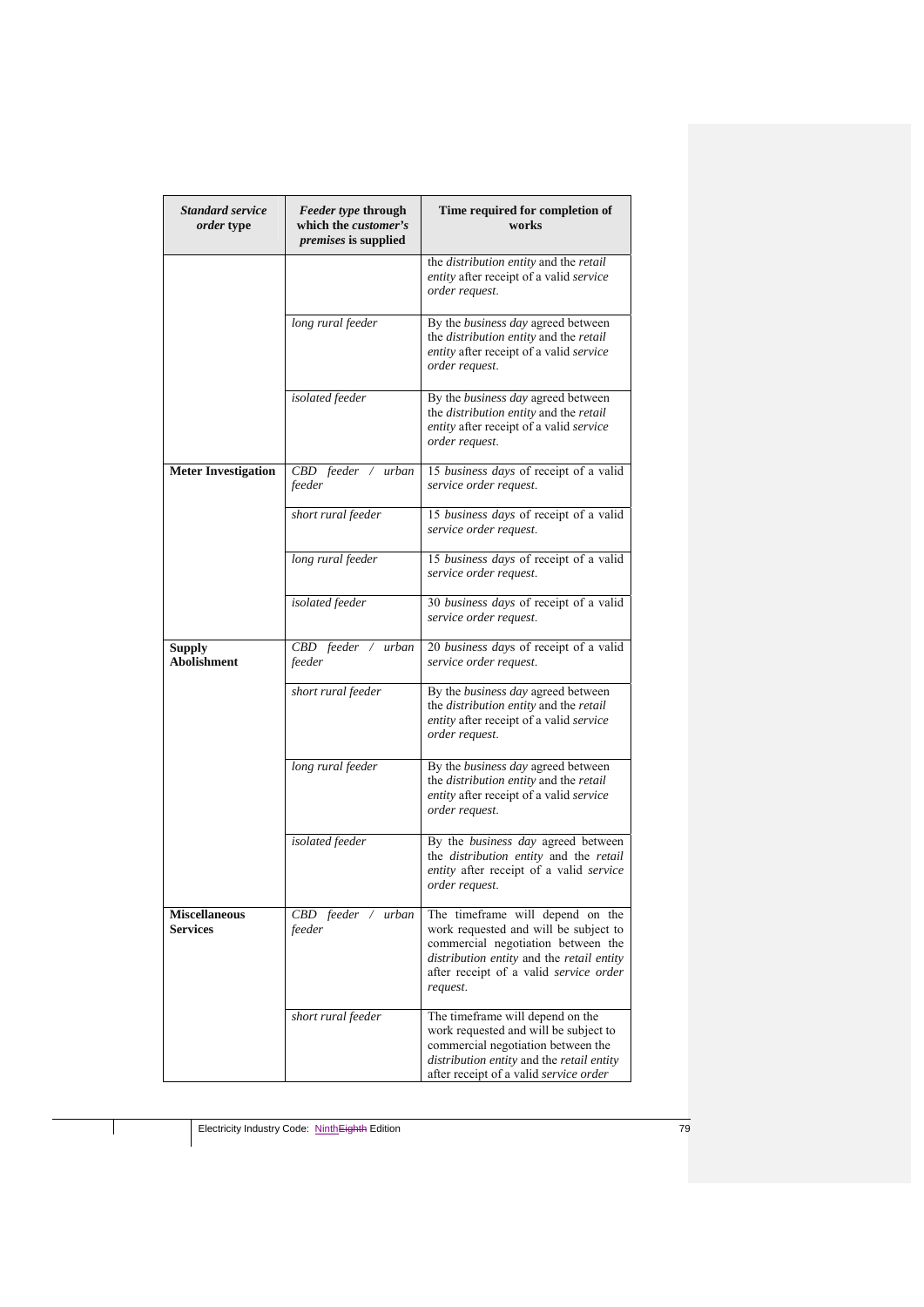| <b>Standard service</b><br><i>order</i> type | <i>Feeder type through</i><br>which the <i>customer's</i><br><i>premises</i> is supplied | Time required for completion of<br>works                                                                                                                                                                                         |
|----------------------------------------------|------------------------------------------------------------------------------------------|----------------------------------------------------------------------------------------------------------------------------------------------------------------------------------------------------------------------------------|
|                                              |                                                                                          | request.                                                                                                                                                                                                                         |
|                                              | long rural feeder                                                                        | The timeframe will depend on the<br>work requested and will be subject to<br>commercial negotiation between the<br><i>distribution entity</i> and the <i>retail entity</i><br>after receipt of a valid service order<br>request. |
|                                              | <i>isolated</i> feeder                                                                   | The timeframe will depend on the<br>work requested and will be subject to<br>commercial negotiation between the<br>distribution entity and the retail entity<br>after receipt of a valid service order<br>request.               |

# *Premises* **in** *ENERGEX's distribution area*

| <b>Standard service</b><br><i>order</i> type                                                          | <b>Feeder type through</b><br>which the <i>customer's</i><br><i>premises</i> is supplied or<br>location of <i>premises</i> | Time required for completion of<br>works                                                                                                         |
|-------------------------------------------------------------------------------------------------------|----------------------------------------------------------------------------------------------------------------------------|--------------------------------------------------------------------------------------------------------------------------------------------------|
| <b>New connection</b>                                                                                 | All feeder types                                                                                                           | 5 business days of receipt of a valid<br>service order request and all relevant<br>documentation.                                                |
| <b>Reconnection</b>                                                                                   | All feeder types but<br>excluding <i>premises</i> in<br>excluded locations                                                 | If a valid <i>service order request</i> is<br>received by 1.00pm on a business day,<br>then on the same day. Otherwise the<br>next business day. |
|                                                                                                       | <b>Excluded</b> locations                                                                                                  | 10 business days of receipt of a valid<br>service order request.                                                                                 |
| <b>Disconnection</b>                                                                                  | All feeder types<br>but<br>excluding <i>premises</i> in<br>excluded locations                                              | 5 <sup>6</sup> business days of receipt of a valid<br>service order request.                                                                     |
|                                                                                                       | <b>Excluded</b> locations                                                                                                  | 10 business days of receipt of a valid<br>service order request.                                                                                 |
| <b>Special read</b>                                                                                   | All feeder types                                                                                                           | 4 business days of receipt of a valid<br>service order request.                                                                                  |
| <b>Additions and</b><br>alterations<br>Exchange<br>meters<br>Install meters<br>Move meters<br>Install | All feeder types                                                                                                           | 10 business days of receipt of a valid<br>service order request and all relevant<br>documentation.                                               |

 $6$  This is subject to the transitional provisions in clause 5.7.3(e).

<u>.</u>

Electricity Industry Code: NinthEighth Edition 80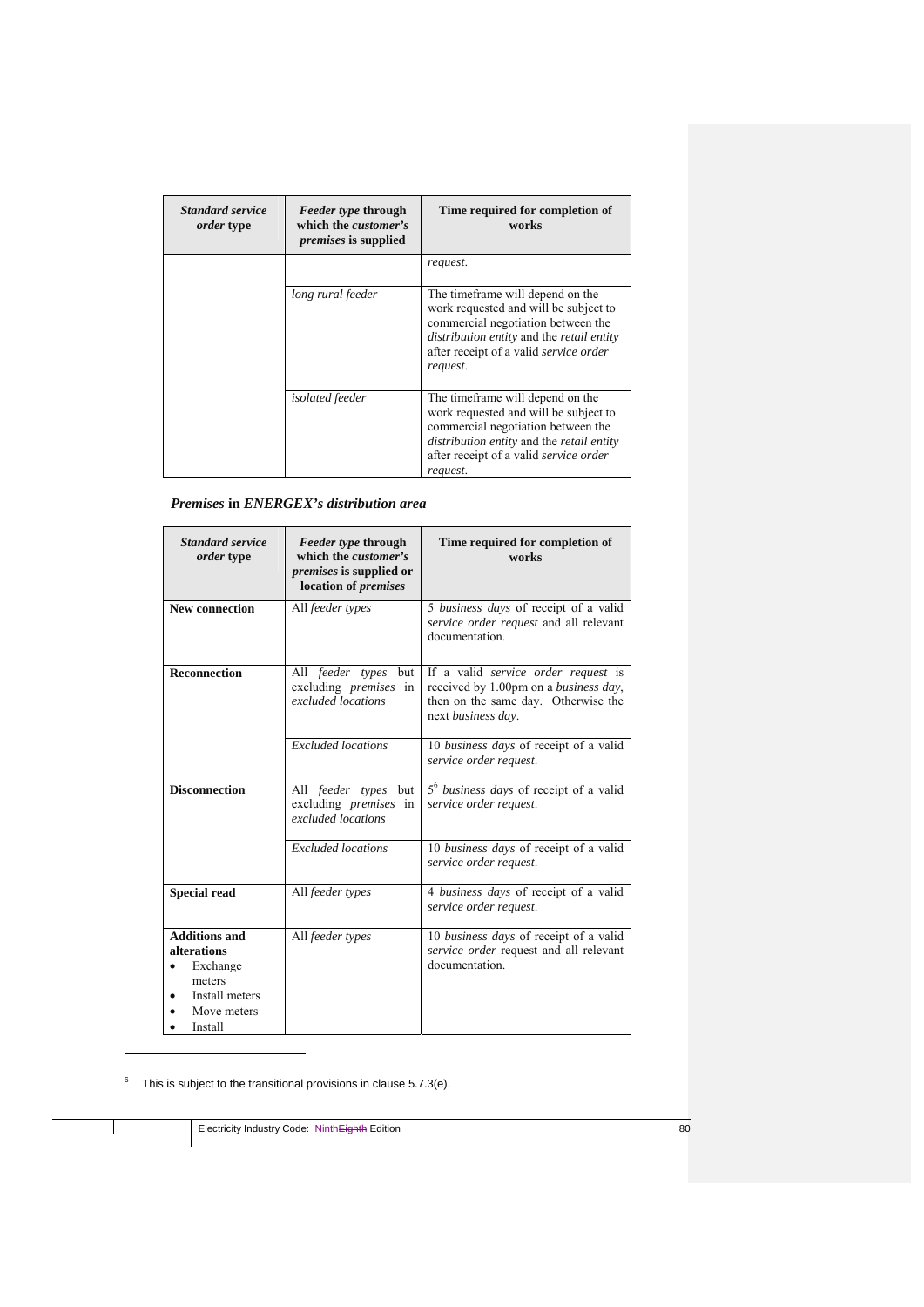| <b>Standard service</b><br><i>order</i> type                                     | <i>Feeder type through</i><br>which the <i>customer's</i><br><i>premises</i> is supplied or<br>location of <i>premises</i> | Time required for completion of<br>works                                                                                                                                                                           |
|----------------------------------------------------------------------------------|----------------------------------------------------------------------------------------------------------------------------|--------------------------------------------------------------------------------------------------------------------------------------------------------------------------------------------------------------------|
| controlled load<br>Install hot water<br><i>meter</i> and<br>control<br>equipment |                                                                                                                            |                                                                                                                                                                                                                    |
| <b>Meter</b><br><b>Reconfigurations</b>                                          | All feeder types                                                                                                           | 20 business days of receipt of a valid<br>service order request.                                                                                                                                                   |
| <b>Meter Investigation</b>                                                       | All feeder types                                                                                                           | 15 business days of receipt of a valid<br>service order request.                                                                                                                                                   |
| <b>Supply</b><br><b>Abolishment</b>                                              | All feeder types                                                                                                           | 20 business days of receipt of a valid<br>service order request.                                                                                                                                                   |
| <b>Miscellaneous</b><br><b>Services</b>                                          | All feeder types                                                                                                           | The timeframe will depend on the<br>work requested and will be subject to<br>commercial negotiation between the<br>distribution entity and the retail entity<br>after receipt of a valid service order<br>request. |

Electricity Industry Code: NinthEighth Edition 81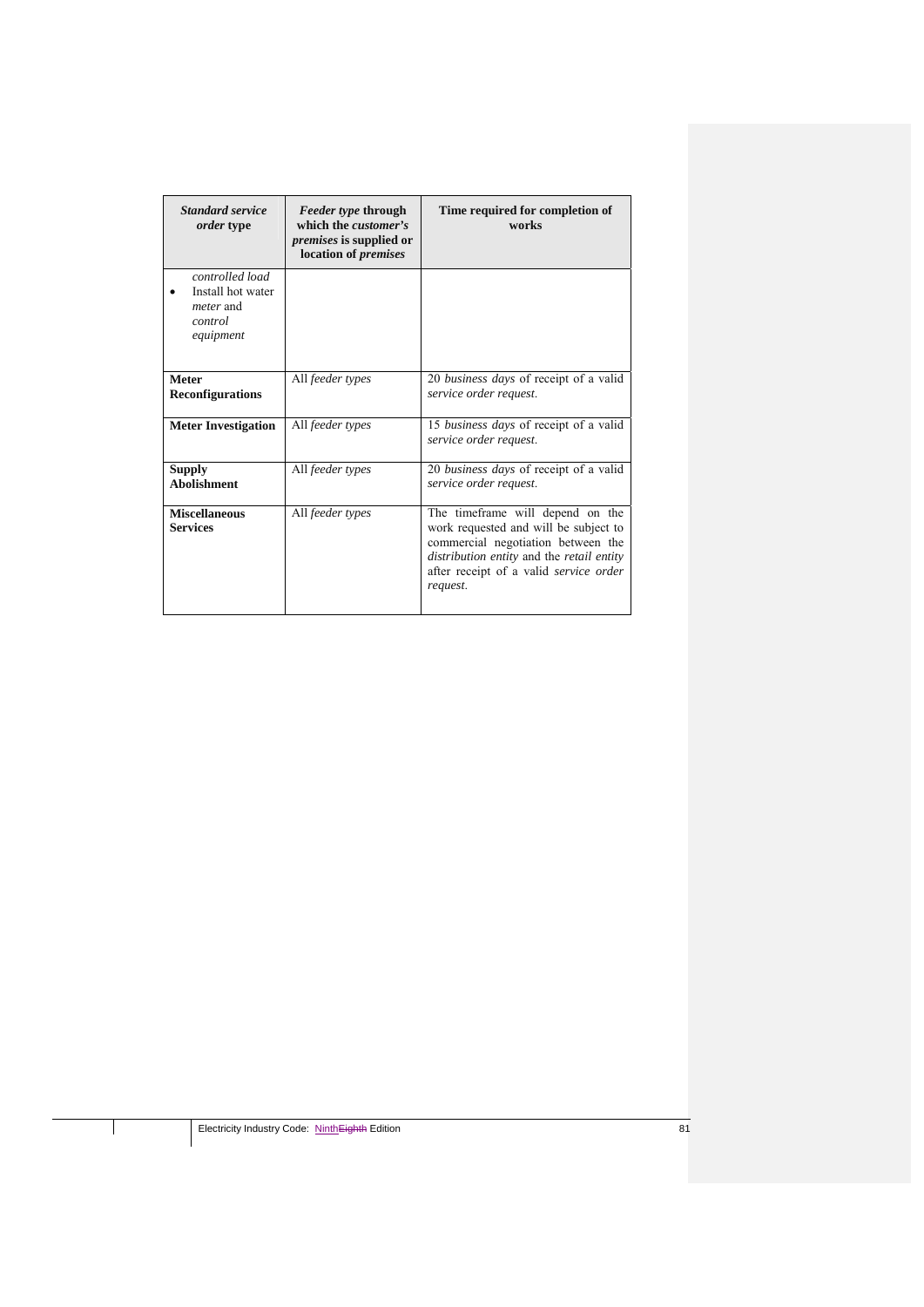# CHAPTER 6: CUSTOMER TRANSFER AND CONSENT

# **6.1 Application of this Chapter**

### **6.1.1 Application**

This Chapter applies to:

- (a) all *distribution entities*;
- (b) all *retail entities*; and
- (c) unless otherwise specified, in relation to all *customers* for a *NMI premises*  connected to a *supply network* forming part of the national grid.

# **6.2 Compliance obligations**

## **6.2.1 Contracting** *customer* **transfer functions**

A *distribution entity* or a *retail entity* must only contract with or engage another party to perform a function in relation to a *customer* transfer on the basis that the other party agrees to comply with Chapter 6 of this *Code*.

## **6.2.2 Compliance with** *MSATS* **procedures**

A *distribution entity* or a *retail entity* must comply with any *MSATS* procedures as developed and published by *NEMMCO AEMO* from time to time pursuant to the *National Electricity Rules*.

# **6.3 Consent**

## **6.3.1 Obligation to obtain consent**

- (a) A *retail entity* must not initiate the creation of a *NMI* or initiate or effect the transfer of a *customer* without obtaining the *explicit informed consent* of that *customer*.
- (b) While section 55G of the *Electricity Act* is in force, *Ergon Energy* and its subsidiaries are not required to comply with this clause  $6.3.16.3.16.3.1$ .

### **6.3.2 Form and retention of consent**

- (a) A *retail entity* may obtain the *explicit informed consent* of a *customer*:
	- (i) in writing signed by the *customer*;
	- (ii) verbally; or
	- (iii) by electronic communication signed by the *customer*.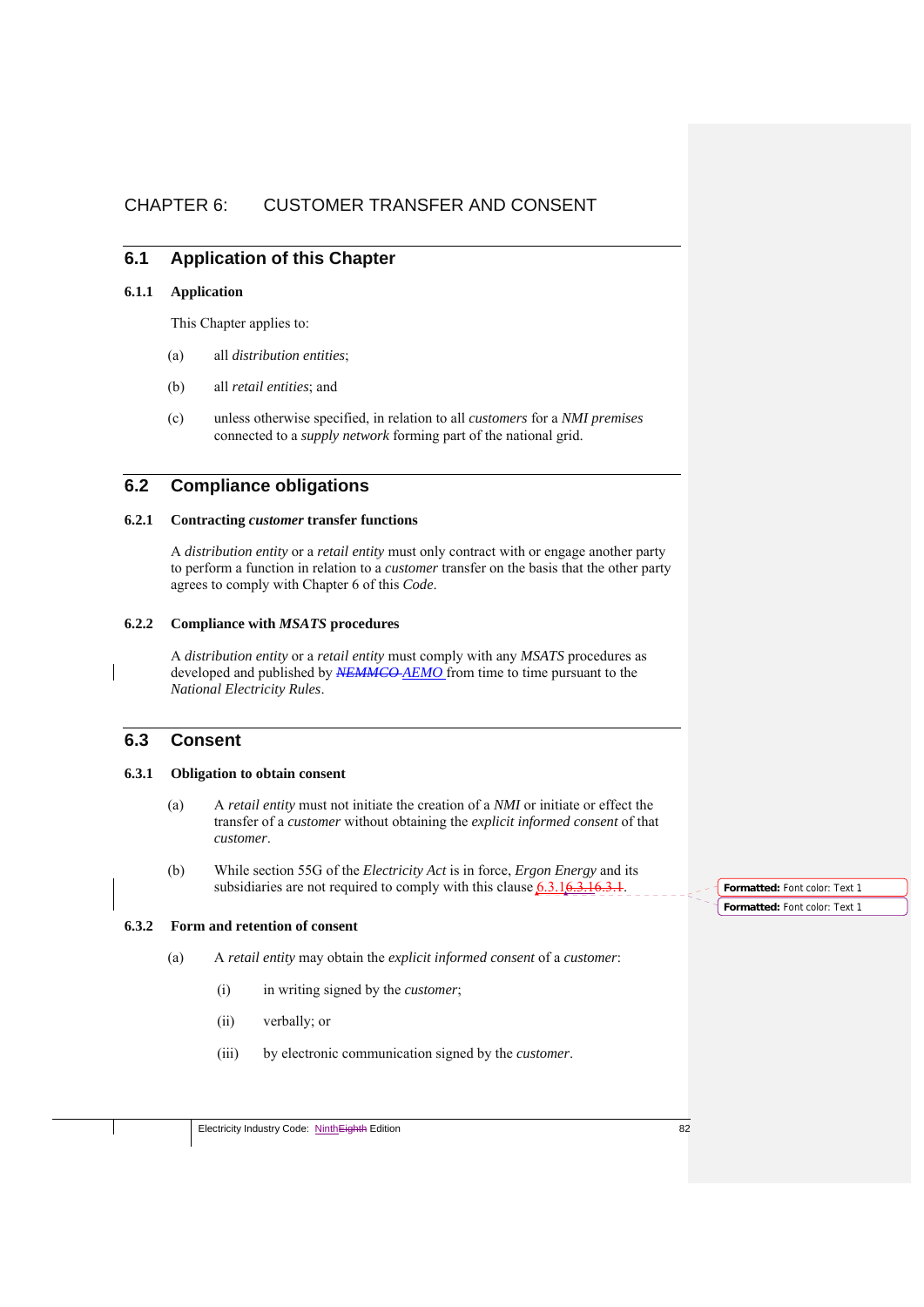|       | (b) | A retail entity must retain records of any explicit informed consent obtained<br>under Chapter 6 of this Code for at least two years.                                                                                                                                                                                                                 |
|-------|-----|-------------------------------------------------------------------------------------------------------------------------------------------------------------------------------------------------------------------------------------------------------------------------------------------------------------------------------------------------------|
|       | (c) | Records retained under clause $6.3.2(b)6.3.2(b)6.3.2(b)$ must be retained by the<br>Formatted: Font color: Text 1                                                                                                                                                                                                                                     |
|       |     | <i>retail entity</i> in a format which permits the <i>retail entity</i> to answer any enquires<br>Formatted: Font color: Text 1<br>relating to a customer's explicit informed consent by that customer, the QCA,<br>the Energy and Water Ombudsman Oueensland or any other entity permitted by<br>electricity legislation to access that information. |
| 6.4   |     | <b>NMI discovery</b>                                                                                                                                                                                                                                                                                                                                  |
| 6.4.1 |     | <b>NMI</b> and <b>NMI</b> checksum                                                                                                                                                                                                                                                                                                                    |
|       | (a) | A distribution entity must within one business day of a retail entity's request<br>provide that retail entity with the NMI and NMI checksum for a NMI premises.                                                                                                                                                                                       |
|       | (b) | A request made by a <i>retail entity</i> under paragraph $(a)(a)(a)$ may be made by<br>Formatted: Font color: Text 1                                                                                                                                                                                                                                  |
|       |     | reference to a:<br>Formatted: Font color: Text 1                                                                                                                                                                                                                                                                                                      |
|       |     | (i)<br>unique <i>meter</i> identifier held by the <i>distribution entity</i> and advised to<br>the retail entity;                                                                                                                                                                                                                                     |
|       |     | <i>NMI</i> address; or<br>(ii)                                                                                                                                                                                                                                                                                                                        |
|       |     | DPID (as that term is defined in the CATS Procedures).<br>(iii)                                                                                                                                                                                                                                                                                       |
|       | (c) | Where a request made under paragraph $(a)(a)(a)$ does not return a <i>unique match</i> ,<br>Formatted: Font color: Text 1                                                                                                                                                                                                                             |
|       |     | the distribution entity must provide all the returned matches to the retail entity,<br>Formatted: Font color: Text 1<br>provided that if there are more than 99 matches, only the first 99 returned<br>matches need be provided to the retail entity.                                                                                                 |
|       | (d) | Where a request made under paragraph $(a)(a)(a)$ returns a <i>unique match</i> , the<br>Formatted: Font color: Text 1                                                                                                                                                                                                                                 |
|       |     | distribution entity must, unless otherwise advised by the retail entity, provide<br>Formatted: Font color: Text 1<br>that NMI and NMI checksum for the relevant NMI premises.                                                                                                                                                                         |
| 6.4.2 |     | <b>NMI</b> standing data                                                                                                                                                                                                                                                                                                                              |
|       | (a) | A distribution entity must within one business day of a retail entity's request<br>provide that retail entity with the NMI standing data for a NMI premises.                                                                                                                                                                                          |
|       | (b) | A request made under paragraph $(a)(a)(a)$ may only be made by reference to a<br>Formatted: Font color: Text 1                                                                                                                                                                                                                                        |
|       |     | NMI.<br>Formatted: Font color: Text 1                                                                                                                                                                                                                                                                                                                 |
| 6.4.3 |     | Information must not be available though MSATS                                                                                                                                                                                                                                                                                                        |
|       |     | A request under clauses $\frac{6.4.1(a)6.4.1(a)6.4.1(a)}{6.4.1(a)6.4.1(a)}$ or $\frac{6.4.2(a)6.4.2(a)6.4.2(a)}{6.4.1(a)6.4.1(a)6.4.1(a)}$<br>Formatted: Font color: Text 1                                                                                                                                                                           |
|       |     | made by a retail entity if the relevant NMI, NMI checksum or NMI standing data are<br>Formatted: Font color: Text 1                                                                                                                                                                                                                                   |
|       |     | not available to that retail entity through MSATS.<br>Formatted: Font color: Text 1                                                                                                                                                                                                                                                                   |
|       |     | Formatted: Font color: Text 1                                                                                                                                                                                                                                                                                                                         |
|       |     |                                                                                                                                                                                                                                                                                                                                                       |

Electricity Industry Code: NinthEighth Edition 83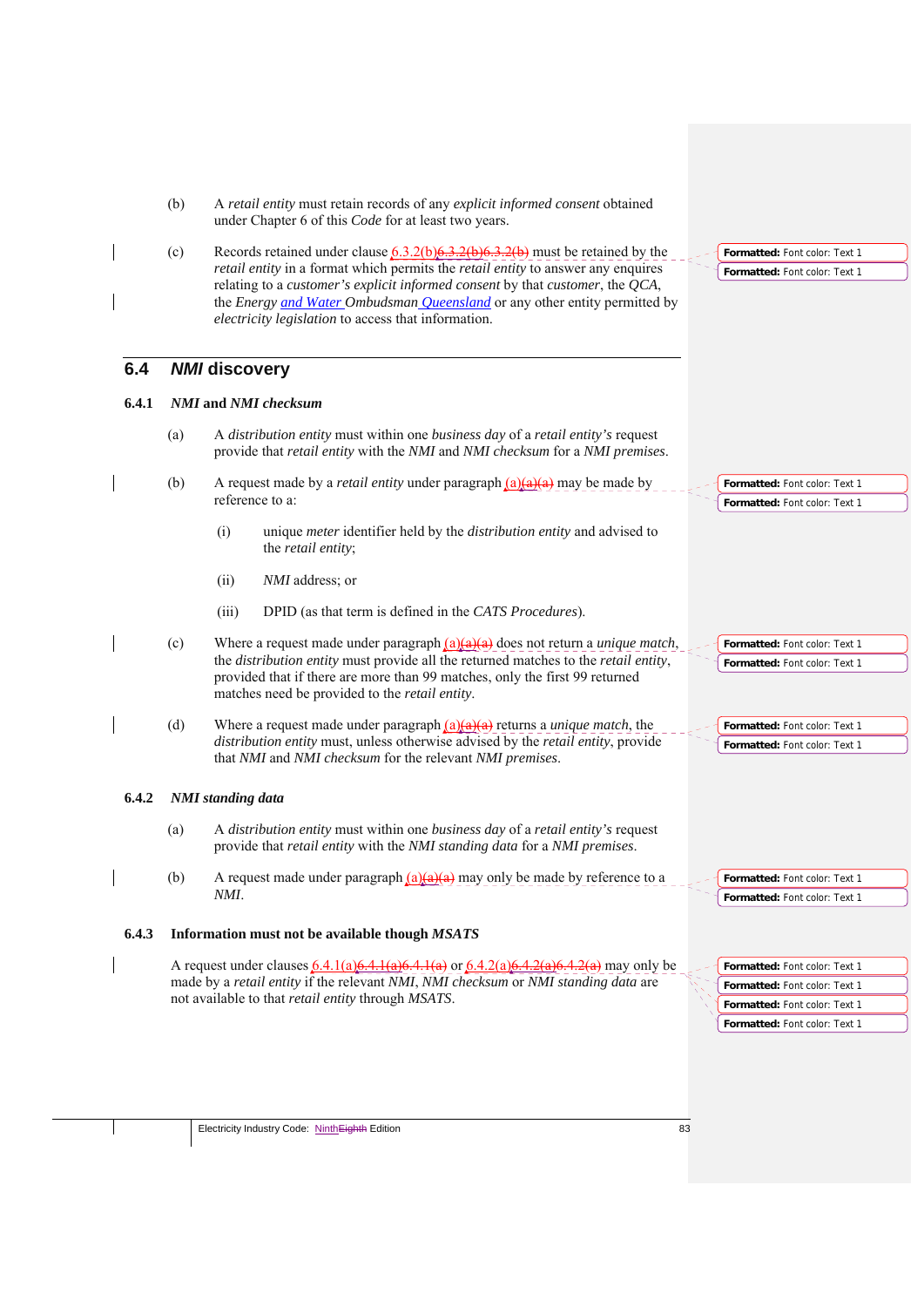### **6.4.4 Transitional provisions**

For:

- (a) in relation to all *distribution entities,* a period of three months from the *FRC commencement date*; and
- (b) in relation to *Ergon Energy*, the entire period *Ergon Energy* is operating under the *minimalist transitioning approach*,

the relevant *distribution entity* will have two *business days* to provide the relevant data in response to a request under clause  $6.4.1(a)6.4.1(a)6.4.1(a)$  or  $6.4.2(a)6.4$ . rather than one *business day*.

# **6.5 Initiation of transfers by** *retail entities*

### **6.5.1 Proposed transfers**

- (a) A proposed transfer of a *customer's NMI* to a new *retail entity* must be initiated by the new *retail entity* in accordance with any *MSATS* procedures as developed and published by *NEMMCO AEMO* from time to time pursuant to the *National Electricity Rules*. The proposed transfer may be initiated prior to the expiry of any applicable cooling off period in the *retail contract* between the new *retail entity* and the *customer*.
- (b) A *retail entity* must ensure that a transfer is not completed until the applicable cooling off period under the relevant *retail contract* has expired.

### **6.5.2 Cancellation of transfer**

Where a *retail entity* has initiated a transfer in accordance with clause  $6.5.16.5$ it must cancel the *customer* transfer request in accordance with any *MSATS* procedures as soon as practicable where the *retail contract* is terminated by the *customer* during any applicable cooling-off period.

# **6.6** *Meter* **read methods**

- (a) All permitted forms of *meter* readings used for the purposes of transferring a *customer* must be performed in accordance with the *electricity legislation*.
- (b) Subject to paragraph (c), a transfer on an *actual meter reading* date must be based on an *actual meter reading* that is a *scheduled meter reading* or a *special meter reading* which:
	- (i) conforms with the *CATS Procedures* retrospectivity rule; or
	- (ii) occurred after the *customer* entered into the new *retail contract.*
- (c) A *retail entity* must not transfer a *customer* on the basis of a *special meter reading*, unless it obtains *explicit informed consent* from that *customer* to:
	- (i) conduct the *special meter reading*; and

**Formatted:** Font color: Text 1 **Formatted:** Font color: Text 1 **Formatted:** Font color: Text 1 **Formatted:** Font color: Text 1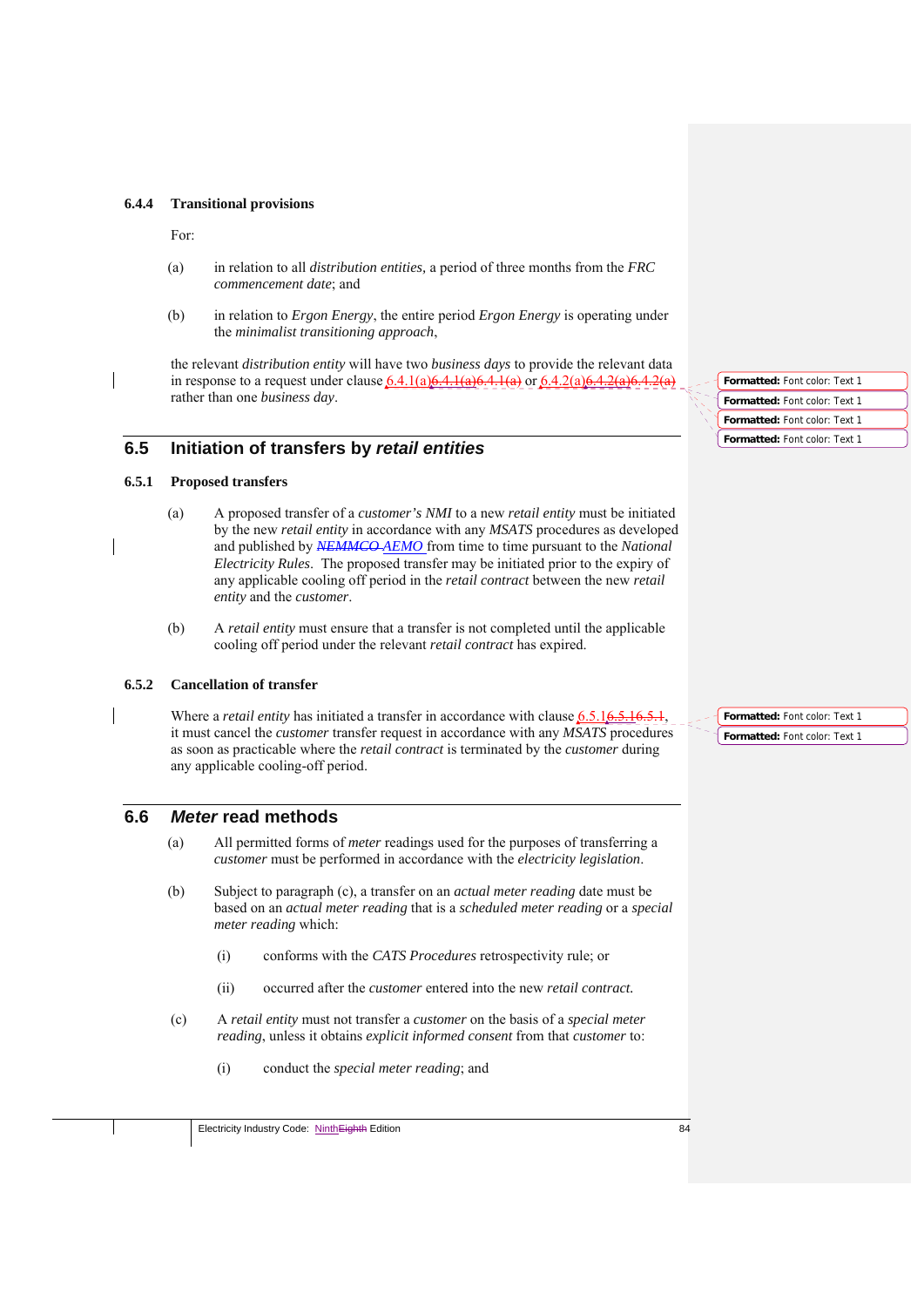- (ii) charge the *customer* for that *special meter reading* a fee which must be disclosed to the *customer*.
- (d) A *retail entity* is not obliged to obtain *explicit informed consent* under clause 6.6(c) if it does not charge the *customer* for that *special meter reading*.

## **6.7 Notification of non-occurrence of transfer**

Where a proposed new *retail entity* has previously advised a *customer* of the expected date of completion of a *NMI* transfer and that *NMI* transfer does not occur on that date and is not expected to occur within one month of that date, the *retail entity* must, within a reasonable time of becoming aware of the non-occurrence of the *NMI* transfer, use its best endeavours to advise the *customer*:

- (a) that the *customer* transfer did not occur;
- (b) of the reasons for the delay; and
- (c) of the new expected date of completion of the *customer* transfer (if it is still proceeding).

# **6.8** *Minimalist transitioning approach*

### **6.8.1 Application**

- (a) *Ergon Energy* is declared, at the *FRC commencement date*, to be operating under the *minimalist transitioning approach*.
- (b) The *QCA* may issue a notice to *Ergon Energy* declaring it will no longer be operating under the *minimalist transitioning approach* from the date 12 months from the date of the notice.
- (c) *Ergon Energy* must include a notice on its website stating the *minimalist transitioning approach* applies to it until the *minimalist transitioning approach* ceases to apply to it.
- (d) The *QCA* will review whether to issue a notice in accordance with paragraph (b) on an annual basis. In conducting this review, the *QCA* must consult with *Ergon Energy*, *retail entities* and any other person who has a legitimate interest in whether such a notice is to be issued.
- (e) Clauses 6.8.26.8.26.8.2 and 6.8.56.8.56.8.5 only apply to *Ergon Energy* while it operates under the *minimalist transitioning approach*.

#### **6.8.2 Discovery requests under a** *minimalist transitioning approach*

- (a) *Ergon Energy* must have the capacity to process a minimum of 150 requests each *business day* in total under clauses 6.4.1(a) 6.4.1(a) 6.4.1(a) and  $(6.4.2(a)6.4.2(a)6.$
- (b) If more than 150 requests are received in total under clauses 6.4.1(a)6.4.1(a)6.4.1(a) and 6.4.2(a)6.4.2(a)6.4.2(a) by *Ergon Energy* in a

| <b>Formatted: Font color: Text 1</b> |
|--------------------------------------|
| <b>Formatted:</b> Font color: Text 1 |
| <b>Formatted:</b> Font color: Text 1 |
| <b>Formatted:</b> Font color: Text 1 |
| <b>Formatted:</b> Font color: Text 1 |
| <b>Formatted:</b> Font color: Text 1 |
| <b>Formatted:</b> Font color: Text 1 |
| <b>Formatted:</b> Font color: Text 1 |
| <b>Formatted:</b> Font color: Text 1 |
| <b>Formatted:</b> Font color: Text 1 |
| <b>Formatted:</b> Font color: Text 1 |
| <b>Formatted:</b> Font color: Text 1 |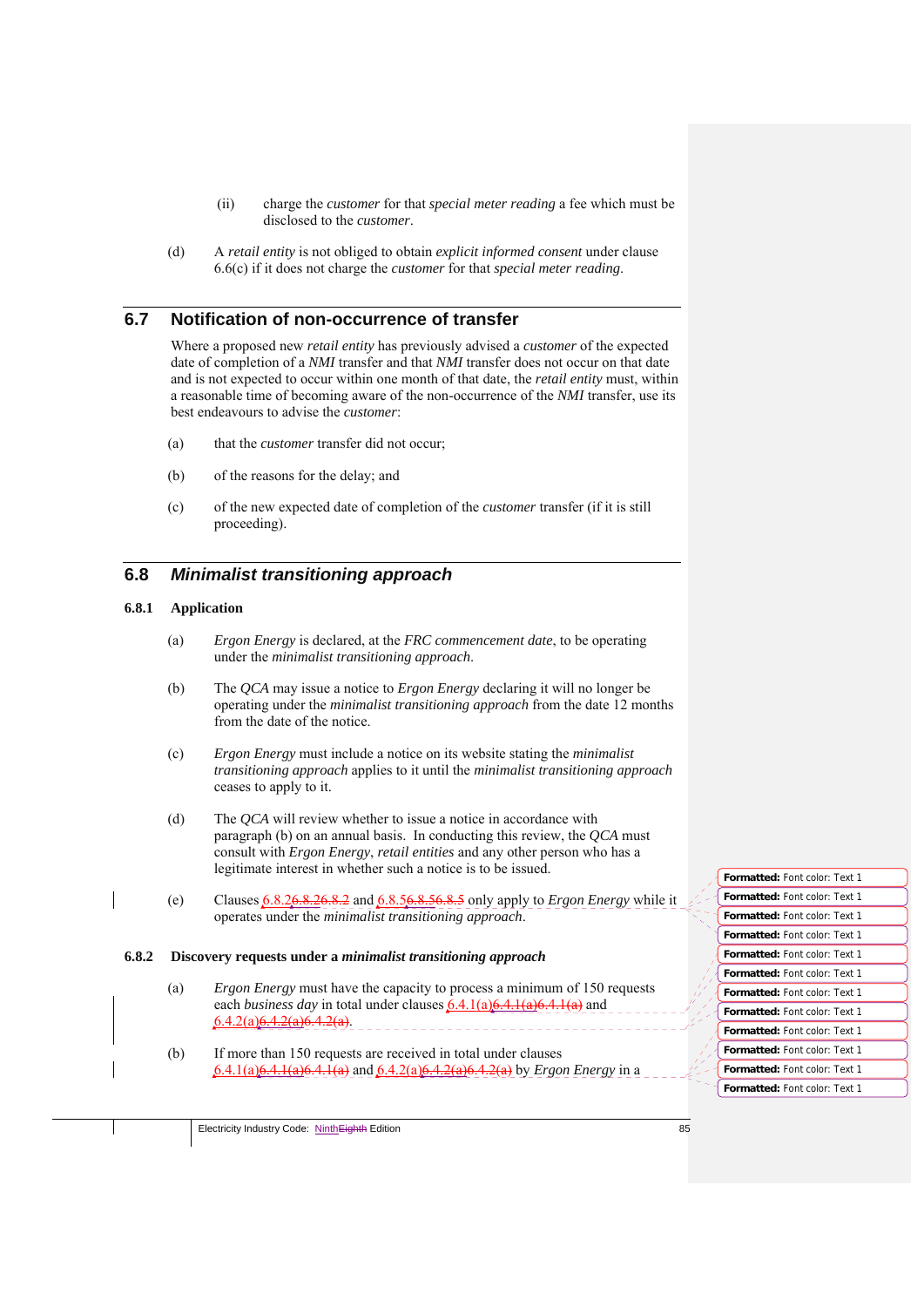*business day* then *Ergon Energy* will employ a combination of the following measures as appropriate to minimise or temporarily change transaction completion times:

- (i) increase the resources available for completing requests for information from *retail entities*, for example by increasing the total number of resources or the hours during which requests are processed;
- (ii) increase the time for completing requests for information from *retail entities* beyond two *business days*; and
- (iii) institute a queuing policy on the basis of the order of the receipt of requests for information from *retail entities*.
- (c) If *Ergon Energy* is consistently receiving more than 150 requests in total under clauses  $6.4.1(a)6.4.1(a)6.4.1(a)$  and  $6.4.2(a)6.4.2(a)6.4.2(a)$  and reasonably expects that it is unable to complete these within two *business days* then it must advise affected *retail entities*:
	- (i) which of the measures it is taking to minimise transaction completion times; and
	- (ii) of the revised expected timeframes for completing requests for information.

### **6.8.3** *NMI* **creation requests under a** *minimalist transitioning approach*

- (a) *Ergon Energy* must have the capacity to process a minimum of 40 *NMI* creation requests each *business day* under clause 6.8.46.8.46.8.4.
- (b) If more than 40 *NMI* creation requests under clause  $6.8.46.8.4$  are received by *Ergon Energy* in a *business day* then *Ergon Energy* will employ a combination of the following measures as appropriate to minimise or temporarily change *NMI* creation completion times:
	- (i) increase the resources available for initiating *NMI* creations, for example by increasing the total number of resources or the hours during which *NMI* creation requests are processed;
	- (ii) increase the time for initiating *NMI* creations beyond two *business days*; and
	- (iii) institute a queuing policy on the basis of the order of receipt of *NMI* creation requests.
- (c) If *Ergon Energy* is consistently receiving more than 40 *NMI* creation requests under clause 6.8.46.8.46.8.4 and reasonably expects that it is unable to initiate the requests in *MSATS* within two *business days*, then it must advise affected *retail entities*:
	- (i) which of the measures it is taking to minimise the timeframe for initiating *NMI* creations in *MSATS*; and



| Formatted: Font color: Text 1 |
|-------------------------------|
| Formatted: Font color: Text 1 |
| Formatted: Font color: Text 1 |
| Formatted: Font color: Text 1 |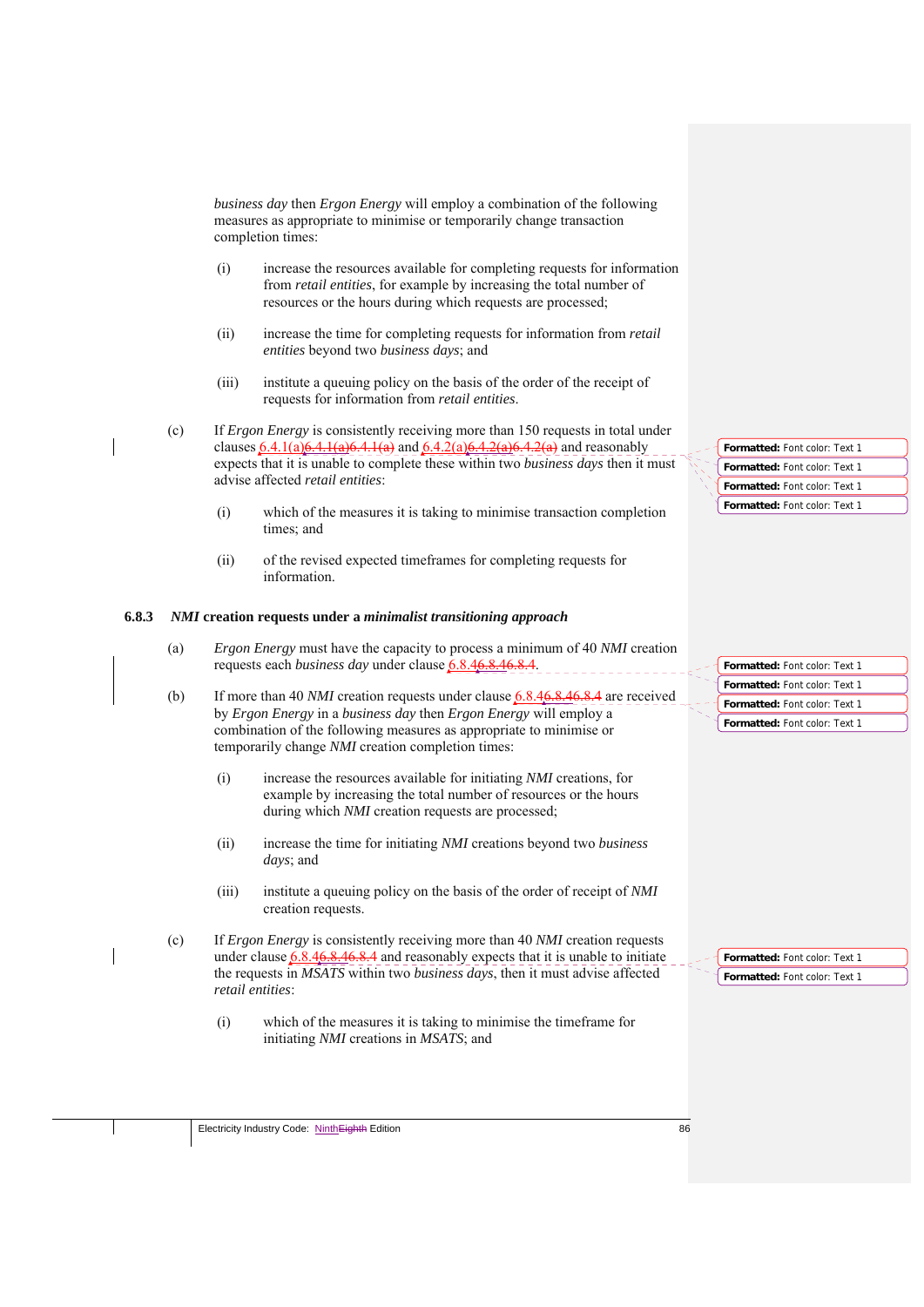(ii) of the revised expected timeframes for initiating in *MSATS* the *NMI* creations requested.

### **6.8.4 Request to create a** *NMI*

Where the *NMI* that is the subject of a proposed transfer is a *small customer's NMI* of *Ergon Energy* and that *NMI* is not in *MSATS*, the new *retail entity* must request the *distribution entity* to create the *NMI* and associated standing data in *MSATS* as soon as practicable after a *negotiated retail contract* has been entered into between the *customer* and the new *retail entity*.

### **6.8.5 Population of** *MSATS*

*Ergon Energy*, while operating under the *minimalist transitioning approach*, will provide to *NEMMCO AEMO* the *NMI* and each required item of *NMI standing data* in respect of each *connection point* for which it is the *distribution entity* for those *NMIs*:

- (a) with a *NMI* classification code of "LARGE"; or
- (b) that have been the subject of a transfer request.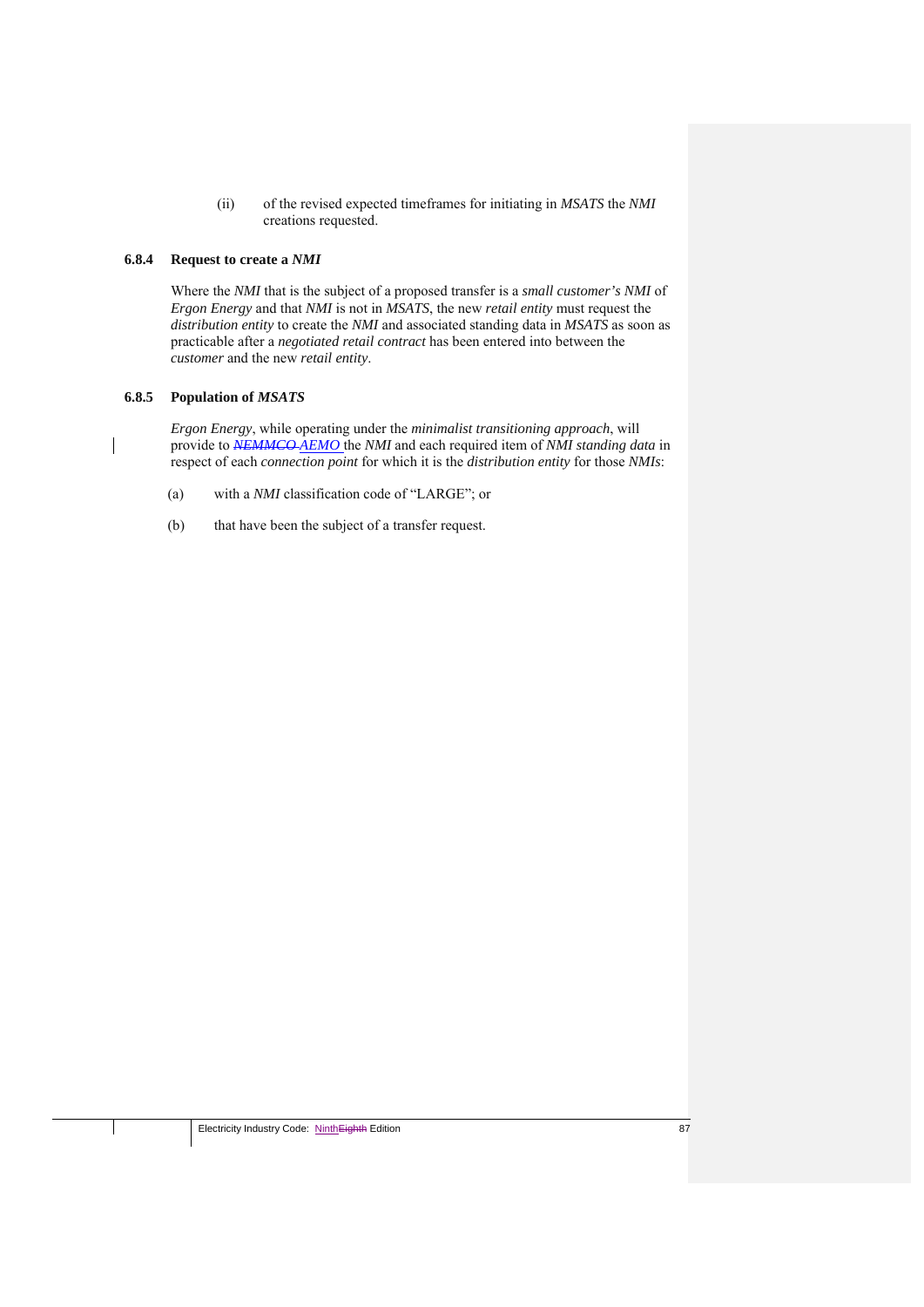# CHAPTER 7: RETAIL MARKETING CONDUCT

## **Preamble**

Chapter 7 of this *Code* is intended to operate in conjunction with laws of general application. To the extent that there is any inconsistency between this Chapter and an applicable Commonwealth or State law, that law will take precedence.

Sections 120ZL and 120ZN of the *Electricity Act* deal with the interaction of this Chapter and the *Fair Trading Act*.

# **7.1 Application of this Chapter**

### **7.1.1 Application**

Subject to clauses  $7.1.27.1.27.1.2$  and  $7.1.37.1.37.1.3$ , this Chapter applies to:

- (a) all *retail entities*;
- (b) in respect of clause 7.107.107.10, in relation to *large customers*; and
- (c) unless otherwise specified, in relation to *small customers*,

and *non-regulated marketers* are encouraged to comply with this Chapter 7.

## **7.1.2 Non-application to** *Ergon Energy*

While section 55G of the *Electricity Act* is in force, *Ergon Energy* and its subsidiaries are not required to comply with this Chapter 7.

### **7.1.3 Non-application by agreement**

This Chapter 7, or specified provisions of this Chapter 7, will not apply to a *retail entity*, or a *marketer* acting on the *retail entity's* behalf, where the *retail entity* has agreed in writing with a *customer*, by obtaining that *customer's explicit informed consent*, that this Chapter 7, or specified provisions of this Chapter 7, will not apply in respect of that *customer*, if:

- (a) the *customer*:
	- (i) is a *business customer*;
	- (ii) has one or more *premises* or a group of *premises*;
	- (iii) is a *small customer* in respect of one or more of those *premises*; and
- (b) the aggregate of the actual or expected annual energy consumption level for those *premises* equals or exceeds:
	- (i) in the case of a proposed electricity contract, 100*MWh* of electricity per annum; or
	- (ii) in the case of a proposed *dual fuel contract*, 100*MWh* of electricity per annum or 1TJ of gas per annum.

**Formatted:** Font color: Text 1 **Formatted:** Font color: Text 1 **Formatted:** Font color: Text 1 **Formatted:** Font color: Text 1 **Formatted:** Font color: Text 1 **Formatted:** Font color: Text 1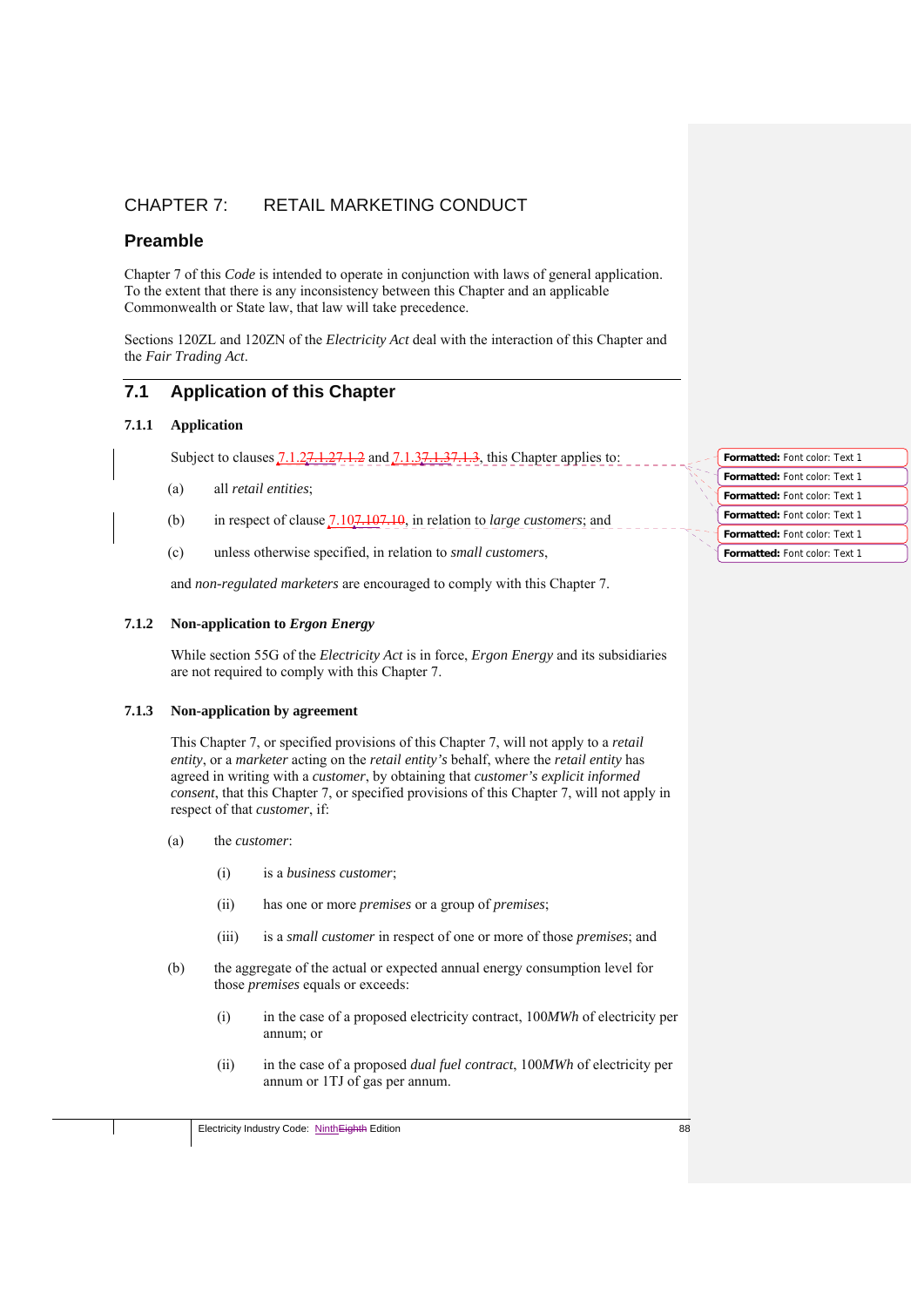# **7.2 Compliance**

## **7.2.1 Compliance**

- (a) A *retail entity* is responsible under this Chapter 7 for the conduct of any person who is employed, engaged or authorised by the *retail entity* to carry out *marketing* on the *retail entity's* behalf, including a *non-regulated marketer* whose actions result, or are intended to result, in the *retail entity* entering into a *retail contract* with a *small customer* for the provision of *customer retail services*.
- (b) A *retail entity* will not be responsible for the conduct of a *non-regulated marketer* who is employed, engaged or authorised by a *small customer* or group of *small customers* to act on their behalf, whose actions result, or are intended to result, in the *small customer* or group of *small customers* entering into a *retail contract* with a *retail entity* for the provision of *customer retail services*.

#### **7.2.2 Statement of compliance**

A *retail entity* must use its best endeavours to obtain a written statement from a *nonregulated marketer* confirming the *non-regulated marketer's* compliance with this Chapter 7 where the *non-regulated marketer* has introduced a *small customer* to the *retail entity* or has arranged or facilitated a *retail contract* on behalf of that *retail entity*.

# **7.3 General conduct standards**

A *marketer* or *salesperson* must while engaged in *marketing*:

- (a) comply with all applicable Commonwealth and State laws;
- (b) not engage in misleading, deceptive or unconscionable conduct, whether by act or omission;
- (c) not exert undue pressure on a *small customer*, nor harass or coerce a *small customer*;
- (d) use words and images that promote *small customers'* comprehension of *retail contracts*;
- (e) ensure that information provided to *small customers* is truthful and in plain language;
- (f) ensure that information provided to individual *small customers* is relevant to that *small customer's* circumstances; and
- (g) provide only timely, accurate, verifiable and truthful comparisons.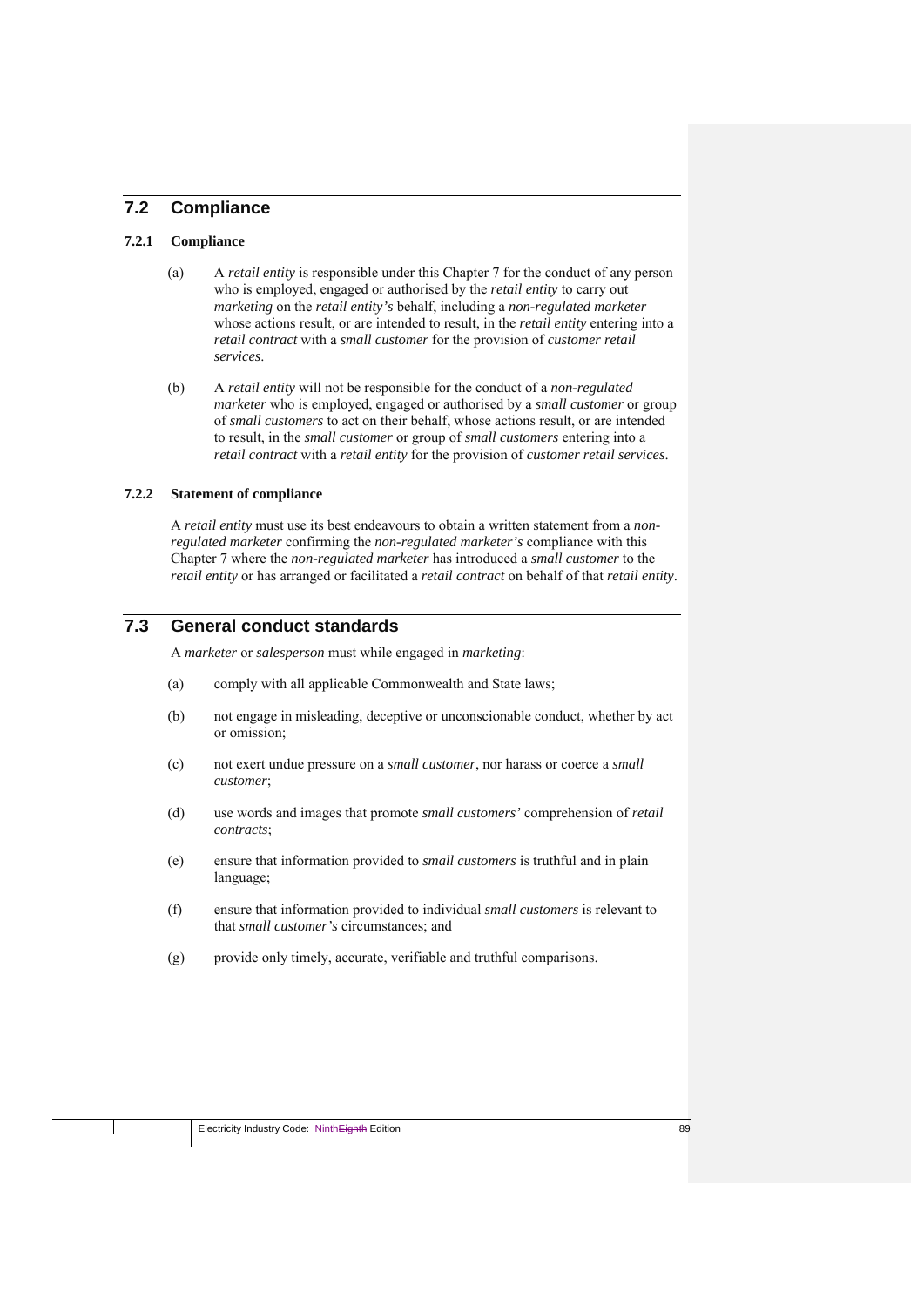# **7.4 Time of contact**

## **7.4.1 Door knocking**

- (a) Subject to paragraph (b), except by prior appointment, a *marketer* or *salesperson* must not visit a *small customer* for the purpose of *marketing* a *retail contract*:
	- (i) at any time on a Sunday or a public holiday; or
	- (ii) on a Saturday:
		- (A) between midnight and 9.00 a m.; or
		- (B) between 5.00 p.m. and midnight; or
	- (iii) on any other day:
		- (A) between midnight and 9.00 a m.; or
		- (B) between 6.00 p.m. and midnight.
- (b) If a *retail entity* has an exemption under section 71A of the *Fair Trading Act* in relation to contact times, the *retail entity* and its *marketers* or *salespersons* must comply with that exemption to the extent of any inconsistency.

#### **7.4.2 Telephone marketing**

Except by prior appointment, a *marketer* or *salesperson* must not telephone a *small customer* for the purpose of *marketing* a *retail contract*:

- (a) at any time on a Sunday or a public holiday; or
- (b) on a Saturday:
	- (i) between midnight and 9.00 a m.; or
	- (ii) between 5.00 p m. and midnight; or
- (c) on any other day:
	- (i) between midnight and 9.00 a m.; or
	- (ii) between 8.00 p m. and midnight.

# **7.5** *Marketing contacts*

#### **7.5.1 Identification**

As soon as practicable following the commencement of any *marketing contact* with a *small customer*, a *marketer* or *salesperson* must advise the *small customer* of:

(a) the purpose of the *marketing contact;*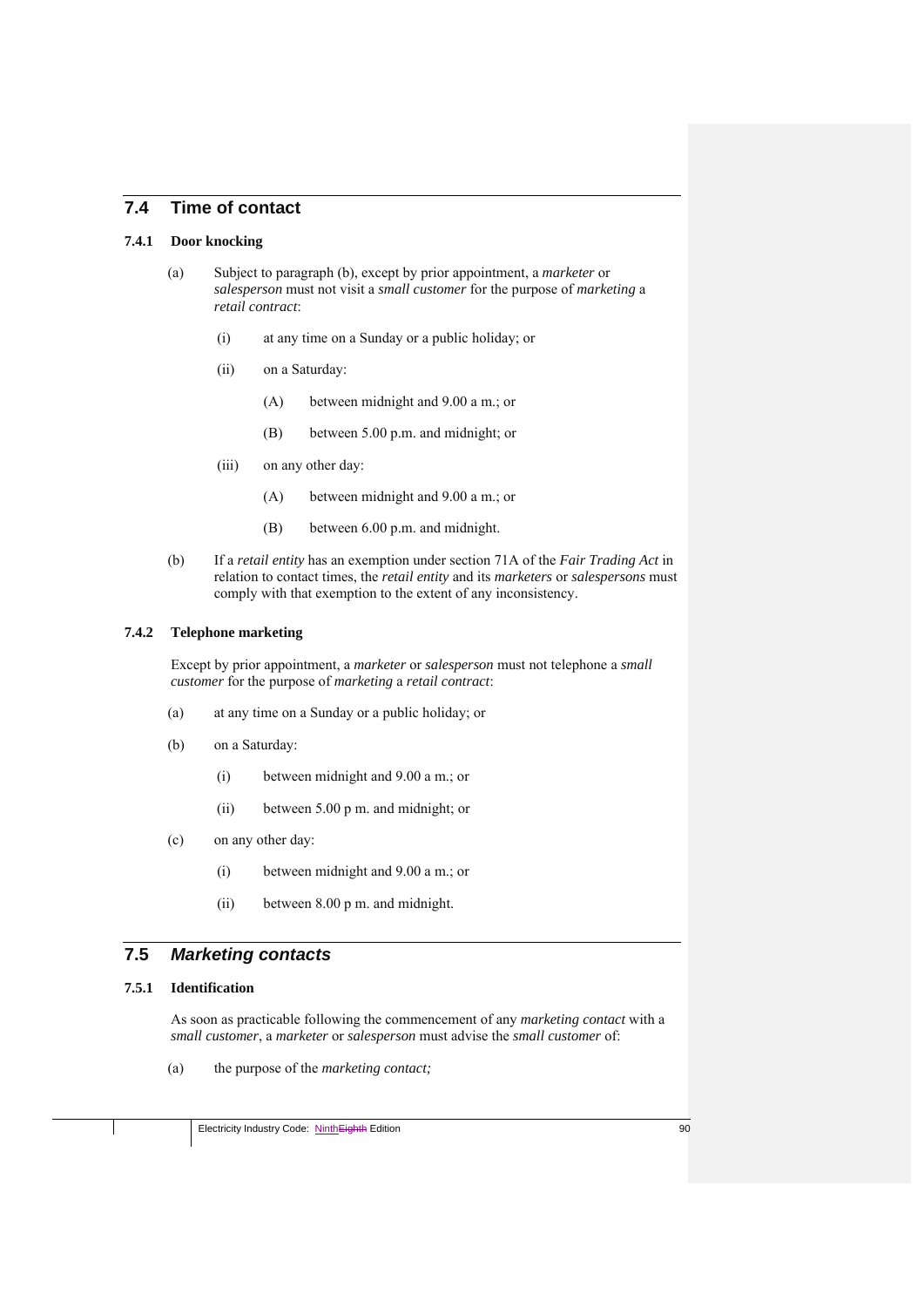- (b) the name of the *salesperson*; and
- (c) the name of the *marketer* and, if different, the name of the *retail entity* on whose behalf the *marketer* is acting.

### **7.5.2 Contact details**

Prior to completion of a *marketing contact* with a *small customer*, the *marketer* or *salesperson* must use its best endeavours to provide a *small customer* with contact details for the *marketer* and, if different, the *retail entity* on whose behalf the *marketer* or *salesperson* is acting.

#### **7.5.3 Termination of** *marketing contacts*

- (a) If a *small customer* requests the termination of a *marketing contact*, the *marketer* or *salesperson* must:
	- (i) immediately comply with that request;
	- (ii) refrain from contacting that *small customer* again for a period of 20 *business days* from the date of the request, unless otherwise advised by the *small customer*;
	- (iii) advise the *small customer* of the existence of the dispute resolution service provided by the *marketer*, or, if the *marketer* is not a *retail entity*, the *retail entity* on whose behalf the *marketer* or *salesperson* is acting; and
	- (iv) if requested by the *small customer*, provide details, including contact details, of that dispute resolution service.
- (b) To avoid doubt, paragraph (a) does not apply where a *small customer* defers a *marketing contact* to another date.

### **7.5.4** *Marketing* **in person**

- (a) A *marketer* or *salesperson* who makes a *marketing contact* by visiting a *small customer* must wear an identification card on his or her chest containing:
	- (i) a photograph of the *marketer* or *salesperson*; and
	- (ii) the name of the *marketer* or *salesperson* and, if different, the *retail entity* on whose behalf the *marketer* is acting.
- (b) A *marketer* or *salesperson* who makes a *marketing contact* by visiting a *small customer* must also provide the *small customer* with:
	- (i) the *retail entity's* telephone number for enquiries, verifications and complaints; and
	- (ii) if requested by the *small customer*, the address for service of the *retail entity* on whose behalf the *marketer* or *salesperson* is acting.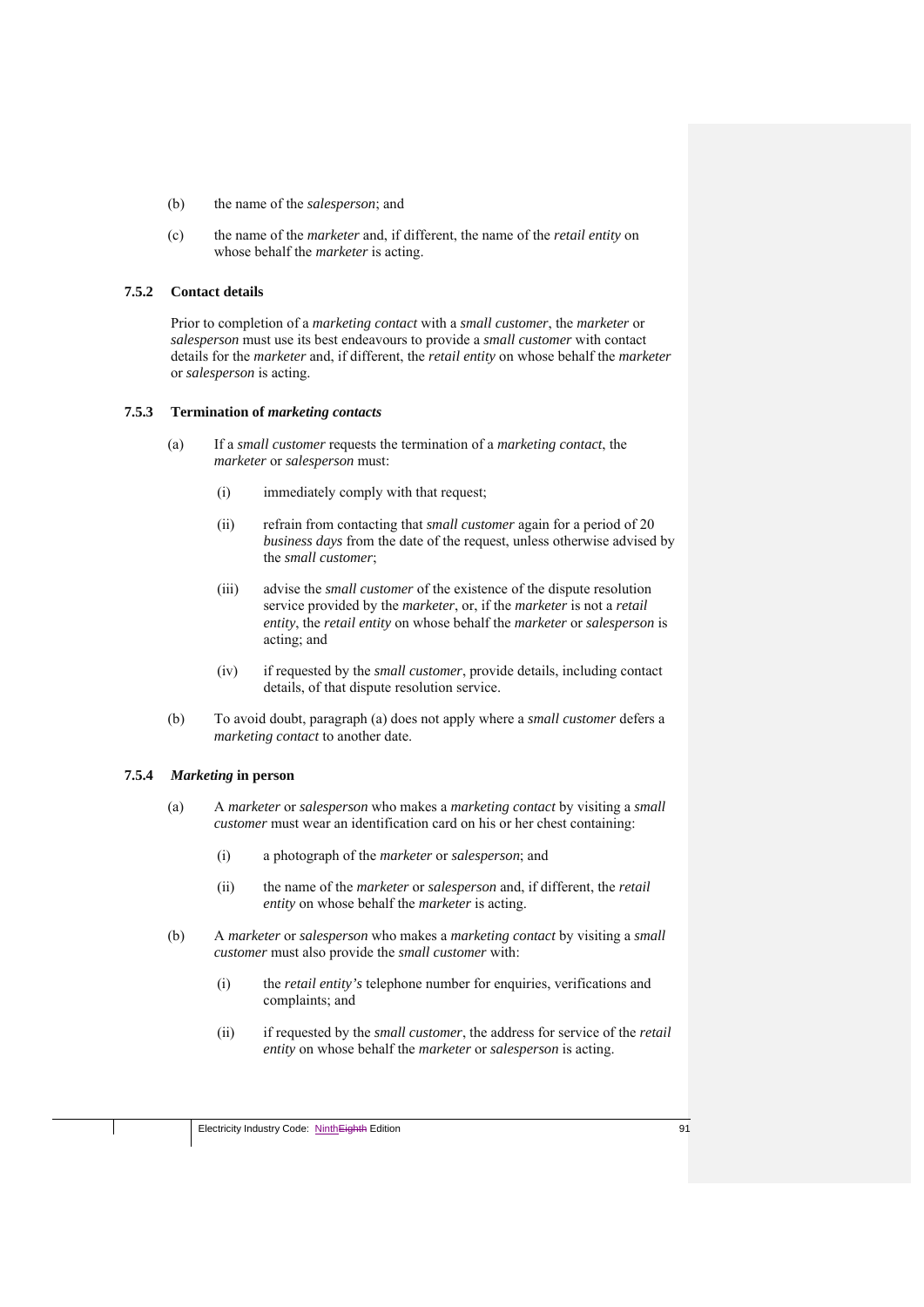### **7.5.5 Information and details to be provided in writing where** *marketing* **is in person**

Information or details required to be provided to a *small customer* under clause 7.5.17.5.17.5.1, 7.5.27.5.27.5.2 or 7.5.37.5.37.5.3 must be provided to the *small customer* in writing if the *marketer* or *salesperson* is making the *marketing contact* by visiting the *small customer*.

### **7.5.6** *Marketing* **by telephone**

A *marketer* or *salesperson* who makes a *marketing contact* with a *small customer* by telephone must use its best endeavours to:

- (a) comply with the requirements of clauses  $7.5.17.5.17.5.1$  and  $7.5.27.5.2$ and
- (b) provide the *small customer* with sufficient contact details so that the *small customer* can contact the *marketer* or a *salesperson* by return telephone call if he or she requires.

### **7.5.7** *Marketing* **by electronic means**

A *marketer* or *salesperson* who makes a *marketing contact* with a *small customer* by means of an electronic communication must:

- (a) comply with the requirements of clauses  $7.5.17.5.17.5.1$  and  $T<sub>1</sub>$ and
- (b) provide the *small customer* with sufficient contact details so that the *small customer* can contact the *marketer* or a *salesperson* by return electronic communication if he or she requires.

## **7.5.8 Record keeping standards**

To enable the identification of *marketers* and *salespeople* by *small customers* and to assist *marketers* and *small customers* in dealing with enquiries, verifications and complaints, a *marketer* must, for at least one year from the date of a *marketing contact,* use its best endeavours to keep records of:

- (a) all *marketing contacts* with *small customers*, whether initiated by the *marketer* or the *small customer*;
- (b) *small customer* requests not to be contacted by the *marketer*; and
- (c) *marketing contacts* which have been terminated at the request of the *small customer*.

# **7.6 Written disclosure statement**

When a *marketing contact* results, or is intended to result, in a *small customer* entering into a *negotiated retail contract*, or when a *small customer* contacts a *marketer* for the purposes of entering into a *negotiated retail contract*, the following information must be provided in writing to the *small customer* by the *marketer* in a written disclosure statement at the time the *negotiated retail contract* is entered into or, if the contract is

| Formatted: Font color: Text 1        |
|--------------------------------------|
| Formatted: Font color: Text 1        |
| Formatted: Font color: Text 1        |
| Formatted: Font color: Text 1        |
| Formatted: Font color: Text 1        |
| <b>Formatted: Font color: Text 1</b> |

**Formatted:** Font color: Text 1 **Formatted:** Font color: Text 1 **Formatted:** Font color: Text 1 **Formatted:** Font color: Text 1

**Formatted:** Font color: Text 1 **Formatted:** Font color: Text 1 **Formatted:** Font color: Text 1 **Formatted:** Font color: Text 1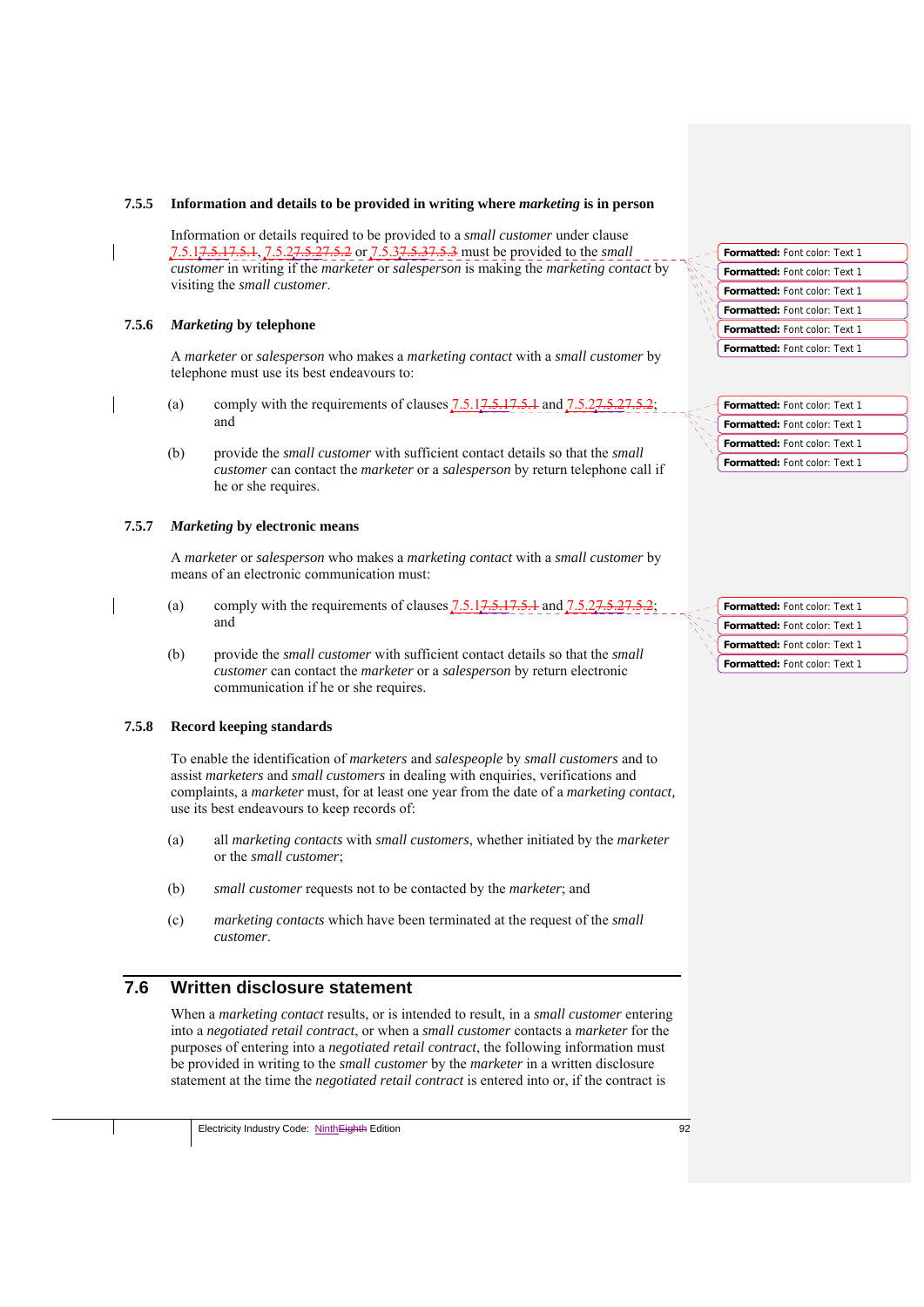entered into over the telephone, within two *business days* of the *negotiated retail contract* being entered into:

- (a) the name and address for service of the *marketer*, or, if different, the *retail entity* on whose behalf the *marketer* is acting;
- (b) the postal address, facsimile number and email address of the *marketer* or, if different, the *retail entity* on whose behalf the *marketer* is acting;
- (c) the date of commencement of the *negotiated retail contract*;
- (d) the prices, charges, tariffs and service levels that will be applicable in respect of the *negotiated retail contract*;
- (e) if the prices, charges, tariffs or service levels are able to be changed by the *retail entity* under the *negotiated retail contract*, the manner in which any such change may be effected;
- (f) the costs to the *small customer* associated with entering into the *negotiated retail contract*, outside of the prices, charges and tariffs payable (including any costs associated with the provision of infrastructure such as *meters*);
- (g) the type and frequency of bills which will be rendered under the *negotiated retail contract*;
- (h) the payment methods and options which are available in respect of the *negotiated retail contract*;
- (i) the early termination charges which may apply in the event that the *small customer* terminates a *fixed-term contract* prior to its expiry date and the method of calculation of those charges;
- (j) the enforcement expenses which may become payable in the event of a breach of the *negotiated retail contract* by the *small customer*;
- (k) the dispute resolution options which are available to *small customers*;
- (l) details of the right conferred on the *small customer* to rescind the *negotiated retail contract* in accordance with the *Code*;
- (m) if a commission, fee or reward is to be paid for the introduction of business to the *retail entity*:
	- (i) a statement of that fact;
	- (ii) details of the person by whom the commission, fee or reward is payable; and
	- (iii) details of the person to whom the commission, fee or reward is payable.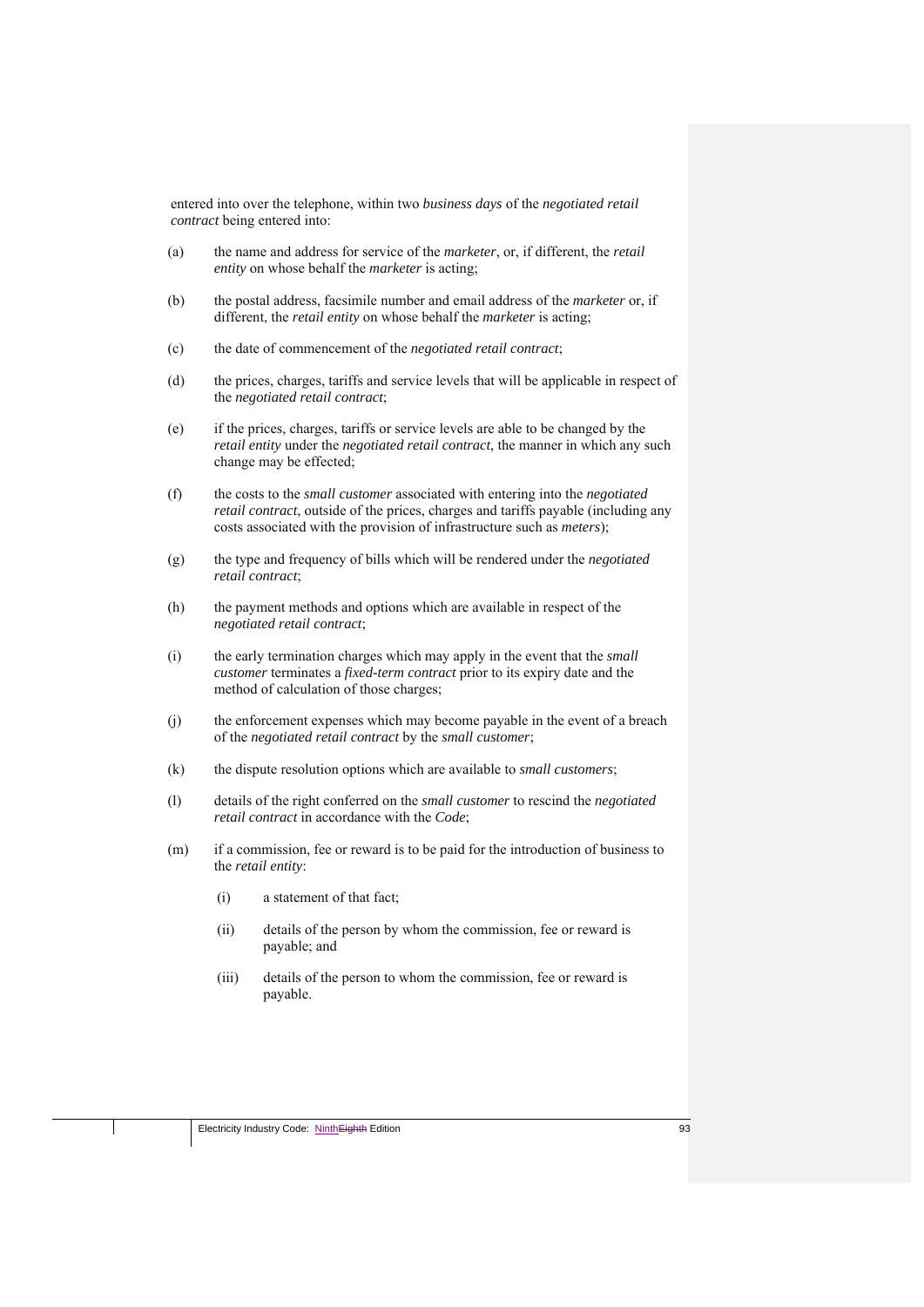# **7.7 Consent**

- (a) Whenever a *marketer* is required to obtain the consent of a *small customer*, including the consent to enter into a *retail contract*, that consent must be the *explicit informed consent* of a *small customer* obtained only after timely, accurate, verifiable and truthful information on the consequences of providing consent has been made available to the *small customer* by the *marketer* (for example, through the use of a disclosure statement under clause  $(7.67.67.6)$ .
- (b) A *marketer* must retain records of any *explicit informed consent* obtained under this *Code* for at least two years.
- (c) Records retained under paragraph (b) must be retained by the *marketer* in a format which permits the *marketer* to answer any enquiries relating to a *customer's explicit informed consent* by that *small customer*, the *QCA*, the *Energy and Water Ombudsman Queensland* or any other entity permitted by *electricity legislation* to access that information.

# **7.8 Training and product knowledge**

A *marketer* must ensure that the *marketer*'s employees, agents and contractors have sufficient training and knowledge so as to be able to comply with Chapter 7 of this *Code* and all other relevant legislative requirements.

# **7.9 Privacy**

While engaged in *marketing*, a *marketer* must, in dealing with a *small customer's customer information*, comply with:

- (a) the *Privacy Act 1988* (Cwlth); and
- (b) any instrument issued by the *QCA* regarding privacy.

A *marketer* must inform a *small customer* of the *marketer*'s privacy obligations at the request of the *small customer*.

# **7.10** *Large non-market customer* **disclosure statement**

Until the end of 30 June 2009, a *retail entity* must not enter into a *negotiated retail contract* with a *large non-market customer* unless the *retail entity* has first given a statement to the *customer* in writing that, once the *customer* has entered into a *negotiated retail contract* for the *premises*, the *customer* cannot revert to *notified prices* for that *premises*.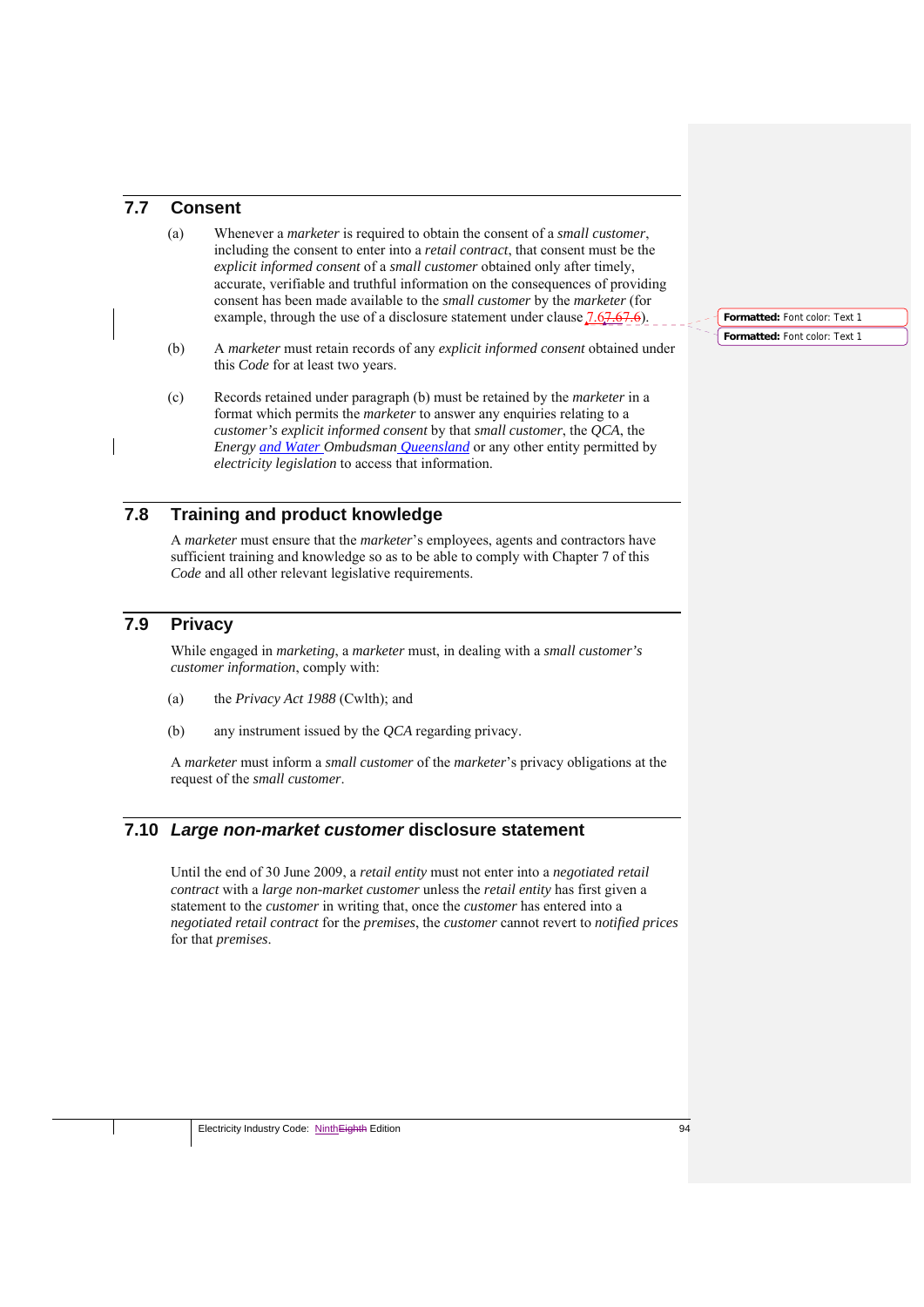# CHAPTER 8: RETAIL MARKET INFORMATION

# **8.1 Application of this Chapter**

### **8.1.1 Application**

Subject to clause 8.1.28.1.28.1.2, this Chapter applies to all *retail entities* and, with respect to clause 8.5.58.5.58.5.5, all *distribution entities*.

### **8.1.2 Non-application to** *Ergon Energy*

While section 55G of the *Electricity Act* is in force, *Ergon Energy* and its subsidiaries are only required to comply with clause 8.58.58.5 of this Chapter 8.

# **8.2 Price fact sheets**

### **8.2.1 Publishing price fact sheets**

For each *negotiated retail contract* that a *retail entity* offers to *residential customers* the *retail entity* must, in relation to that *negotiated retail contract*:

- (a) publish a price fact sheet on its website;
- (b) in combination with, or included within, any written disclosure statement provided to a *residential customer* under the requirements of clause 7.67.67.6 of this *Code,* provide a price fact sheet; and
- (c) provide a price fact sheet to a *residential customer* on request.

### **8.2.2 Contents of price fact sheet**

A price fact sheet published or provided in accordance with clause  $8.2.18.2.18.2.1$  must include at least the following information:

- (a) the estimated annual cost of the *negotiated retail contract* (assuming consumption is spread evenly over the year and excluding rebates or fees listed below in paragraphs (b) to (g)) for a *customer* with an annual electricity consumption level of:
	- (i) 2 *MWh* (excluding *off peak hot water*);
	- (ii) 5 *MWh* (excluding *off peak hot water*);
	- (iii) 8.5 *MWh* (excluding *off peak hot water*); and
	- (iv) 1.5 *MWh* of *off peak hot water*;
- (b) the amount of any loyalty rebate;
- (c) the amount of any entry rebate;
- (d) the amount of any account establishment fees;





**Formatted:** Font color: Text 1 **Formatted:** Font color: Text 1

**Formatted:** Font color: Text 1 **Formatted:** Font color: Text 1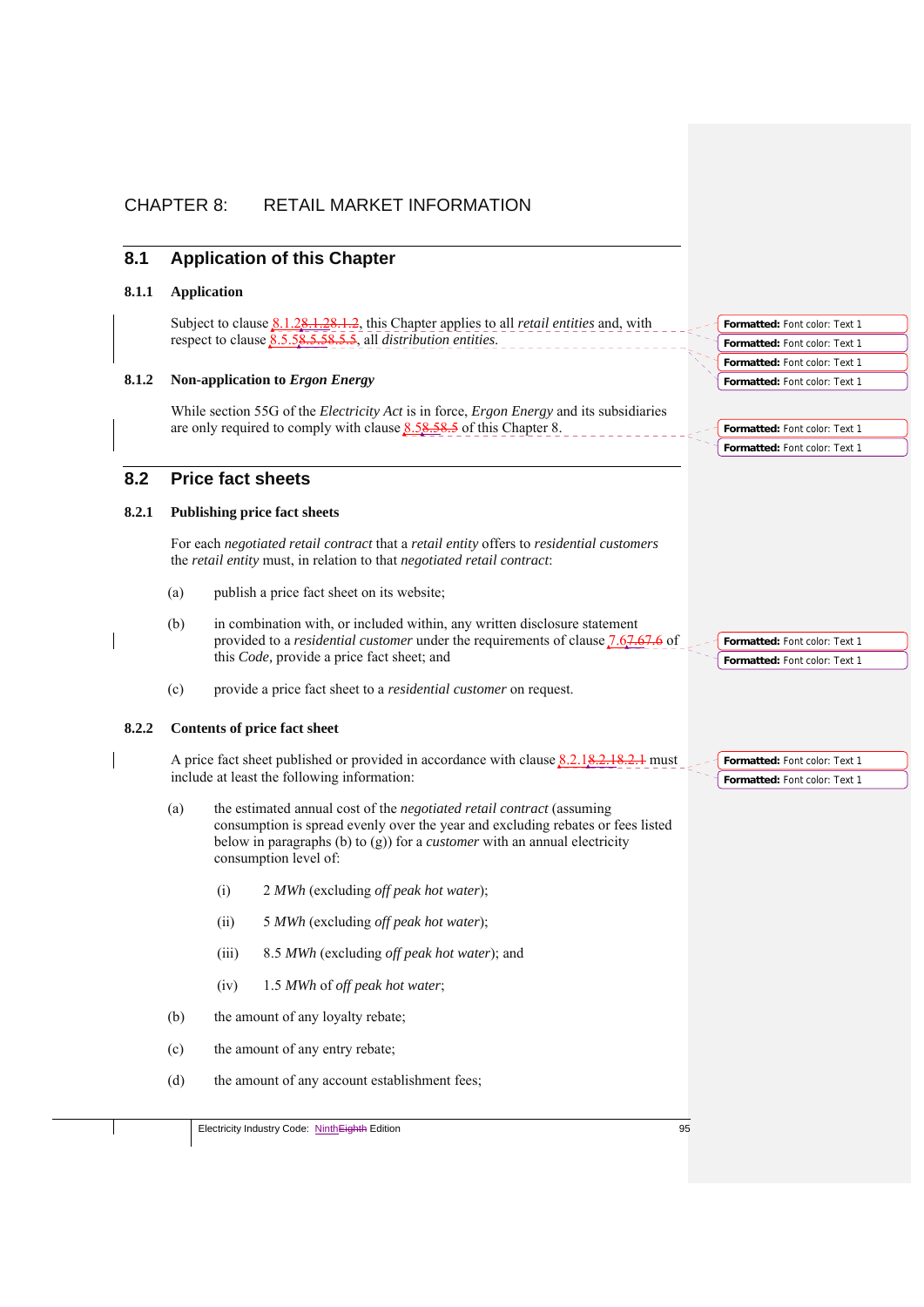- (e) the amount of any exit fees;
- (f) the amount of any direct debit rebate; and
- (g) the amount of any other new fees and charges.

### **8.2.3 Form of price fact sheet**

Nothing in this clause 8.28.28.2 restricts a *retail entity* providing the price fact sheets in conjunction with other *marketing* or information material.

#### **8.2.4 Expression of price information**

In any promotional or *marketing* information provided by a *retail entity* or on behalf of a *retail entity* to a *residential customer*, prices must be expressed as inclusive of *GST*.

# **8.3 Provision of information to the** *QCA*

### **8.3.1 Provision of information to the** *QCA*

In relation to each type of *negotiated retail contract* that a *retail entity* offers to *residential customers*, the *retail entity* must provide the *QCA* with accurate and full information about that type of *negotiated retail contract* including:

- (a) price and price structures;
- (b) loyalty rebates;
- (c) entry rebates;
- (d) account establishment fees;
- (e) exit fees;
- (f) any other new fees and charges;
- (g) direct debit rebates; and
- (h) non-price incentives, including but not limited to:
	- (i) loyalty schemes; and
	- (ii) product vouchers.

#### **8.3.2 Changes to** *negotiated retail contract***s**

- (a) A *retail entity* must inform the *QCA* of any changes to the information provided under clause  $8.3.18.3.18.3.1$  and the date the changes take effect no less than 10 *business days* prior to the *price changes* taking effect.
- (b) A *retail entity* may notify the *QCA* of any changes to the information provided under clause  $8.3.18.3.18.3.1$  by telephone, fax or email.

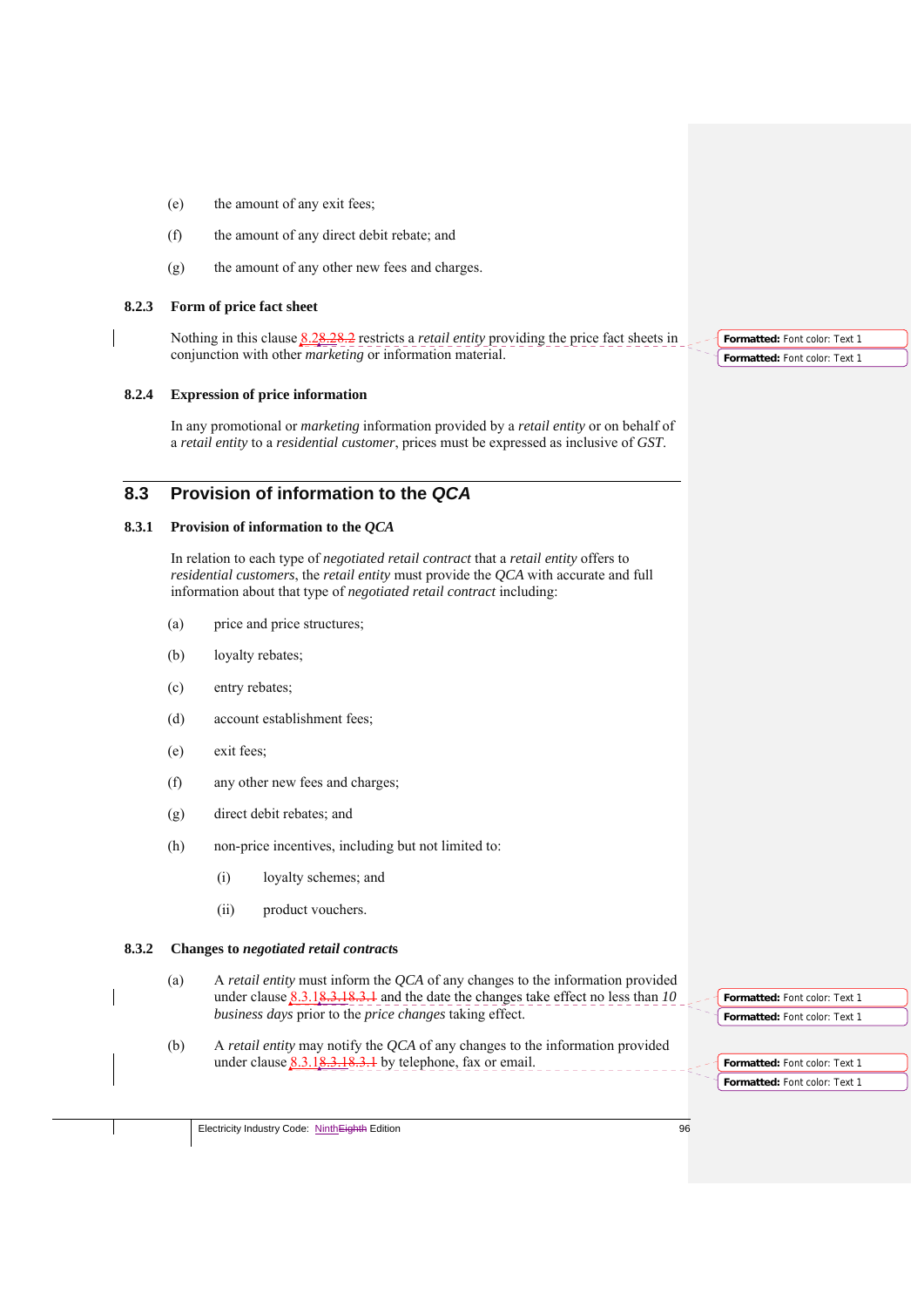(c) If notification is made by telephone, written confirmation of any changes to the information provided under clause 8.3.18.3.18.3.1 must be provided to the *QCA* within five *business days* of the date of that notification.

### **8.3.3 Confidentiality of information**

- (a) When providing the *QCA* with information about a *negotiated retail contract* under clause 8.3.18.3.18.3.1 or 8.3.28.3.28.3.2, the *retail entity* may request the *QCA* not to disclose the information publicly.
- (b) If the *QCA* determines that a claim for confidentiality made under paragraph (a) is reasonable and in the public interest, the *QCA* will not publicly disclose the information provided under clause  $8.3.18.3.18.3.1$  or  $8.3.28.3.28.3.2$  through any of the *QCA's* price comparison services.

# **8.4 Price comparator**

### **8.4.1 Development of price comparator**

- (a) The *QCA* must develop and make available on its website a price comparator so that a *residential customer* can compare an offer it receives to enter into a *negotiated retail contract* against the types of *negotiated retail contracts* offered by *retail entities* and the *standard retail contract*.
- (b) The price comparator must:
	- (i) be developed with the objective of enabling *residential customers* to compare types of *negotiated retail contracts* and the *standard retail contract*;
	- (ii) prompt the *residential customer* to provide details of electricity consumption from their bills (up to four) and details from any offer they have received from a *retail entity*; and
	- (iii) show the estimated annual electricity costs under each type of *negotiated retail contract* and *standard retail contract* when electricity consumption details are entered by *residential customers* and any savings the *residential customer* could make by entering into a *standard retail contract* or a *negotiated retail contract* other than the offer they have received from the *retail entity*.
- (c) The price comparator will only be a guide and this should be made clear to *residential customers* that use the price comparator.
- (d) The price comparator need only deal with price components of *negotiated retail contracts* in monetary terms and need not deal with non-cash rewards such as vouchers, discounts on other products or services or any eligibility for an energy concession in financial comparisons. However, the price comparator must include a field that provides for a text description of any non-cash rewards offered by the *retail entity* under the contract.

| Formatted: Font color: Text 1 |  |
|-------------------------------|--|
|                               |  |
|                               |  |

**Formatted:** Font color: Text 1

| <b>Formatted: Font color: Text 1</b> |
|--------------------------------------|
| Formatted: Font color: Text 1        |
| Formatted: Font color: Text 1        |
| Formatted: Font color: Text 1        |
| <b>Formatted: Font color: Text 1</b> |
| <b>Formatted: Font color: Text 1</b> |
|                                      |
| Formatted: Font color: Text 1        |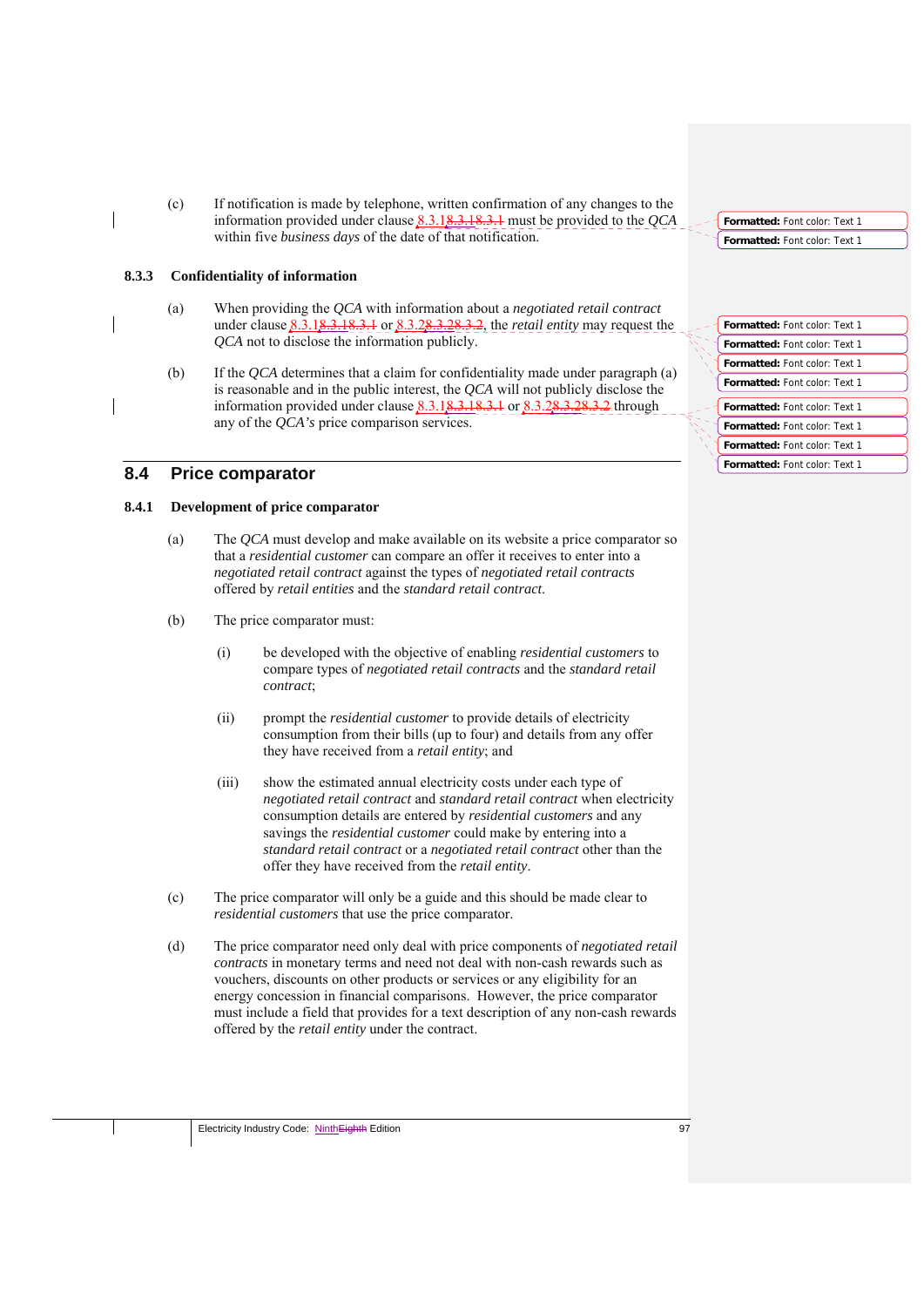(e) Nothing in this clause 8.48.48.4 prohibits the *QCA* developing and making available a single price comparator that compares prices for the provision of both electricity and gas.

# **8.5 Review of developments in full retail competition**

## **8.5.1** *QCA* **monitoring and reporting role**

The *QCA* must,

- (a) monitor the development of the Queensland electricity market by reviewing the data provided by all *retail entities* under clauses 8.5.28.5.28.5.2 to 8.5.48.5.48.5.4 and by all *distribution entities* under clause 8.5.58.5.58.5.5 and 8.5.6;
- (b) publish on a quarterly basis in aggregate:
	- (i) the number of *LARGE* and *SMALL NMIs*;
	- (ii) the indicative number of *market NMIs* relating to *large customers*; and
	- (iii) the indicative number of *market NMIs* relating to *small customers*;
- (c) publish on a quarterly basis by *retail entity* the information on *customer* disconnections provided by *retail entities* under clause 8.5.38.5.38.5.3; and
- (d) publish on a quarterly basis by *retail entity* the information on *customer* complaints provided by the *retail entities* under clause 8.5.48.

### **8.5.2** *Retail entities* **to supply the number of market and non-market** *customers*

- (a) Each *retail entity* must, within one month after the end of each *quarter,* provide to the *QCA* the number of large and small *market NMIs* as at the end of that previous *quarter*.
- (b) Each *retail entity* must, within one month after the end of each *quarter,* provide to the QCA the number of large and small *non-market NMIs* as at the end of that previous *quarter*.

### **8.5.3** *Retail entities* **to supply** *customer* **disconnection data**

Each *retail entity* must, within one month after the end of each *quarter,* supply to the *QCA* data that details:

- (a) the total number of the *retail entity's small business customers* that were disconnected;
- (b) the number of the *retail entity's small business customers* that were disconnected in each of the following categories;
	- (i) due to non payment;

| Formatted: Font color: Text 1 |
|-------------------------------|
| Formatted: Font color: Text 1 |
| Formatted: Font color: Text 1 |
| Formatted: Font color: Text 1 |
| Formatted: Font color: Text 1 |
| Formatted: Font color: Text 1 |

| Formatted: Font color: Text 1 |
|-------------------------------|
| Formatted: Font color: Text 1 |
|                               |

| <b>Formatted: Font color: Text 1</b> |
|--------------------------------------|
| <b>Formatted:</b> Font color: Text 1 |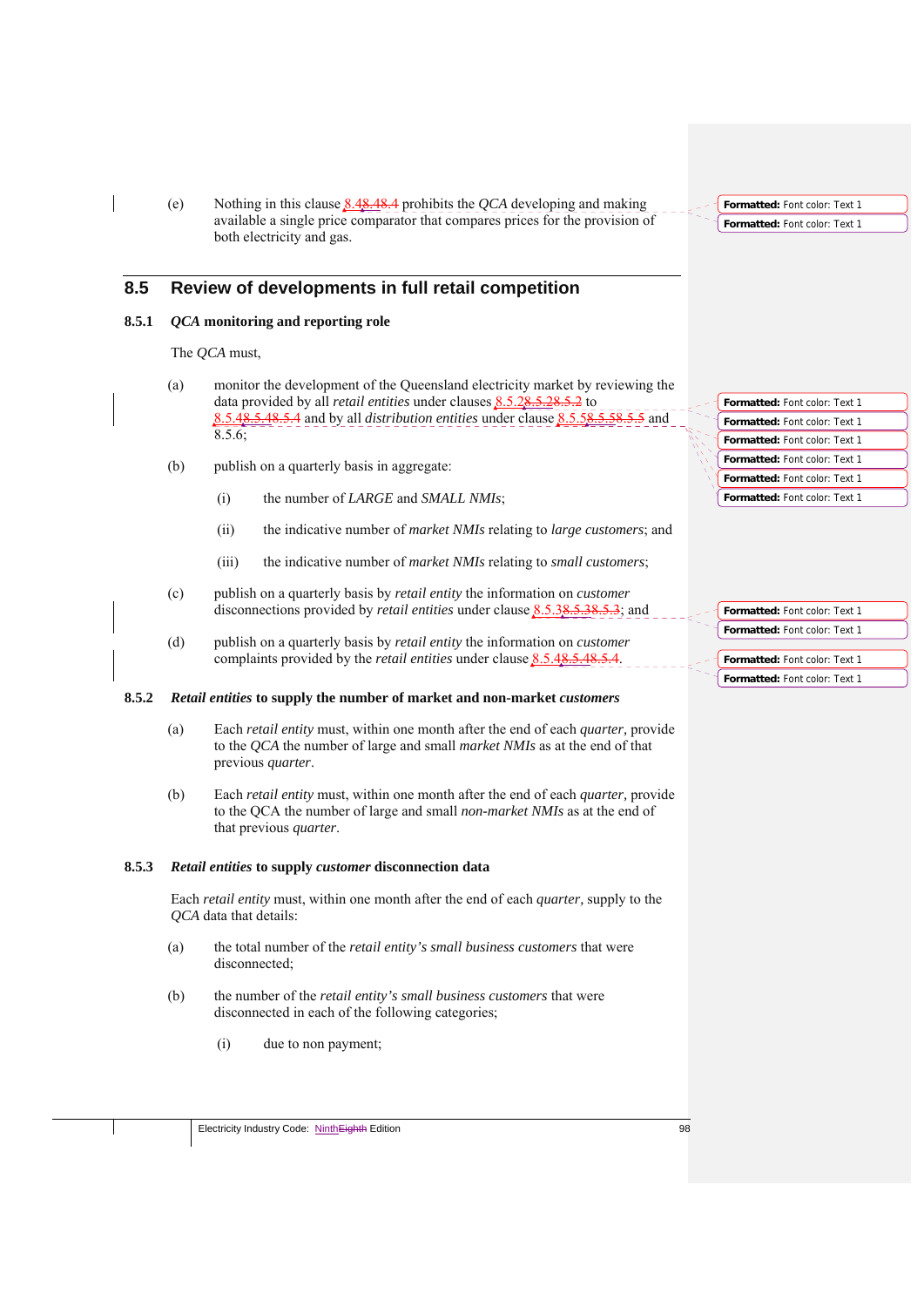- (ii) at a *premises* due to non payment but who have been reconnected with the same name at the *premises*;
- (iii) at a *premises* due to non payment but who have been reconnected within seven days with the same name at the *premises*;
- (c) the total number of the retail entity's *small residential customers* that were disconnected;
- (d) the number of the retail entity's *small residential customers* that were disconnected in each of the following categories:
	- (i) due to non payment;
	- (ii) at a *premises* due to non payment but who have been reconnected with the same name at the *premises*;
	- (iii) at a *premises* due to non payment but who have been reconnected within seven days with the same name at the *premises*;
	- (iv) at a *premises* due to non payment and who hold a pensioner or concession card; and
	- (v) at a *premises* due to non payment and who hold a pensioner or concession card, but who have been reconnected with the same name at the *premises*.
- (e) the number of the *retail entity's small residential customers* that:
	- (i) are participating in a hardship program;
	- (ii) were denied access to a hardship program; and
	- (iii) have exited a hardship program.
- (f) the average debt on entry to a *retail entity's* hardship program, of the *retail entity's small residential customers* that are participating in that hardship program,
- (g) the average length of time the retail entity's *small residential customers* that are participating in a hardship program remain in that program

for the previous quarter.

#### **8.5.4** *Retail entities* **to supply** *customer* **complaint data**

Each *retail entity* must, within one month after the end of each quarter, supply to the *QCA* data that details the number of complaints received from *small customers* (separated into those received from *small business customers* and *small residential customers*) in respect of their actions or omissions as a *retail entity*, for the following categories:

- (a) total number of complaints;
- (b) billing or account complaints;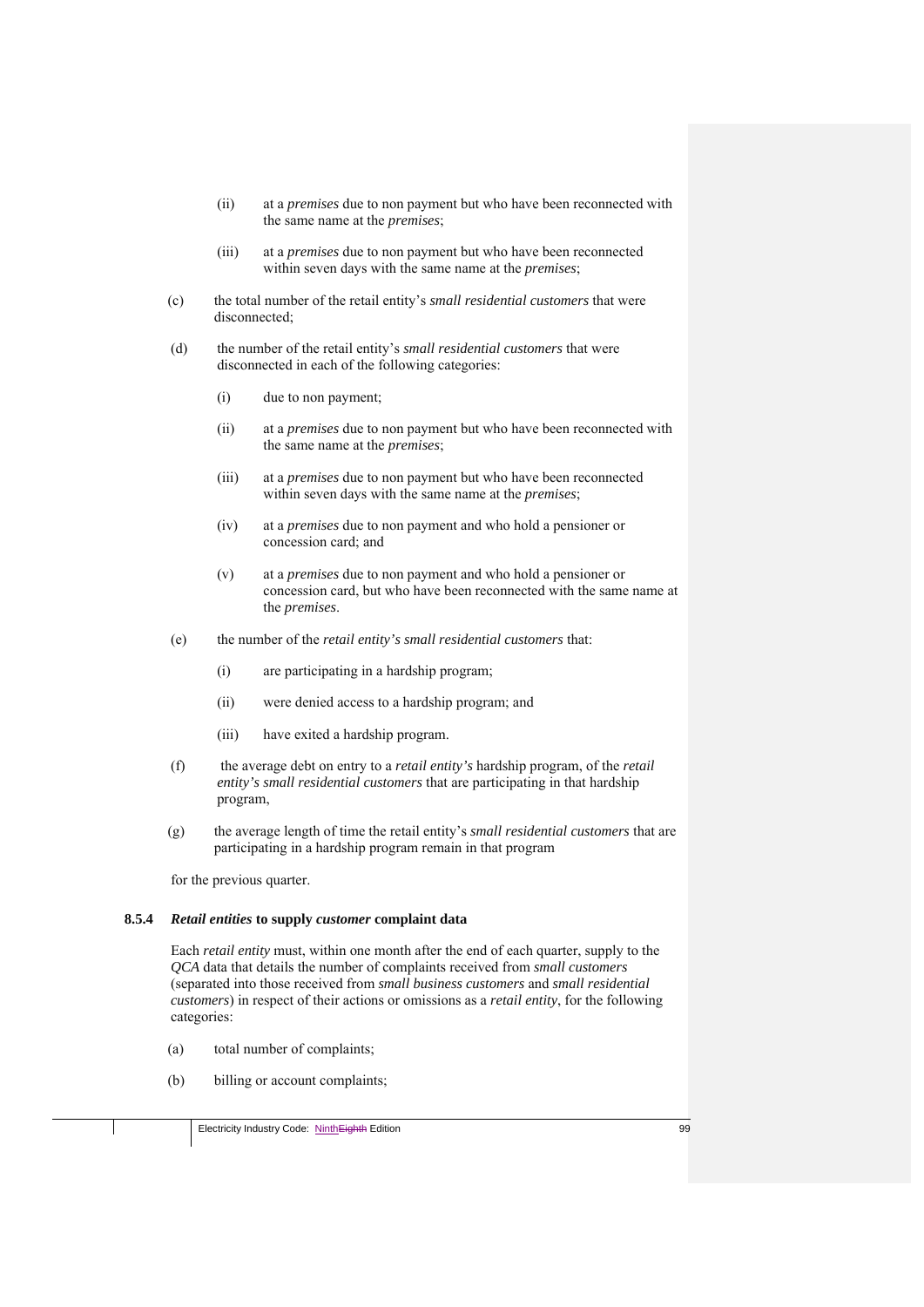- (c) marketing complaints; and
- (d) other complaints,

for the previous quarter.

#### **8.5.5** *Distribution entities* **to supply number of** *NMI premises*

- (a) Each *distribution entity* must, within one month after the end of each *quarter* provide to the *QCA* the number of large and small *NMI premises* as at the end of that previous *quarter*.
- (b) *Ergon Energy* and its subsidiaries will exclude all *NMI premises* on *supply networks* not forming part of the national grid from the information provided to the *QCA* under clause  $8.5.5(a)8.5.5(a)8.5.5(a)$ .

#### **8.5.6 Distribution entities to supply disconnection data**

Each *distribution entity* must, within one month after the end of each *quarter*, provide the QCA data that details:

- (a) the total number of *small business customers* that were disconnected at the instigation of the distribution entity;
- (b) the number of *small business customers* that were disconnected at the instigation of the distribution entity for non payment;
- (c) the number of *small business customers* that were disconnected at the instigation of the distribution entity for safety reasons;
- (d) the number of *small business customers* that were disconnected at the instigation of the distribution entity for other reasons;
- (e) the total number of *small residential customers* that were disconnected at the instigation of the distribution entity;
- (f) the number of *small residential customers* that were disconnected at the instigation of the distribution entity for non payment;
- (g) the number of *small residential customers* that were disconnected at the instigation of the distribution entity for safety reasons;
- (h) the number of *small residential customers* that were disconnected at the instigation of the distribution entity for other reasons;
- (i) the total number of *small business customer disconnections* and the number of *small business customer disconnections* due to non payment that the distributor performed at the request of each retail entity,
- (j) the total number of *small residential customer disconnections* and the number of *small residential customer disconnections* due to non payment that the *distributor* performed at the request of each *retail entity*,

for the previous *quarter*.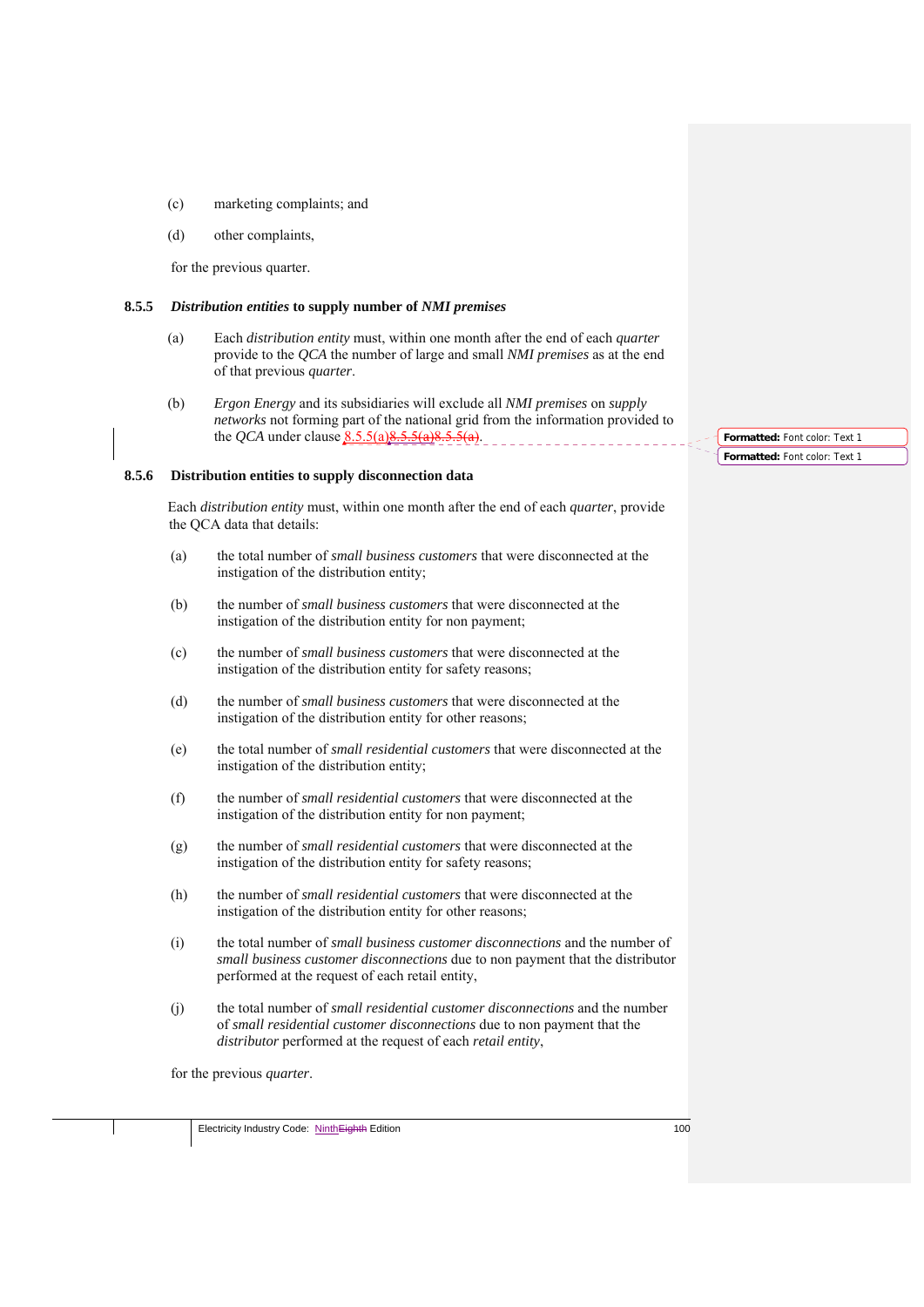# CHAPTER 9: METERING

## **9.1 Application**

### **9.1.1 Purpose**

The purpose of this Chapter is to regulate those matters that relate to electricity metering for:

- (a) *connection points* for type 7 *metering installations* where the relevant *customer*  is, or is taken to be, an excluded customer under the *Electricity Act*; and
- (b) *points of supply* in *isolated power systems*.

### **9.1.2 Application of this chapter**

This chapter applies:

- (a) to all *distribution entities* in regard to metering for those matters specified in clause 9.1.3;
- (b) to all *area retail entities* in regard to:
	- (i) metering to the extent specified in clause 9.1.3; and
	- (ii) their *first-tier connection points* in relation to clause 9.4.8; and
- (c) to *isolated generators* that operate in parallel with electricity supplied from a *distribution entity's supply network.* To avoid doubt, a *generator* in this *Code* includes an *IES generator* and other very small *generators*.

## **9.1.3 Scope**

- (a) This Chapter applies to type 1 to 7 *metering installations* that are not covered by the *National Electricity Rules*, being *connection points* where the *customer* for the relevant *premises* is, or is taken to be, an excluded customer under the *Electricity Act.*
- (b) This chapter applies to *card operated meters*.
- (c) This chapter applies to *metering installations* located in *isolated power systems*.
- (d) This chapter applies to *interval meters.* However, an *interval meter* will be either read remotely (a type 1 to 4 *metering installation*) or the accumulation display will be manually read (a type 6 *metering installation*). There is no obligation on the *responsible person* to manually read the *interval energy data* from an *interval meter* (a type 5 *metering installation*).
- (e) A *distribution entity* may only classify a *connection point* as a type 7 *metering installation* if the *metering installation* meets the criteria for the classification of a type *7 metering installation* in Schedule 7.2.3 of the *National Electricity Rules*.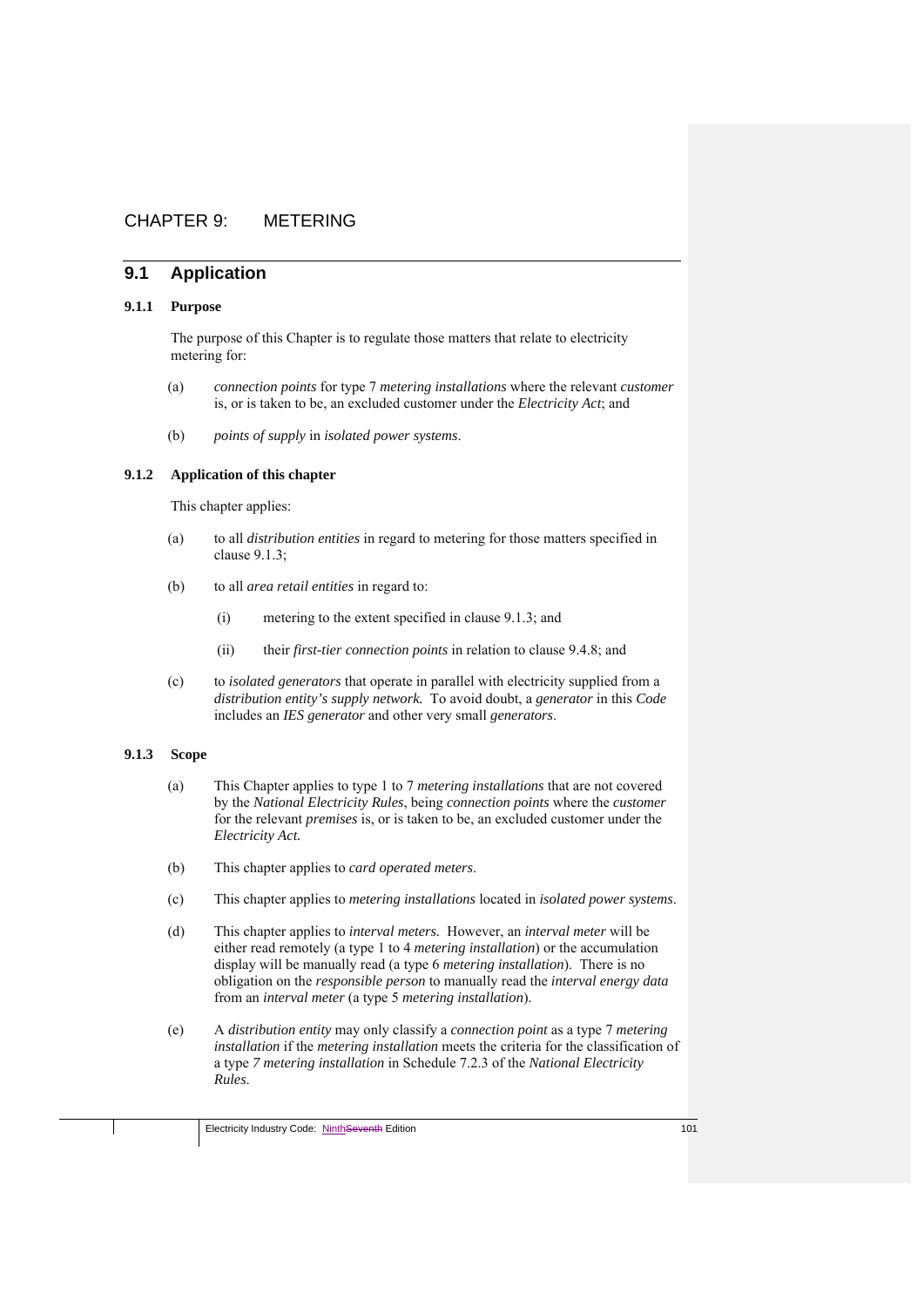(f) This Chapter does not regulate metering requirements for *connection points* that may be classified as *first-tier*, *second-tier*, market load or intending load in accordance with clause 2.3.1 of the *National Electricity Rules*.

### **9.1.4 Responsibility for** *meter* **provision and** *energy data services*

- (a) The *distribution entity* or the *area retail entity*, at the *area retail entity's* discretion, is the *responsible person* for *first-tier* type 1, type 2, type 3 and type 4 *metering installations*.
- (b) The *distribution entity* is the *responsible person* for *first-tier* type 5, type 6 and type 7 *metering installations*.
- (c) The *responsible person* is responsible for the provision, installation, replacement, maintenance, inspection and testing of the *metering installation* at the *metering point*.
- (d) The *responsible person* is responsible for the reading and processing of *energy data* for *metering installations*.
- (e) The *distribution entity* is responsible for determining the *connections points* or *points of supply* allowed to be type 7 *metering installations* in accordance with clause 9.1.3(e).

### **9.1.5 Background information**

The references contained in clause 1.5 of Part A of the *Metrology Procedure* provide background information to this Chapter.

## **9.1.6 Interpretation**

- (a) In this Chapter 9, a reference to 'Schedule' is a reference to a Schedule in the *Metrology Procedure* unless otherwise specified.
- (b) The volume threshold for a *connection point*, other than determining the volume threshold for a *metering installation*, should be determined in accordance with the methodology for deciding the classification of *customers* contained in the *Electricity Regulations*.

# **9.2 Preliminary issues**

### **9.2.1** *Metering installation* **components**

- (a) Primary components associated with the *metering installation* for a *connection point* or a *point of supply*, where applicable, are identified as:
	- (i) the *metering point*;
	- (ii) the *current transformers* and *voltage transformers*, as applicable;
	- (iii) the *measurement element*;
	- (iv) the *data logger*;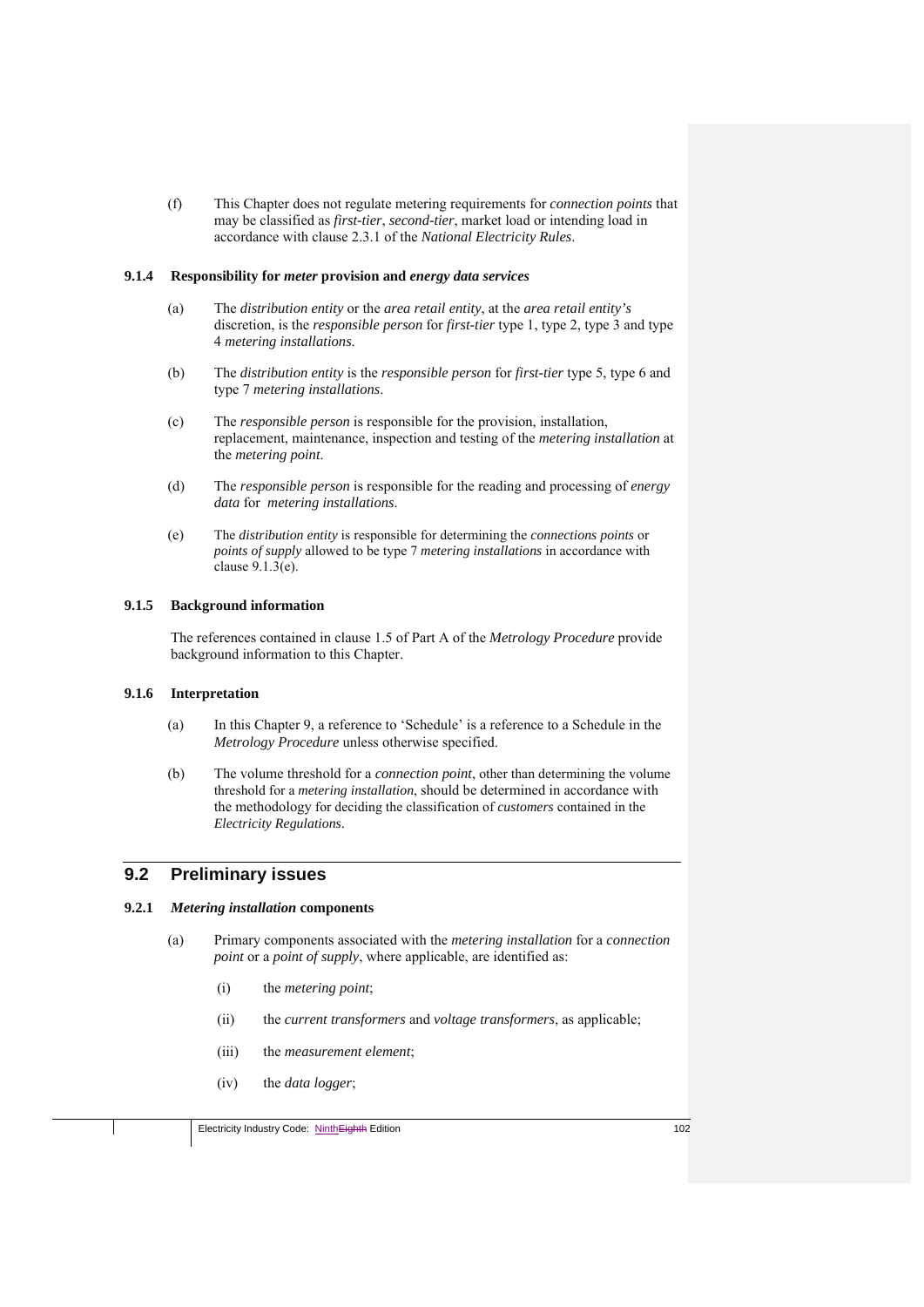- (v) the *communications link*;
- (vi) *energy data* services within the *communication link*;
- (vii) testing and inspection; and
- (viii) management, maintenance and auditing.
- (b) In addition to the primary components specified in paragraph (a) above, the *metering installation* includes the *distribution entity's control equipment* for the purpose of this Chapter 9.
- (c) The primary components, their characteristics and associated service requirements as itemised in Schedules 1 to 6 of the *Metrology Procedure* apply to this *Code*, except where varied in this Chapter 9.
- (d) The following indicative diagram applies to a type 1 to 4 m*etering installation* installed at a *point of supply*:

Types 1 to 4 Metering Installation



*[Consultation Note: in this diagram the reference to NEMMCO AEMO at the Metering Database point has been removed.]*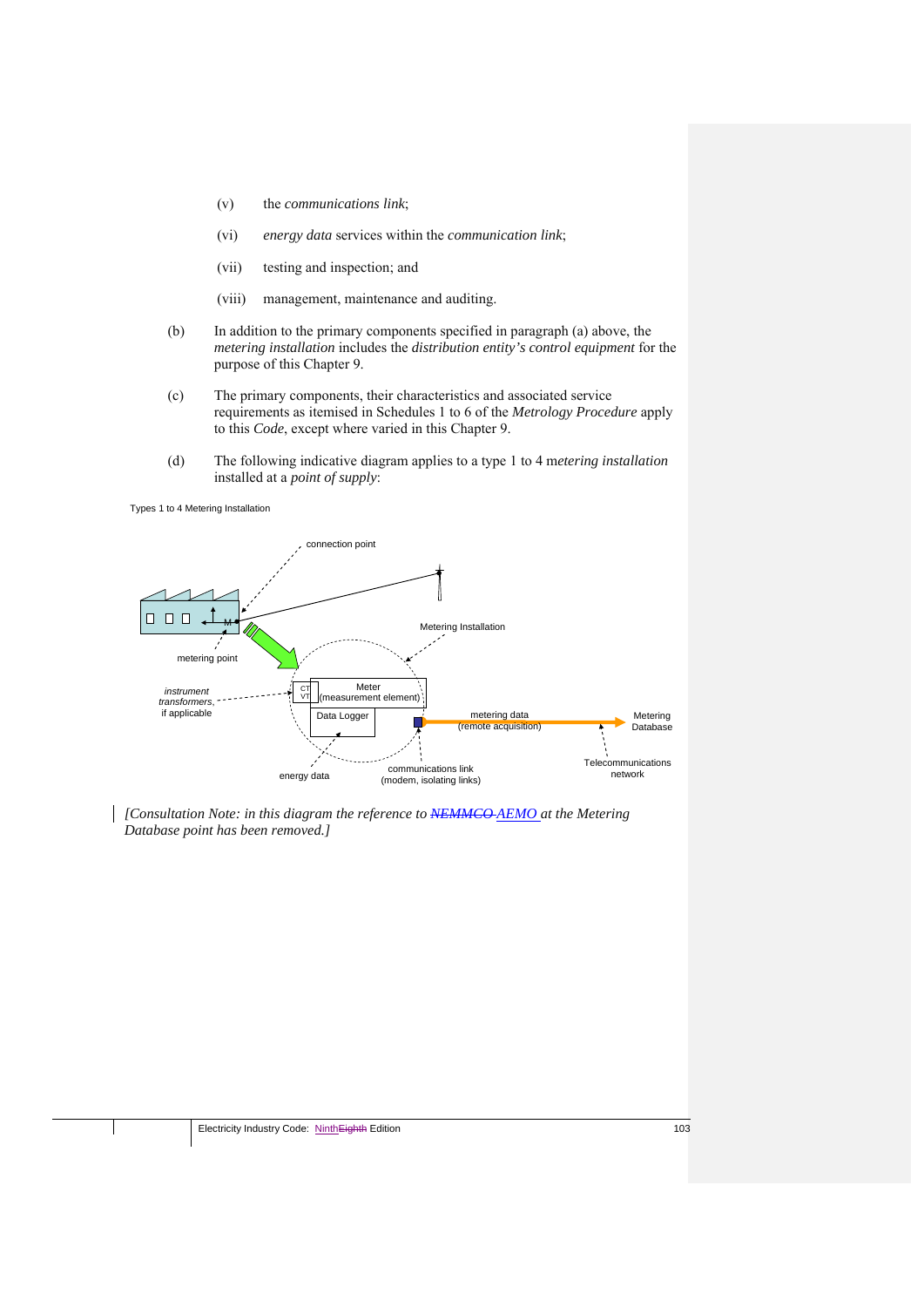### (e) The following indicative diagram applies to a type 6 m*etering installation*  installed at a *point of supply*:

#### Type 6 Metering Installation



*[Consultation Note: in this diagram the reference to NEMMCO AEMO at the Metering Database point has been removed.]* 

### **9.2.2 Dispute resolution**

- (a) Dispute resolution on any matter associated with this Chapter 9 must be managed in the following way:
	- (i) any dispute arising under this Chapter 9 between a *responsible person* and a *distribution entity* or an *area retail entity* must be resolved by agreement between the parties in accordance with the relevant *co-ordination agreement*;
	- (ii) any dispute arising under this Chapter 9 between a *responsible person* and an *isolated generator* must be resolved by agreement between the parties. If an agreement cannot be reached, the *responsible person* must offer to submit the dispute to commercial arbitration for resolution; and
	- (iii) a dispute between a *responsible person* and a *customer* is to be resolved in accordance with the relevant *connection contract*, where the *responsible person* is a *distribution entity*, or the relevant *retail contract*, where the *responsible person* is the *area retail entity*, that exists between the parties.
- (b) In any dispute about records of the amount of electricity supplied to a *metering point*, clause **9.4.10(d)**9.4.10(d)9.4.10(d) applies for type 1 to 6 *metering installations* and a *distribution entity* procedure applies for type 7 *metering installations*.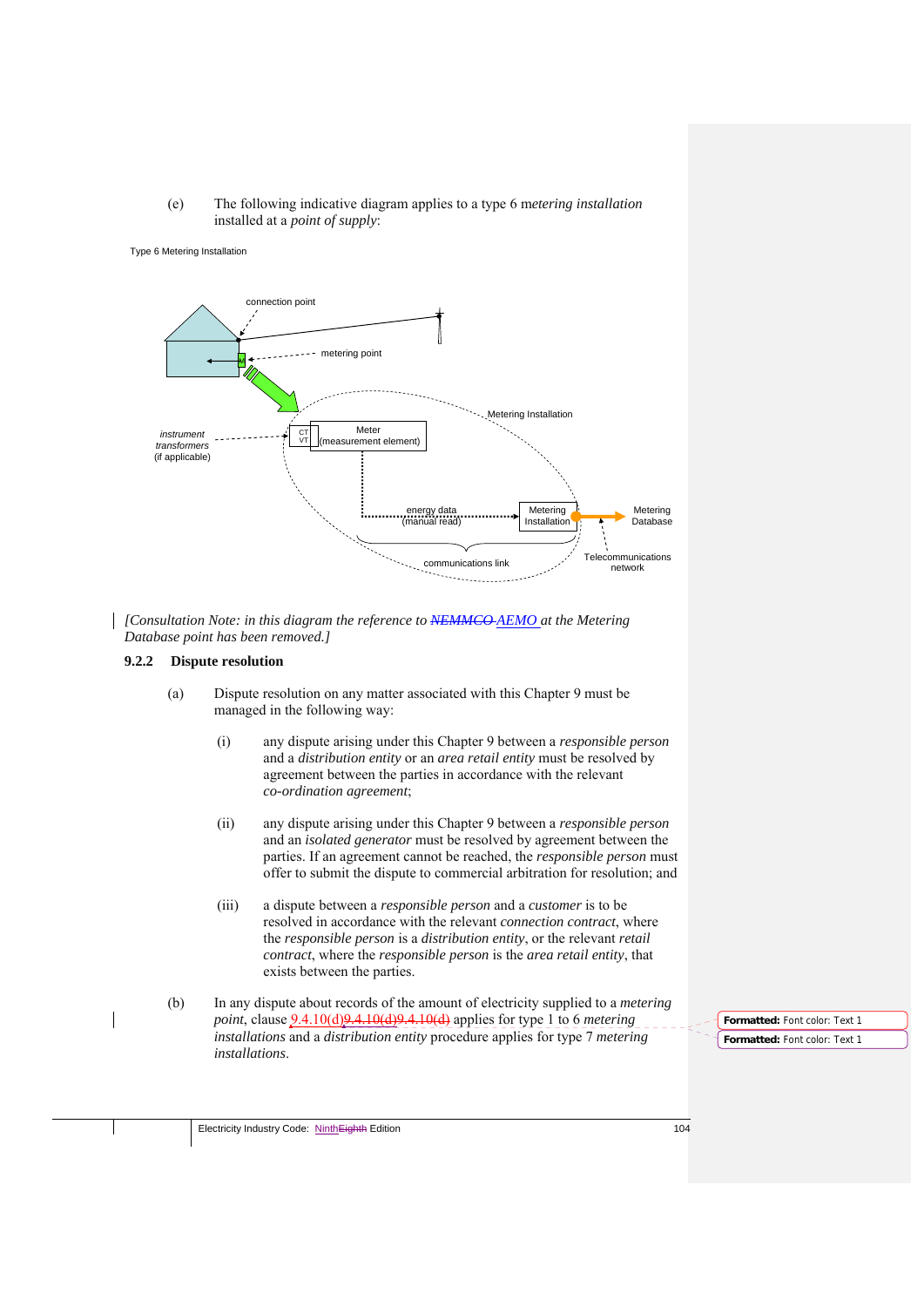(c) The *responsible person* involved in a dispute of the kind referred to in paragraph (b) must keep all records in relation to the dispute for a period of seven (7) years from the resolution of the dispute.

## **9.2.3 Disaster recovery**

The *responsible person* must use its reasonable endeavours to ensure that the *metering installation database* is operated in accordance with sound disaster recovery practices.

### **9.2.4 Document responsibility**

- (a) A *distribution entity* must make available a copy of this Chapter through its website, and on request of a *customer*, provide that *customer* with a copy of this Chapter.
- (b) A *distribution entity* may impose a reasonable charge on a person who requests multiple or subsequent hard copies of this Chapter.

## **9.2.5 Appendix and Schedules**

Those Appendices and Schedules in the *Metrology Procedure* that are referenced in this Chapter form part of this *Code*.

# **9.3 Responsibility for meter provision**

### **9.3.1 Application of clause 9.3**

- (a) This clause 9.39.39.3 relates to the provision of *meters* to *points of supply* in *isolated power systems*.
- (b) A reference to a *Metering Provider* in this clause 9.39.39.3 is a reference to a *Metering Provider* that is registered with *NEMMCO AEMO* as either class MPA or MPB.

### **9.3.2 Overall responsibility requirements**

- (a) *Metering Providers* must be registered with *NEMMCO AEMO* on the basis of the capabilities required for type 1, type 2, type 3 and type 4 *metering installations* as specified in Schedule 7.4 of the *National Electricity Rules*, as appropriate*.*
	- (b) Within one year after the *FRC commencement date*, *Metering Providers* must be registered with *NEMMCO-AEMO* on the basis of the capabilities required for type 5, type 6 and type 7 *metering installations* as specified in Schedules 15, 16 and 17 of the *Metrology Procedure*, respectively.
	- (c) A *responsible person* is required to use *Metering Providers* to provide, install, routinely test and maintain the relevant primary components, characteristics and service requirements of the *metering installation*.
	- (d) A *responsible person* is responsible for the design of a *metering installation* and warrants that the design delivers the primary components, characteristics and

**Formatted:** Font color: Text 1 **Formatted:** Font color: Text 1 **Formatted:** Font color: Text 1

**Formatted:** Font color: Text 1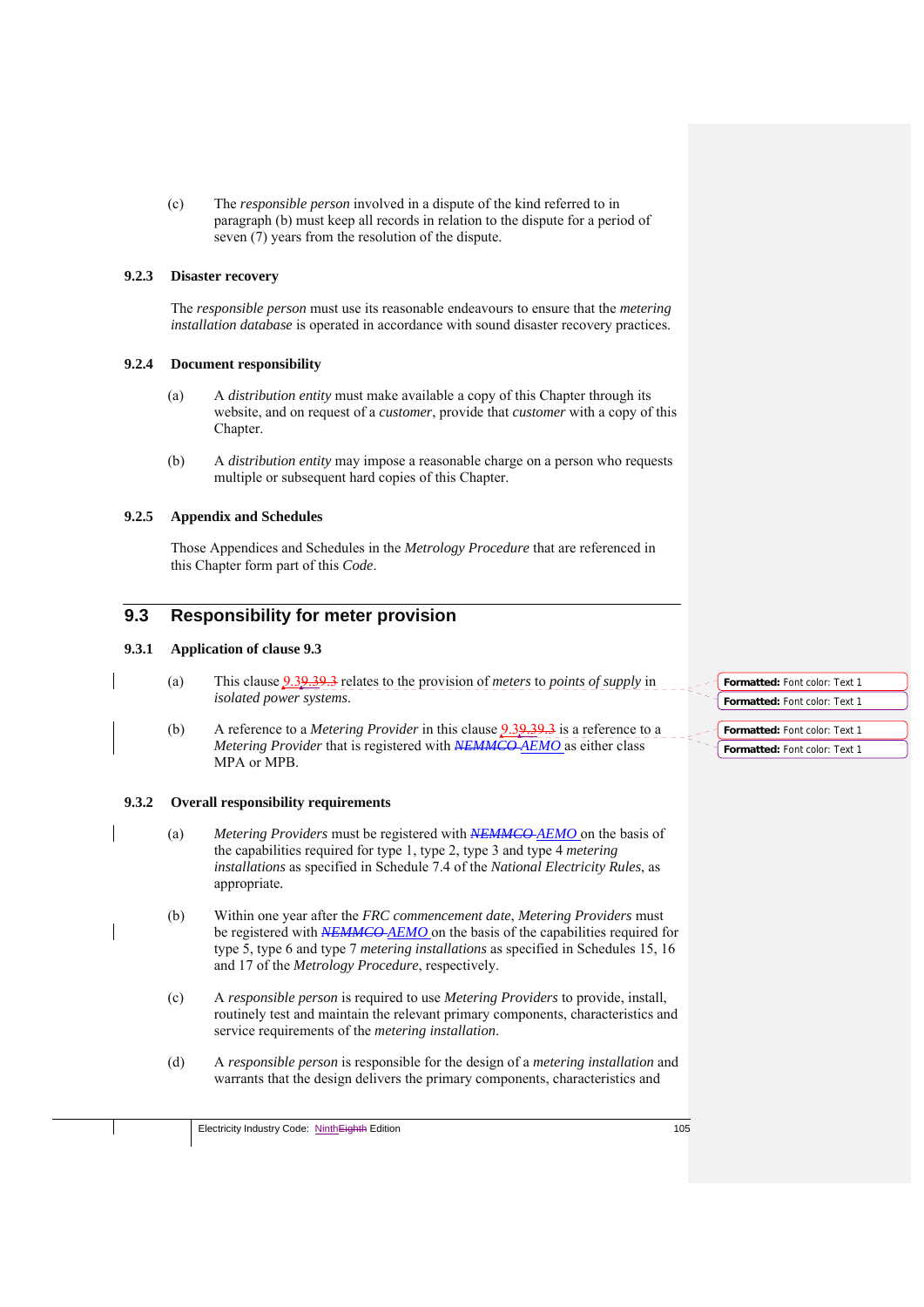service requirements as specified in Schedules 1 to 6 of the *Metrology Procedure*, as appropriate.

- (e) A *responsible person* must ensure the components have been selected, properly installed and initially tested so that the *metering installation* satisfies the accuracy and performance requirements for *metering installations*.
- (f) A *Metering Provider* is required to provide, install, routinely test and maintain the *metering installation* and its associated primary components in accordance with the service requirements of Schedules 1 to 6 of the *Metrology Procedure*.
- (g) A *metering installation* may be used for purposes other than billing, providing:
	- (i) such additional usage does not compromise compliance with the requirements of this *Code*; and
	- (ii) the *responsible person* must coordinate the different uses of the *metering installation* so that the characteristics of the *metering installation* and access to the *energy data* from the *metering installation* remain consistent with the requirements of this *Code*.

### **9.3.3** *Metering installation* **components – meter provision**

- (a) The *Metering Provider* appointed by the *responsible person* is permitted to use:
	- (i) *interval meters* and associated equipment;
	- (ii) *accumulation meters* and associated equipment, but only where they do not contravene the new and replacement requirements as specified in clause  $2.3.79.3.79.3.7$ ; and
	- (iii) communication arrangements (manual or electronic) that allow the *meter* to be read and the *energy data* to be transported to an approved database.

Combinations of communication arrangements are also permitted.

- (b) The *responsible person* must ensure that the components, characteristics and service requirements for *meter* provision for type 1, type 2, type 3, type 4, type 5 and type 6 *metering installations* comply with Schedules 1, 2 and 3 of the *Metrology Procedure*, as appropriate.
- (c) Where the *responsible person* has engaged a *Metering Provider* in order to undertake the work required by paragraph (b), the *responsible person* must advise the *Metering Provider* of the appropriate components, characteristics and service requirements that are to be used for the *metering installation*, as outlined in Schedules 1 to 3 of the *Metrology Procedure*.
- (d) *Metering installation*s which have been installed, or which are planned to be installed by the *responsible person*, prior to the *FRC commencement date*, and which met the Queensland requirements at that date, are deemed to meet the requirements of this *Code*.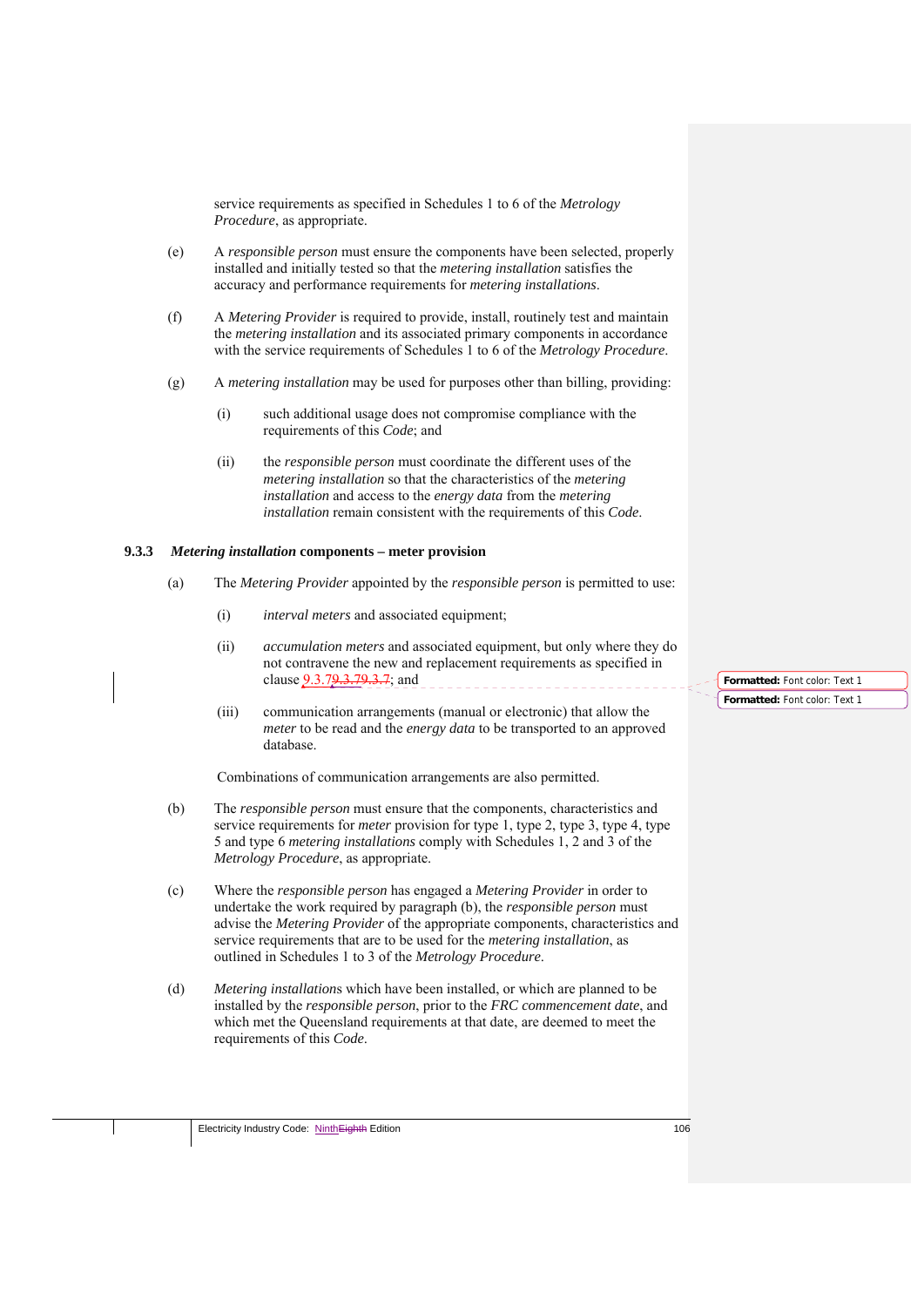- (e) Where the *metering installation* includes equipment for time switching or load control, or the measurement of reactive energy, the installation and operation of that equipment may be governed by an instrument other than Chapter 9 of this *Code*, for example, the *co-ordination agreement*.
- (f) *Metering equipment* used for *controlled loads* must have the characteristics and requirements in accordance with Schedules 1, 2 and 3 of the *Metrology Procedure*, as applicable.

## **9.3.4 Transitional provision for existing temporary builders' supplies**

Despite clause 9.3.3(d) and any other provision of this *Code:* 

- (a) temporary supplies to builders' installations connected before 1 July 2007 may remain unmetered until the end of 31 December 2007, but must be metered in accordance with this *Code* from this date; and
- (b) all new temporary supplies to builders' installations connected on and from 1 July 2007 must be metered in accordance with this *Code*.

## **9.3.5 Reversion of** *metering installation* **types**

- (a) The *responsible person* must ensure that an *interval meter*, whether manually read or remotely read, once installed, is not replaced by an *accumulation meter*.
- (b) The *responsible person* must ensure that if a *second-tier interval meter* which is installed for a *LARGE NMI premises* reverts to *first-tier*, it is not replaced by an *accumulation meter.*
- (c) The *responsible person* may convert a remotely read *interval meter* to an *interval meter*, which will be manually read as an *accumulation meter*, if the *point of supply* is reclassified as a *SMALL NMI premises*.

### **9.3.6 Testing and inspection of** *metering equipment*

- (a) The *responsible person* must ensure that type 1, type 2, type 3, type 4, type 5 and type 6 *metering installations* are tested and inspected in accordance with the *Metrology Procedure*.
- (b) A *responsible person* must ensure the repair or replacement of any *defective* or damaged *metering equipment*, including the replacement of any broken seals, as soon as practicable after the *responsible person* is notified of, or becomes aware of, the *defect*, damage or broken seal.
- (c) A *customer*, *isolated generator* or *area retail entity* may request a test of the accuracy of *metering equipment* as set out below:
	- (i) in accordance with Chapter 4 of this *Code*, a *customer* may request its *area retail entity* to arrange a test of the accuracy of the *metering equipment* at its *metering point*;
	- (ii) an *area retail entity*, in accordance with Chapter 5 of this *Code*, may request the *responsible person* to perform a test of the accuracy of the *metering equipment* installed at their *metering point*. The request by the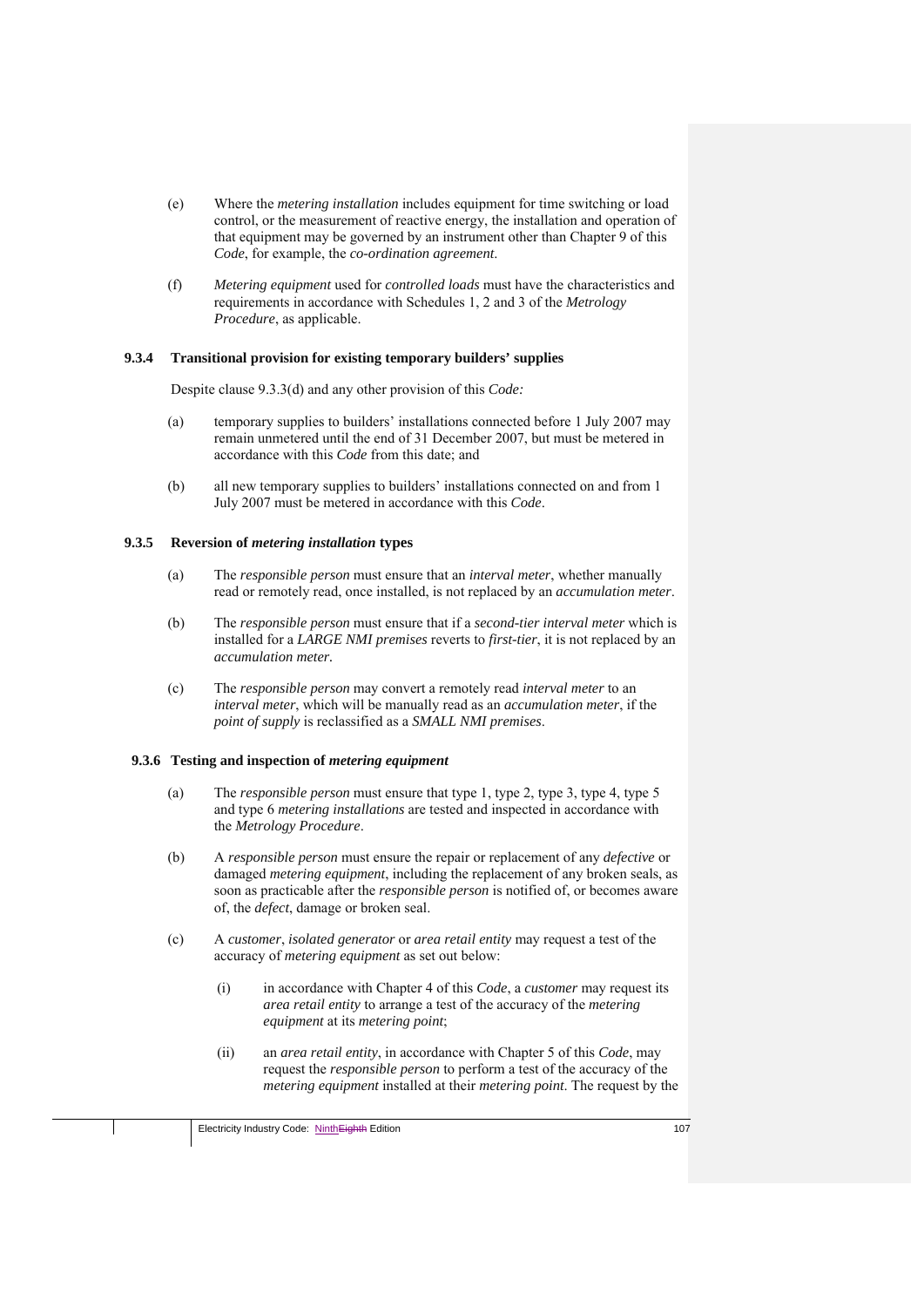*area retail entity* may be on behalf of the *customer* or for the *area retail entity's* purpose;

- (iii) an *isolated generator* may request the *responsible person* to perform a test of the accuracy of the *metering equipment* installed at their *metering point*;
- (iv) the *responsible person* must ensure that a test of the *metering equipment* is carried out in accordance with Chapter 5 for the *area retail entity* request, and with similar service levels for a *customer* request;
- (v) a representative of the *customer*, *isolated generator* or *area retail entity*  may be present during the test of the *metering equipment*;
- (vi) the *responsible person* must give notice of the results of the test to the person requesting the test; and
- (vii) the *responsible person* may charge for performing the test of the *metering equipment* unless the tests show that the *metering equipment* is *defective*.

## **9.3.7 Installation of** *meter*

- (a) The *responsible person* must ensure that when each *meter* and associated *data logger* (where the *data logger* is located at the *metering point*) of a type 1, type 2, type 3, type 4 or type 5 *metering installation* or each *meter* of a type 6 *metering installation* is installed, it is checked to ensure that it:
	- (i) complies with the relevant requirements of Schedules 1, 2 or 3 of the *Metrology Procedure*, respectively;
	- (ii) has been tested and inspected prior to installation in accordance with the relevant requirements of Schedules 1, 2 and 3 of the *Metrology Procedure*, respectively;
	- (iii) has the optical port, communications port, and/or visual display located so that the optical port, communications port, and/or visual display can be readily accessed for *meter* reading; and
	- (iv) complies with the relevant *Electricity Connection and Metering Manual*, which each *distribution entity* must publish and update from time to time.
- (b) The *responsible person* must, when requested by an *area retail entity,* make a *metering installation* available to a *connection point* or *point of supply* within the period specified in Chapter 5 of this *Code*.
- (c) The *responsible person* must, when requested by an *isolated generator,* make a *metering installation* available to a *point of supply* within a period as agreed between the parties.
- (d) The *area retail entity* must ensure that, where the *connection point* has a *customer* with a *negotiated retail contract* and the *consumption* is above the *Y*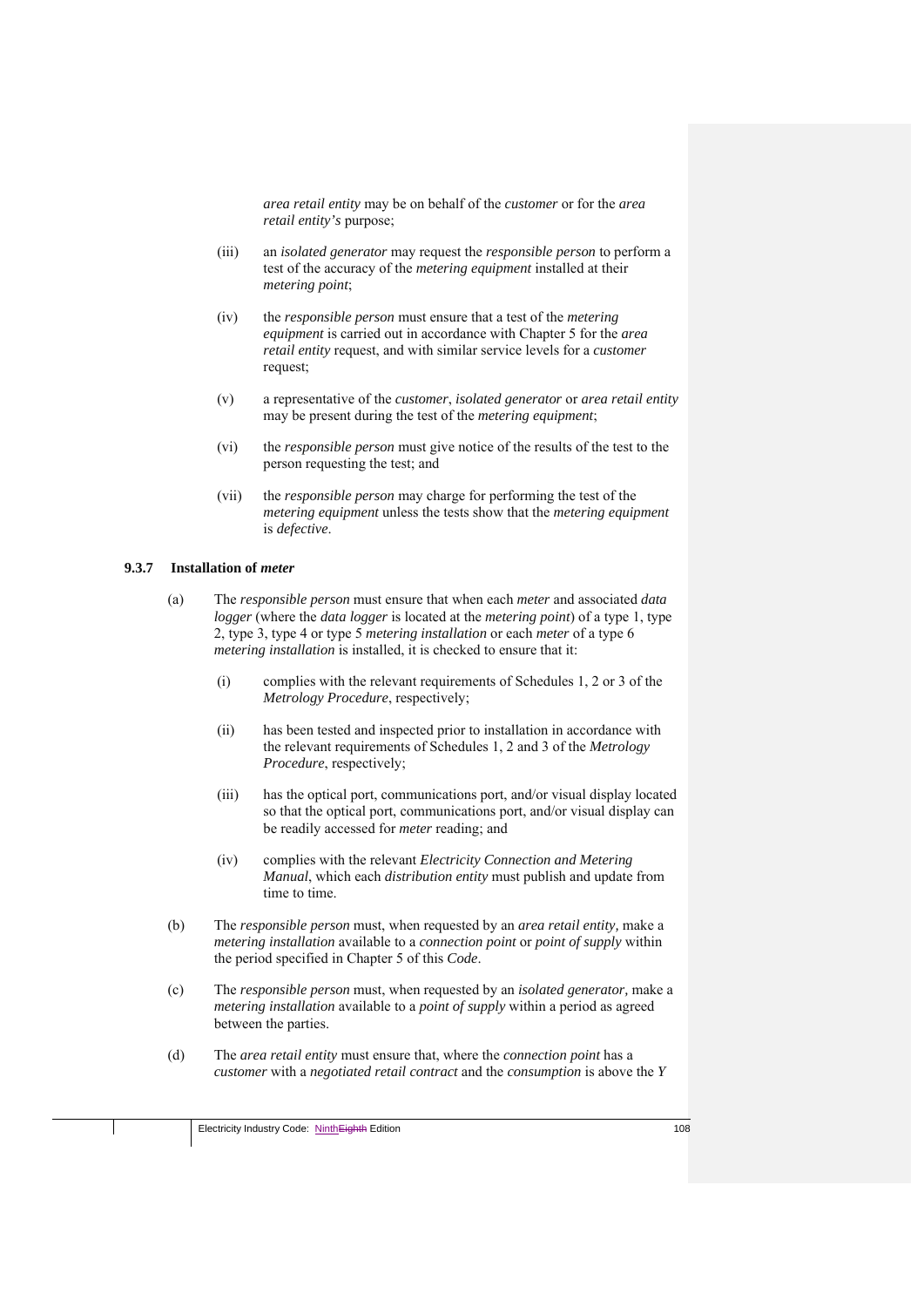*Value*, the *connection point* must have a type 1, type 2, type 3 or type 4 *metering installation* in accordance with Schedule 1 of the *Metrology Procedure*.

- (e) To avoid doubt, the *responsible person* is not required to ensure that, where a *premises* connected to *isolated power systems* has never had a *customer* with a *negotiated retail contract*, or *consumption* is below the *Y value*, *interval meters* are to be installed in new or replacement situations.
- (f) The *responsible person* must ensure that where electricity is *imported* to the *supply network* by a *customer*, and a *metering installation* is required for the purpose of billing that *imported* electricity, the quantity of *imported* electricity must be separately measured to that of any *exported* electricity.
- (g) The *responsible person* must ensure that in all situations, an *interval meter* installed after the *FRC commencement date* must be capable of being upgraded for use in a type 4 *metering installation* (as defined in the version of the *National Electricity Rules* or *Metrology Procedure* effective at the time the *interval meter* is installed) without replacing the *meter*.
- (h) Where:
	- (i) the *area retail entity* alters a type 5, 6 or 7 *metering installation* to make it capable of *remote acquisition*;
	- (ii) the alteration leads to a change in the classification of that *metering installation*; and
	- (iii) the *distribution entity* is the *responsible person* for that *metering installation*,

the parties must negotiate in good faith to ensure the *distribution entity* is reasonably compensated for the alteration to the *metering installation*.

# **9.4 Responsibility for** *energy data services*

#### **9.4.1 Application of clause 9.4**

(a) The requirements of this clause 9.4 apply to type 1, type 2, type 3, type 4, type 5, type 6 and type 7 *metering installations* where applicable.

Type 1, type 2, type 3 and type 4 *metering installations* do not in general have a *metering installation database*, and accordingly are not referenced in a number of clauses in this clause  $9.49.49.4$ .

(b) A reference to a *Metering Provider* in this clause 9.49.49.4 is a reference to a *Metering Provider* that is registered with *NEMMCO AEMO* as an *MDP*.

### **9.4.2** *Metering installation* **components –** *energy data services*

(a) The *responsible person* must ensure that, as a minimum, the components, characteristics and service requirements for *energy data services* for type 1,

| Formatted: Font color: Text 1        |
|--------------------------------------|
| <b>Formatted: Font color: Text 1</b> |
| Formatted: Font color: Text 1        |
| Formatted: Font color: Text 1        |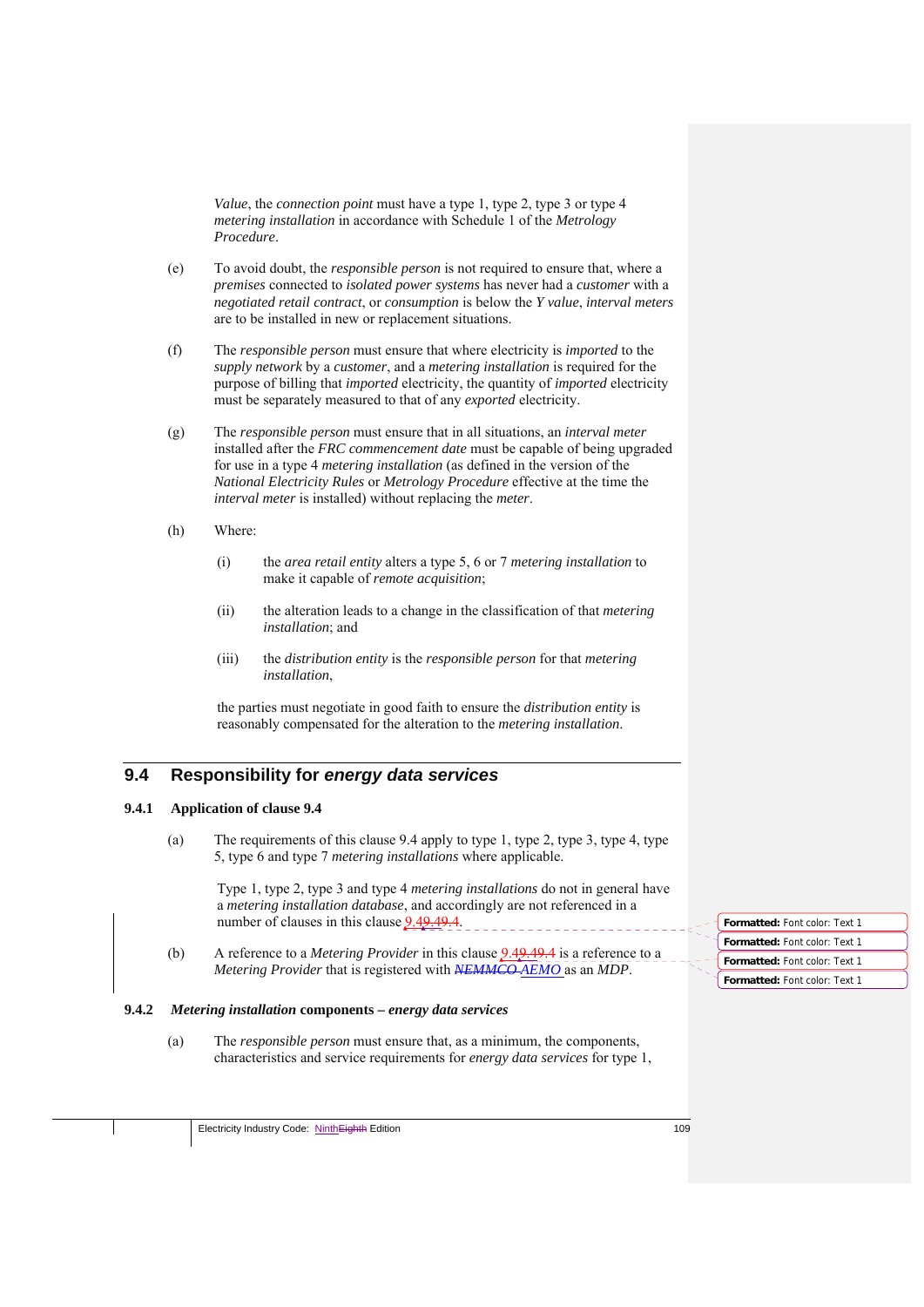type 2, type 3 and type 4 *metering installations* comply with the Service Level Requirements published by *NEMMCOAEMO*.

- (b) The *responsible person* must ensure that, as a minimum, the components, characteristics and service requirements for *energy data services* for type 5 and type 6 *metering installations* comply with Schedules 4 and 5 of the *Metrology Procedure* respectively.
- (c) The *responsible person* is required to use a *Metering Provider* to undertake the reading and processing of *energy data* for relevant *metering installations*.
- (d) Where the *responsible person* has engaged a *Metering Provider,* the *responsible person* must advise that *Metering Provider* of the components, characteristics and service requirements that are to be used for the *metering installation* (as outlined in Schedules 4 and 5 of the *Metrology Procedure*).

## **9.4.3 Meter reading**

- (a) An *interval meter* installed for a *SMALL NMI* will be read as an *accumulation meter* unless the *metering installation* is classified as types 1 to 4.
- (b) An *interval meter* installed for a *large market customer* must be read as a remotely read *interval meter*.
- (c) An *interval meter* installed for a *large non-market customer* where the *connection point* has never had a *customer* with a *negotiated retail contract* will be read as an *accumulation meter* by the *Metering Provider*.
- (d) Where an *interval meter* is installed for an *import connection point* the *Metering Provider* must read the *energy data* in accordance with the request by the *isolated generator* or the *area retail entity*.
- (e) *Interval energy data* from an *interval meter* that measures *exported* electricity must not be manually collected. If the *interval energy data* is required, it will be collected by *remote acquisition*. Otherwise the *interval meter* will be read as an *accumulation meter*.
- (f) Deleted
- (g) Deleted
- (h) The *distribution entity* may make arrangements to alter any type 5, 6 or 7 *metering installation* and remotely acquire *energy data*. This will not alter the classification of those *metering installations* where the *distribution entity* decides on reasonable grounds that operational difficulties require the *remote acquisition* of *energy data*.
- (i) For the purposes of paragraph  $(f)(f)(f)(f)$ , operational difficulties may include locational difficulties where the *metering installation* is:
	- (i) at a site where access is difficult; or;
	- (ii) on a remote rural property.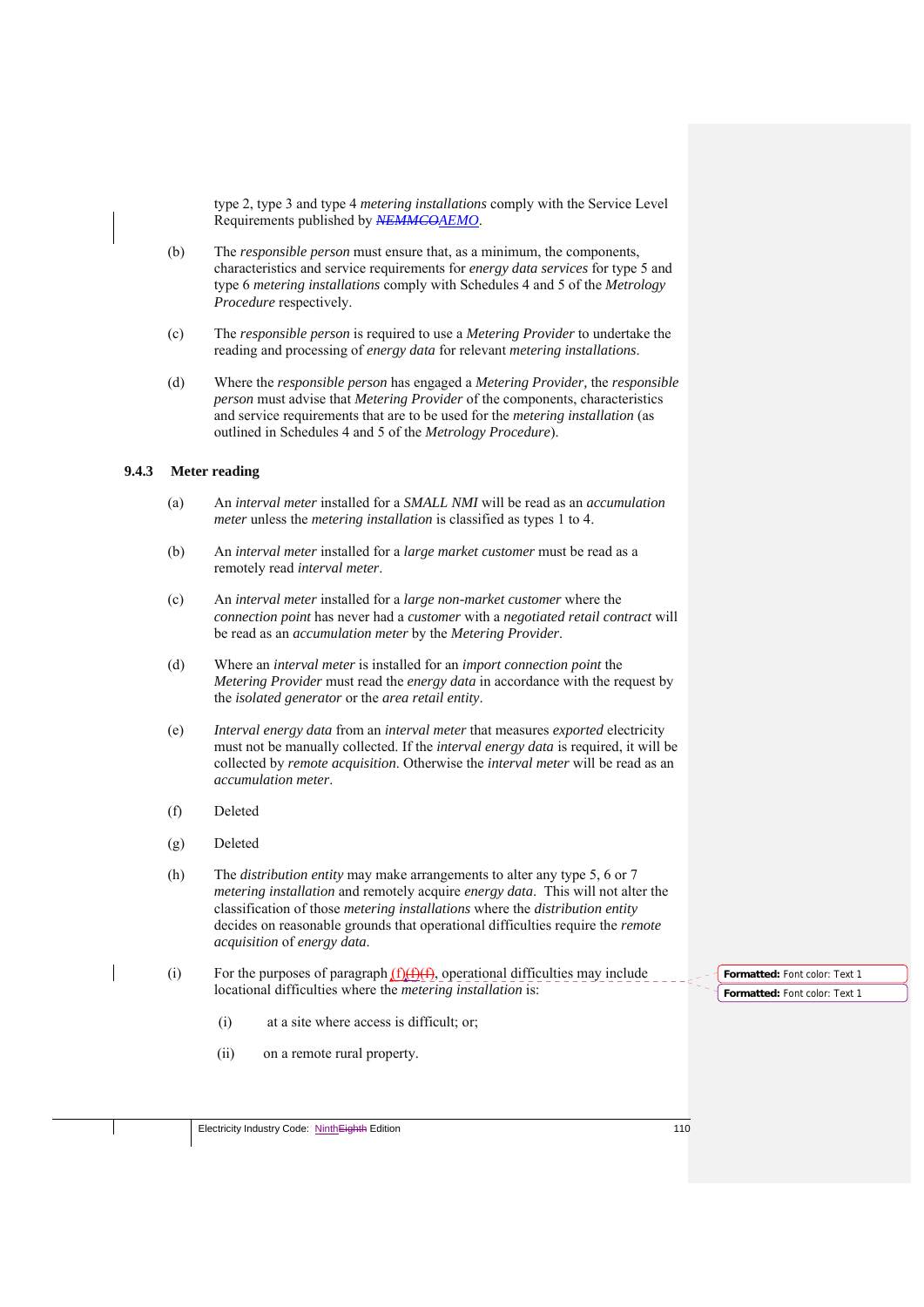- (j) The *Metering Provider* is the only person permitted to provide *metering data* to the *responsible person*, who must provide that data:
	- (i) Deleted;
	- (ii) to the *distribution entity* for network billing; and
	- (iii) to the *area retail entity* for retail billing and wholesale reconciliation purposes.
- (k) A *distribution entity* is permitted to read the *metering equipment* for its own purpose providing the reading schedule is coordinated with the *responsible person*.
- (l) The *responsible person* must:
	- (i) use reasonable endeavours to collect an *actual meter reading* for every *meter* associated with a *scheduled meter reading*;
	- (ii) arrange for a *scheduled meter reading* to be performed at least once every 14 weeks, except:
		- (A) for a *SMALL NMI premises* with a *card operated meter*, a *scheduled meter reading* is to be arranged at least once every 52 weeks; and
		- (B) for an operational grouping of *NMIs* for *connection points* that are not supplied through a *CBD feeder* or an *urban feeder* with a *meter* reading rate of less than 100 *NMIs* per *business day*, a *scheduled meter reading* is to be arranged at least once every 52 weeks.
		- (C) Deleted
- (m) Deleted.
- (n) Subject to paragraph  $\left(\frac{\gamma}{\gamma}\right)$ , for type 6 *metering installations*, the *responsible person* must:
	- (i) ensure that *accumulated energy data* is collected from *meters*  representing at least 99.8% of estimated total *consumption*, based on the previous 12 month period, for type 6 *metering installations* for which that *responsible person* is responsible and this data is transferred to the *metering installation database* of a type 6 *metering installation* at a frequency which is at least once every 28 weeks; and
	- (ii) deleted
- (o) For the purposes of paragraphs  $(m)(m)(m)$  and  $(C)(C)(C)$ , data collected includes *energy data* that has been *substituted* in accordance with clause 9.4.4(c) 9.4.4(e) 9.4.4(e).
	- (p) The *responsible person* must use best endeavours to ensure that *energy data* is collected from a *meter* and this data is transferred to the relevant *metering installation database,* no more than two *business days* prior to, or two *business*

**Formatted:** Font color: Text 1 **Formatted:** Font color: Text 1

**Formatted:** Font color: Text 1 **Formatted:** Font color: Text 1 **Formatted:** Font color: Text 1 **Formatted:** Font color: Text 1 **Formatted:** Font color: Text 1 **Formatted:** Font color: Text 1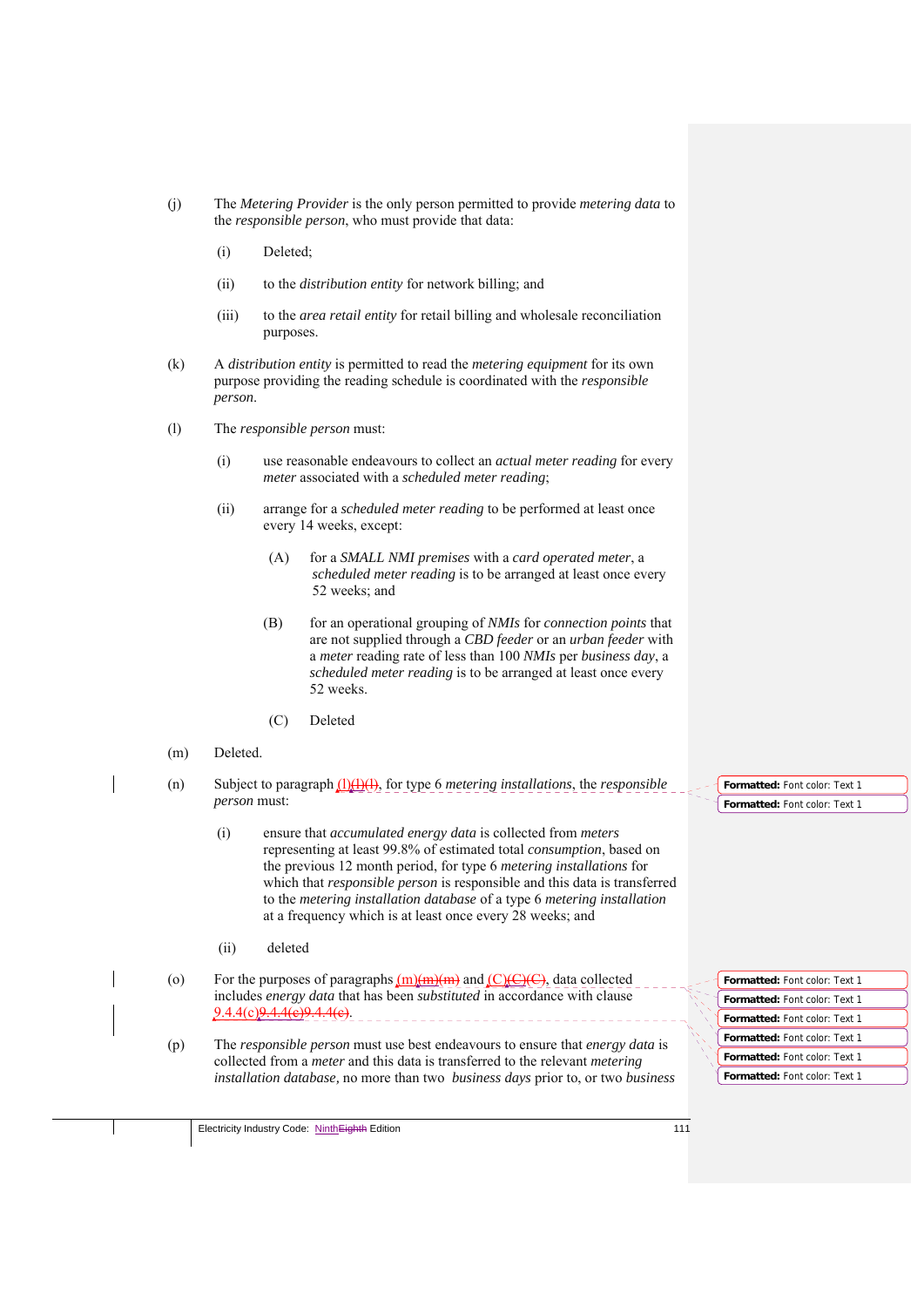*days* subsequent to, the date of a *scheduled meter reading* for that *metering installation*.

- (q) The *responsible person* must ensure that a schedule is developed and maintained to determine the dates of the next *scheduled meter reading* for each *metering installation* in accordance with clause 3.3.3 of the *Metrology Procedure*.
- (r) The *area retail entity* may, in accordance with the Chapter 5 of this *Code*, request that the *responsible person* arrange for a *special meter reading* on a nominated date.
- (s) The *responsible person* must arrange, in accordance with Chapter 5 of this *Code*, for any *special meter reading* to be undertaken in accordance with *customer* transfer arrangements as specified in Chapter 6 of this *Code*.

## **9.4.4 Validation and substitution of** *energy data*

- (a) For the purpose of this clause 9.4.49.4.49.4.4, a reference to a type 5 *metering installation* in Schedule 7 of the *Metrology Procedure* is also to be taken as a reference to type 1, type 2, type 3 and type 4 *metering installations*.
	- (b) Subject to clause 9.4.3(j)9.4.3(j)9.4.3(j), the *responsible person* must ensure that *energy data* collected for a type 1, type 2, type 3, type 4 or type 6 *metering installation* in accordance with clause 9.4.3, is validated in accordance with the validation rules in clause 1 of Schedule 7 or clause 1 of Schedule 9 of the *Metrology Procedure* respectively.
	- (c) The *responsible person* must ensure that the *energy data* is *substituted* where:
		- (i) the *metering installation* installed at a *customer's metering point* can not be read due to access limitations and in this situation the *responsible person* has the discretion to use a self read in preparing the *substituted* value;
		- (ii) the *energy data* collected for a type 1 to 4 *metering installation* fails the validation test conducted in accordance with paragraph (b), in which case the *interval energy data* is *substituted* in accordance with clause 3 of Schedule 7 of the *Metrology Procedure*;
		- (iii) the *energy data* collected for a type 6 *metering installation* fails the validation test conducted in accordance with paragraph (b), in which case the *consumption energy data* is *substituted* in accordance with clause 3 of Schedule 9 of the *Metrology Procedure*;
		- (iv) there has been a failure of the *metering equipment*, or the *metering equipment* has been found to be *defective*, or interference to the *metering equipment* has occurred, in which case the *energy data* for a type 1 to 4 or type 6 *metering installation* is *substituted* in accordance with clause 3 of Schedule 7 or clause 3 of Schedule 9 of the *Metrology Procedure* respectively;
		- (v) an inspection or test on the *metering equipment* has established that a measurement error exists, in which case the *energy data* for a type 1 to

**Formatted:** Font color: Text 1 **Formatted:** Font color: Text 1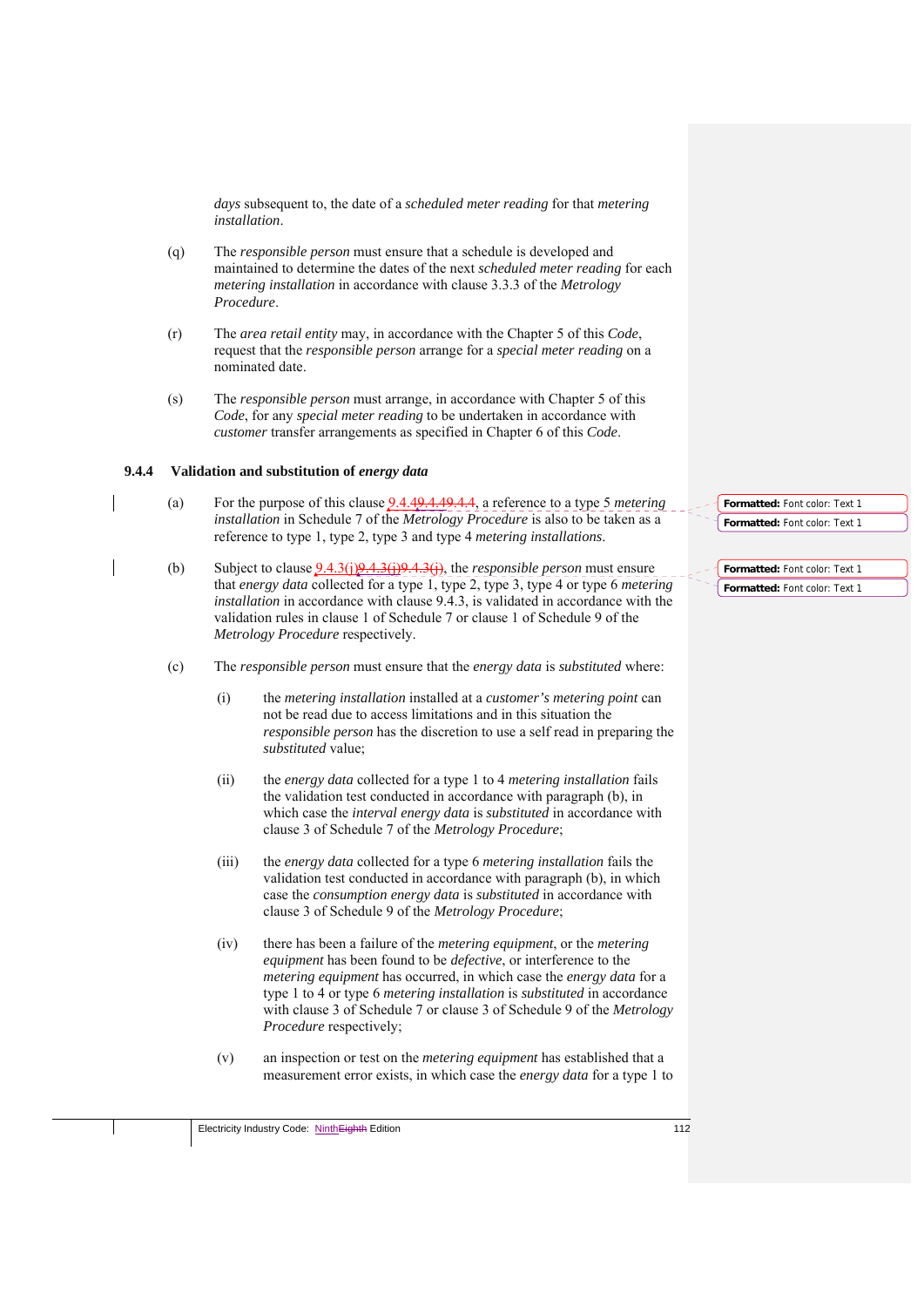4 or type 6 *metering installation* is *substituted* in accordance with clause 3 of Schedule 7 or clause 3 of Schedule 9 of the *Metrology Procedure* respectively; or

(vi) an estimated read is permitted in accordance with clause 9.4.3(s)9.4.3(s)9.4.3(s), in which case the *energy data* for a type 6 *metering installation* is *substituted* in accordance with clause 3 of Schedule 9 of the *Metrology Procedure*.

## *9.4.5* **Deleted**

#### **9.4.6 Calculation of** *energy data* **for type 7** *metering installation*

- (a) The *responsible person* must ensure that *energy data* for a *metering installation* type 7 is calculated in accordance with a *distribution entity's* procedure.
- (b) The *responsible person* must ensure that the *energy data* for a type 7 *metering installation*, which is calculated in accordance with paragraph (a), is validated in accordance with a *distribution entity* procedure.
- (c) The *responsible person* must ensure that the *energy data* is *substituted* in accordance with a *distribution entity* procedure where the *energy data* calculated for a type 7 *metering installation* fails the validation test conducted in accordance with paragraph (b).

#### **9.4.7 Data storage**

- (a) The *responsible person* must retain records of the characteristics of *metering equipment* for seven years after that *metering equipment* has been removed from service.
- (b) The records specified in paragraph (a) may be held in electronic form.
- (c) The *responsible person* must make available the records specified in paragraph (a) to the *QCA* if requested in writing by the *QCA*. The *QCA* must only use those records for the purpose of performing an audit of the *metering equipment*.
- (d) The *responsible person* must ensure a *metering installation database* containing *energy data* in respect of a type 6 *metering installation* is provided, in accordance with the service requirements in Schedule 5 of the *Metrology Procedure*.
- (e) To avoid doubt, the *energy data* for a type 6 *metering installation* is the data collected from the *meter* in accordance with clause  $9.4.39.4.39.4.3$ , and/or *substituted* in accordance with clause 9.4.49.4.49.4.4, and/or the data that is estimated in accordance with clause **Error! Reference source not found.**.
- (f) The rights of access to the data held within the *metering installation database*  are set out in clause 7.7 of the *National Electricity Rules* and in clause 9.4.7(f)9.4.7(f)9.4.7(f) of this *Code*. For a type 7 *metering installation*, the right of access to the data is specified in a *distribution entity's* procedure.

**Formatted:** Font color: Text 1 **Formatted:** Font color: Text 1

**Formatted:** Font color: Text 1 **Formatted:** Font color: Text 1 **Formatted:** Font color: Text 1 **Formatted:** Font color: Text 1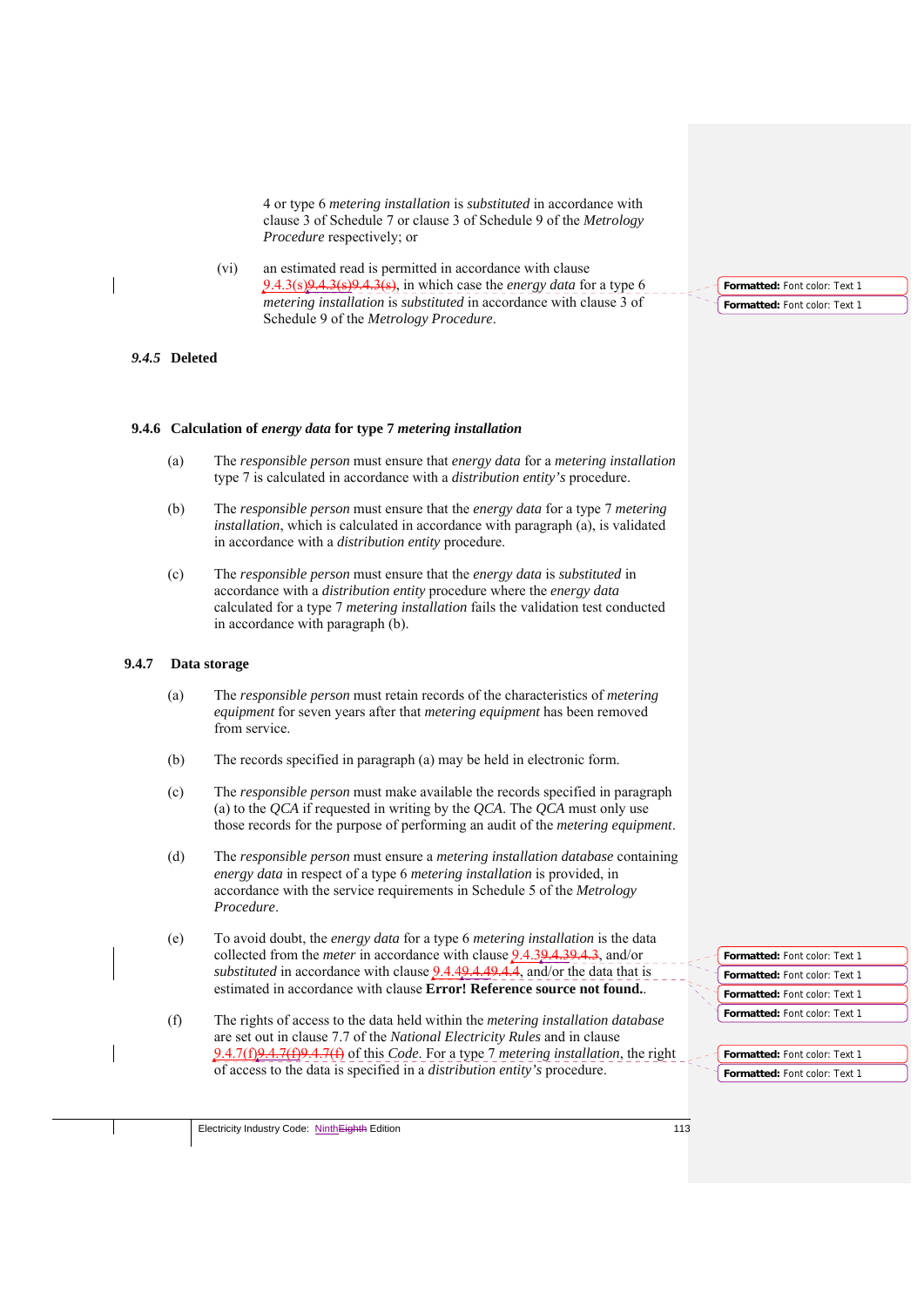## **9.4.8 Information**

- (a) The *responsible person* must ensure that *energy data* is provided to the *area retail entity* and the *distribution entity* for each *metering installation* that is installed in relation to a *connection point* or *point of supply* that relates to the *area retail entity* or the *distribution entity*, respectively.
- (b) The *responsible person* must not hinder an *isolated generator's* or *customer's* access to *metering equipment* for the purpose of reading the *meter* display.
- (c) A *customer* of an *area retail entity* may request its *energy data* from that *area retail entity*. With respect to this *energy data*:
	- (i) the *area retail entity* must not unreasonably withhold the *energy data* from the *customer*;
	- (ii) the *area retail entity* must store the *energy data* for a minimum of two years;
	- (iii) the first request for *energy data* by a *customer* for the previous two years will be provided free of charge by the *area retail entity*;
	- (iv) the *area retail entity* may impose a reasonable charge for providing *energy data* on any request from the *customer* if the *customer* has been provided with its *energy data* within the 12 month period prior to the request; and
	- (v) if the request is for *energy data* beyond two years, the *area retail entity* may apply a reasonable charge for providing that data.
- (d) For the purposes of paragraph (a), access to *energy data* must be provided as follows:
	- (i) where *energy data* for a type 1, type 2, type 3, type 4 or type 6 *metering installation* has been collected in accordance with clause 9.4.39.4.39.4.3, and validated and *substituted* in accordance with clause 9.4.49.4.49.4.4, by 5.00 pm on the second *business day* after that *energy data* has been collected; or
	- (ii) where *energy data* for a type 1 to 4 or type 6 *metering installation* has been *estimated* in accordance with clause **Error! Reference source not found.**, by 5.00 pm on the second *business day* after that *energy data* has been estimated.

### **9.4.9 Validation of** *metering installation database*

(a) The *responsible person* must ensure that a *sampling plan* is established and maintained, in accordance with *Australian Standards* "AS 1199: Sampling Procedures for Inspection by Attributes" or "AS 2490: Sampling Procedures and Charts for Inspection by Variables for Percent Nonconforming" to validate that the data stored in the *metering installation database* for a type 6 *metering installation* is consistent with the data stored in the *meter*.

**Formatted:** Font color: Text 1 **Formatted:** Font color: Text 1 **Formatted:** Font color: Text 1 **Formatted:** Font color: Text 1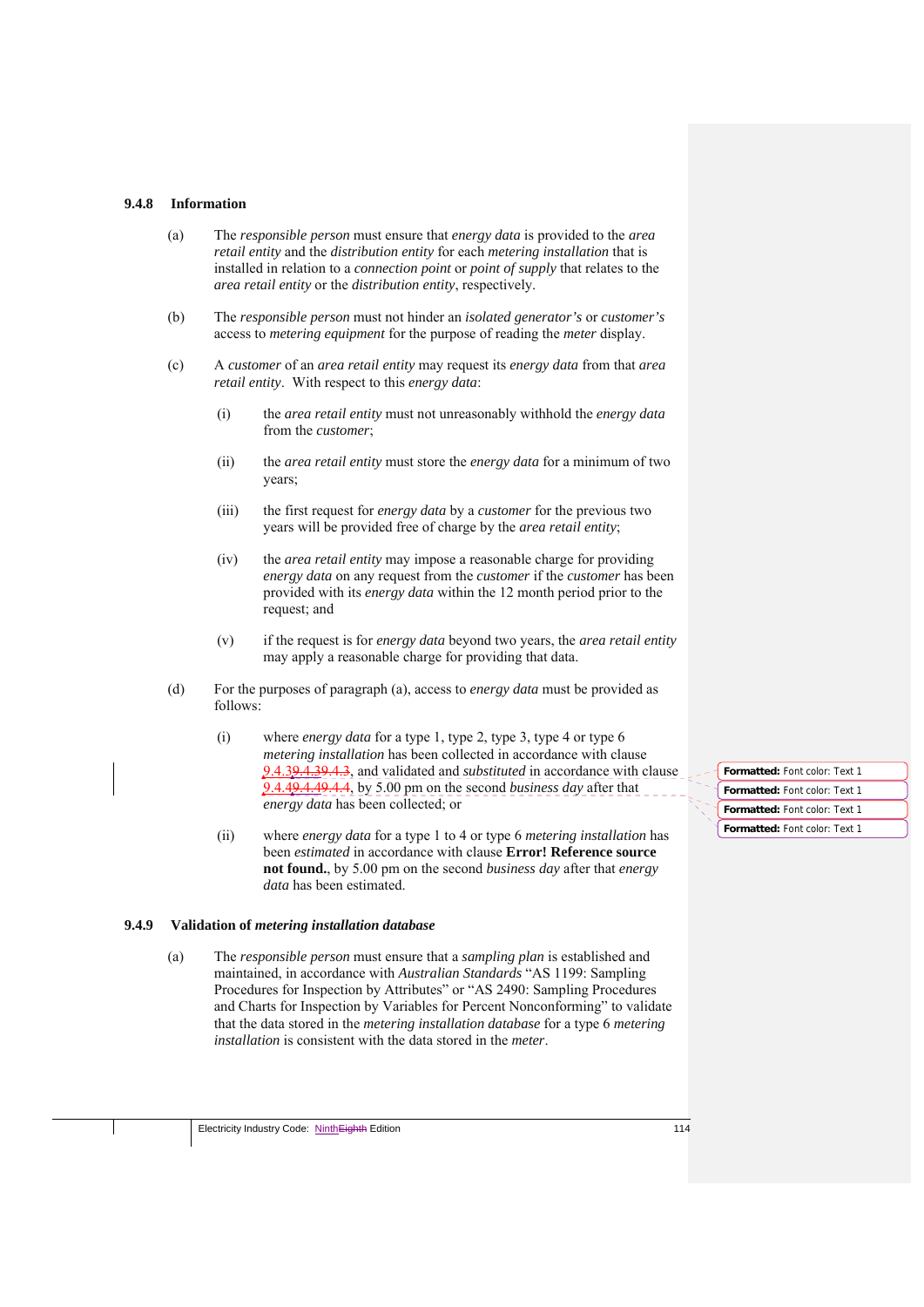- (b) The validation test must be conducted at a frequency in accordance with the *sampling plan* described in paragraph (a), which must not be less than once every 12 months.
- (c) If there is an inconsistency between the *energy data* held in a *meter* and the *energy data* held in the *metering installation database*, the *energy data* in the *meter* is to be taken as prima facie evidence of the *energy data* for that *metering point*.
- (d) Actions in event of non-compliance with accuracy requirements are set out in ID references 3.2 – 3.4 of Schedule 5 of the *Metrology Procedure* for type 6 *metering installations*.

### **9.4.10 Request for testing of the** *metering installation*

- (a) If requested by a *isolated generator* or the *area retail entity*, the *responsible person* must conduct a test to determine the consistency of data held in the *metering installation database* and data held in the *meter* of a type 6 *metering installation*.
- (b) The *responsible person* must make available the results of the test described in paragraph (a) to the *area retail entity* or the *isolated generator*, as applicable, as soon as practicable.
- (c) Where the test undertaken in accordance with paragraph (a) determines an inconsistency, the *responsible person* must pay the costs of, and associated with, that test.
- (d) Where the test undertaken in accordance with paragraph (a) determines no inconsistency, the *area retail entity* or *isolated generator* who requested the test under paragraph (a) must pay the costs of, and associated with, that test in accordance with clause 7.3.6(e) of the *National Electricity Rules*.
- (e) Where there is a discrepancy between:
	- (i) *energy data* stored in the *meter*; and
	- (ii) *energy data* stored in the *metering installation database* in respect of that *meter*,

the *energy data* stored in the *meter* or *meter/*associated *data logger* is prima facie evidence of the amount of electricity supplied to that *metering point*.

- (f) If requested by an *area retail entity* or *isolated generator*, the *responsible person* must, prior to any test being undertaken in accordance with paragraph (a), provide an estimate of the costs of, or associated with, that test.
- (g) Actions in event of non-compliance with accuracy requirements are set out in ID references 3.2 – 3.4 of Schedule 5 of the *Metrology Procedure* for type 6 *metering installations*.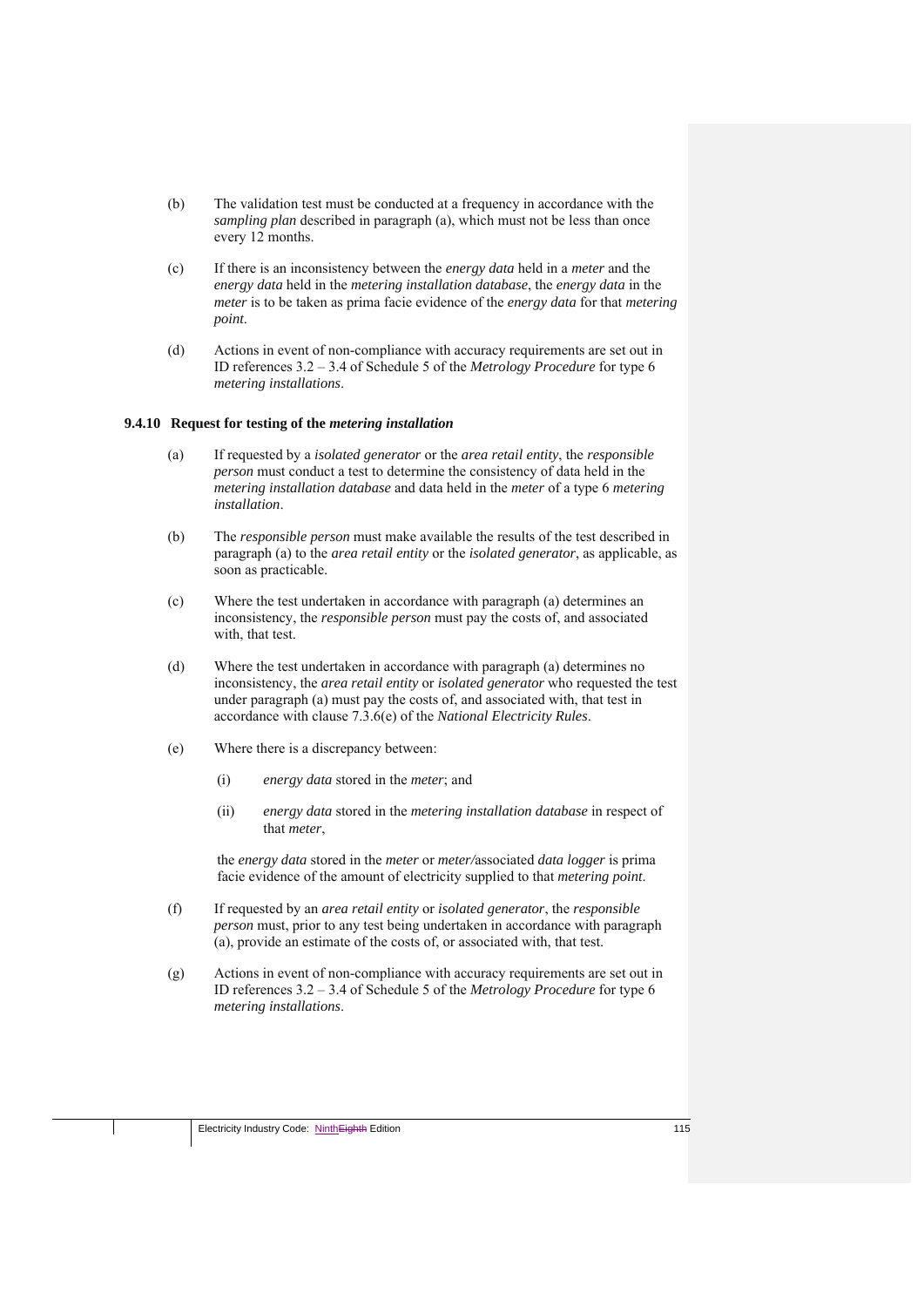# CHAPTER 10: GENERAL

# **10.1 Definitions and interpretation**

#### **10.1.1 Definitions**

*acceptable identification* in relation to:

- (a) a *residential customer*, includes one or more of the following:
	- (i) a driver's licence, a current passport or other form of photographic identification;
	- (ii) a Pensioner Concession Card or other entitlement card issued by the State or Commonwealth Government; and
	- (iii) a birth certificate;
- (b) a *business customer* which is a sole trader or partnership, includes one or more of the forms of identification for a *residential customer* for each of the individuals that conduct the business; and
- (c) a *business customer* which is a body corporate, includes the body corporate's Australian Company Number or Australian Business Number.

*accumulation meter* has the meaning given in the *Metrology Procedure*.

*actual energy data* means the *energy data* that represents an actual measurement of the flow of electricity in a power conductor.

*actual meter reading* has the meaning given in the *Metrology Procedure*.

*AEMO* has the meaning given in the Electricity Act.

*area retail entity* means a *retail entity* whose *retail authority* states a *retail area*.

*Australian Standard* means:

- (a) in Chapter 9, the relevant standard published by Standards Australia; and
- (b) for all other chapters, the Australian Standard AS ISO 10002-2006 as amended and updated from time to time.

*bank* means an authorised deposit taking institution within the meaning of the *Banking Act 1959* (Cwlth).

*billing cycle* means the regular recurrent period for which a *customer* receives a bill from a *retail entity*.

*B2B Procedures* means the procedures under the *National Electricity Rules* or as otherwise agreed between the parties, prescribing the content of, the processes for, and the information to be provided to support communications between the *distribution entity* and the *retail entity* relating to a *customer* or supply of electricity to a *customer*.

**Formatted:** Font: Bold, Italic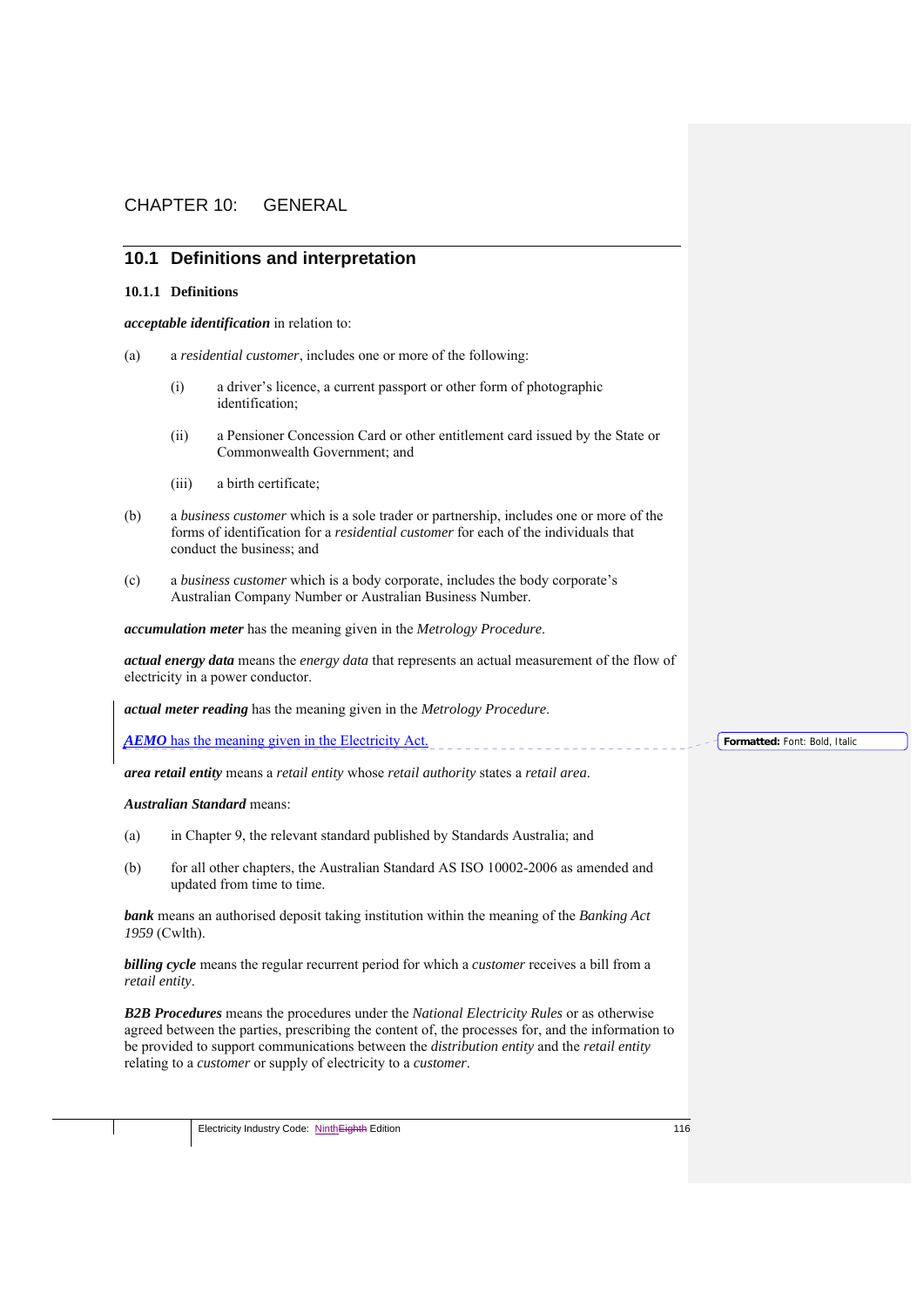*B2B Procedures (service order process)* means the procedure set out in the document "*B2B Procedures* (Service Order Process)" which forms part of the *B2B Procedures* under the *National Electricity Rules* and defines the *standard service order* process and transactions data requirements to be adopted by national electricity market participants.

*business customer* means a *customer* who is not a *residential customer*.

*business day* means a day other than a Saturday, a Sunday or a Queensland wide public holiday (as appointed under the *Holidays Act 1983* (Qld)).

*CAIDI* means the sum of the duration of each *interruption* (measured in minutes) divided by the total number of *interruptions* for that *distribution entity*. This is a measure of the average time (measured in minutes) for electricity supply to be restored to a *customer* when an *interruption* has occurred.

*CAIDI Limits* means the limits calculated as *SAIDI Limits* divided by *SAIFI Limits* for that *distribution entity*. The *CAIDI Limits* set out in clause 3 of Schedule 1 are provided for interpretive purposes only and do not constitute standards which are enforceable against a *distribution entity* by individual *customers*

*card operated meter* means a *meter* that contains *control equipment* that switches on and off in accordance with the amount of credit stored in the *meter*.

*CATS Procedures* means the procedures set out in the document "MSATS Procedures: CATS Procedures part 1 Principles and Obligations", issued by *NEMMCO AEMO* under the *National Electricity Rules*.

*CBD feeder* means a feeder supplying predominantly commercial high-rise buildings, supplied by a predominantly underground *supply network* containing significant interconnection and redundancy when compared to urban areas.

*Code* means this Electricity Industry Code.

*communications link* has the meaning given in the *National Electricity Rules.*

*connection contract* means:

- (a) for the purposes of Chapter 9, the contract (either classified as standard or negotiated) that prescribes the conditions of connection between a *distribution entity* and a *generator* or *customer* (as the case may be) when that party connects to the *distribution entity's supply network*; and
- (b) for all other chapters, means any contract under which a *distribution entity* agrees to provide *customer connection services* to a *customer's premises*.

*connection point* has the meaning given in the *National Electricity Rules*.

*consumption* means, for the purposes of Chapter 9, the annual consumption as determined by a *distribution entity*.

*consumption energy data* has the meaning given in the *Metrology Procedure*.

*contract interest rate* means, for any year, the bank bill swap rate for one year, as reported in the Australian Financial Review Money and Bond Market section on the first Friday of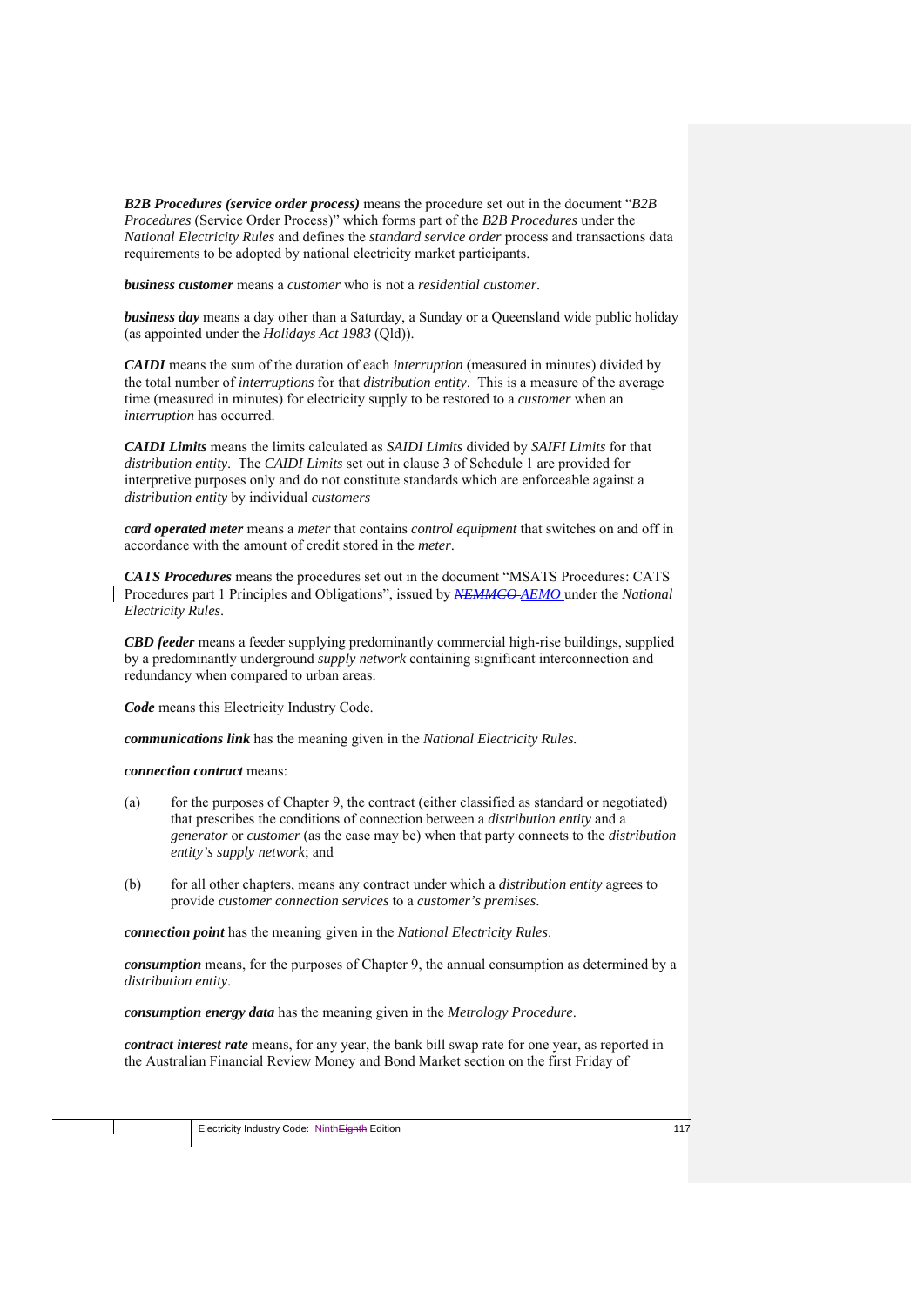December of the previous year, less one full percentage point, or such other rate approved by the *QCA*.

*control equipment* means the equipment needed to switch a circuit(s) on or off by a device installed or operated by the *distribution entity*. For example, local or remote timing devices would form part of *control equipment*. This equipment forms part of a *metering installation* for the purpose of testing and inspection.

*controlled load* means those loads that are controlled by means of control equipment, and are separately metered from the remaining load at the connection point. For example, a residential hot water heating circuit will be a controlled load in Queensland and may have a timing device known as the ripple frequency control system.

*controlled load* means those loads that are permanently wired separately from other appliances, are controlled by means of *control equipment*, and are separately metered from the remaining load at the *connection point*. For example, a residential hot water heating circuit will be a controlled load in Queensland and may have a timing device known as the ripple frequency control system.

*co-ordination agreement* has the meaning given in the *Electricity Act*.

*Country Energy* means Country Energy established under the *Energy Services Corporations Act 1995* (NSW).

*credit history information* means:

- (a) providing the *retail entity* with permission to obtain a credit check of the credit history of the *customer*; and
- (b) any other information that relates to the credit history of the *customer* that is reasonably required for the *retail* or *distribution entity* to assess the ability of the *customer* to meet its financial obligations under a *retail* or *connection contract.*

*current transformer* means a transformer for use with *meters* or protection devices in which the current in the secondary winding is, within prescribed limits, proportional to and in phase with the current in the primary winding.

*customer* has the meaning given in the *Electricity Act*.

*Customer Charter* means the charter prepared by the *distribution entity* under clause 3.23.23.2 or the *retail entity* under clause 4.54.54.5.

*customer connection services* has the meaning given in the *Electricity Act*.

*customer information* means information relating to a specific *small customer* obtained by a *marketer*, its employees, agents or contractors through the process of *marketing retail contracts* to the *small customer*, and includes information obtained without the consent of the *small customer*.

*customer retail services* has the meaning given in the *Electricity Act*.

*data logger* has the meaning given in the *National Electricity Rules*

*defective* or *defect* means the condition where the *metering equipment* does not measure or record the flow of electricity to a level of accuracy prescribed in the *National Electricity Rules*.

Electricity Industry Code: Ninth Eighth Edition 118

**Formatted:** Font: Not Bold, Not Italic

**Formatted:** Font color: Text 1 **Formatted:** Font color: Text 1 **Formatted:** Font color: Text 1 **Formatted:** Font color: Text 1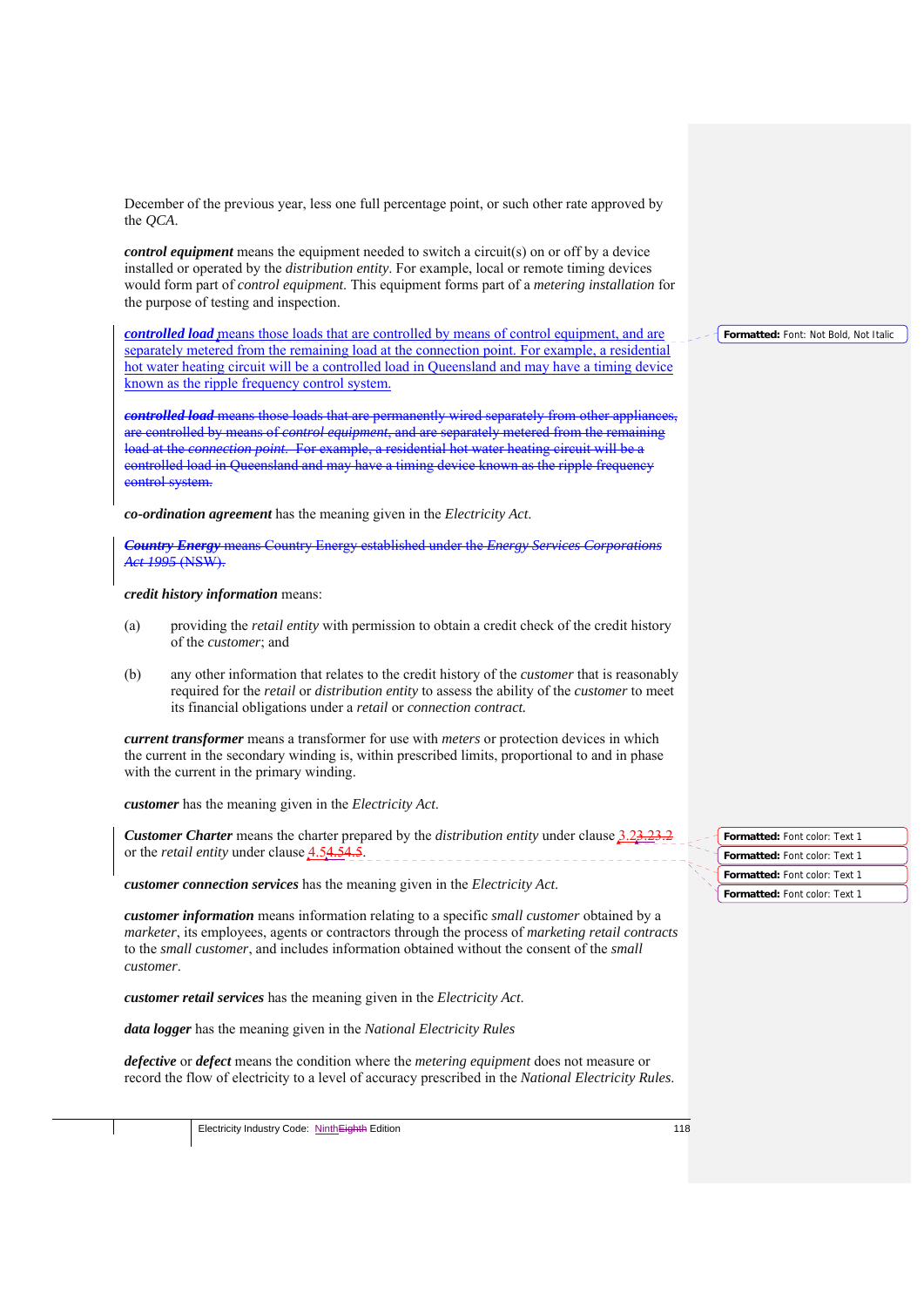*disconnection warning* means a notice in writing issued in accordance with clause 3.63.63.6 or clause 4.184.184.18. \_\_\_\_\_\_\_\_\_\_\_\_\_\_\_\_\_\_\_\_\_\_\_\_

*distribution area* for a *distribution entity* is the area specified in its *distribution authority* as its distribution area.

*distribution authority* has the meaning given in the *Electricity Act*.

*distribution entity* means an entity that holds a *distribution authority*.

*distribution non-network charges* means charges of a *distribution entity* set out in the *distribution entity's* price list that:

- (a) are referable to a specific request by a *small customer* or its *retail entity*; or
- (b) are referable to a requirement under *electricity legislation*,

and do not include *network charges*.

*dual fuel contract* means a single *negotiated retail contract* for the sale of electricity and for the sale and supply of gas by a *retail entity* to a *customer*.

*electrical installation* has the meaning given in the *Electricity Act*.

*Electrical Safety Act* means the *Electrical Safety Act 2002* (Qld).

*Electrical Safety Regulation* means the *Electrical Safety Regulation 2002* (Qld).

*Electricity Act* means the *Electricity Act 1994* (Qld).

*Electricity Connection and Metering Manual, ECMM*, means the document of that title produced by either the *ENERGEX distribution entity* or *Ergon Energy distribution entity*.

*electricity legislation* means the *Electricity Act*, *Electrical Safety Act*, the *Electricity - National Electricity Scheme (Queensland) Act 1997* (Qld) and regulations, standards, codes, protocols and rules made under those Acts.

*Electricity Regulation* means the *Electricity Regulation 2006* (Qld).

*emergency* means an emergency due to the actual or imminent occurrence of an event which in any way endangers or threatens to endanger the safety or health of any person, or normal operation of the *supply network* or *transmission grid*, in the state of Queensland or which destroys or damages, or threatens to destroy or damage, any property in the state of Queensland.

*ENERGEX* means ENERGEX Limited (ACN 078 849 055).

*energy data* has the meaning given in the *Metrology Procedure.*

*energy data services* has the meaning given in the *Metrology Procedure*.

*Energy and Water Ombudsman Queensland* means the Energy and Water Ombudsman Queensland established by the *Energy Ombudsman Act 2006* (Qld).

*Ergon Energy* means Ergon Energy Corporation Limited (ACN 087 646 062).

**Formatted:** Font color: Text 1 **Formatted:** Font color: Text 1 **Formatted:** Font color: Text 1 **Formatted:** Font color: Text 1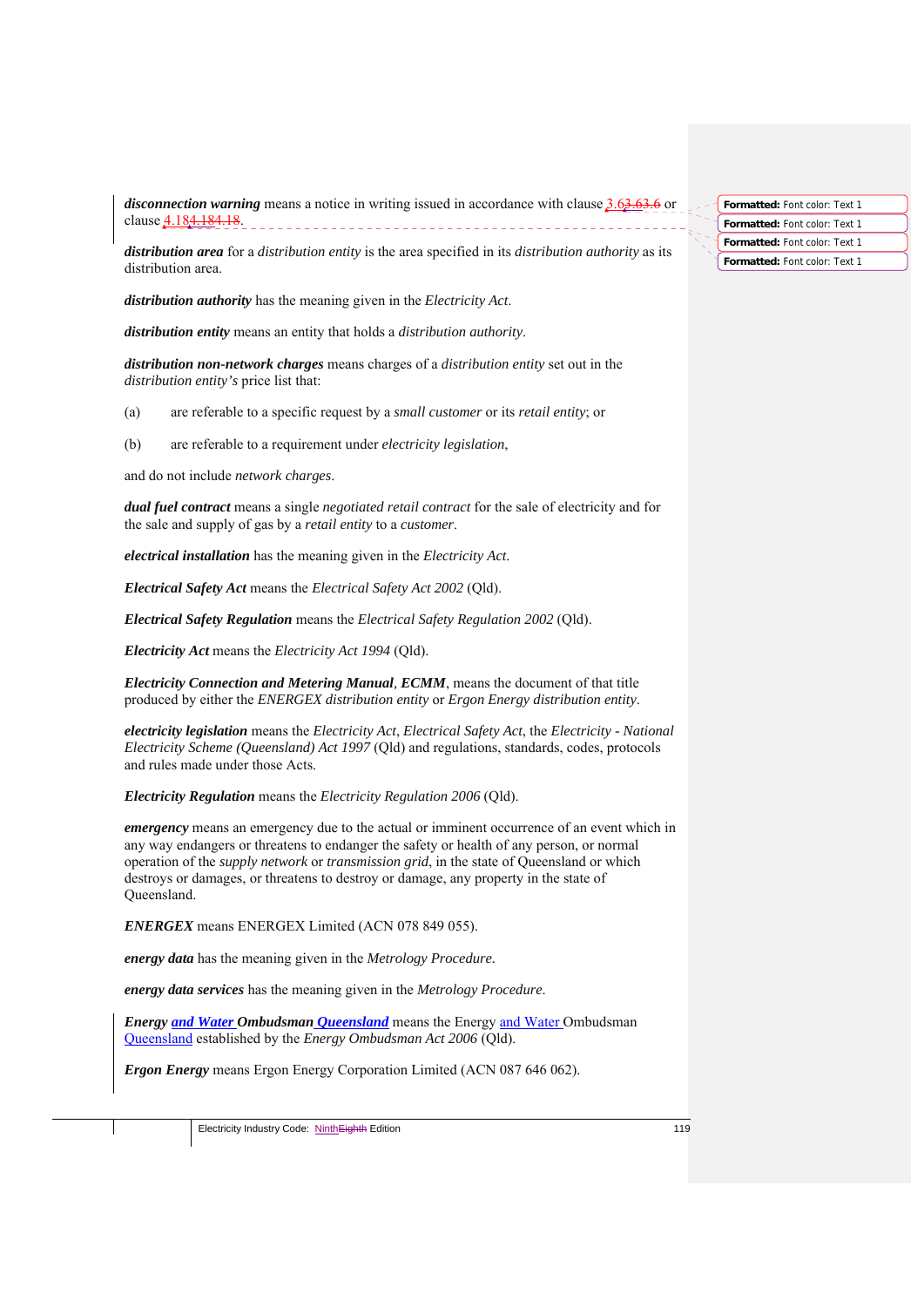*Essential Energy* means Essential Energy established under the *Energy Services Corporations Act 1995* (NSW).

*excluded locations* means the locations specified in Schedule 2.

*explicit informed consent* is the consent provided by a *customer* where:

- (a) the *customer* provides express conscious agreement;
- (b) the relevant *retail entity* has fully and adequately disclosed all matters relevant to that *customer*, including each specific purpose for which the consent will be used; and
- (c) all disclosures referred to in paragraph  $(b)(b)(b)$  are truthful and have been provided in plain English.

*export* or *exported* means the direction of flow of electricity at a *connection point* or *point of supply* where that electricity flows from a *transmission grid* or a *supply network* into a load, as specified in the National Metering Identifier Procedure published by *NEMMCOAEMO*.

*Fair Trading Act* means the *Fair Trading Act 1989* (Qld).

*feeder type* means a *CBD feeder*, *isolated feeder*, *long rural feeder*, *short rural feeder* or *urban feeder* as the case may be.

*final meter reading* means the last recording of *actual energy data* for a *customer* when they vacate an address or change *retail entity*.

*financial year* means a year commencing 1 July and ending 30 June.

*financially responsible retail entity* has the meaning given in the *Electricity Act*.

*first-tier* means the status of load when the electricity purchased at a *connection point* directly and in its entirety from the *area retail entity* from the *NEM* and which is classified as a *first-tier load* in accordance with Chapter 2 of the *National Electricity Rules*.

*fixed term* means the term specified by a *fixed-term contract*.

*fixed-term contract* means a *negotiated retail contract* which has start and finish dates set expressly under the terms and conditions of that *negotiated retail contract*.

*force majeure event* means an event outside the control of a *retail entity* or a *small customer*.

*FRC commencement date* means 1 July 2007.

*generator* means the operator of one or more generating units that produce 50 hertz alternating current at a voltage suitable for connection to the *supply network*, where the generating units supply electricity to the *supply network* without providing any electricity internally to an enduser's load (other than a small amount to operate the generating unit, if necessary).

*GSL payment* means a *guaranteed service level* payment to be made in accordance with clause  $\frac{2.52.5}{2.5}$  for the amounts set out in clause 2.5.10. \_\_\_\_\_\_\_\_\_\_\_\_\_\_\_\_\_\_\_\_\_

*GST* has the meaning it has in the *A New Tax System (Goods and Services Tax) Act 1999*  (Cwlth).

**Formatted:** Font: Bold, Italic **Formatted:** Indent: Left: 0 cm, First line: 0 cm

**Formatted:** Font: Italic

**Formatted:** Font color: Text 1 **Formatted:** Font color: Text 1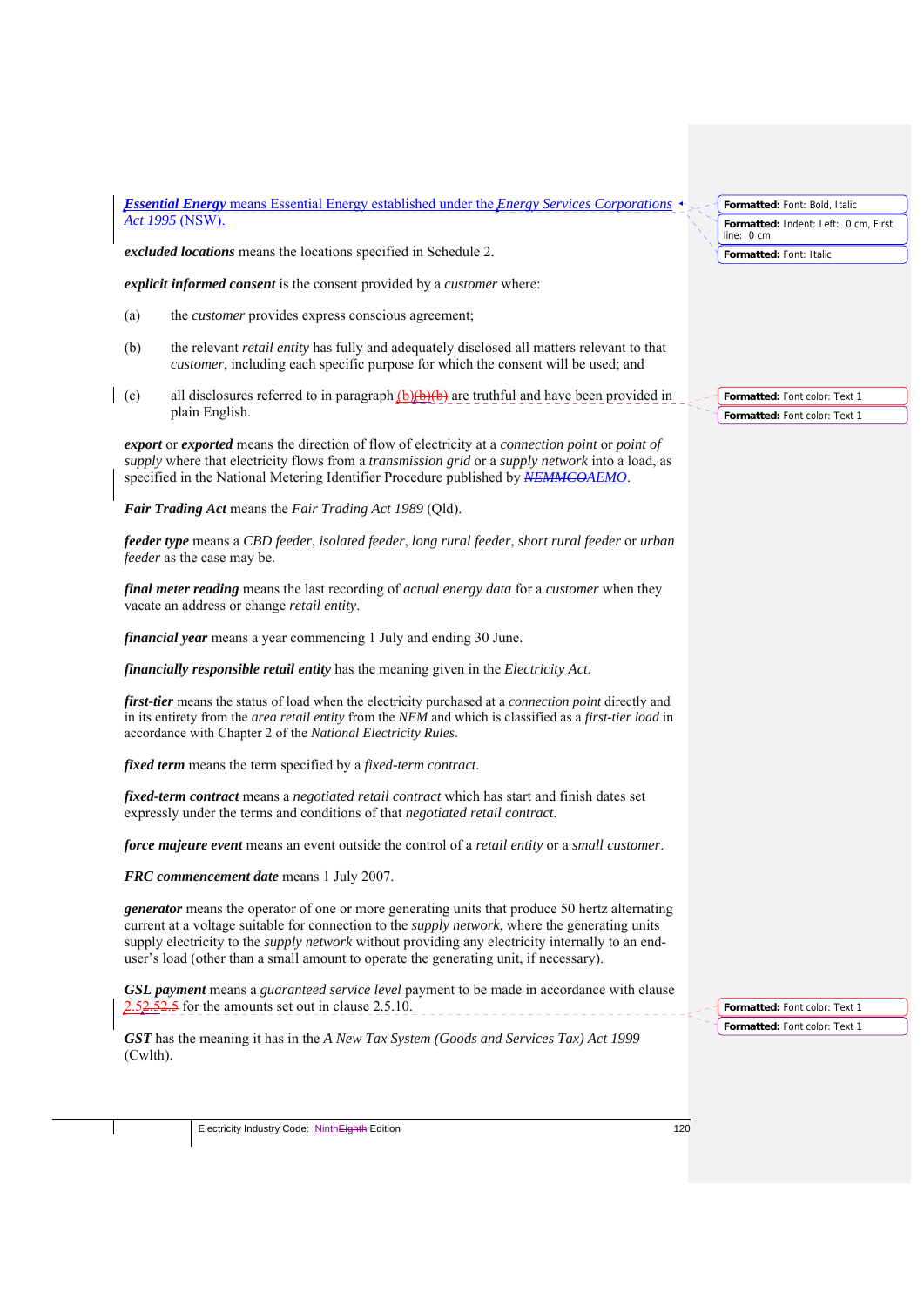*guaranteed service level* means a guaranteed service level set out in clause 2.52.52.5.

*hot water supply* means a hot water supply connected on a controlled supply tariff, for example Tariff 31 or Tariff 33.

*IES generator* means an 'inverter energy system' and represents generating units that produce direct current and then convert that direct current to 50 hertz alternating current suitable for synchronising to the power system supplied by the *supply network*. For example, a solar cell or PV *generator* or fuel cell, where the direct current produced by these devices in passed through an inverter and transformed to 240 volt single phase 50 hertz alternating current.

*import* or *imported* means the direction of flow of electricity at a *connection point* or *point of supply* where that electricity flows from a *customer* or a *generator* to a *transmission grid* or a *supply network*, as specified in the National Metering Identifier Procedure published by *NEMMCOAEMO*.

*Information Exchange Committee* has the meaning given in the *National Electricity Rules*.

*in-situ termination* means a termination of a *retail contract* where the *customer* is not vacating his or her *premises*.

*instalment plan* means a plan for a *customer* to pay to the *retail entity*, by periodic instalments, all arrears (including any disconnection or reconnection charges) and charges relating to continued usage of electricity but, to avoid doubt, does not include an informal arrangement under which a *customer* is granted additional time to pay an amount owed.

*instrument transformer* has the meaning given in the *Metrology Procedure*.

*interruption* means any temporary unavailability of electricity supply to a *customer* associated with an outage of the *supply network* including outages affecting a single *premises*, but does not include disconnection.

|  | <i>interruption duration GSL</i> has the meaning given in clause $2.5.9(a)(i)2.5.9(a)(i)2.5.9(a)(i)$ . |  |  |  |
|--|--------------------------------------------------------------------------------------------------------|--|--|--|
|  |                                                                                                        |  |  |  |

*interruption frequency GSL* has the meaning given in clause  $2.5.9(a)(ii)$ .

*interval energy data* has the meaning given in the *Metrology Procedure*.

*interval meter* has the meaning given in the *Metrology Procedure*.

*isolated feeder* means a feeder which is not connected to the national grid, but excludes the Mt Isa-Cloncurry *supply network*, as that network is defined in the *Electricity Act*.

*Isolated generator* means one or more generating units that are connected to an *isolated power system*.

*Isolated power system* means a *supply network* that does not form part of and is not connected to the *national grid* and may include an *isolated feeder.*

*large customer* means any *customer* who is not a *small customer*.

*large market customer* has the meaning given the *Electricity Act*.

*large non-market customer* has the meaning given in the *Electricity Act*.

| Formatted: Font color: Text 1 |  |
|-------------------------------|--|
| Formatted: Font color: Text 1 |  |
| Formatted: Font color: Text 1 |  |
| Formatted: Font color: Text 1 |  |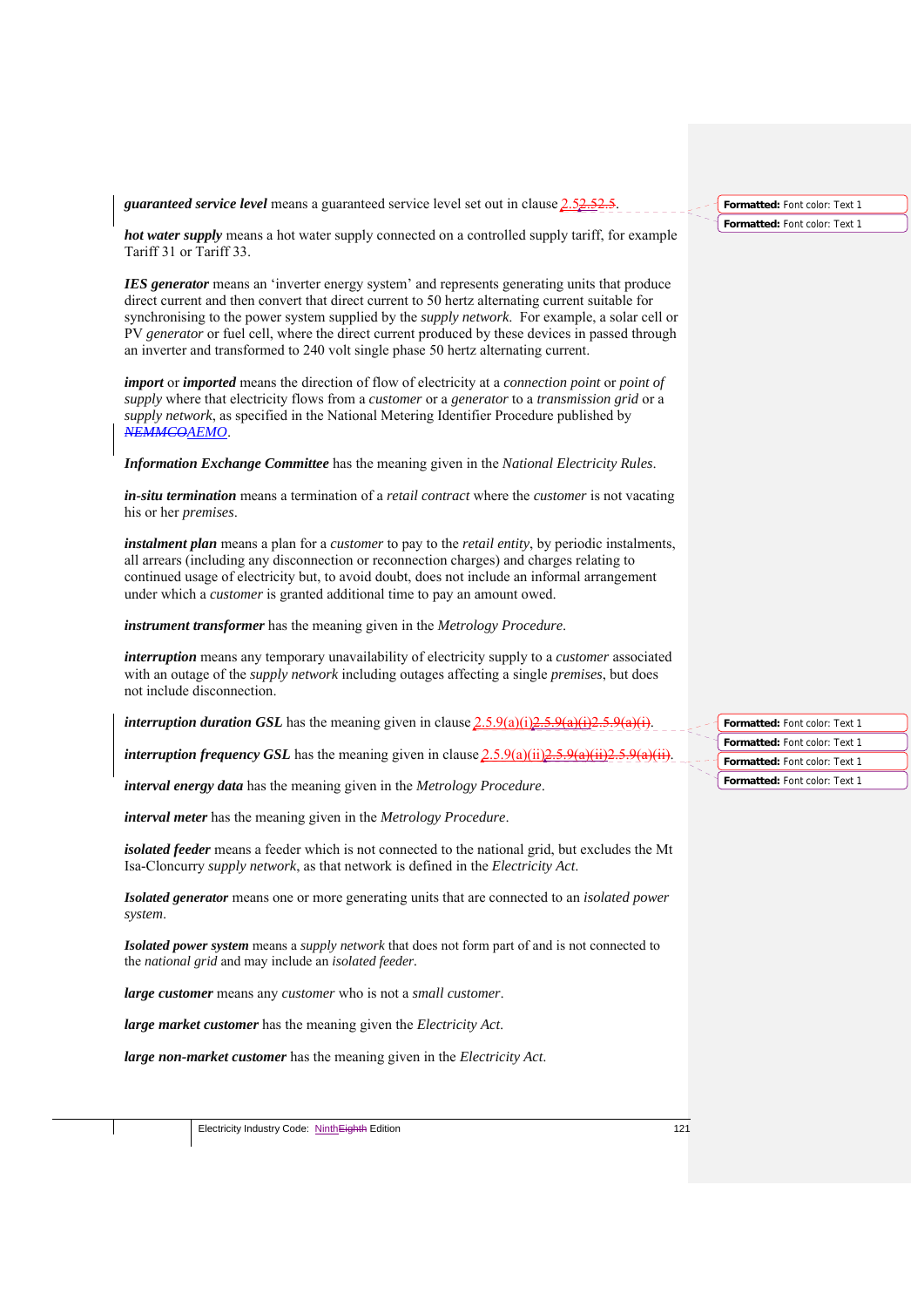*LARGE NMI* means the description given to a *connection point* where the flow of electricity at the *connection point* is equal to or greater than 100 *MWh* per annum.

*life support equipment* has the meaning set out in clause  $4.20.34.20.3$ 

*local holiday* means a show holiday or special holiday appointed for a particular district under the *Holidays Act 1983* (Qld).

*long rural feeder* means a feeder which is not a *CBD feeder*, *urban feeder* or *isolated feeder* with a total feeder route length greater than 200 km.

*major event day* means a day determined under clause 3 of Schedule 1.

*market customer* has the meaning given in the *Electricity Act*.

*market NMI* means a *NMI* for which the *customer* is a *market customer*.

*marketer* means a person who carries on the business of *marketing retail contracts* and includes a *retail entity* and *non-regulated marketer*.

*marketing* includes, but is not limited to, advertising, sales, promotions, market research, public relations, discussions or negotiations by any means in the nature of a personal contact with a *small customer* whether solicited or unsolicited for the purposes of entering into a *retail contract*.

*marketing complaint* means a complaint associated with a *retailer's* actions in seeking to sign up a *small customer* for a market *contract*.

*marketing contact* means a contact made by a *marketer* with a *small customer* for the purposes of *marketing* a *contract*.

*MDP* means either a *Metering Provider* category D or a metering data agent.

*measurement element* has the meaning given in the *Metrology Procedure*.

*meter* has the meaning given in the *National Electricity Rules*.

*metering data* has the meaning given that term in the *National Electricity Rules*.

*metering equipment* means network assets that include the *meter*, *current transformer*, *voltage transformer*, associated wiring and fittings that together convert and display the electricity flowing in a power conductor at a location within the local vicinity of that power conductor.

*metering installation* has the meaning given in the *Metrology Procedure*.

*metering installation database* has the meaning given in the *Metrology Procedure*.

*metering point* has the meaning given in the *National Electricity Rules*.

*Metering Provider* has the meaning given in the *Metrology Procedure*.

*Metrology Procedure* has the meaning given in the *National Electricity Rules.*

*minimalist transitioning approach* means the approach set out in clause 6.86.86.8

*minimum service standard* means a service standard set out in clause 2.42.42.4

**Formatted:** Font color: Text 1 **Formatted:** Font color: Text 1 **Formatted:** Font color: Text 1 **Formatted:** Font color: Text 1

Electricity Industry Code: Ninth Eighth Edition 122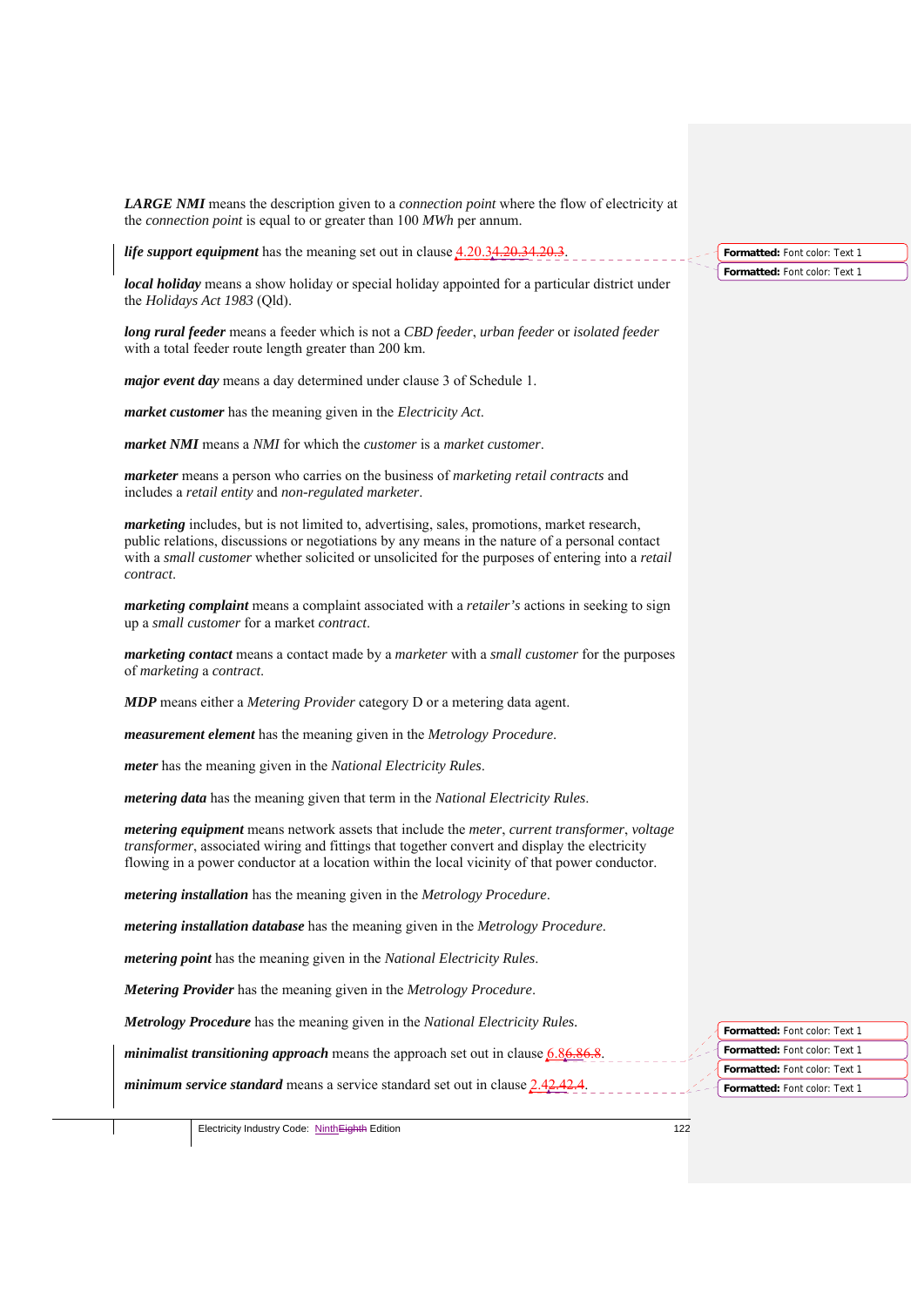*Minister* means the Minister under the *Electricity Act*.

*move-in customer* means a *customer* who starts consuming *customer retail services* from a *premises* without first applying to a *retail entity* for the provision of such services.<sup>7</sup>

*MSATS* means the Market Settlement and Transfer Solution operated by *NEMMCOAEMO*.

*MWh* means megawatt hours.

*National Electricity Law* has the meaning given in the Electricity - National Scheme (Queensland) Act 1997 (Qld).

*National Electricity Rules* means the rules made under the *National Electricity Law* applied as the law of Queensland.

*national grid* has the meaning given in the *National Electricity Rules*

*Natural Disaster Relief and Recovery Arrangements* means Natural Disaster Relief and Recovery Arrangements, administered by the Commonwealth Department of Transport and Regional Services.

*negotiated connection contract* has the meaning given in the *Electricity Act*.

*negotiated retail contract* has the meaning given in the *Electricity Act*.

*NEM* means the wholesale electricity market operated by *NEMMCO AEMO* under the *National Electricity Rules*.

*NEM settlements* means the process operated by *NEMMCO AEMO* for clearing the financial transactions associated with export and import of wholesale electricity in the national electricity market.

*NEMMCO* has the meaning given in the *Electricity Act.*

*network charges* has the meaning given in the *Electricity Act*.

*network management plan* means the plan outlined in clause 2.32.32.3.

*NMI* has the meaning given in the *National Electricity Rules*.

*NMI checksum* means a National Metering Identifier Checksum associated with a *NMI*.

*NMI classification code* has the meaning given in the *CATS Procedures*.

*NMI premises* has the meaning given in the *Electricity Act*.

1

*NMI standing data* means the approved data items associated with a *NMI* that are available to prospective *retail entities*, as specified in the *CATS Procedures*.

*non-market customer* has the meaning given in the *Electricity Act*.

<sup>7</sup> Under the *Electricity Act* a *small customer* is taken to have entered into a *standard retail contract* under section 51(2) where the *customer* has not applied for *customer retail services* under section 48C but the customer's *premises* are connected to a *supply network*.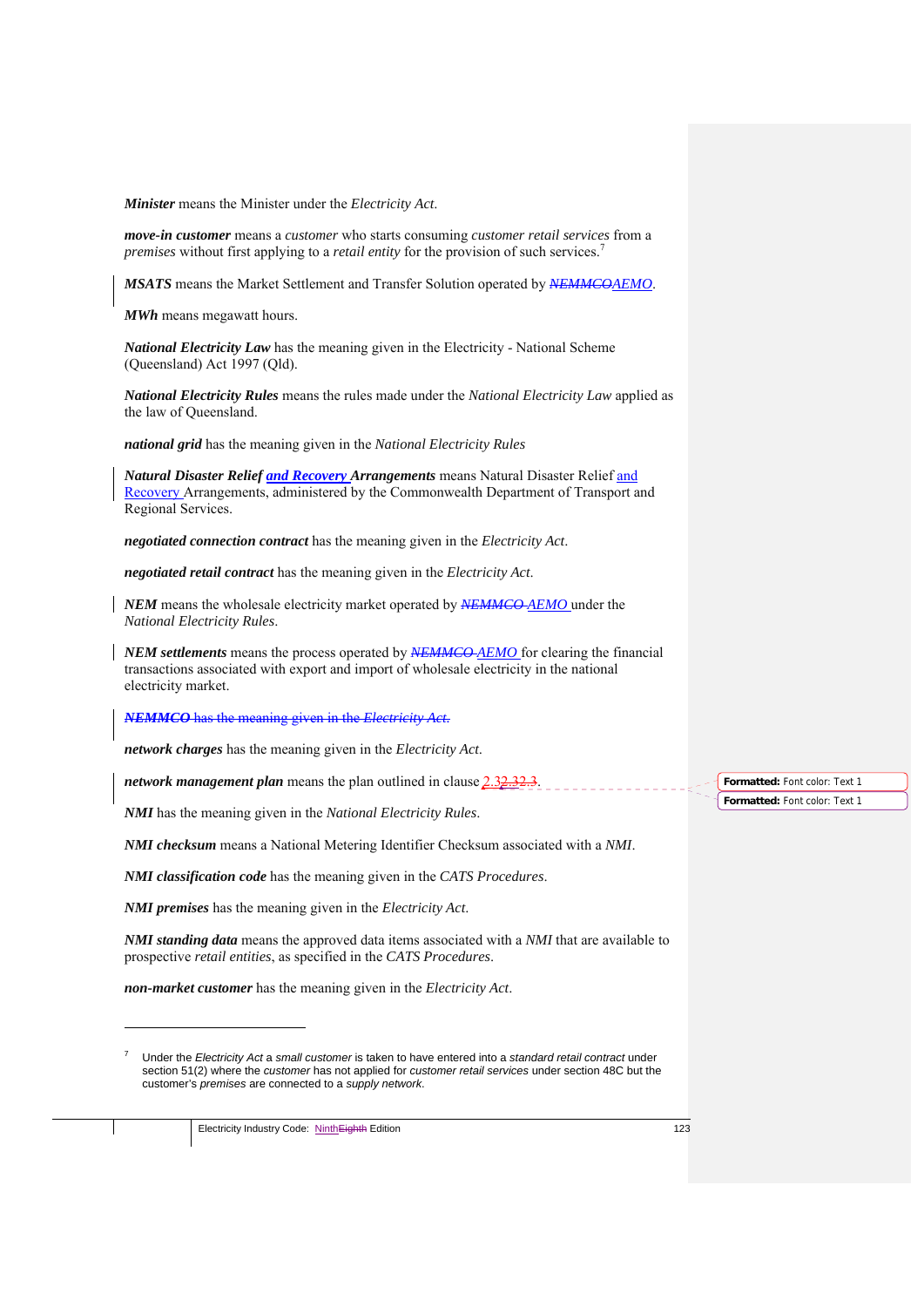| <b>non-market NMI</b> means a NMI for which the <i>customer</i> is a non-market customer.                                                                                                                                      |                               |
|--------------------------------------------------------------------------------------------------------------------------------------------------------------------------------------------------------------------------------|-------------------------------|
| non-regulated marketer means a person who carries on the business of marketing retail<br>contracts for the provision of customer retail services to small customers but does not have an<br>authority issued by the regulator. |                               |
| notice period has the meaning given in clause 4.4.54.4.54.4.5.                                                                                                                                                                 | Formatted: Font color: Text 1 |
| notified prices has the meaning given in the Electricity Act.                                                                                                                                                                  | Formatted: Font color: Text 1 |
| off peak hot water means hot water which is charged under an off-peak controlled load<br>electricity tariff.                                                                                                                   |                               |
| <b>Origin Energy</b> means Origin Energy Electricity Limited (ACN 071 052 287).                                                                                                                                                | Formatted: Font: Bold, Italic |
| planned interruption means an interruption for which the distribution entity has, or should<br>have, given a notice under clause 2.5.82.5.82.5.8 or for which the <i>distribution entity</i> is excused                        | Formatted: Font color: Text 1 |
| from giving a notice under this <i>Code</i> , or <i>electricity legislation</i> or contractual arrangements with<br>a customer.                                                                                                | Formatted: Font color: Text 1 |
| <i>point of supply</i> means the point at which supply is established between a <i>distribution entity</i> and<br>a generator or customer as defined in the SAA Wiring Rules (AS 3000).                                        |                               |
| power system security and reliability standards has the meaning given in the National<br><b>Electricity Rules.</b>                                                                                                             |                               |
| <i>premises</i> has the meaning given in the <i>Electricity Act</i> .                                                                                                                                                          |                               |
| <i>price change</i> includes any change to a tariff rate or charge or type of tariff applying to a <i>small</i><br>customer but excludes any change to distribution non-network charges.                                       |                               |
| <b>QCA</b> has the meaning given in the Electricity Act.                                                                                                                                                                       |                               |
| <i>quarter</i> means a period of three months commencing 1 January, 1 April, 1 July and 1 October<br>as the case may be.                                                                                                       |                               |
| regulator has the meaning given in the Electricity Act.                                                                                                                                                                        |                               |
| regulatory control period has the meaning given in the National Electricity Rules.                                                                                                                                             |                               |
| remote acquisition has the meaning given in the National Electricity Rules.                                                                                                                                                    |                               |
| <i>residential customer</i> means a <i>customer</i> who acquires electricity for domestic use.                                                                                                                                 |                               |
| responsible person has the meaning given under the National Electricity Rules.                                                                                                                                                 |                               |
| retail area has the meaning given in the Electricity Act.                                                                                                                                                                      |                               |
| <i>retail authority</i> has the meaning given in the <i>Electricity Act.</i>                                                                                                                                                   |                               |
| retail contract means either a standard retail contract or negotiated retail contract.                                                                                                                                         |                               |
| <i>retail entity</i> means an entity that holds a <i>retail authority</i> and, if a person is providing <i>customer</i><br>retail services as a retailer of last resort, that retailer of last resort.                         |                               |
| retailer of last resort has the meaning given in the Electricity Regulations.                                                                                                                                                  |                               |
| Flectricity Industry Code: NinthEighth Edition<br>124                                                                                                                                                                          |                               |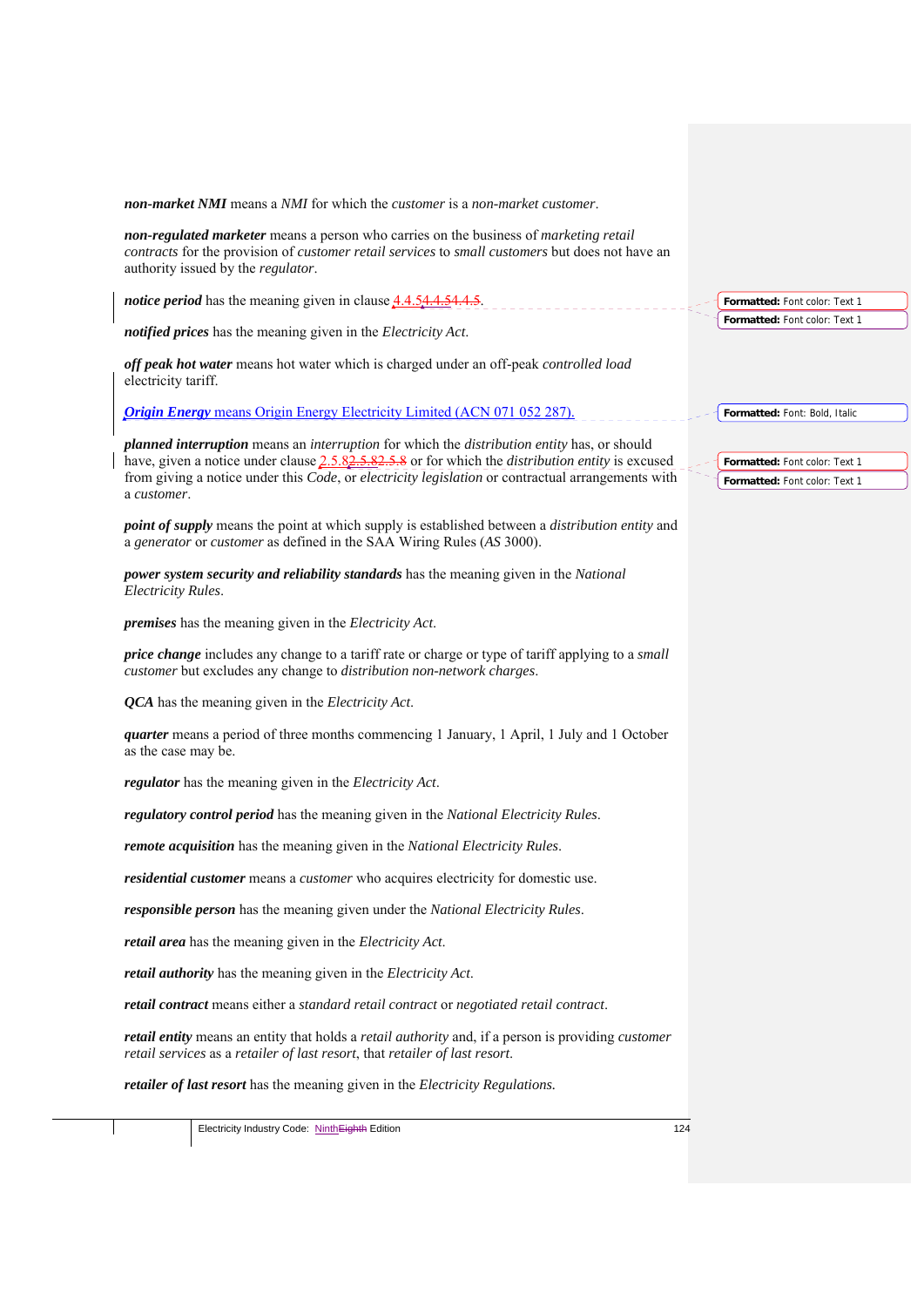*SAIDI* means the sum of the duration of each *interruption* (measured in minutes) divided by the total number of *customers* (averaged over the *financial year*) of that *distribution entity*.

*SAIDI Limits* mean the limits set out in clause 1 of Schedule 1.

*SAIFI* means the total number of *interruptions* divided by the total number of *customers* (averaged over the *financial year*) of that *distribution entity*.

*SAIFI Limits* mean the limits set out in clause 2 of Schedule 1.

*salesperson* means an employee or contractor acting on behalf of a *marketer* in the *marketing* of *retail contracts*, and *salespeople* has a corresponding meaning.

*sampling plan* has the meaning given in the *Metrology Procedure*.

*scheduled meter reading* means the *meter* reading on a cycle that equates to the *customer's billing cycle*, usually monthly or quarterly.

*second-tier* means the status of load when electricity is purchased at a *connection point* in its entirety other than directly from the *area retail entity* or the *NEM* and which is classified as a *second-tier load* in accordance with Chapter 2 of the *National Electricity Rules*.

*security deposit* means an amount of money or other arrangement acceptable to the *retail entity*  as a security against a *customer* defaulting on a bill. To avoid doubt, a *security deposit* does not include an insurance levy whereby a *customer* makes a non-refundable payment that is used to insure against non-payment by that *customer*.

*service order request* mean a request for service raised in accordance with the *B2B Procedures (service order process)* as applicable to Queensland, or as otherwise varied by agreement between the parties in accordance with the *National Electricity Rules*.

*short rural feeder* means a feeder with a total feeder route length less than 200 km, and which is not a *CBD feeder*, *urban feeder* or *isolated feeder*.

*small business customer* means a *customer* who is both a *small customer* and a *business customer*.

*small customer* has the meaning given in the *Electricity Act*.

*SMALL NMI* means the description given to a *connection point* where the flow of electricity at the *connection point* is less than 100 *MWh* per annum.

*small residential customer* means a *customer* who is both a *small customer* and a *residential customer*.

*special meter reading* means an *actual meter reading* that occurs at a time other than the time of a *scheduled meter reading*.

*standard co-ordination agreement* has the meaning given in the *Electricity Act*.

*standard connection contract* has the meaning given in the *Electricity Act*.

*standard retail contract* has the meaning given in the *Electricity Act*.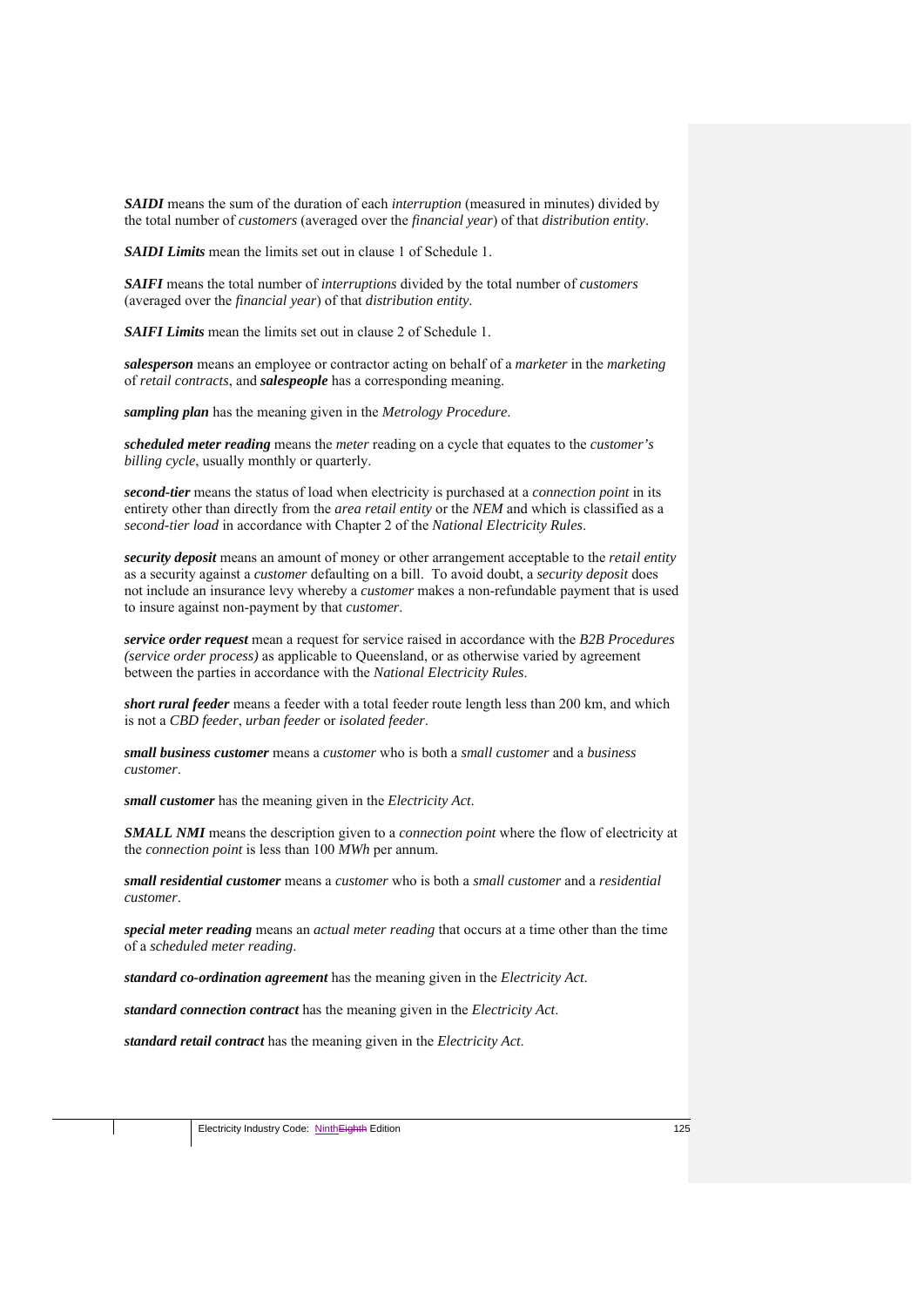|                        | standard service order means a category of service activity as defined in the B2B Procedures<br>(service order process) as applicable in Queensland.                                                                                                   |                               |
|------------------------|--------------------------------------------------------------------------------------------------------------------------------------------------------------------------------------------------------------------------------------------------------|-------------------------------|
|                        | substituted means the substitution of an <i>actual meter reading</i> under the circumstances<br>described in clause $9.4.4(c)9.4.4(e)9.4.4(e)$ .                                                                                                       | Formatted: Font color: Text 1 |
| substituted.           | substituted meter reading means a meter reading for which the energy data has been                                                                                                                                                                     | Formatted: Font color: Text 1 |
|                        | summer preparedness plan means the plan outlined under clause $2.22.22.2$ .                                                                                                                                                                            | Formatted: Font color: Text 1 |
|                        | supply network has the meaning given in the Electricity Act.                                                                                                                                                                                           | Formatted: Font color: Text 1 |
|                        | system operator means a person who NEMMCO-AEMO has appointed as an agent under<br>Chapter 4 of the <i>National Electricity Rules</i> and who is registered as a system operator with<br>NEMMCO-AEMO under Chapter 2 of the National Electricity Rules. |                               |
|                        | <i>termination notice</i> has the meaning given in clause 4.4.14.4.14.4.14.4.1.                                                                                                                                                                        | Formatted: Font color: Text 1 |
|                        | transmission grid has the meaning given in the Electricity Act.                                                                                                                                                                                        | Formatted: Font color: Text 1 |
|                        | <i>unique match</i> means the return of a single set of <i>NMI</i> and <i>NMI</i> Checksum in response to a                                                                                                                                            |                               |
|                        | request made by a <i>retail entity</i> under clause $6.4.1(a)6.4.1(a)6.4.1(a)$ of this <i>Code</i> .                                                                                                                                                   | Formatted: Font color: Text 1 |
| or an isolated feeder. | urban feeder means a feeder with annual actual maximum demand per total feeder route length<br>greater than 0.3 MVA/km and which is not a CBD feeder, short rural feeder, long rural feeder                                                            | Formatted: Font color: Text 1 |
|                        | <i>vacation notice</i> has the meaning given in clause 4.4.24.4.24.4.2.                                                                                                                                                                                | Formatted: Font color: Text 1 |
|                        | <i>voltage transformer</i> means a transformer for use with <i>meters</i> or protection devices in which                                                                                                                                               | Formatted: Font color: Text 1 |
|                        | voltage across the secondary terminals is, within prescribed limits, proportional to and in phase<br>with the voltage across the primary terminals.                                                                                                    |                               |
|                        | <i>wholesale market customer</i> is a market customer in the wholesale market as defined in the<br>National Electricity Rules.                                                                                                                         |                               |
|                        | Y Value means the value of the variable 'y' that applies to the type 6 metering installation, as<br>specified in Schedule 3 of the Metrology Procedures.                                                                                               |                               |
| meaning.               | Other grammatical forms of words defined in the dictionary are taken to have a corresponding                                                                                                                                                           |                               |
| 10.1.2 Interpretation  |                                                                                                                                                                                                                                                        |                               |
|                        | Unless the contrary intention appears, a reference in this Code to:                                                                                                                                                                                    |                               |
| (a)                    | (headings) headings are for convenience only and do not affect the<br>interpretation of this Code;                                                                                                                                                     |                               |
| (b)                    | (variations or replacement) a document (including this <i>Code</i> ) includes any<br>variation or replacement of it;                                                                                                                                   |                               |
| (c)                    | (clauses, schedules and annexures) a clause, schedule or annexure is a<br>reference to a clause in, or schedule or annexure, to this Code;                                                                                                             |                               |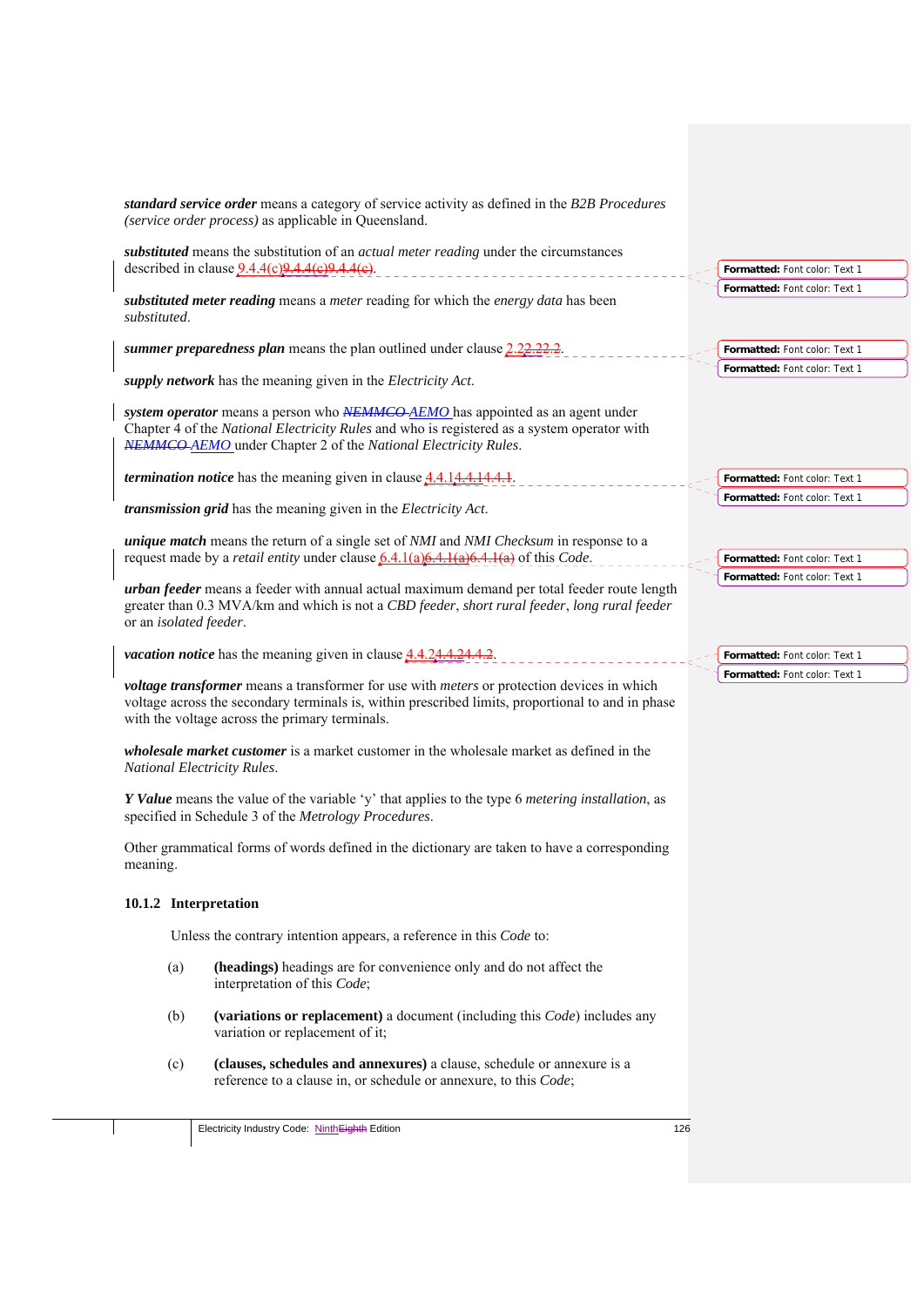- (d) **(reference to statutes)** a statute, ordinance, code or other law includes regulations and other instruments under it and consolidations, amendments, reenactments or replacements of any of them;
- (e) **(law)** law means common law, principles of equity, and laws made by parliament (and laws made by parliament include State, Territory and Commonwealth laws and regulations and other instruments under them, and consolidations, amendments, re-enactments or replacements of any of them);
- (f) **(singular includes plural)** the singular includes the plural and vice versa;
- (g) **(person)** the word "person" includes an individual, a firm, a body corporate, a partnership, a joint venture, an unincorporated body or association, or any government agency;
- (h) **(dollars)** \$ is a reference to the lawful currency of Australia;
- (i) **(calculation of time)** if a period of time dates from a given day or the day of an act or event, it is to be calculated exclusive of that day;
- (j) **(reference to a day)** a day is to be interpreted as the period of time commencing at midnight and ending 24 hours later;
- (k) **(meaning not limited)** the words "include", "including" or "for example" are not used as, nor are they to be interpreted as, words of limitation, and, when introducing an example, do not limit the meaning of the words to which the example relates to that example or examples of a similar kind;
- (l) **(next business day)** if an event under this agreement must occur on a stipulated day which is not a *business day* then the stipulated day will be taken to be the next *business day*;
- (m) **(reference to anything)** anything (including any amount) is a reference to the whole and each part of it; and
- (n) **(footnotes)** footnotes are for reference only and do not affect the interpretation of the *Code*.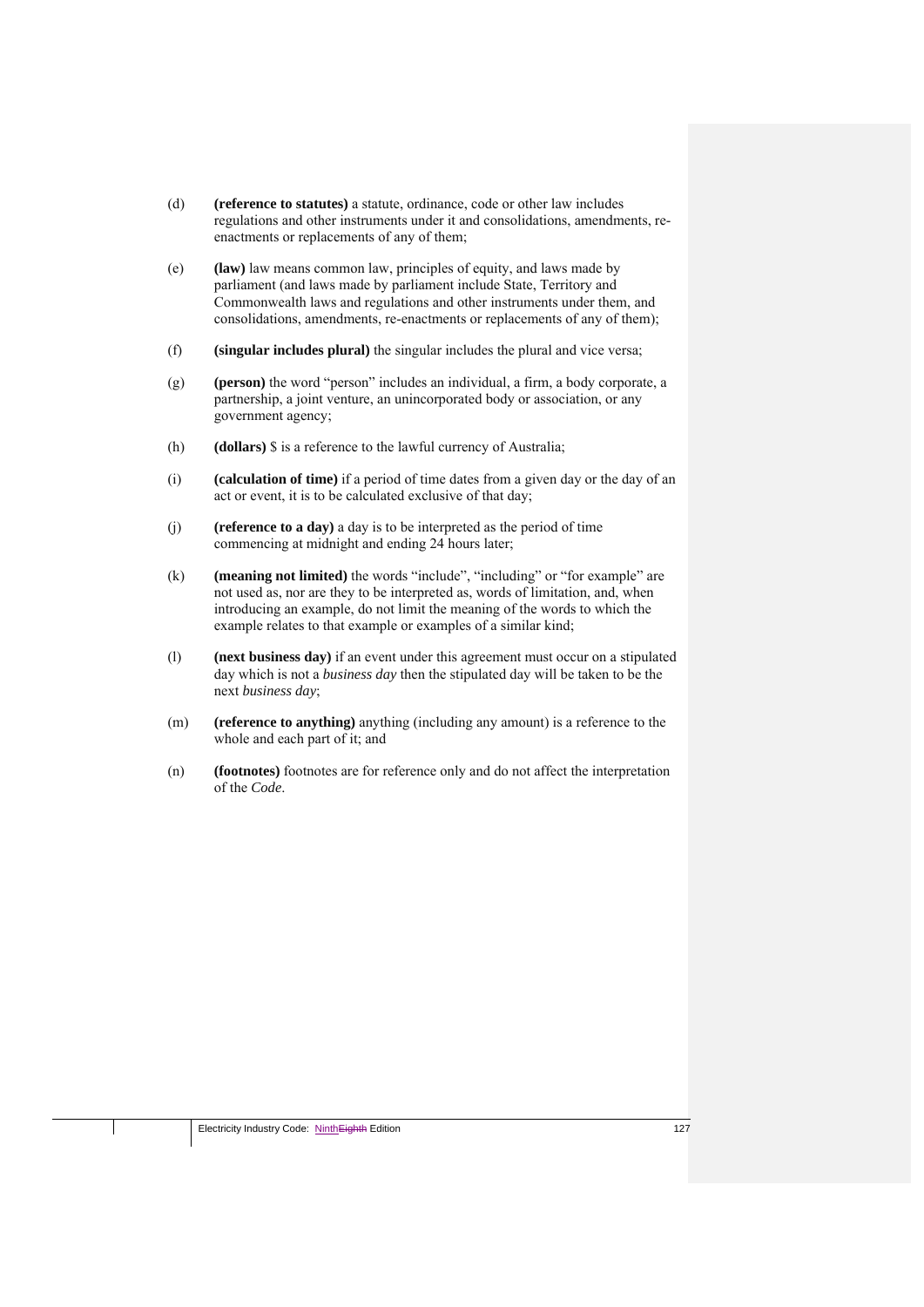# Schedule 1 - Reliability limits

# *1 SAIDI Limits*

## **1.1** *ENERGEX*

| feeder type | 2007/8 | 2008/9 | 2009/10 | 2010/11 | 2011/12 | 2012/13 | 2013/14 | 2014/15 |
|-------------|--------|--------|---------|---------|---------|---------|---------|---------|
| CBD         | 20     | 20     | 20      | 15      | כ ו     | 15      | 15      | 15      |
| urban       | 134    | 122    | 110     | 106     | 102     | 98      | 94      | 90      |
| short rural | 244    | 232    | 220     | 218     | 216     | 214     | 212     | 210     |

## **1.2** *Ergon Energy*

|             | --     |        |         |         |         |         |         |         |
|-------------|--------|--------|---------|---------|---------|---------|---------|---------|
| feeder type | 2007/8 | 2008/9 | 2009/10 | 2010/11 | 2011/12 | 2012/13 | 2013/14 | 2014/15 |
| urban       | 195    | 180    | 150     | 149     | 148     | 147     | 146     | 145     |
| short rural | 550    | 500    | 430     | 424     | 418     | 412     | 406     | 400     |
| long rural  | 1090   | 1040   | 980     | 964     | 948     | 932     | 916     | 900     |

# *2 SAIFI Limits*

# **2.1** *ENERGEX*

| feeder type | 2007/8 | 2008/9 | 2009/10 | 2010/11 | 2011/12 | 2012/13 | 2013/14 | 2014/15 |
|-------------|--------|--------|---------|---------|---------|---------|---------|---------|
| CBD         | 0.33   | ა.ვვ   | 0.33    | 0.15    | .15     | 0.15    | 0.15    | 0.15    |
| urban       | 1.54   | 1.43   | 1.32    | .26     | 1.22    | .20     | 1.18    | .16     |
| short rural | 2.63   | 2.56   | 2.50    | 2.46    | 2.42    | 2.38    | 2.34    | 2.30    |

## **2.2** *Ergon Energy*

|             | --     |        |         |         |         |         |         |         |
|-------------|--------|--------|---------|---------|---------|---------|---------|---------|
| feeder type | 2007/8 | 2008/9 | 2009/10 | 2010/11 | 2011/12 | 2012/13 | 2013/14 | 2014/15 |
| urban       | 2.50   | 2.30   | 2.00    | 1.98    | 1.96    | 1.94    | 1.92    | 1.90    |
| short rural | 5.00   | 4.50   | 4.00    | 3.95    | 3.90    | 3.85    | 3.80    | 3.75    |
| long rural  | 8.50   | 7.80   | 7.50    | 7.40    | 7.30    | 7.20    | 7.10    | 7.00    |

# *3 CAIDI Limits (interpretive only)*

## **3.1** *ENERGEX*

| feeder type | 2007/8 | 2008/9 | 2009/10 | 2010/11 | 2011/12 | 2012/13 | 2013/14 | 2014/15 |
|-------------|--------|--------|---------|---------|---------|---------|---------|---------|
| CBD         |        | 6'     | 6'      | 100     | 100     | 100     | 100     | 100     |
| urban       |        | 85     | 83      | 84      | 84      | 82      | 80      | 78      |
| short rural | 93     | 91     | 88      | 89      | 89      | 90      | 91      | 91      |

## **3.2** *Ergon Energy*

| feeder type | 2007/8 | 2008/9 | 2009/10 | 2010/11 | 2011/12 | 2012/13 | 2013/14 | 2014/15 |
|-------------|--------|--------|---------|---------|---------|---------|---------|---------|
| urban       | 78     |        |         | 75      | 76      | 76      | 76      | 76      |
| short rural | 110    | 111    | 108     | 107     | 107     | 107     | 107     | 107     |
| long rural  | 128    | 133    | 131     | 130     | 130     | 129     | 129     | 129     |
|             |        |        |         |         |         |         |         |         |

Note:<br>1

1 CAIDI Limits are shown for interpretative purposes only, being derived from the *minimum service standards* for *SAIDI Limits* and *SAIFI Limits*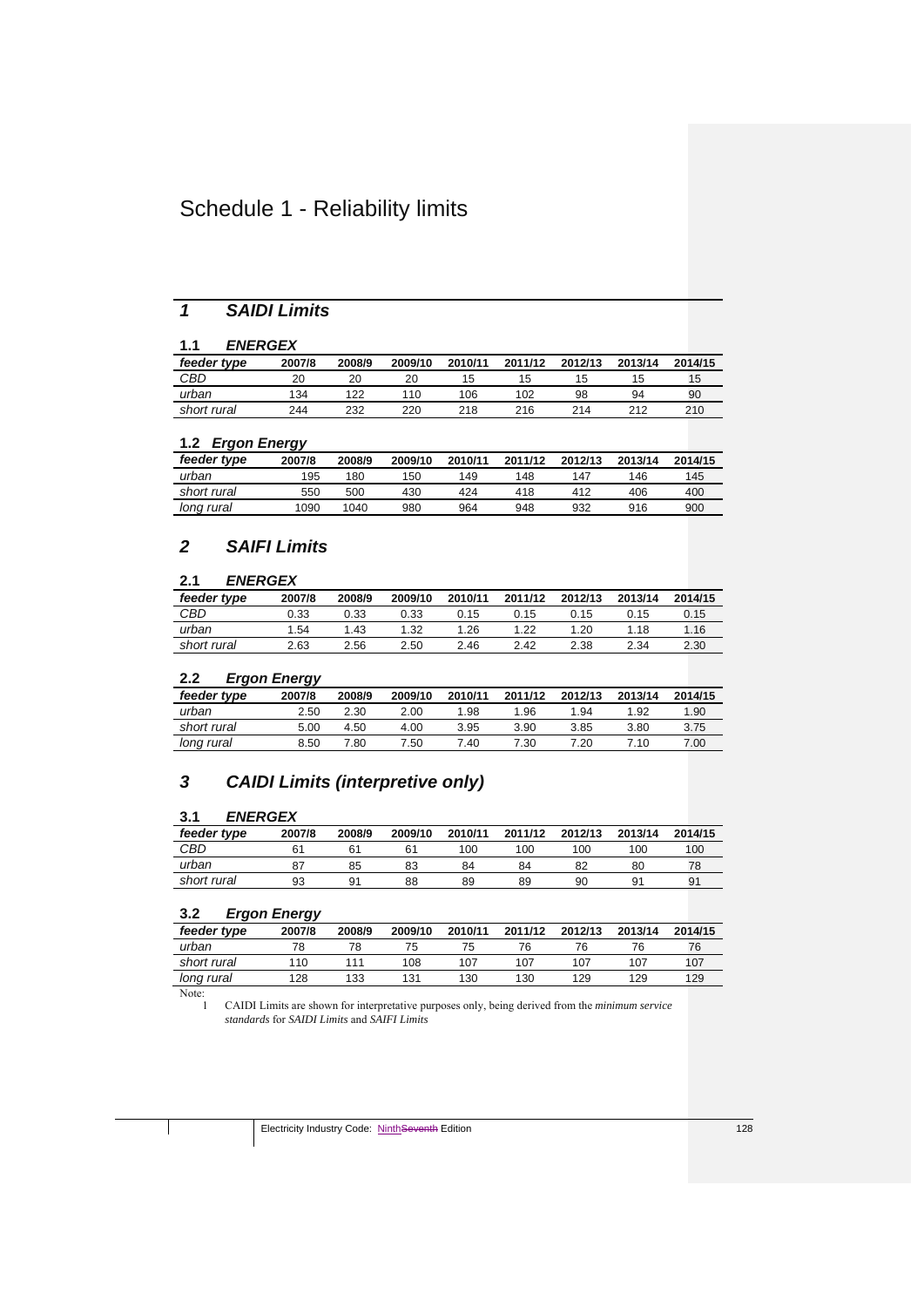## **3 Determination of a** *major event day*

The following material is reprinted with permission from ANSI.Std. 1366- 2003 "*IEEE Guide for Electric Power Distribution Reliability Indices*" Copyright 2003\* by IEEE. The IEEE disclaims any responsibility or liability resulting from the placement and use in the described manner.

### **3.1 Explanation and Purpose**

The following process ("**Beta Method**") is used to identify *major event days*  which are to be excluded from the *minimum service standards* under clause 2.4.3(c)<del>2.4.3(c)2.4.3(c)</del>.

Its purpose is to allow major events to be studied separately from daily operation, and in the process, to better reveal trends in daily operation that would be hidden by the large statistical effect of major events.

A *major event day* under the Beta Method is one in which the daily total system (ie, not on a *feeder type* basis) *SAIDI* value ("**daily** *SAIDI* **value**") exceeds a threshold value, T*MED*. The *SAIDI* index is used as the basis of determining whether a day is a *major event day* since it leads to consistent results regardless of utility size and because *SAIDI* is a good indicator of operational and design stress.

In calculating the daily total system *SAIDI*, any *interruption* that spans multiple days is deemed to accrue on the day on which the *interruption* begins. That is, all minutes without supply resulting from an *interruption*  beginning on a *major event day* are deemed to have occurred on the *major event day,* including those minutes without supply occurring on following days*.*

## **3.2 Determining a** *major event day*

The *major event day* identification threshold value T*MED* is calculated at the end of each *financial year* for each *distribution entity* for use during the next *financial year* as follows:

- (a) Collect daily *SAIDI* values for the last five *financial year*s. If fewer than five years of historical data are available, use all available historical data for the lesser period.
- (b) Only those days that have a daily *SAIDI* value will be used to calculate the T*MED* (ie, days that did not have any *interruptions* are not included).
- (c) Take the natural logarithm (In) of each daily *SAIDI* value in the data set.
- (d) Find  $\alpha$  (Alpha), the average of the logarithms (also known as the logaverage) of the data set.

**Formatted:** Font color: Text 1 **Formatted:** Font color: Text 1

1

From Std. 1366-2003 "IEEE Guide for Electric Power Distribution Reliability Indices". Copyright 2003 IEEE. All rights reserved.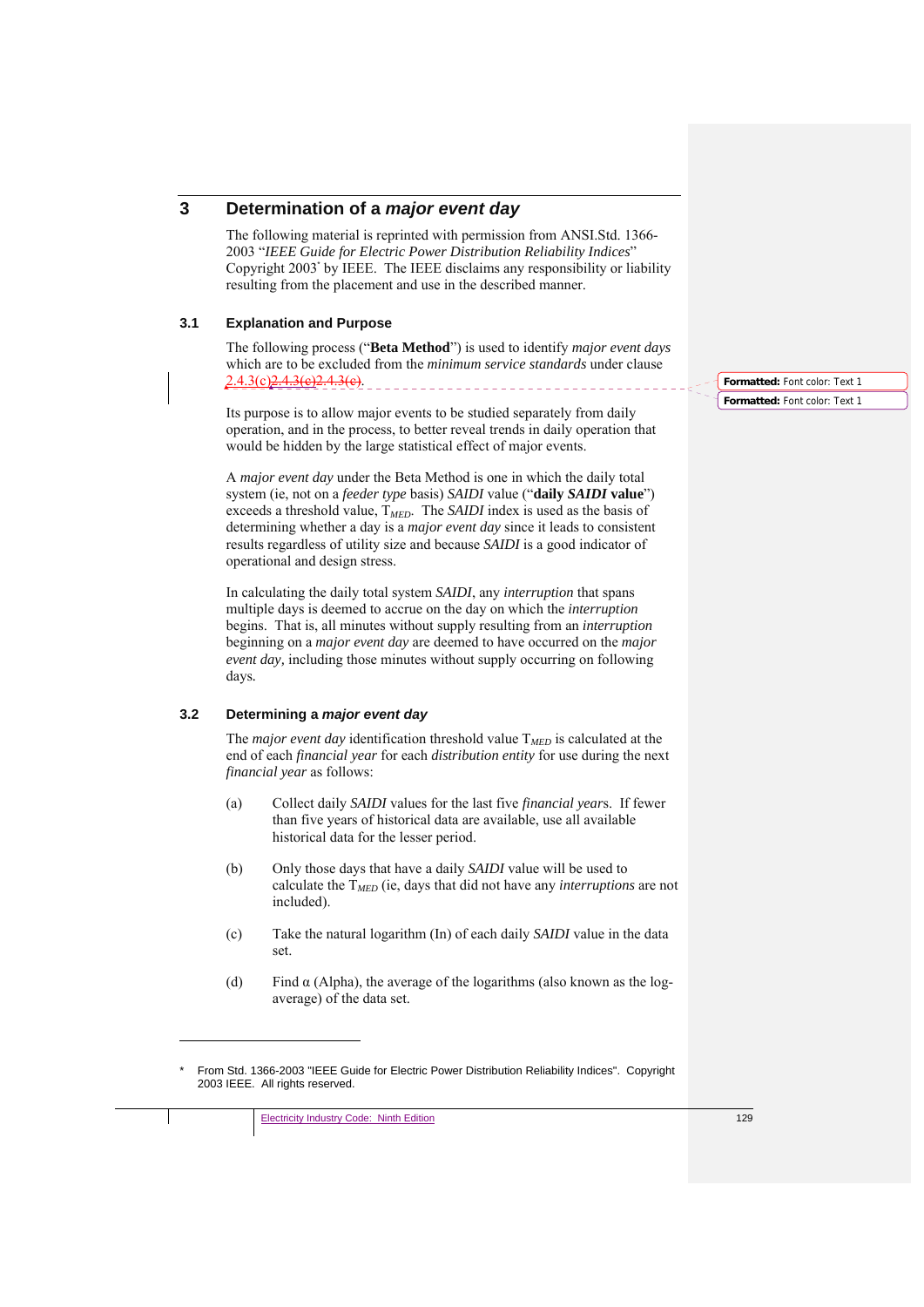- (e) Find β (Beta), the standard deviation of the logarithms (also known as the log-standard deviation) of the data set.
- (f) Complete the *major event day* threshold  $T_{MED}$  using the following equation:

 $T_{MED}$  =  $e^{(\alpha + 2.5 \beta)}$ 

(g) Any day with daily *SAIDI* value greater than the threshold value T*MED* which occurs during the subsequent *financial year* is classified as a *major event day*. \*

## **3.3 Treatment of a** *major event day*

To avoid doubt, a *major event day*, and all *interruptions* beginning on that day, are excluded from the calculation of a *distribution entity's SAIDI* and *SAIFI* in respect of all of its *feeder types*.

1

<sup>\*</sup> From Std. 1366-2003 "IEEE Guide for Electric Power Distribution Reliability Indices". Copyright 2003 IEEE. All rights reserved.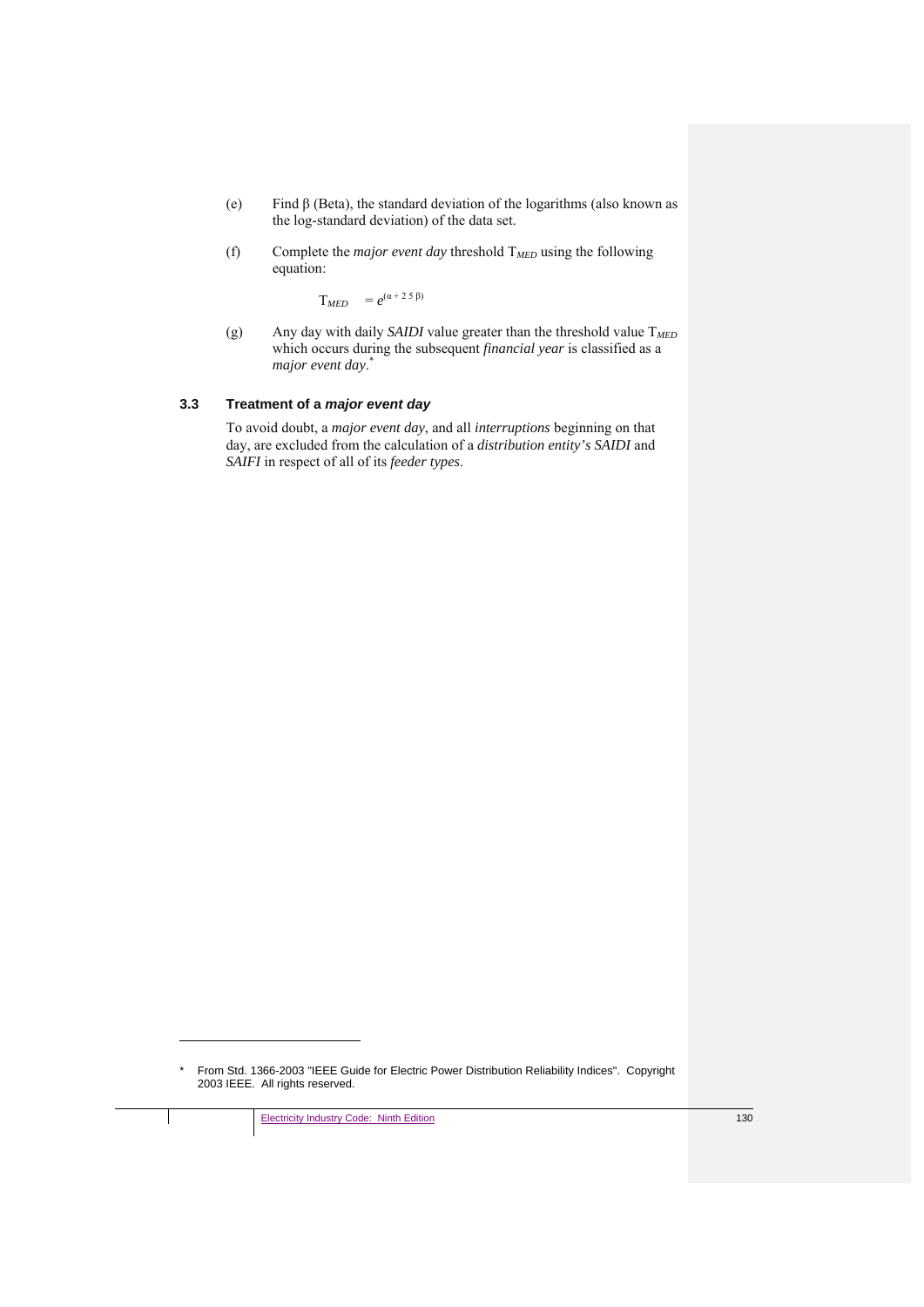# **Electricity Industry Code**

# Schedule 2 - Excluded Locations

| <b>Suburb</b>           | <b>Postcode</b> | <b>Suburb</b>         | Postcod |
|-------------------------|-----------------|-----------------------|---------|
| Amity                   | 4183            | <b>Running Creek</b>  | 4287    |
| Dunwich                 | 4183            | Avoca                 | 4306    |
| Herring Lagoon          | 4183            | Linville              | 4306    |
| North Stradbroke Island | 4183            | Moore                 | 4306    |
| Point Lookout           | 4183            | Mt Stanley            | 4306    |
| Coochiemudlo Island     | 4184            | Cambroon              | 4552    |
| Karragarra Island       | 4184            | <b>Boreen Point</b>   | 4565    |
| Lamb Island             | 4184            | Cooroibah             | 4565    |
| Macleay Island          | 4184            | Cooroibah Heights     | 4565    |
| Russell Island          | 4184            | Cootharaba            | 4565    |
| Beechmont               | 4211            | North Shore           | 4565    |
| Natural Bridge          | 4211            | Ringtail Creek        | 4565    |
| Numinbah                | 4211            | Teewah                | 4565    |
| Numinbah Valley         | 4211            | Anderleigh            | 4570    |
| Austinville             | 4213            | Curra                 | 4570    |
| Springbrook             | 4213            | Goomboorian           | 4570    |
| South Stradbroke Island | 4216            | Kia Ora               | 4570    |
| Pine Creek              | 4275            | Neerdie               | 4570    |
| Witheren                | 4275            | Rossmount             | 4570    |
| Allenview               | 4285            | <b>Toolara Forest</b> | 4570    |
| Woodhill                | 4285            | Wallu                 | 4570    |
| <b>Barney View</b>      | 4287            | Cooloola Cove         | 4580    |
| Mt Lindesay             | 4287            | Tin Can Bay           | 4580    |
| Palen Creek             | 4287            | Rainbow Beach         | 4581    |
| Rathdowney              | 4287            | Inskip                | 4581    |

| Suburb                   | <b>Postcode</b> | Suburb                | Postcode |
|--------------------------|-----------------|-----------------------|----------|
|                          | 4183            | <b>Running Creek</b>  | 4287     |
|                          | 4183            | Avoca                 | 4306     |
| agoon                    | 4183            | Linville              | 4306     |
| adbroke Island           | 4183            | Moore                 | 4306     |
| kout                     | 4183            | Mt Stanley            | 4306     |
| udlo Island              | 4184            | Cambroon              | 4552     |
| a Island                 | 4184            | <b>Boreen Point</b>   | 4565     |
| nd                       | 4184            | Cooroibah             | 4565     |
| sland                    | 4184            | Cooroibah Heights     | 4565     |
| land                     | 4184            | Cootharaba            | 4565     |
| ıt                       | 4211            | North Shore           | 4565     |
| ridge                    | 4211            | Ringtail Creek        | 4565     |
| ı                        | 4211            | Teewah                | 4565     |
| n Valley                 | 4211            | Anderleigh            | 4570     |
| e                        | 4213            | Curra                 | 4570     |
| $\overline{\mathrm{ok}}$ | 4213            | Goomboorian           | 4570     |
| adbroke Island           | 4216            | Kia Ora               | 4570     |
| k                        | 4275            | Neerdie               | 4570     |
|                          | 4275            | Rossmount             | 4570     |
| Ī.                       | 4285            | <b>Toolara Forest</b> | 4570     |
|                          | 4285            | Wallu                 | 4570     |
| iew                      | 4287            | Cooloola Cove         | 4580     |
| say                      | 4287            | Tin Can Bay           | 4580     |
| ek                       | 4287            | Rainbow Beach         | 4581     |
| ev                       | 4287            | Inskip                | 4581     |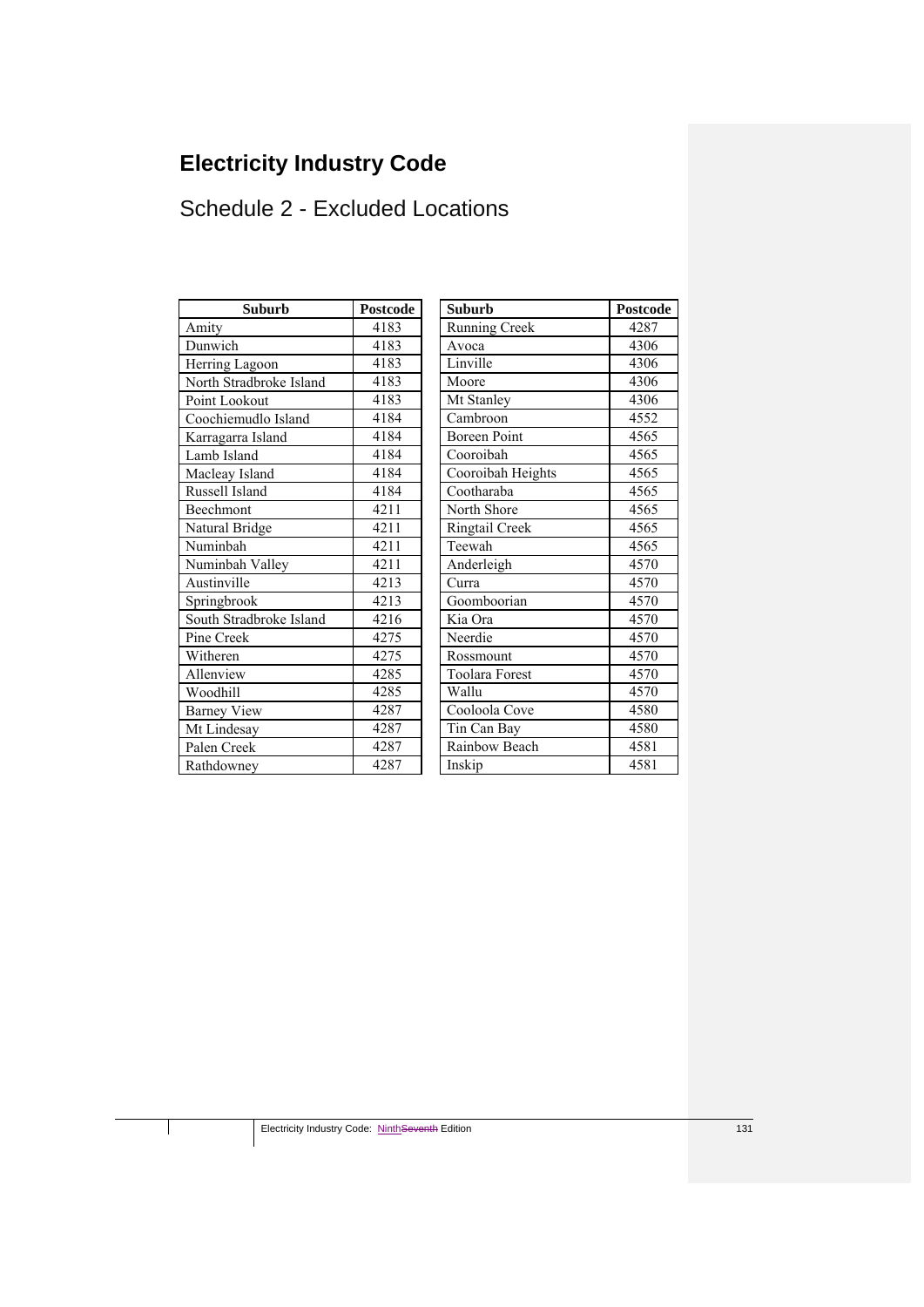# **Electricity Industry Code**

Schedule 3 - Not used

*Consultation note - following table to be deleted.*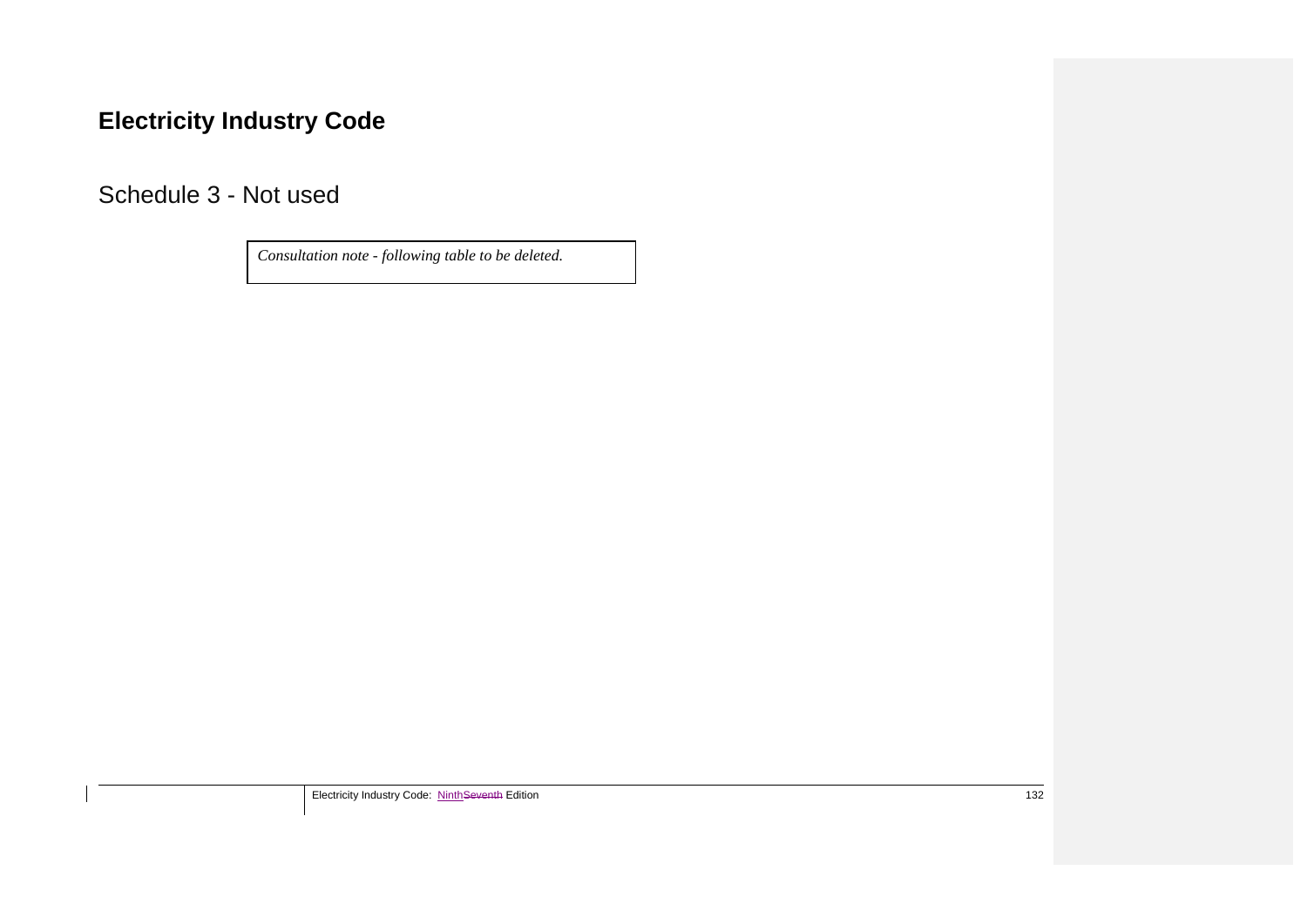| <b>Customer type</b>                          |                                                                                      | Less than 100MWh pa                                                                                      | Equal to or greater than 100MWh pa                                                                         |                                                       |
|-----------------------------------------------|--------------------------------------------------------------------------------------|----------------------------------------------------------------------------------------------------------|------------------------------------------------------------------------------------------------------------|-------------------------------------------------------|
|                                               |                                                                                      | <b>NMI classification: SMALL</b>                                                                         | <b>NMI classification: LARGE</b>                                                                           |                                                       |
|                                               | Already on                                                                           | Meter type:                                                                                              | n/a                                                                                                        | Already has remotely read interval meter.             |
|                                               | Negotiated<br><b>Customer Sale</b>                                                   | Meter read as:                                                                                           |                                                                                                            | Remotely read interval meter read as interval meter.  |
|                                               | term was defined                                                                     | Contract (as that Meter install code in MSATS                                                            |                                                                                                            | Remotely read interval meter: COMMS1-4                |
|                                               | Act 1994 prior to<br>the enactment of<br>the Electricity<br>and Other<br>Legislation | in the Electricity Meter data used for wholesale<br>settlement?                                          |                                                                                                            | No                                                    |
|                                               |                                                                                      | Meter data used in preparation<br>of NSLP (pre peel-off if<br>Amendment Act applicable) on/after 1/7/07? |                                                                                                            | <b>Yes</b>                                            |
|                                               | 2006) at 1/7/07                                                                      | Is meter data used for CLP<br>calculation?                                                               |                                                                                                            | Yes, if meter is registered as controlled load meter. |
| 1st tier Negotiated<br><b>Retail Contract</b> | Goes on                                                                              | Meter type:                                                                                              | Accumulation meter existing.<br>Manually read interval meter (comms ready) for new &<br>replacement.       | Must install remotely read interval meter.            |
|                                               | Negotiated<br>Retail<br>Contract<br>on/after 1/7/07                                  | Meter read as:                                                                                           | Accumulation meter read as accumulation meter.<br>Manually read interval meter read as accumulation meter. | Remotely read interval meter read as interval meter.  |
|                                               |                                                                                      | Meter install code in MSATS                                                                              | Accumulation meter: BASIC<br>Interval meter: BASIC                                                         | Remotely read interval meter: COMMS1-4                |
|                                               |                                                                                      | Meter data used for wholesale<br>settlement?                                                             | <b>No</b>                                                                                                  | N <sub>o</sub>                                        |
|                                               |                                                                                      | Meter data used in preparation<br>of NSLP (pre peel-off if<br>applicable) on/after 1/7/07?               | No                                                                                                         | Yes                                                   |
|                                               |                                                                                      | Is meter data used for CLP<br>calculation?                                                               | Yes, if meter is registered as controlled load meter.                                                      | Yes, if meter is registered as controlled load meter. |

Electricity Industry Code: NinthSeventh-Edition 133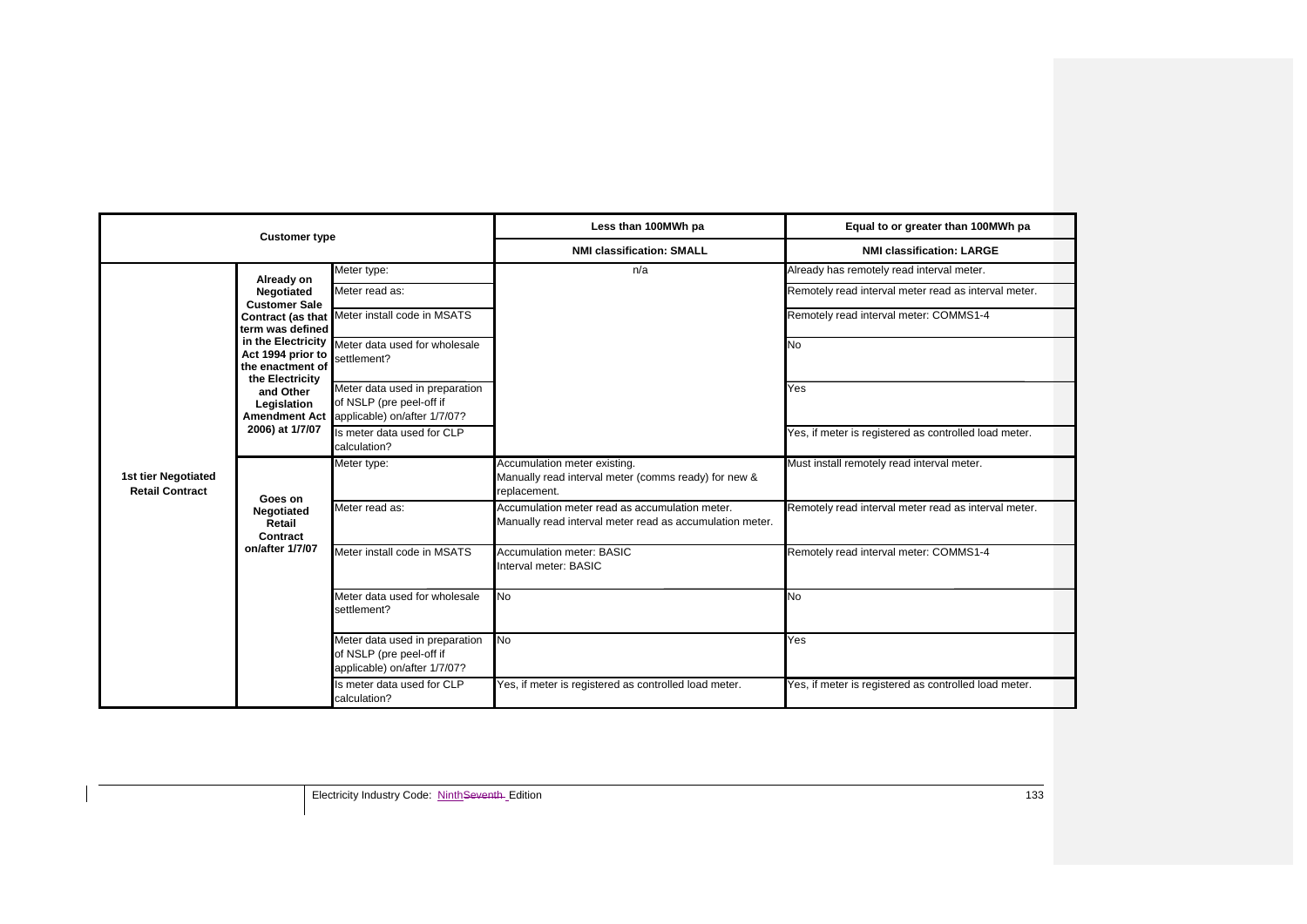| <b>Customer type</b>             |                                               | Less than 100MWh pa                                                                           | Equal to or greater than 100MWh pa                                                                            |                                                       |
|----------------------------------|-----------------------------------------------|-----------------------------------------------------------------------------------------------|---------------------------------------------------------------------------------------------------------------|-------------------------------------------------------|
|                                  |                                               | <b>NMI classification: SMALL</b>                                                              | <b>NMI classification: LARGE</b>                                                                              |                                                       |
|                                  | Already on<br>retail contract                 | Meter type:                                                                                   | n/a                                                                                                           | Already has remotely read interval meter.             |
|                                  |                                               | Meter read as:                                                                                |                                                                                                               | Remotely read interval data                           |
|                                  |                                               | Meter install code in MSATS                                                                   |                                                                                                               | Remotely read interval meter: COMMS1-4                |
|                                  |                                               | Meter data used for wholesale<br>settlement?                                                  |                                                                                                               | Yes                                                   |
|                                  | at 1/7/07                                     | Meter data used in preparation<br>of NSLP (pre peel-off if<br>applicable) on/after 1/7/07?    |                                                                                                               | Yes                                                   |
|                                  |                                               | Is meter data used for CLP<br>calculation?                                                    |                                                                                                               | Yes, if meter is registered as controlled load meter. |
| 2nd tier (all contract<br>types) | Goes on retail<br>contract<br>on/after 1/7/07 | Meter type:                                                                                   | Accumulation meter existing.<br>Manually read interval meter (comms ready) for new &<br>replacement.          | Must install remotely read interval meter.            |
|                                  |                                               | Meter read as:                                                                                | Accumulation meter read as accumulation meter.<br>Manually read interval meter read as accumulation<br>meter. | Remotely read interval meter read as interval meter.  |
|                                  |                                               | Meter install code in MSATS                                                                   | <b>Accumulation meter: BASIC</b><br>Interval meter: BASIC                                                     | Remotely read interval meter: COMMS1-4                |
|                                  |                                               | settlement?                                                                                   | Meter data used for wholesale Yes, profile will be applied if meter is registered as<br><b>BASIC</b>          | Yes                                                   |
|                                  |                                               | Meter data used in preparation No<br>of NSLP (pre peel-off if<br>applicable) on/after 1/7/07? |                                                                                                               | Yes                                                   |
|                                  |                                               | Is meter data used for CLP<br>calculation?                                                    | Yes, if meter is registered as controlled load meter.                                                         | es, if meter is registered as controlled load meter.  |

**Notes**

- "Comms ready' refers to manually read interval meters that are capable of having a communication device added so they can become part of a type 4 metering installation without replacing the meter

- An interval meter, whether manually read or remotely read, once installed, must not be replaced by an accumulation meter.

- A remotely read interval meter may only be converted to a manually read interval meter if the consumption drops below 100MWh per annum.

- Ergon Energy does not have a controlled load peel-off in its distribution area.

Electricity Industry Code: NinthSeventh Edition 134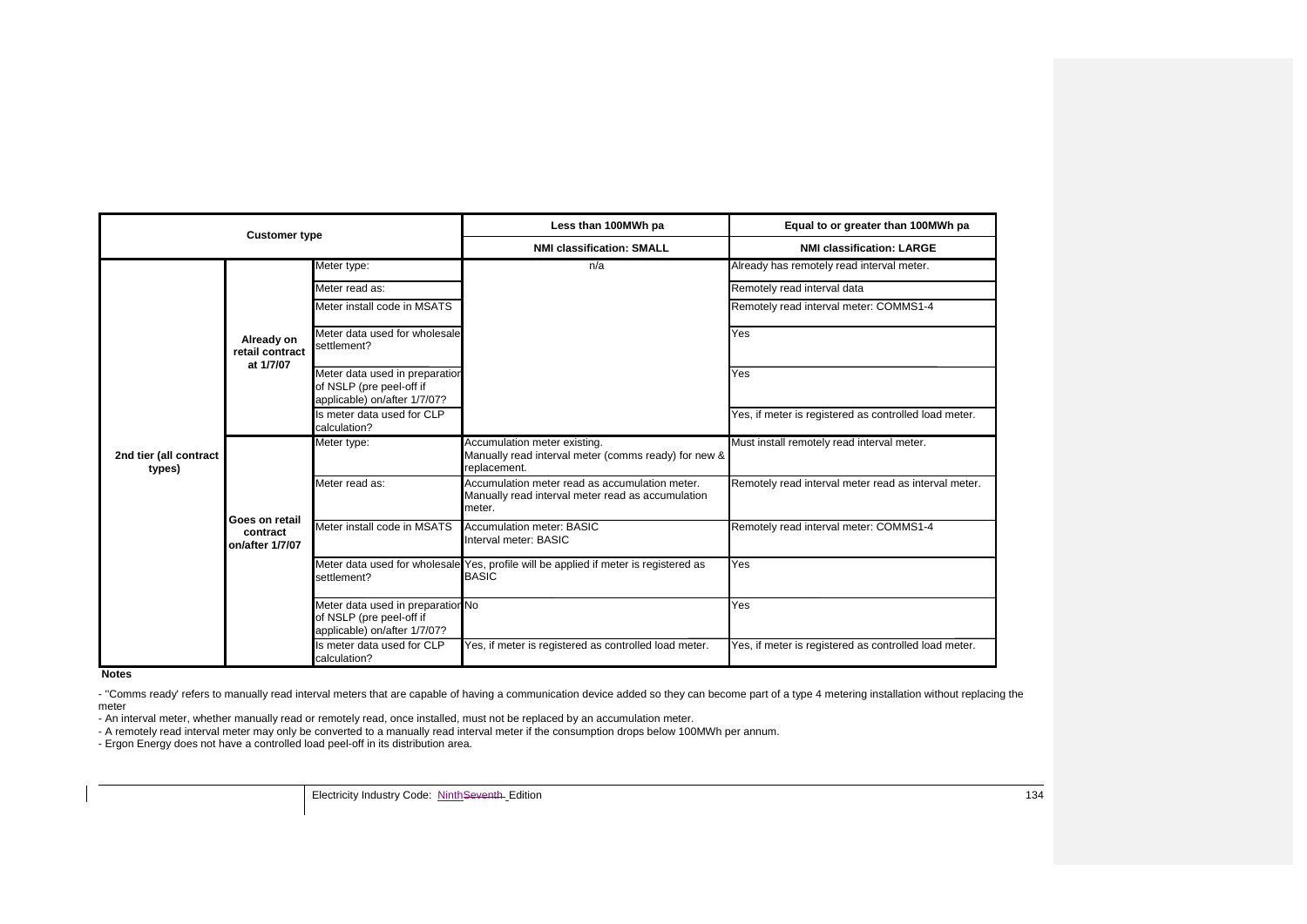# Schedule 4 - Maximum charges (clause 3.10)

**These maximum charges are prescribed by section 226 and schedule 8 of the Electricity Regulation**

**All charges are inclusive of GST unless specified otherwise.**

| <b>Service</b> Meter reading and testing                                                          | Mavimum Charge<br><b>BALLARDILLI LA STILLE CO</b> |
|---------------------------------------------------------------------------------------------------|---------------------------------------------------|
| Final motor reading<br><del>r mar mener reaam.</del>                                              | \$0                                               |
| Special meter reading conducted by ENERGEY<br><del>echn meier reuume conqueted by EiverCrex</del> | 82761<br><b>DZ7.01</b>                            |
| <b>Special meter reading conducted by Ergon Energy</b>                                            | \$32                                              |
| Testing of a meter by a <i>distribution entity</i>                                                |                                                   |

| Disconnections and reconnections<br>Service                                                            | <del>Maximum Charge</del>          |
|--------------------------------------------------------------------------------------------------------|------------------------------------|
| Disconnection of <i>premises</i>                                                                       | \$0                                |
| Disconnection and reconnection of a supply of electricity to a                                         |                                    |
| eustomer after disconnection for customer's default (ie under section                                  |                                    |
| 34 of the Electricity Regulation):                                                                     |                                    |
| if the reconnection is made during ordinary business hours<br>(a)                                      |                                    |
| if the reconnection is made outside ordinary business hours<br>ሌነ<br>۳                                 |                                    |
| <del>at the <i>customer's</i> request.</del>                                                           |                                    |
| Reconnection of <i>premises</i> after disconnection occurring otherwise                                |                                    |
| than for a customer's default (not under section 34 of the Electricity                                 |                                    |
| Regulation):                                                                                           |                                    |
| if the reconnection is made during ordinary business hours<br>$\bullet$<br><del>ta 1</del>             | 80                                 |
| ሌነ<br>if the reconnection is made outside ordinary business hours<br>त्ण                               |                                    |
| at the <i>customer's</i> request.                                                                      |                                    |
|                                                                                                        |                                    |
|                                                                                                        |                                    |
| <del>– Temporary connections</del><br>Service                                                          | <b>Maximum Charge</b>              |
| temporary builders supply connections during<br>For Fraga Frovan<br><del>roi <i>ergon energ</i>y</del> | ደንዩዐ ዐሬ<br><b>NUMBER OF STREET</b> |
| ordinary business hours (single and multi-phase)                                                       |                                    |

| $\sim$ Arginary nucingee noure feingle and multi-nnaequ<br><u> Urunius – Uudhitodo huuno phiraly unu munto yhudy j</u>                     |                         |
|--------------------------------------------------------------------------------------------------------------------------------------------|-------------------------|
| For <i>EMERCEY</i> temporary connections during ordinary business<br><u>PUT ERTEROEX – temporal y connections during ordinary business</u> | 022110<br>$\frac{1}{2}$ |
| hours (both current transformer and no current transformer)                                                                                |                         |
|                                                                                                                                            |                         |

| All other evoluded services ENERCEY<br>$\frac{1}{2}$ , $\frac{1}{2}$ , $\frac{1}{2}$ , $\frac{1}{2}$ , $\frac{1}{2}$ , $\frac{1}{2}$ , $\frac{1}{2}$ , $\frac{1}{2}$ , $\frac{1}{2}$ , $\frac{1}{2}$ , $\frac{1}{2}$ , $\frac{1}{2}$ , $\frac{1}{2}$ , $\frac{1}{2}$ , $\frac{1}{2}$ , $\frac{1}{2}$ , $\frac{1}{2}$ , $\frac{1}{2}$ , $\frac{1$ | <b>Maximum Charge</b>                                                            |
|--------------------------------------------------------------------------------------------------------------------------------------------------------------------------------------------------------------------------------------------------------------------------------------------------------------------------------------------------|----------------------------------------------------------------------------------|
| Services to <i>customers</i> in excluded locations                                                                                                                                                                                                                                                                                               | The maximum charge                                                               |
|                                                                                                                                                                                                                                                                                                                                                  | approved by the <i>QCA</i> for                                                   |
|                                                                                                                                                                                                                                                                                                                                                  | that service in urban areas                                                      |
|                                                                                                                                                                                                                                                                                                                                                  | notwithstanding that the                                                         |
|                                                                                                                                                                                                                                                                                                                                                  | $\Omega C\Lambda$ has annouad a<br><del>QUA has approved a</del>                 |
|                                                                                                                                                                                                                                                                                                                                                  | higher maximum charge<br><b>IIII≫IIV) w III(WYIIIIIIII W YI({I<del>Z</del>^V</b> |
|                                                                                                                                                                                                                                                                                                                                                  | for excluded locations.                                                          |
|                                                                                                                                                                                                                                                                                                                                                  |                                                                                  |

| Formatted: Font: Times New Roman,<br>11 5 pt, Bold                                     |
|----------------------------------------------------------------------------------------|
|                                                                                        |
| Formatted: Space Before: 0 pt, After:<br>0 pt                                          |
| Formatted: Space Before:<br>0 pt, After:<br>0 pt                                       |
| Formatted: Space Before:<br>0 pt, After:<br>0 pt                                       |
| Formatted: Space Before:<br>0 pt, After:<br>0 pt                                       |
| Formatted: Space Before: 0 pt, After:<br>0 pt                                          |
| Formatted: Space Before: 0 pt, After:<br>0 pt                                          |
| Formatted: Space Before: 0 pt, After:<br>0 pt                                          |
| Formatted: Space Before: 0 pt, After:<br>0 pt                                          |
| Formatted: Indent: Left: 0 cm, First<br>line: 0 cm, Space Before: 0 pt, After:<br>0 pt |
| Formatted: Space Before: 0 pt, After:<br>0 pt                                          |
| Formatted: Indent: Left: 0 cm, First<br>line: 0 cm, Space Before: 0 pt, After:<br>0 pt |
| Formatted: Space Before: 0 pt, After:<br>0 pt                                          |
| Formatted: Space Before: 0 pt, After:<br>0 pt                                          |
| Formatted: Indent: Left: 0 cm, First<br>line: 0 cm, Space Before: 0 pt, After:<br>0 pt |
| Formatted: Space Before: 0 pt, After:<br>0 pt                                          |
| Formatted: Indent: Left: 0 cm, First<br>line: 0 cm, Space Before: 0 pt, After:<br>0 pt |
| Formatted: Space Before: 0 pt, After:<br>0 pt                                          |
| Formatted: Space Before: 0 pt, After:<br>0 pt                                          |
| Formatted: Space Before: 0 pt, After:<br>0 pt                                          |
| Formatted: Space Before: 0 pt, After:<br>0 pt                                          |
| Formatted: Space Before: 0 pt, After:<br>0 pt                                          |
| Formatted: Space Before: 0 pt, After:<br>0 pt                                          |
|                                                                                        |

Electricity Industry Code: NinthSeventh Edition 135